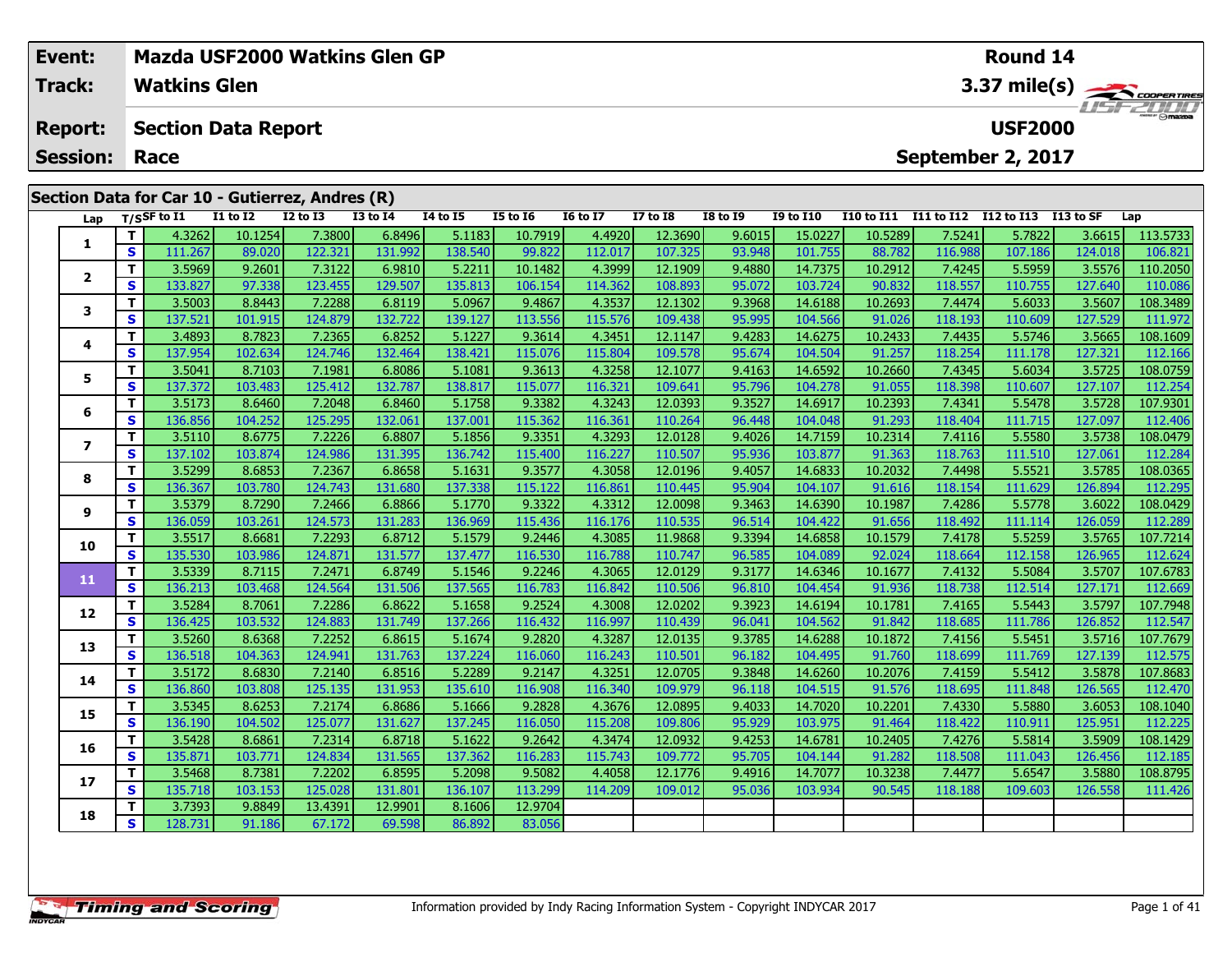| Event:               | <b>Mazda USF2000 Watkins Glen GP</b> | Round 14                                                                                                                                                                                                                                                                                                                                                                                                                                                                                          |
|----------------------|--------------------------------------|---------------------------------------------------------------------------------------------------------------------------------------------------------------------------------------------------------------------------------------------------------------------------------------------------------------------------------------------------------------------------------------------------------------------------------------------------------------------------------------------------|
| Track:               | <b>Watkins Glen</b>                  | $3.37 \text{ mile(s)}$                                                                                                                                                                                                                                                                                                                                                                                                                                                                            |
| <b>Report:</b>       | Section Data Report                  | $\overline{\phantom{a}}$ $\overline{\phantom{a}}$ $\overline{\phantom{a}}$ $\overline{\phantom{a}}$ $\overline{\phantom{a}}$ $\overline{\phantom{a}}$ $\overline{\phantom{a}}$ $\overline{\phantom{a}}$ $\overline{\phantom{a}}$ $\overline{\phantom{a}}$ $\overline{\phantom{a}}$ $\overline{\phantom{a}}$ $\overline{\phantom{a}}$ $\overline{\phantom{a}}$ $\overline{\phantom{a}}$ $\overline{\phantom{a}}$ $\overline{\phantom{a}}$ $\overline{\phantom{a}}$ $\overline{\$<br><b>USF2000</b> |
| <b>Session: Race</b> |                                      | September 2, 2017                                                                                                                                                                                                                                                                                                                                                                                                                                                                                 |

|                         | Section Data for Car 10 - Gutierrez, Andres (R)               |  |
|-------------------------|---------------------------------------------------------------|--|
|                         | Lap T/SPO to SF                                               |  |
| $\mathbf{1}$            | 230.8619<br>$\overline{\mathsf{T}}$<br>$\mathbf{s}$<br>50.440 |  |
| $\overline{2}$          | $\overline{\mathsf{r}}$<br>$\overline{\mathbf{s}}$            |  |
| $\mathbf{3}$            | $\overline{\mathsf{r}}$<br>$\mathbf{s}$                       |  |
| $\overline{\mathbf{4}}$ | $\overline{\mathbf{r}}$<br>$\mathbf{s}$                       |  |
| $\overline{\mathbf{5}}$ | $\overline{\mathbf{r}}$                                       |  |
| $6\phantom{1}$          | $\overline{\mathbf{s}}$<br>$\overline{\mathsf{T}}$            |  |
| $\overline{\mathbf{z}}$ | $\mathbf{s}$<br>$\overline{\mathbf{r}}$                       |  |
|                         | $\mathbf{s}$<br>$\overline{\mathbf{r}}$                       |  |
| $\bf{8}$                | $\mathbf{s}$<br>$\overline{\mathsf{r}}$                       |  |
| $\overline{9}$          | $\overline{\mathbf{s}}$<br>$\overline{\mathbf{r}}$            |  |
| 10                      | $\overline{\mathbf{s}}$                                       |  |
| ${\bf 11}$              | $\overline{I}$<br>$\mathsf{s}$                                |  |
| 12                      | $\overline{\mathbf{T}}$<br>$\mathbf{s}$                       |  |
| 13                      | $\overline{\mathsf{r}}$<br>$\overline{\mathbf{s}}$            |  |
| 14                      | $\overline{\mathbf{r}}$<br>$\mathbf{s}$                       |  |
| 15                      | $\overline{\mathbf{r}}$<br>$\overline{\mathbf{s}}$            |  |
| 16                      | $\overline{I}$<br>$\mathbf{s}$                                |  |
| $17$                    | $\overline{1}$                                                |  |
| 18                      | $\overline{\mathbf{s}}$<br>$\overline{\mathbf{r}}$            |  |
|                         | $\mathbf{s}$                                                  |  |
|                         |                                                               |  |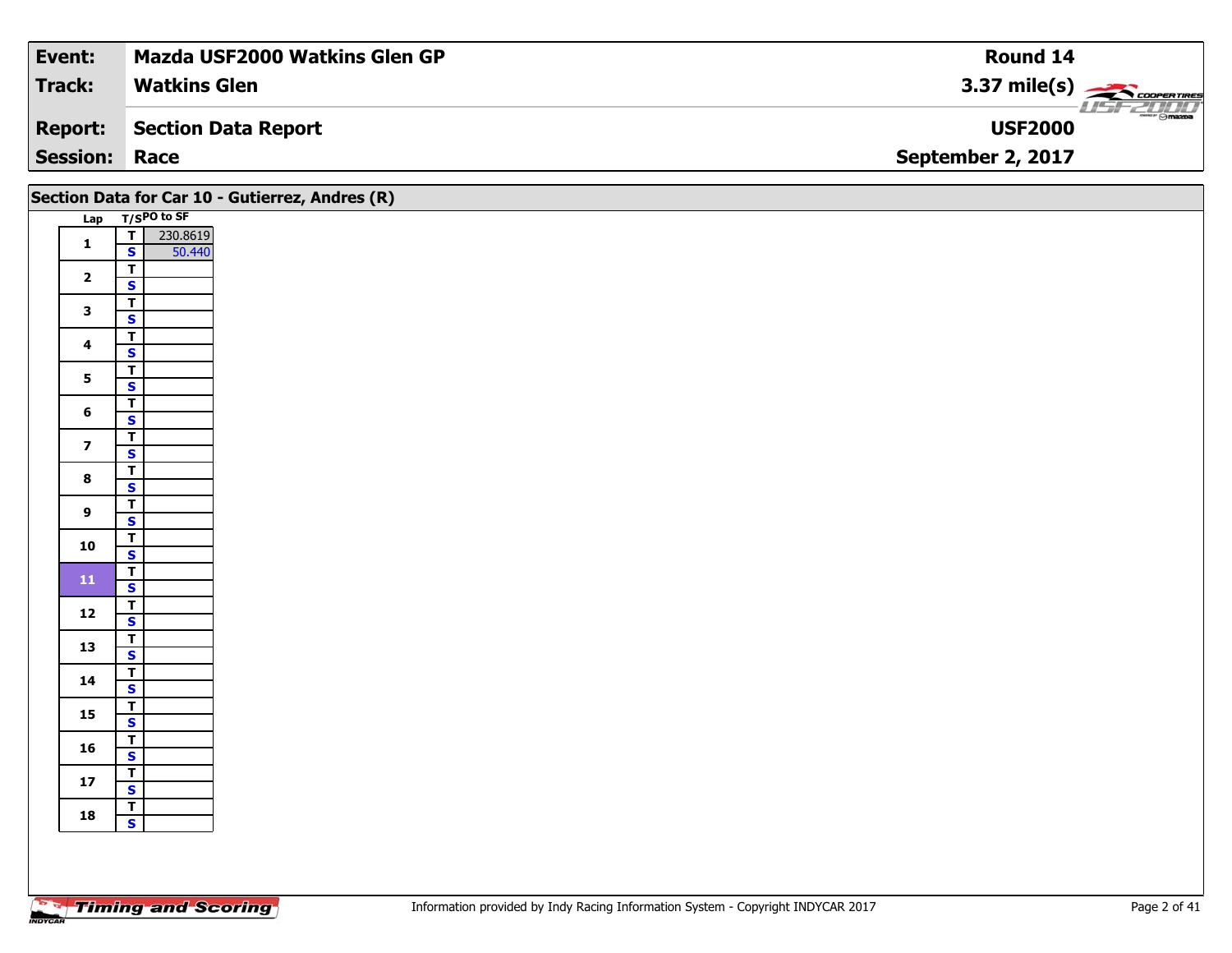| Event:<br><b>Track:</b> |          | <b>Watkins Glen</b>        |              | Mazda USF2000 Watkins Glen GP              |                  |                 |                 | Round 14<br>3.37 mile(s) |                 |                 |                  |                   |            |                |           |          |  |  |
|-------------------------|----------|----------------------------|--------------|--------------------------------------------|------------------|-----------------|-----------------|--------------------------|-----------------|-----------------|------------------|-------------------|------------|----------------|-----------|----------|--|--|
| <b>Report:</b>          |          | <b>Section Data Report</b> |              |                                            |                  |                 |                 |                          |                 |                 |                  |                   |            | <b>USF2000</b> |           | TSFZHIJ  |  |  |
| <b>Session:</b>         |          | Race                       |              |                                            |                  |                 |                 |                          |                 |                 |                  | September 2, 2017 |            |                |           |          |  |  |
|                         |          |                            |              | Section Data for Car 11 - Enders, Kory (R) |                  |                 |                 |                          |                 |                 |                  |                   |            |                |           |          |  |  |
| Lap                     |          | $T/S$ SF to I1             | $I1$ to $I2$ | $I2$ to $I3$                               | <b>I3 to I4</b>  | <b>I4 to I5</b> | <b>I5 to 16</b> | <b>16 to 17</b>          | <b>I7 to I8</b> | <b>I8 to I9</b> | <b>I9 to I10</b> | <b>I10 to I11</b> | I11 to I12 | I12 to I13     | I13 to SF | Lap      |  |  |
|                         |          | 4.3939                     | 10.0765      | 7.4787                                     | 7.0554           | 5.1653          | 11.0237         | 4.6239                   | 12.7922         | 9.6828          | 14.8723          | 10.4690           | 7.5658     | 5.7043         | 3.5817    | 114.4855 |  |  |
|                         | <b>S</b> | 109.553                    | 89.452       | 120.706                                    | 128.142          | 137.280         | 97.723          | 108.822                  | 103.774         | 93.160          | 102.784          | 89.290            | 116.343    | 108.650        | 126.781   | 105.970  |  |  |
| $\overline{2}$          |          | 3.5172                     | 9.0317       | 7.0888                                     | 6.7637           | 5.0476          | 10.7372         | 4.4324                   | 12.1470         | 9.5577          | 14.6664          | 10.3939           | 7.4310     | 5.6441         | 3.5541    | 110.0128 |  |  |
|                         | S.       | 136.860                    | 99.800       | 127.346                                    | 133.668          | 140.481         | 100.331         | 113.524                  | 109.286         | 94.379          | 104.227          | 89.935            | 118.453    | 109.809        | 127.765   | 110.278  |  |  |
| 3                       |          | 3.4745                     | 8.9041       | 7.1594                                     | 6.6918           | 5.0251          | 9.5727          | 4.4300                   | 12.2406         | 9.5159          | 14.5663          | 10.3052           | 7.3655     | 5.7362         | 3.6065    | 108.5938 |  |  |
|                         | S.       | 138.542                    | 101.230      | 126.090                                    | 135.104          | 141.110         | 112.536         | 113.585                  | 108.451         | 94.793          | 104.943          | 90.709            | 119.507    | 108.046        | 125.909   | 111.719  |  |  |
| 4                       |          | 3.5029                     | 8.7468       | 7.1702                                     | 6.7294           | 5.1366          | 9.9225          | 4.4071                   | 12.1271         | 9.4826          | 14.5669          | 10.2569           | 7.3786     | 5.5774         | 3.5476    | 108.5526 |  |  |
|                         | S l      | 137.419                    | 103.051      | 125.900                                    | 134.349          | 138.047         | 108.569         | 114.175                  | 109.466         | 95.126          | 104.939          | 91.136            | 119.295    | 111.122        | 127.999   | 111.761  |  |  |
| 5                       |          | 3.4778                     | 8.7504       | 7.1055                                     | 6.6559           | 4.9736          | 9.6490          | 4.3886                   | 12.0595         | 9.4160          | 14.4807          | 10.2497           | 7.4177     | 5.5615         | 3.5507    | 107.7366 |  |  |
|                         | S.       | 138.410                    | 103.008      | 127.046                                    | 135.833          | 142.571         | 111.646         | 114.657                  | 110.079         | 95.799          | 105.564          | 91.200            | 118.666    | 111.440        | 127.888   | 112.608  |  |  |
| 6                       |          | 3.4813                     | 8.7410       | 7.1465                                     | 6.7405           | 5.0538          | 9.6127          | 4.3467                   | 12.0155         | 9.4896          | 14.6561          | 10.3265           | 7.3861     | 5.5596         | 3.5532    | 108.1091 |  |  |
|                         | S l      | 138.271 <b>I</b>           | 103.1191     | 126.317 <b>1</b>                           | 134.128 <b>l</b> | 140.308         | 112.068         | 115.762                  | 110.482         | 95.056          | 104.300          | 90.522            | 119.1731   | 111.478        | 127.7981  | 112.220  |  |  |

7 | T | 3.4776| 8.6949| 7.1467| 6.7702| 5.0755| 9.5135| 4.3392| 12.0051| 9.4685| 14.5821| 10.2983| 7.4102| 5.6321| 3.5538| 107.9677<br>7 | S | 138.418 103.666 126.314 133.540 139.709 113.236 115.962 110.578 95.268 104.830 90.

8 T 3.4749 8.8006 7.0871 6.6857 5.0532 10.5068 4.4190 12.0522 9.3964 14.5444 10.2296 7.3909 5.6396 3.5682 108.8486<br>S S 138.526 102.421 127.376 135.228 140.325 102.531 113.868 110.146 95.999 105.101 91.379 119.096 109.897 1

11 3.4890| 8.7209| 7.1084| 6.6641| 5.0259| 9.3412| 4.3145| 12.0144| 9.3402| 14.5619| 10.1849| 7.4011| 5.5225| 3.5675| 107.2565|<br>S 137.966| 103.357| 126.994| 135.666| 141.087| 115.325| 116.626| 110.492| 96.577| 104.975| 91

0 | T | 3.5110| 8.7159| 7.1737| 6.8049| 5.0885| 9.4000| 4.2980| 12.0050| 9.3867| 14.6315| 10.2238| 7.4053| 5.5560| 3.5699| 107.7702<br>| S | 137.102| 103.416| 125.838| 132.859| 139.352| 114.603| 117.073| 110.579| 96.098| 104.

1 | T | 3.5091 | 8.6870 | 7.1908 | 6.8034 | 5.0817 | 9.4240 | 4.2945 |11.9799 | 9.4125 | 14.5047 | 10.2508 | 7.3972 | 5.5484 | 3.5690 107.6530 | 107.6530 | 5.5484 | 13.5690 | 107.6530 | 107.6530 | 5.5484 | 5.5484 | 5.5484

**<sup>T</sup>** 3.5092 8.6300 7.1562 6.7839 5.0964 9.3159 4.2908 11.9842 9.4176 14.5952 10.2231 7.3694 5.5775 3.5645 107.5139 **<sup>S</sup>** 137.172 104.445 126.146 133.270 139.136 115.638 117.270 110.771 95.783 104.736 91.437 119.444 111.120 127.393 112.841

3 T 3.5028 8.6294 7.1522 6.7690 5.0702 9.3472 4.2994 11.9783 9.4281 14.6252 10.2666 7.3799 5.5466 3.5549 107.5498<br>S 137.423 104.453 126.217 133.563 139.855 115.251 117.035 110.825 95.676 104.521 91.050 119.274 111.739 127.

**<sup>T</sup>** 3.4881 8.6446 7.1281 6.7318 5.0846 9.3714 4.3323 11.9844 9.4316 14.5842 10.2877 7.3588 5.8008 3.6716 107.9000 **<sup>S</sup>** 138.002 104.269 126.643 134.302 139.459 114.953 116.147 110.769 95.641 104.815 90.863 119.616 106.843 123.677 112.437

5 | T | 3.6027| 9.2091| 7.1383| 6.6433| 5.0270| 10.1261| 4.4194| 12.0647| 9.3934| 14.6226| 10.3325| 7.3926| 5.5884| 3.5682| 109.1283<br>| S | 133.612| 97.877| 126.463| 136.091| 141.056| 106.386| 113.857| 110.032| 96.030| 104.

6 | T | 3.4893| 8.7615| 7.1471| 6.7418| 5.0399| 9.3914| 4.3208| 12.0927| 9.4331| 14.5783| 10.2888| 7.3982| 5.6422| 3.5883| 107.9134<br>| S | 137.954 102.878 126.307 134.102 140.695 114.708 116.456 109.777 95.626 104.857 90.85

7 T 3.5157| 8.6792| 7.1512| 6.7706| 5.0929| 9.3746| 4.3173| 12.0096| 9.4308| 14.5501| 10.3235| 7.4538| 5.6591| 3.5760| 107.9044<br>- S 136.918| 103.853| 126.234| 133.532| 139.231| 114.914| 116.550| 110.537| 95.649| 105.060| 9

79.729

**<sup>T</sup>** 3.6327 9.3557 12.9797 12.4170 8.0760 13.5116 **<sup>S</sup>** 132.509 96.344 69.549 72.811 87.802 79.729

**7**

**8**

**9**

**10**

**11**

**12**

**13**

**14**

**15**

**16**

**17**

**18**

112.437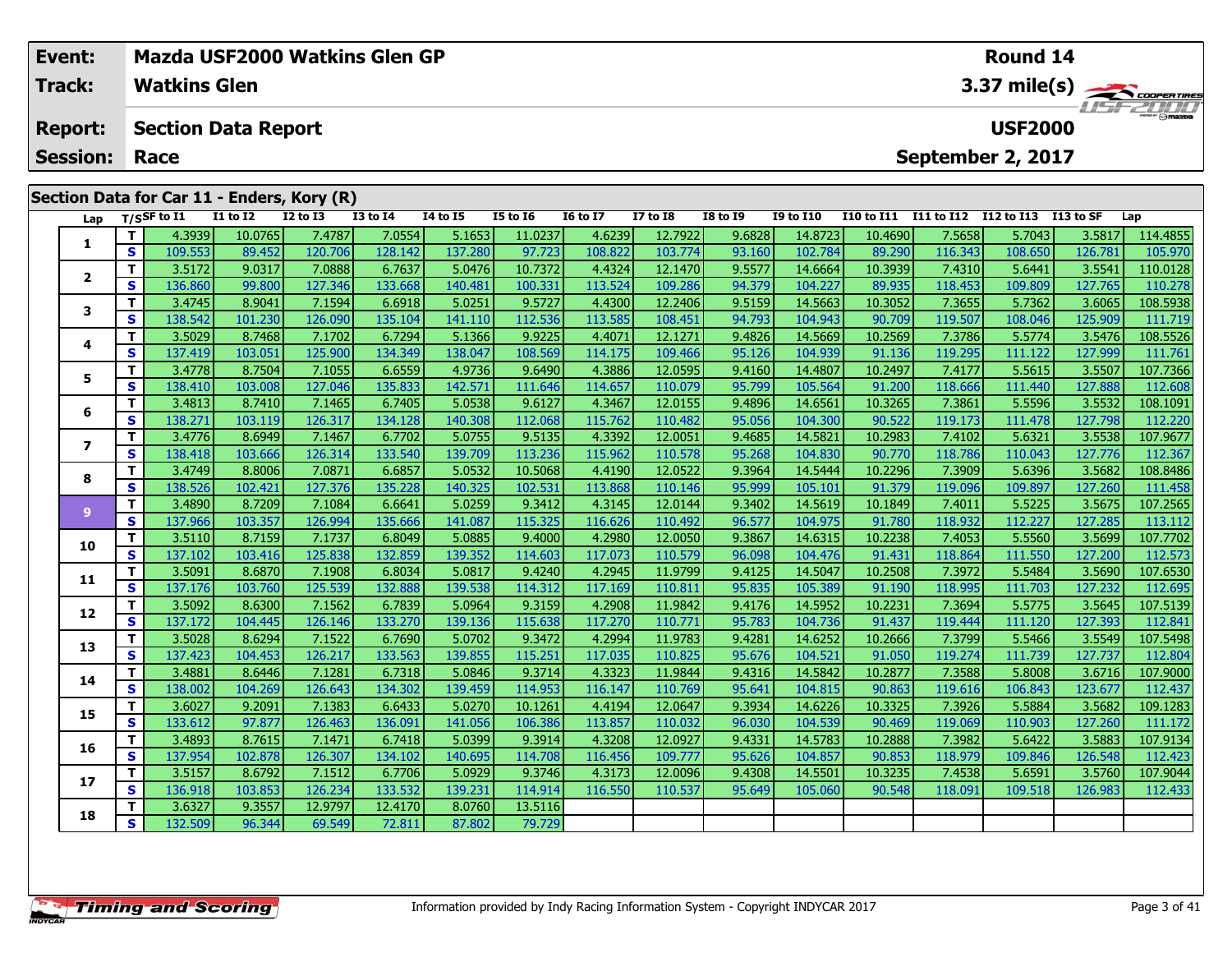| Event:               | Mazda USF2000 Watkins Glen GP | Round 14                         |
|----------------------|-------------------------------|----------------------------------|
| <b>Track:</b>        | <b>Watkins Glen</b>           | $3.37 \text{ mile(s)}$           |
| <b>Report:</b>       | <b>Section Data Report</b>    | <b>Comazoa</b><br><b>USF2000</b> |
| <b>Session: Race</b> |                               | September 2, 2017                |

|                         |                                                    | Section Data for Car 11 - Enders, Kory (R) |  |  |  |
|-------------------------|----------------------------------------------------|--------------------------------------------|--|--|--|
|                         | Lap T/SPO to SF                                    |                                            |  |  |  |
| $\mathbf{1}$            | $T$ 231.8379<br>$\mathbf{s}$<br>50.228             |                                            |  |  |  |
| $\overline{\mathbf{2}}$ | $\overline{r}$                                     |                                            |  |  |  |
|                         | $\overline{\mathbf{s}}$<br>$\overline{r}$          |                                            |  |  |  |
| $\mathbf{3}$            | $\overline{\mathbf{s}}$                            |                                            |  |  |  |
| $\overline{\mathbf{4}}$ | $\overline{r}$<br>$\mathbf{s}$                     |                                            |  |  |  |
| $5\overline{)}$         | $\overline{r}$                                     |                                            |  |  |  |
|                         | $\overline{\mathbf{s}}$<br>$\overline{\mathsf{r}}$ |                                            |  |  |  |
| $6\phantom{1}$          | $\mathbf{s}$                                       |                                            |  |  |  |
| $\overline{\mathbf{z}}$ | $\overline{t}$<br>$\mathbf{s}$                     |                                            |  |  |  |
| $\bf{8}$                | $\overline{\mathsf{r}}$<br>$\mathbf{s}$            |                                            |  |  |  |
| 9 <sup>°</sup>          | $\overline{\mathbf{r}}$                            |                                            |  |  |  |
|                         | $\mathbf{s}$<br>$\mathbf{r}$                       |                                            |  |  |  |
| 10                      | $\overline{\mathbf{s}}$                            |                                            |  |  |  |
| $\mathbf{11}$           | $\overline{\mathbf{r}}$<br>$\mathsf{s}$            |                                            |  |  |  |
| $12$                    | $\mathbf{T}$                                       |                                            |  |  |  |
| 13                      | $\overline{\mathbf{s}}$<br>$\overline{\mathsf{T}}$ |                                            |  |  |  |
|                         | $\overline{\mathbf{s}}$<br>$\overline{I}$          |                                            |  |  |  |
| 14                      | $\mathbf{s}$                                       |                                            |  |  |  |
| 15                      | $\mathbf{T}$<br>$\overline{\mathbf{s}}$            |                                            |  |  |  |
| 16                      | $\mathbf{T}$                                       |                                            |  |  |  |
|                         | $\mathbf{s}$<br>$\overline{1}$                     |                                            |  |  |  |
| $17$                    | $\mathbf{s}$<br>$\vert T \vert$                    |                                            |  |  |  |
| 18                      | $\mathbf{s}$                                       |                                            |  |  |  |
|                         |                                                    |                                            |  |  |  |
|                         |                                                    |                                            |  |  |  |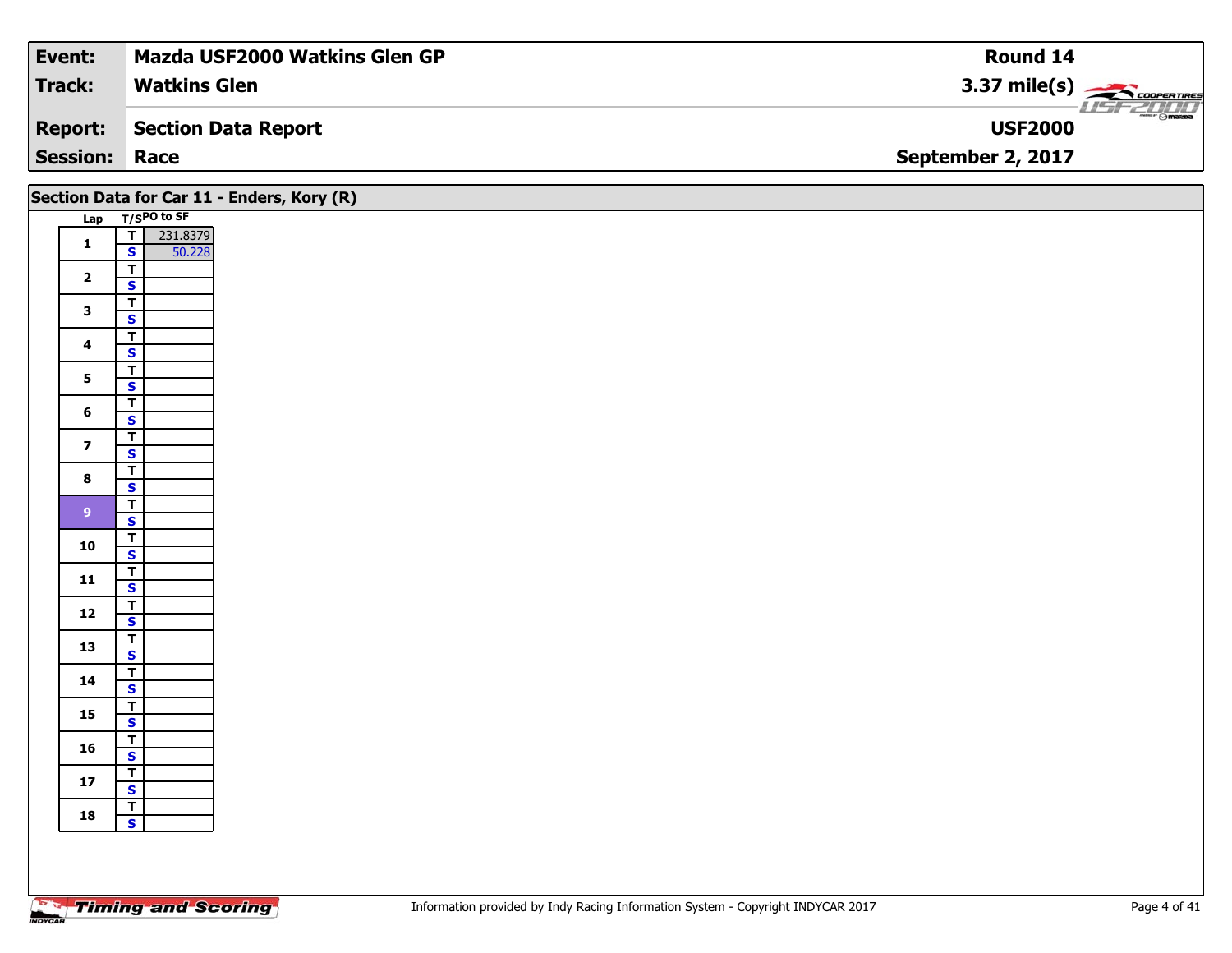|  | Event:<br><b>Track:</b>                |    | <b>Watkins Glen</b>      |                                                                |                 | Mazda USF2000 Watkins Glen GP |                 | <b>Round 14</b><br>$3.37 \text{ mile(s)}$<br><b>ISFZULU</b> |                 |                 |                 |                  |                   |                   |                                     |           |          |
|--|----------------------------------------|----|--------------------------|----------------------------------------------------------------|-----------------|-------------------------------|-----------------|-------------------------------------------------------------|-----------------|-----------------|-----------------|------------------|-------------------|-------------------|-------------------------------------|-----------|----------|
|  | <b>Report:</b><br><b>Session: Race</b> |    |                          | <b>Section Data Report</b>                                     |                 |                               |                 |                                                             |                 |                 |                 |                  |                   |                   | <b>USF2000</b><br>September 2, 2017 |           |          |
|  | Lap                                    |    | T/SSF to $\overline{11}$ | Section Data for Car 21 - VeeKay, Rinus (R)<br><b>I1 to I2</b> | <b>I2 to I3</b> | <b>I3 to I4</b>               | <b>I4 to I5</b> | I5 to 16                                                    | <b>16 to 17</b> | <b>I7 to I8</b> | <b>I8 to I9</b> | <b>I9 to I10</b> | <b>I10 to I11</b> | <b>I11 to I12</b> | I12 to I13                          | I13 to SF | Lap      |
|  |                                        |    | 4.3128                   | 9.5569                                                         | 7.3373          | 6.9406                        | 5.2675          | 10.2222                                                     | 4.3896          | 12.2395         | 9.4446          | 14.8109          | 10.3030           | 7.4149            | 5.6144                              | 3.5903    | 111.4445 |
|  |                                        | S. | 111.613                  | 94.315                                                         | 123.033         | 130.261                       | 134.616         | 105.386                                                     | 114.630         | 108.460         | 95.509          | 103.210          | 90.728            | 118.711           | 110.390                             | 126.477   | 108.861  |
|  |                                        |    | 3.5519                   | 8.8196                                                         | 7.2448          | 6.8839                        | 5.2070          | 9.3950                                                      | 4.3080          | 11.9881         | 9.3609          | 14.6958          | 10.2150           | 7.3825            | 5.5767                              | 3.5764    | 108.2056 |
|  | $\mathbf{2}$                           | S. | 135.523                  | 102.200                                                        | 124.603         | 131.334                       | 136.180         | 114.664                                                     | 116.802         | 110.735         | 96.363          | 104.019          | 91.510            | 119.232           | 111.136                             | 126.969   | 112.120  |
|  |                                        |    | 3.5379                   | 8.6707                                                         | 7.2402          | 6.8918                        | 5.2137          | 9.2366                                                      | 4.2825          | 11.9576         | 9.3338          | 14.6957          | 10.2250           | 7.4171            | 5.5453                              | 3.5545    | 107.8024 |
|  |                                        | S. | 136.059                  | 103.955                                                        | 124.683         | 131.184                       | 136.005         | 116.631                                                     | 117.497         | 111.017         | 96.643          | 104.019          | 91.420            | 118.675           | 111.765                             | 127.751   | 112.539  |
|  |                                        |    | 3.5092                   | 8.5987                                                         | 7.2203          | 6.8695                        | 5.2019          | 9.0913                                                      | 4.2588          | 11.8695         | 9.2641          | 14.6065          | 10.1746           | 7.3940            | 5.5399                              | 3.5658    | 107.1641 |
|  |                                        | S. | 137.172                  | 104.826                                                        | 125,026         | 131.609                       | 136.314         | 118.495                                                     | 118.151         | 111.841         | 97.370          | 104.655          | 91.873            | 119.046           | 111.874                             | 127.346   | 113,210  |

5 | T | 3.5259| 8.5974| 7.1701| 6.8505| 5.1799| 9.0631| 4.2446| 11.8723| 9.2602| 14.6494| 10.1737| 7.4114| 5.5004| 3.5484| 107.0473<br>| S | 136.522 104.841 125.902 131.974 136.893 118.864 118.546 111.815 97.411 104.348 91.88

6 T 3.5161 8.5444 7.1551 6.8497 5.1715 9.0133 4.2325 11.8522 9.2470 14.5851 10.2097 7.3903 5.4707 3.5482 106.7858<br>S 31.36.903 105.492 126.166 131.990 137.115 119.520 118.885 112.005 97.550 104.808 91.557 119.106 113.289 12

7 | T | 3.5112| 8.6727| 7.3035| 6.9164| 5.2219| 9.1225| 4.2561| 11.8741| 9.2922| 14.6320| 10.1965| 7.4163| 5.5245| 3.5632| 107.5031<br>7 | S | 137.094| 103.931| 123.602| 130.717| 135.792| 118.090| 118.226| 111.798| 97.076| 10

**<sup>T</sup>** 3.5277 8.5505 7.1970 6.8620 5.1907 9.1573 4.2526 11.8737 9.2925 14.6608 10.2244 7.3833 5.5464 3.5733 107.2922 **<sup>S</sup>** 136.453 105.416 125.431 131.753 136.608 117.641 118.323 111.802 97.072 104.267 91.426 119.219 111.743 127.079 113.074

107.7171 | 3.5334| 8.6083| 7.2057| 6.8771| 5.1924| 9.2017| 4.2495| 12.0326| 9.3679| 14.7222| 10.1590| 7.3940| 5.5841| 3.5892| 107.7171<br>S | 136.232| 104.709| 125.280| 131.464| 136.563| 117.073| 118.410| 110.325| 96.291| 10

0 T 3.5409 8.6518 7.2069 6.8697 5.1776 9.1277 4.2412 11.8973 9.4705 14.6647 10.2976 7.4031 5.5513 3.5769 107.6772<br>S 135,944 104.182 125.259 131.606 136.954 118.022 118.641 111.580 95.248 104.239 90.776 118.900 111.645 126.

**<sup>T</sup>** 3.5389 8.6186 7.1966 6.8637 5.1809 9.0556 4.2282 11.8978 9.2534 14.6230 10.1497 7.3685 5.4952 3.5626 107.0327 **<sup>S</sup>** 136.021 104.584 125.438 131.721 136.866 118.962 119.006 111.575 97.483 104.536 92.099 119.458 112.784 127.461 113.349

2 T 3.5263 8.5810 7.1855 6.8509 5.1800 9.0085 4.2227 11.8626 9.2531 14.6129 10.1902 7.3814 5.5037 3.5620 106.9208<br>2 S 136.507 105.042 125.632 131.967 136.890 119.584 119.161 111.906 97.486 104.609 91.733 119.249 112.610 12

3 T 3.5282| 8.5286| 7.1670| 6.8468| 5.1860| 9.0541| 4.2467| 11.8528| 9.2307| 14.6222| 10.1929| 7.3970| 5.5284| 3.5649| 106.9463<br>- S 136.433| 105.687| 125.956| 132.046| 136.732| 118.982| 118.488| 111.999| 97.722| 104.542| 9

4 | T | 3.5261 | 8.5986| 7.1775| 6.8608| 5.1956| 9.0400| 4.2333| 11.8501| 9.2570| 14.6305| 10.1574| 7.4045| 5.5160| 3.5660| 107.0134<br>- S | 136.514 104.827 125.772 131.776 136.479 119.167 118.863 112.024 97.445 104.483 92.0

5 | T | 3.5290| 8.5795| 7.1900| 6.8675| 5.1909| 9.0468| 4.2303| 11.8525| 9.2524| 14.5795| 10.1820| 7.3897| 5.4756| 3.5657| 106.9314<br>| S | 136.402| 105.060| 125.553| 131.648| 136.603| 119.078| 118.947| 112.002| 97.493| 104.

6 | T | 3.5316| 8.6217| 7.1944| 6.8737| 5.1943| 9.0279| 4.2376| 11.8404| 9.2660| 14.5581| 10.1965| 7.4220| 5.5223| 3.5661| 107.0526<br>| S | 136.302| 104.546| 125.476| 131.529| 136.513| 119.327| 118.742| 112.116| 97.350| 105.

**<sup>T</sup>** 3.5352 8.5233 7.1605 6.8629 5.1872 9.0146 4.2577 11.8494 9.2529 14.5706 10.1398 7.4000 5.5512 3.5738 106.8791 **<sup>S</sup>** 136.163 105.753 126.070 131.736 136.700 119.503 118.182 112.031 97.488 104.912 92.188 118.950 111.647 127.061 113.511

**<sup>T</sup>** 3.6774 10.6811 11.4313 9.6910 6.9494 12.8588 6.4421 16.0487 **<sup>S</sup>** 130.898 84.389 78.970 93.292 102.036 83.777 78.108 82.717

**5**

**6**

**7**

**8**

**9**

**10**

**11**

**12**

**13**

**14**

**15**

**16**

**17**

**18**

113.369

113.511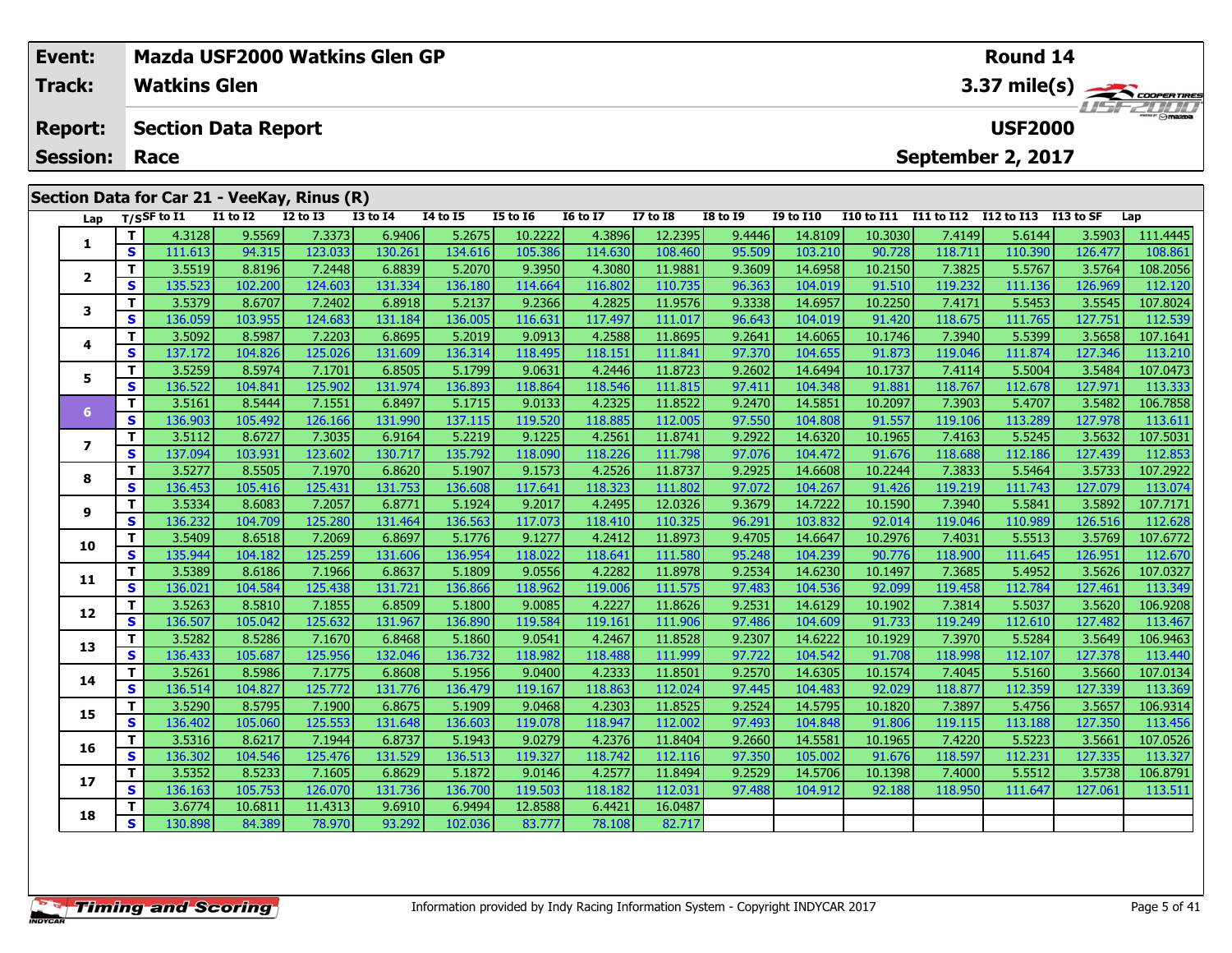| Event:               | <b>Mazda USF2000 Watkins Glen GP</b> | Round 14                                  |
|----------------------|--------------------------------------|-------------------------------------------|
| <b>Track:</b>        | <b>Watkins Glen</b>                  | $3.37 \text{ mile(s)}$                    |
| <b>Report:</b>       | Section Data Report                  | $\frac{1}{\odot}$ mazoa<br><b>USF2000</b> |
| <b>Session: Race</b> |                                      | September 2, 2017                         |

|                         |                                                    | Section Data for Car 21 - VeeKay, Rinus (R) |
|-------------------------|----------------------------------------------------|---------------------------------------------|
|                         | Lap T/SPO to SF                                    |                                             |
| $\mathbf{1}$            | $\overline{\mathsf{r}}$<br>232.3854                |                                             |
|                         | $\mathbf{s}$<br>50.110                             |                                             |
| $\overline{2}$          | $rac{1}{s}$                                        |                                             |
|                         | $\overline{\mathsf{r}}$                            |                                             |
| $\mathbf{3}$            | $\overline{\mathbf{s}}$                            |                                             |
| $\overline{\mathbf{4}}$ | $\overline{\mathsf{r}}$                            |                                             |
|                         | $\mathbf{s}$                                       |                                             |
| 5                       | $\overline{\mathsf{T}}$                            |                                             |
|                         | $\overline{\mathbf{s}}$<br>$\overline{\mathsf{r}}$ |                                             |
| 6 <sup>1</sup>          | $\mathbf{s}$                                       |                                             |
| $\overline{\mathbf{z}}$ | $\overline{\mathbf{T}}$                            |                                             |
|                         | $\overline{\mathbf{s}}$                            |                                             |
| $\bf8$                  | $\overline{\mathbf{T}}$<br>$\overline{\mathbf{s}}$ |                                             |
|                         | $\overline{\mathsf{r}}$                            |                                             |
| $\boldsymbol{9}$        | $\mathsf{s}$                                       |                                             |
| 10                      | $rac{T}{s}$                                        |                                             |
|                         | $\overline{\mathbf{r}}$                            |                                             |
| 11                      | $\mathbf{s}$                                       |                                             |
|                         | $\overline{\mathbf{r}}$                            |                                             |
| $12$                    | $\overline{\mathbf{s}}$                            |                                             |
| 13                      | $\overline{\mathsf{r}}$<br>$\mathbf{s}$            |                                             |
|                         | $\overline{\mathsf{r}}$                            |                                             |
| 14                      | $\mathbf{s}$                                       |                                             |
| 15                      | $\overline{\mathsf{r}}$                            |                                             |
|                         | $\overline{\mathbf{s}}$                            |                                             |
| 16                      | $\overline{\mathbf{T}}$<br>$\mathbf{s}$            |                                             |
|                         | $\overline{\mathsf{r}}$                            |                                             |
| $17$                    | $\overline{\mathbf{s}}$                            |                                             |
| 18                      | $\frac{1}{s}$                                      |                                             |
|                         |                                                    |                                             |
|                         |                                                    |                                             |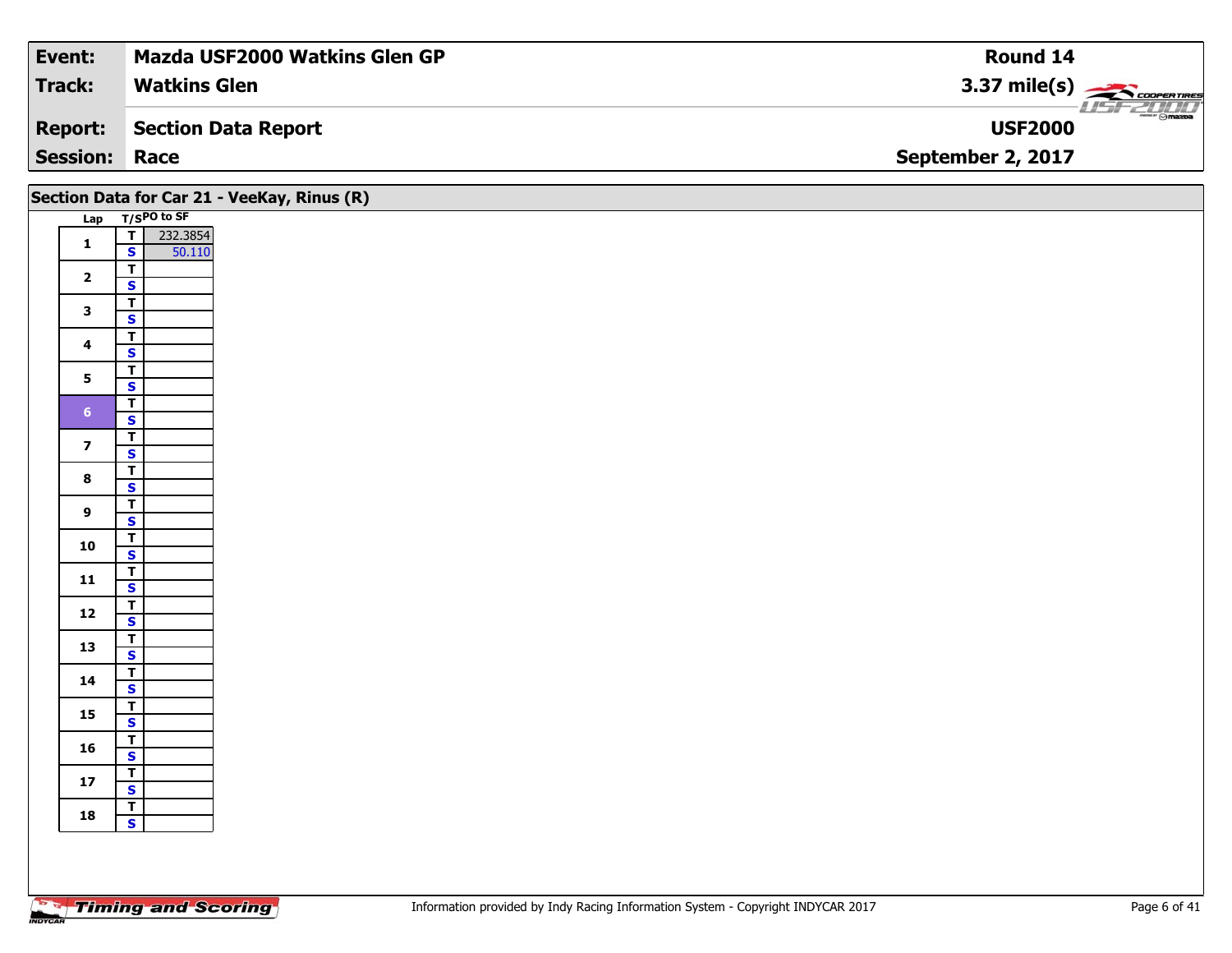|  | Event:<br><b>Track:</b> |    | <b>Watkins Glen</b> |                                            |                 | Mazda USF2000 Watkins Glen GP |                 |                 |                 |                 |                 |                  |                                 |            | Round 14          |           |           |  |  |  |
|--|-------------------------|----|---------------------|--------------------------------------------|-----------------|-------------------------------|-----------------|-----------------|-----------------|-----------------|-----------------|------------------|---------------------------------|------------|-------------------|-----------|-----------|--|--|--|
|  |                         |    |                     |                                            |                 |                               |                 |                 |                 |                 |                 |                  | 3.37 mile(s)<br><b>USE ZOOO</b> |            |                   |           |           |  |  |  |
|  | <b>Report:</b>          |    |                     | <b>Section Data Report</b>                 |                 |                               |                 |                 |                 |                 |                 |                  |                                 |            | <b>USF2000</b>    |           |           |  |  |  |
|  | <b>Session:</b>         |    | Race                |                                            |                 |                               |                 |                 |                 |                 |                 |                  |                                 |            | September 2, 2017 |           |           |  |  |  |
|  |                         |    |                     | Section Data for Car 22 - Ming, Calvin (R) |                 |                               |                 |                 |                 |                 |                 |                  |                                 |            |                   |           |           |  |  |  |
|  | Lap                     |    | T/SSF to I1         | <b>I1 to I2</b>                            | <b>I2 to I3</b> | <b>I3 to I4</b>               | <b>I4 to I5</b> | <b>I5 to 16</b> | <b>16 to 17</b> | <b>I7 to I8</b> | <b>I8 to I9</b> | <b>I9 to I10</b> | <b>I10 to I11</b>               | I11 to I12 | I12 to I13        | I13 to SF | Lap       |  |  |  |
|  |                         |    | 4.2693              | 9.8849                                     | 7.2861          | 6.8448                        | 5.1768          | 10.3303         | 4.5443          | 12.4504         | 9.5615          | 14.8666          | 10.4293                         | 7.4330     | 5.7395            | 3.5957    | 112.4125  |  |  |  |
|  |                         | S. | 112.750             | 91.186                                     | 123.897         | 132.084                       | 136.975         | 104.283         | 110.728         | 106.623         | 94.341          | 102.824          | 89.629                          | 118.422    | 107.984           | 126.287   | 107.924   |  |  |  |
|  | $\overline{2}$          |    | 3.5294              | 8.8642                                     | 7.1614          | 6.7520                        | 5.0497          | 9.9307          | 4.4013          | 12.2619         | 9.5352          | 14.7990          | 10.2981                         | 7.3790     | 5.6260            | 3.5677    | 109.1556  |  |  |  |
|  |                         | S. | 136.387             | 101.686                                    | 126.055         | 133.900                       | 140.422         | 108.479         | 114.326         | 108.262         | 94.602          | 103.293          | 90.771                          | 119.288    | 110.162           | 127.278   | 111.144   |  |  |  |
|  | 3                       |    | 3.5108              | 8.7390                                     | 7.1595          | 6.7960                        | 5.0963          | 9.3764          | 4.3627          | 12.1104         | 9.4699          | 14.7174          | 10.2502                         | 7.3945     | 5.5553            | 3.5461    | 108.0845  |  |  |  |
|  |                         | S. | 137.109             | 103.143                                    | 126.088         | 133.033                       | 139.138         | 114.892         | 115.337         | 109.617         | 95.254          | 103.866          | 91.196                          | 119.038    | 111.564           | 128.054   | 112.246   |  |  |  |
|  |                         |    | 3.4875              | 8.7066                                     | 7.1694          | 6.7963                        | 5.1175          | 9.3313          | 4.3072          | 11.9928         | 9.3811          | 14.6758          | 10.2224                         | 7.4001     | 5.6315            | 3.5784    | 107.7979  |  |  |  |
|  | 4                       | S  | 138.025             | 103.526                                    | 125.914         | 133.027                       | 138.562         | 115.447         | 116.823         | 110.691         | 96.156          | 104.160          | 91.444                          | 118.948    | 110.055           | 126.898   | 112.544   |  |  |  |
|  | 5<br>6                  |    | 3.5159              | 8.6736                                     | 7.1367          | 6.7954                        | 5.1213          | 9.2170          | 4.2719          | 11.9844         | 9.3343          | 14.6543          | 10.2190                         | 7.3881     | 5.6172            | 3.5647    | 107.4938  |  |  |  |
|  |                         | S. | 136.911             | 103.920                                    | 126.491         | 133.045                       | 138.459         | 116.879         | 117.789         | 110.769         | 96.638          | 104.313          | 91.474                          | 119.141    | 110.335           | 127.385   | 112.862   |  |  |  |
|  |                         |    | 3.5040              | 8.6685                                     | 7.1349          | 6.8006                        | 5.1050          | 9.1852          | 4.2627          | 11.9991         | 9.3532          | 14.6877          | 10.2220                         | 7.3680     | 5.6043            | 3.5602    | 107.4554  |  |  |  |
|  |                         | C  | 137 3751            | $103$ QR2                                  | 126521          | 132943                        | 138 QN1 L       | 117 784         | 118 043 L       | 110633          | 96 442          | 104 076          | 91 447                          | 119466     | 110 589           | 127546    | $112$ QN3 |  |  |  |

| ra h                     | ., .         |         |         |         |         |         |         |         |         |        |         |         |         |         |         |          |
|--------------------------|--------------|---------|---------|---------|---------|---------|---------|---------|---------|--------|---------|---------|---------|---------|---------|----------|
|                          | T.           | 4.2693  | 9.8849  | 7.2861  | 6.8448  | 5.1768  | 10.3303 | 4.5443  | 12.4504 | 9.5615 | 14.8666 | 10.4293 | 7.4330  | 5.7395  | 3.5957  | 112.4125 |
| 1                        | S            | 112.750 | 91.186  | 123.897 | 132.084 | 136.975 | 104.283 | 110.728 | 106.623 | 94.341 | 102.824 | 89.629  | 118.422 | 107.984 | 126.287 | 107.924  |
|                          | т            | 3.5294  | 8.8642  | 7.1614  | 6.7520  | 5.0497  | 9.9307  | 4.4013  | 12.2619 | 9.5352 | 14.7990 | 10.2981 | 7.3790  | 5.6260  | 3.5677  | 109.1556 |
| $\overline{2}$           | S            | 136.387 | 101.686 | 126.055 | 133.900 | 140.422 | 108.479 | 114.326 | 108.262 | 94.602 | 103.293 | 90.771  | 119.288 | 110.162 | 127.278 | 111.144  |
| 3                        | т            | 3.5108  | 8.7390  | 7.1595  | 6.7960  | 5.0963  | 9.3764  | 4.3627  | 12.1104 | 9.4699 | 14.7174 | 10.2502 | 7.3945  | 5.5553  | 3.5461  | 108.0845 |
|                          | S            | 137.109 | 103.143 | 126.088 | 133.033 | 139.138 | 114.892 | 115.337 | 109.617 | 95.254 | 103.866 | 91.196  | 119.038 | 111.564 | 128.054 | 112.246  |
| 4                        | т            | 3.4875  | 8.7066  | 7.1694  | 6.7963  | 5.1175  | 9.3313  | 4.3072  | 11.9928 | 9.3811 | 14.6758 | 10.2224 | 7.4001  | 5.6315  | 3.5784  | 107.7979 |
|                          | $\mathbf{s}$ | 138.025 | 103.526 | 125.914 | 133.027 | 138.562 | 115.447 | 116.823 | 110.691 | 96.156 | 104.160 | 91.444  | 118.948 | 110.055 | 126.898 | 112.544  |
| 5                        | т            | 3.5159  | 8.6736  | 7.1367  | 6.7954  | 5.1213  | 9.2170  | 4.2719  | 11.9844 | 9.3343 | 14.6543 | 10.2190 | 7.3881  | 5.6172  | 3.5647  | 107.4938 |
|                          | S            | 136.911 | 103.920 | 126.491 | 133.045 | 138.459 | 116.879 | 117.789 | 110.769 | 96.638 | 104.313 | 91.474  | 119.141 | 110.335 | 127.385 | 112.862  |
| 6                        | т            | 3.5040  | 8.6685  | 7.1349  | 6.8006  | 5.1050  | 9.1852  | 4.2627  | 11.9991 | 9.3532 | 14.6877 | 10.2220 | 7.3680  | 5.6043  | 3.5602  | 107.4554 |
|                          | S            | 137.375 | 103.982 | 126.523 | 132.943 | 138.901 | 117.284 | 118.043 | 110.633 | 96.442 | 104.076 | 91.447  | 119.466 | 110.589 | 127.546 | 112.903  |
| $\overline{\phantom{a}}$ | т            | 3.4967  | 8.7336  | 7.1430  | 6.8038  | 5.1181  | 9.2320  | 4.2714  | 12.0207 | 9.4288 | 14.6383 | 10.1616 | 7.3510  | 5.5904  | 3.5616  | 107.5510 |
|                          | $\mathbf{s}$ | 137.662 | 103.206 | 126.379 | 132.880 | 138.546 | 116.689 | 117.803 | 110.435 | 95.669 | 104.427 | 91.991  | 119.743 | 110.864 | 127.496 | 112.802  |
| 8                        | т            | 3.5118  | 8.6782  | 7.1447  | 6.7811  | 5.0998  | 9.1713  | 4.2728  | 12.0662 | 9.4036 | 14.6654 | 10.2367 | 7.3740  | 5.5426  | 3.5514  | 107.4996 |
|                          | S            | 137.070 | 103.865 | 126.349 | 133.325 | 139.043 | 117.461 | 117.764 | 110.018 | 95.926 | 104.234 | 91.316  | 119.369 | 111.820 | 127.863 | 112.856  |
| 9                        | т            | 3.5030  | 8.7045  | 7.1380  | 6.7918  | 5.0947  | 9.1845  | 4.2840  | 12.0545 | 9.3602 | 14.6955 | 10.2637 | 7.3784  | 5.5633  | 3.5703  | 107.5864 |
|                          | $\mathbf{s}$ | 137.415 | 103.551 | 126.468 | 133.115 | 139.182 | 117.292 | 117.456 | 110.125 | 96.370 | 104.021 | 91.076  | 119.298 | 111.404 | 127.186 | 112.765  |
| 10                       | т            | 3.5111  | 8.7235  | 7.1579  | 6.7930  | 5.0860  | 9.1650  | 4.2750  | 12.1025 | 9.3654 | 14.6625 | 10.3670 | 7.3937  | 5.5302  | 3.5626  | 107.6954 |
|                          | S            | 137.098 | 103.326 | 126.116 | 133.092 | 139.420 | 117.542 | 117.703 | 109.688 | 96.317 | 104.255 | 90.168  | 119.051 | 112.071 | 127.461 | 112.651  |
| 11                       | т            | 3.5171  | 8.7277  | 7.1605  | 6.7937  | 5.0943  | 9.2002  | 4.2717  | 12.0553 | 9.2997 | 14.6470 | 10.2478 | 7.3652  | 5.5385  | 3.5553  | 107.4740 |
|                          | S            | 136.864 | 103.276 | 126.070 | 133.078 | 139.193 | 117.092 | 117.794 | 110.118 | 96.997 | 104.365 | 91.217  | 119.512 | 111.903 | 127.722 | 112.883  |
| 12                       | т            | 3.5018  | 8.7186  | 7.1333  | 6.7587  | 5.0800  | 9.2666  | 4.2747  | 12.0180 | 9.3916 | 14.6284 | 10.3104 | 7.3831  | 5.5796  | 3.5658  | 107.6106 |
|                          | S            | 137.462 | 103.384 | 126.551 | 133.767 | 139.585 | 116.253 | 117.712 | 110.459 | 96.048 | 104.498 | 90.663  | 119.222 | 111.078 | 127.346 | 112.740  |
| 13                       | т            | 3.5055  | 8.7192  | 7.1380  | 6.7758  | 5.1047  | 9.1296  | 4.2786  | 12.1848 | 9.3605 | 14.6782 | 10.2344 | 7.3540  | 5.5727  | 3.5541  | 107.5901 |
|                          | S            | 137.317 | 103.377 | 126.468 | 133.429 | 138.909 | 117.998 | 117.604 | 108.947 | 96.367 | 104.143 | 91.336  | 119.694 | 111.216 | 127.765 | 112.761  |
| 14                       | т            | 3.4995  | 8.7140  | 7.1438  | 6.8016  | 5.1021  | 9.1828  | 4.3405  | 12.1520 | 9.3815 | 14.6720 | 10.2777 | 7.3780  | 5.5711  | 3.5718  | 107.7884 |
|                          | S            | 137.552 | 103.439 | 126.365 | 132.923 | 138.980 | 117.314 | 115.927 | 109.241 | 96.152 | 104.187 | 90.952  | 119.304 | 111.248 | 127.132 | 112.554  |
| 15                       | т            | 3.5158  | 8.6972  | 7.1547  | 6.7977  | 5.1108  | 9.2196  | 4.3128  | 12.1111 | 9.3785 | 14.7214 | 10.2876 | 7.4105  | 5.6056  | 3.5909  | 107.9142 |
|                          | S            | 136.914 | 103.638 | 126.173 | 133.000 | 138.744 | 116.846 | 116.672 | 109.610 | 96.182 | 103.838 | 90.864  | 118.781 | 110.563 | 126.456 | 112.423  |
| 16                       | т            | 3.5270  | 8.7515  | 7.1646  | 6.8140  | 5.1108  | 9.1541  | 4.3495  | 12.1136 | 9.3895 | 14.6928 | 10.2649 | 7.3978  | 5.5958  | 3.5754  | 107.9013 |
|                          | $\mathbf{s}$ | 136.480 | 102.995 | 125.998 | 132.681 | 138.744 | 117.682 | 115.687 | 109.588 | 96.070 | 104.040 | 91.065  | 118.985 | 110.757 | 127.004 | 112.436  |
| 17                       | т            | 3.5205  | 8.7168  | 7.1531  | 6.8052  | 5.1133  | 9.3120  | 4.3601  | 12.1457 | 9.4272 | 14.7646 | 10.3203 | 7.3980  | 5.5849  | 3.5758  | 108.1975 |
|                          | S            | 136.732 | 103.405 | 126.201 | 132.853 | 138.676 | 115.687 | 115.406 | 109.298 | 95.685 | 103.534 | 90.576  | 118.982 | 110.973 | 126.990 | 112.128  |
| 18                       | т            | 3.7095  | 10.1977 | 8.1433  | 7.5457  | 5.4107  | 10.8049 | 5.7049  | 15.4201 |        |         |         |         |         |         |          |
|                          | S            | 129.765 | 88.389  | 110.855 | 119.815 | 131.053 | 99.702  | 88.202  | 86.089  |        |         |         |         |         |         |          |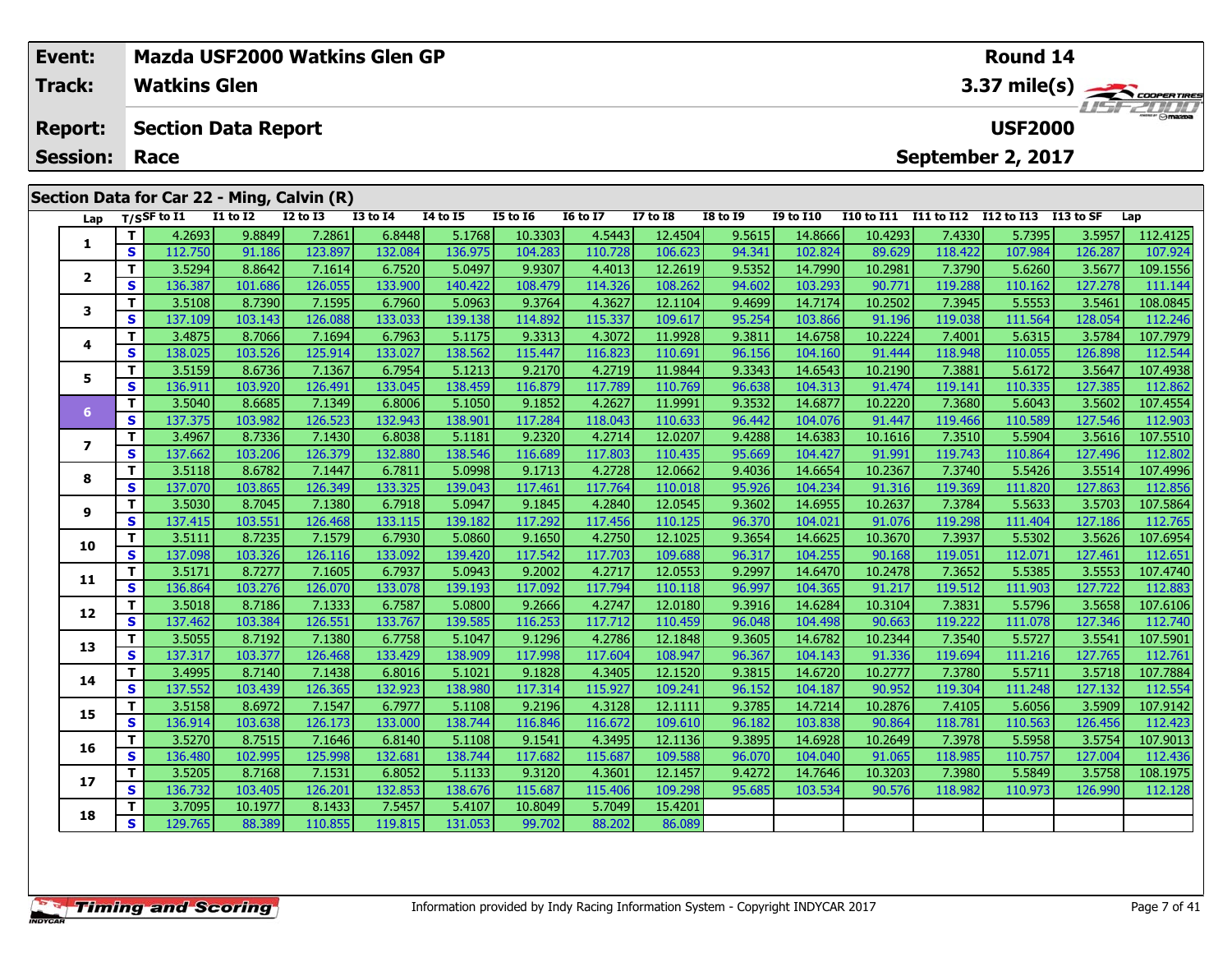| <b>Event:</b>   | <b>Mazda USF2000 Watkins Glen GP</b> | Round 14                             |
|-----------------|--------------------------------------|--------------------------------------|
| <b>Track:</b>   | <b>Watkins Glen</b>                  | 3.37 mile(s) $\leftarrow$            |
| <b>Report:</b>  | Section Data Report                  | <b>ment @mazpa</b><br><b>USF2000</b> |
| <b>Session:</b> | Race                                 | September 2, 2017                    |

|                         |                                                               | Section Data for Car 22 - Ming, Calvin (R) |
|-------------------------|---------------------------------------------------------------|--------------------------------------------|
|                         | Lap T/SPO to SF                                               |                                            |
| $\mathbf 1$             | $\overline{\mathbf{r}}$<br>228.4895<br>50.964<br>$\mathbf{s}$ |                                            |
| $\overline{\mathbf{2}}$ | $\overline{\mathbf{T}}$<br>$\overline{\mathbf{s}}$            |                                            |
| $\mathbf{3}$            | $\overline{\mathbf{T}}$<br>$\mathbf{s}$                       |                                            |
| $\overline{\mathbf{4}}$ | $rac{1}{s}$                                                   |                                            |
| $5\phantom{a}$          | $\overline{1}$<br>$\overline{\mathbf{s}}$                     |                                            |
| 6 <sup>1</sup>          | $\overline{\mathbf{r}}$<br>$\mathbf{s}$                       |                                            |
| $\overline{\mathbf{z}}$ | $\overline{\mathbf{r}}$<br>$\overline{\mathbf{s}}$            |                                            |
| $\bf8$                  | $\overline{\mathbf{r}}$<br>$\mathbf{s}$                       |                                            |
| $\overline{9}$          | $\overline{\mathbf{r}}$<br>$\mathsf{s}$                       |                                            |
| 10                      | $\overline{1}$<br>$\overline{\mathbf{s}}$                     |                                            |
| $11$                    | $rac{1}{s}$                                                   |                                            |
| 12                      | $rac{1}{s}$                                                   |                                            |
| 13                      | $\overline{\mathsf{T}}$                                       |                                            |
| 14                      | $\overline{\mathbf{s}}$<br>$\overline{\mathbf{r}}$            |                                            |
| 15                      | $\mathbf{s}$<br>$\mathbf{T}$                                  |                                            |
| 16                      | $\overline{\mathbf{s}}$<br>$\overline{\mathbf{r}}$            |                                            |
| $17$                    | $\mathsf{s}$<br>$\overline{\mathsf{T}}$                       |                                            |
| 18                      | $\overline{\mathbf{s}}$<br>$rac{1}{s}$                        |                                            |
|                         |                                                               |                                            |
|                         |                                                               |                                            |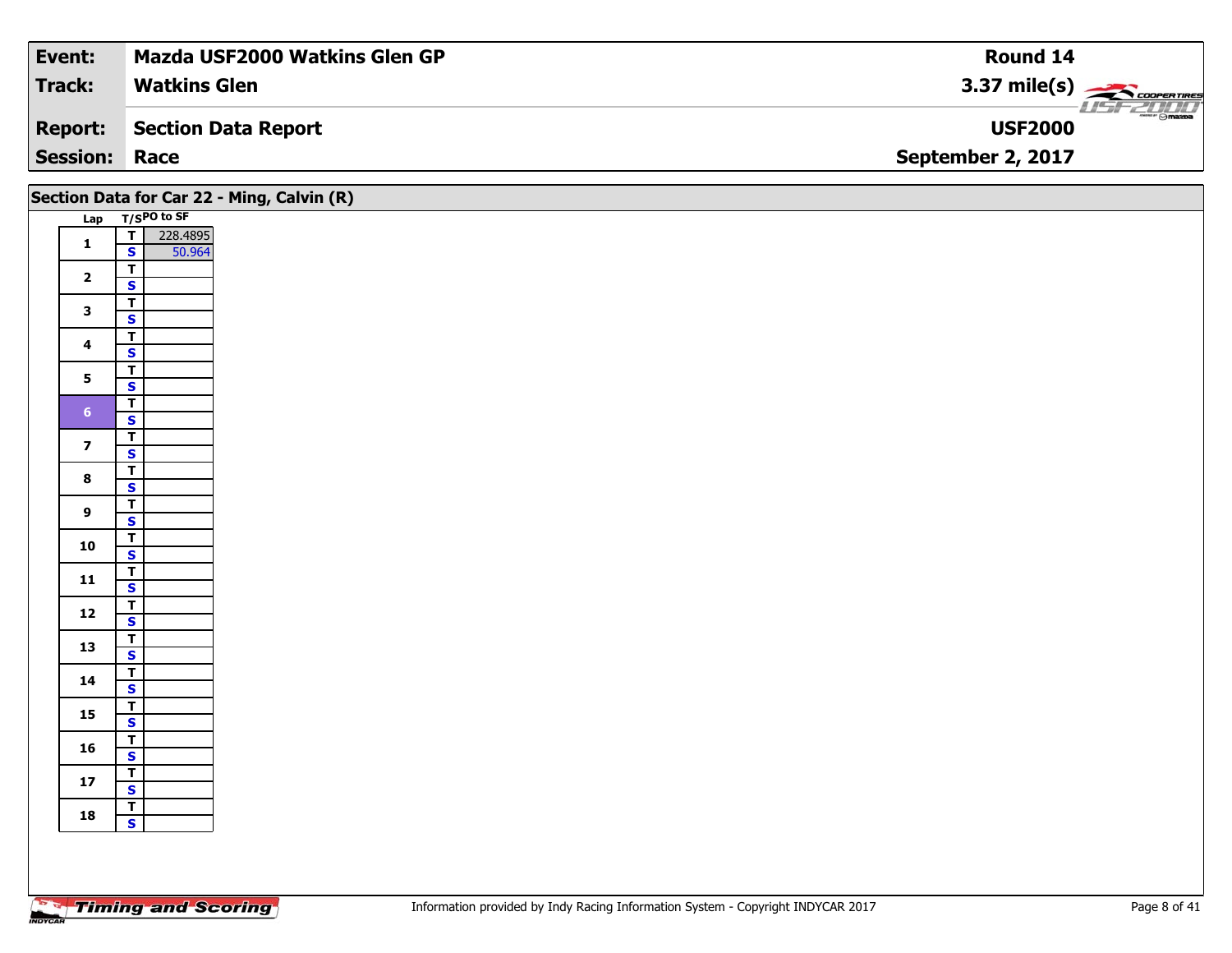| Event:          |          |                                       |                     | Mazda USF2000 Watkins Glen GP |                 |                 |                 |                 |                 |                 |                  |                   |            | Round 14          |            |              |
|-----------------|----------|---------------------------------------|---------------------|-------------------------------|-----------------|-----------------|-----------------|-----------------|-----------------|-----------------|------------------|-------------------|------------|-------------------|------------|--------------|
| <b>Track:</b>   |          | <b>Watkins Glen</b>                   |                     |                               |                 |                 |                 |                 |                 |                 |                  |                   |            |                   |            | 3.37 mile(s) |
| <b>Report:</b>  |          | <b>Section Data Report</b>            |                     |                               |                 |                 |                 |                 |                 |                 |                  |                   |            | <b>USF2000</b>    |            |              |
| <b>Session:</b> |          | Race                                  |                     |                               |                 |                 |                 |                 |                 |                 |                  |                   |            | September 2, 2017 |            |              |
|                 |          |                                       |                     |                               |                 |                 |                 |                 |                 |                 |                  |                   |            |                   |            |              |
|                 |          | Section Data for Car 23 - Kohl, Lucas |                     |                               |                 |                 |                 |                 |                 |                 |                  |                   |            |                   |            |              |
| Lap             |          | T/SSF to $I1$                         | <b>I1 to I2</b>     | <b>I2 to I3</b>               | <b>I3 to I4</b> | <b>I4 to I5</b> | <b>I5 to 16</b> | <b>16 to 17</b> | <b>I7 to I8</b> | <b>I8 to I9</b> | <b>I9 to I10</b> | <b>I10 to I11</b> | I11 to I12 | I12 to I13        | I 13 to SF | Lap          |
|                 |          | 4.2644                                | 10.0015             | 7.2669                        | 6.9592          | 5.1298          | 10.7249         | 4.5164          | 12.6463         | 9.7376          | 14.8430          | 10.5774           | 7.5781     | 5.6756            | 3.5605     | 113.4816     |
|                 | <b>S</b> | 112.880                               | 90.123              | 124.225                       | 129.913         | 138.230         | 100.446         | 111.412         | 104.971         | 92.635          | 102.987          | 88.375            | 116.154    | 109.200           | 127.536    | 106.907      |
|                 | T.       | 3.5296                                | 9.1746              | 7.1937                        | 6.7829          | 5.2299          | 10.3396         | 4.4754          | 12.3168         | 9.4490          | 14.7281          | 10.3092           | 7.3977     | 5.7311            | 3.5993     | 110.2569     |
|                 | S I      | 136.379                               | 98.246              | 125.489                       | 133.290         | 135.584         | 104.189         | 112.433         | 107.780         | 95.465          | 103.790          | 90.674            | 118.987    | 108.142           | 126.161    | 110.034      |
|                 | тı       | 3.5361                                | $R$ <sub>6983</sub> | 7 1 2 5 4 $\vert$             | 6.7382 L        | 503381          | 96006           | 435321          | 12,1065         | 94375           | 146246           | 10.37071          | 743271     | 5 6188            | 35512      | 108, 2276    |

|                | $\mathbf{z}$ | 112.00U | <b>AN'TS2</b> | LZ4.ZZJ | בדג־גדד | ∩כ∠יסכד | 100.440 | 111.412 | 104.97 I | 92.OJJ | <b>TOS'201</b> | 00.375  | 110.134 | <b>TOA'SOO</b> | 171.990 | <b>TOD</b> .30 |
|----------------|--------------|---------|---------------|---------|---------|---------|---------|---------|----------|--------|----------------|---------|---------|----------------|---------|----------------|
| $\overline{2}$ | Т            | 3.5296  | 9.1746        | 7.1937  | 6.7829  | 5.2299  | 10.3396 | 4.4754  | 12.3168  | 9.4490 | 14.7281        | 10.3092 | 7.3977  | 5.7311         | 3.5993  | 110.2569       |
|                | $\mathbf{s}$ | 136.379 | 98.246        | 125.489 | 133.290 | 135.584 | 104.189 | 112.433 | 107.780  | 95.465 | 103.790        | 90.674  | 118.987 | 108.142        | 126.161 | 110.034        |
| 3              | T            | 3.5361  | 8.6983        | 7.1254  | 6.7382  | 5.0338  | 9.6006  | 4.3532  | 12.1065  | 9.4375 | 14.6246        | 10.3707 | 7.4327  | 5.6188         | 3.5512  | 108.2276       |
|                | $\mathbf{s}$ | 136.128 | 103.625       | 126.691 | 134.174 | 140.866 | 112.209 | 115.589 | 109.652  | 95.581 | 104.525        | 90.136  | 118.426 | 110.303        | 127.870 | 112.097        |
|                | T            | 3.4829  | 8.8225        | 7.2219  | 6.8069  | 5.1013  | 9.5376  | 4.3056  | 12.0413  | 9.4089 | 14.5985        | 10.2843 | 7.4047  | 5.5741         | 3.5507  | 108.1412       |
| 4              | $\mathbf{s}$ | 138.208 | 102.166       | 124.999 | 132.820 | 139.002 | 112.950 | 116.867 | 110.246  | 95.872 | 104.712        | 90.893  | 118.874 | 111.188        | 127.888 | 112.187        |
| 5              | т            | 3.4878  | 8.7201        | 7.1078  | 6.7319  | 5.0282  | 9.5651  | 4.3192  | 12.0721  | 9.4433 | 14.6777        | 10.3263 | 7.4092  | 5.6771         | 3.5732  | 108.1390       |
|                | S            | 138.014 | 103.366       | 127.005 | 134.300 | 141.023 | 112.625 | 116.499 | 109.964  | 95.522 | 104.147        | 90.523  | 118.802 | 109.171        | 127.082 | 112.189        |
| 6              | T            | 3.5043  | 8.6901        | 7.1224  | 6.7578  | 5.0847  | 9.4275  | 4.2747  | 12.1718  | 9.4492 | 14.6830        | 10.2926 | 7.4173  | 5.6079         | 3.5620  | 108.0453       |
|                | $\mathbf{s}$ | 137.364 | 103.723       | 126.745 | 133.785 | 139.456 | 114.269 | 117.712 | 109.064  | 95.463 | 104.109        | 90.820  | 118.672 | 110.518        | 127.482 | 112.286        |
| $\overline{ }$ | $\mathbf{T}$ | 3.4926  | 8.6298        | 7.1202  | 6.7818  | 5.0852  | 9.4697  | 4.3562  | 12.3077  | 9.4376 | 14.7176        | 10.2993 | 7.4143  | 5.6894         | 3.5927  | 108.3941       |
|                | S            | 137.824 | 104.448       | 126.784 | 133.311 | 139.442 | 113.760 | 115.509 | 107.859  | 95.580 | 103.865        | 90.761  | 118.720 | 108.935        | 126.393 | 111.925        |
| 8              | $\mathbf{T}$ | 3.5354  | 8.6701        | 7.1780  | 6.7997  | 5.1553  | 9.8139  | 4.3334  | 12.1635  | 9.3753 | 14.7007        | 10.2912 | 7.4408  | 5.6593         | 3.6059  | 108.7225       |
|                | S            | 136.155 | 103.962       | 125.763 | 132.960 | 137.546 | 109.770 | 116.117 | 109.138  | 96.215 | 103.984        | 90.832  | 118.297 | 109.514        | 125.930 | 111.587        |
| 9              | Т            | 3.5562  | 8.6524        | 7.1818  | 6.8257  | 5.1915  | 9.7872  | 4.3368  | 12.1512  | 9.3753 | 14.7213        | 10.2591 | 7.4172  | 5.5719         | 3.5767  | 108.6043       |
|                | $\mathbf{s}$ | 135.359 | 104.175       | 125.697 | 132.454 | 136.587 | 110.070 | 116.026 | 109.248  | 96.215 | 103.838        | 91.116  | 118.674 | 111.232        | 126.958 | 111.708        |
| 10             | Т            | 3.5363  | 8.6494        | 7.1876  | 6.8068  | 5.1309  | 9.9725  | 4.4829  | 12.2458  | 9.3937 | 14.7833        | 10.2458 | 7.4119  | 5.6328         | 3.5919  | 109.0716       |
|                | S            | 136.121 | 104.211       | 125.595 | 132.822 | 138.200 | 108.024 | 112.245 | 108.405  | 96.027 | 103.403        | 91.235  | 118.759 | 110.029        | 126.421 | 111.230        |
| 11             | T            | 3.5448  | 8.6697        | 7.1802  | 6.7803  | 5.1742  | 9.6410  | 4.3216  | 12.2212  | 9.4369 | 14.8246        | 10.2404 | 7.4023  | 5.8287         | 3.6620  | 108.9279       |
|                | $\mathbf{s}$ | 135.794 | 103.967       | 125.725 | 133.341 | 137.044 | 111.739 | 116.434 | 108.623  | 95.587 | 103.115        | 91.283  | 118.913 | 106.331        | 124.001 | 111.376        |
| 12             | т            | 3.5944  | 8.9451        | 7.2770  | 6.8671  | 5.2124  | 10.2999 | 4.4989  | 12.2655  | 9.3915 | 14.6501        | 10.2624 | 7.4227  | 5.6288         | 3.5718  | 109.8876       |
|                | $\mathbf{s}$ | 133.920 | 100.766       | 124.052 | 131.655 | 136.039 | 104.591 | 111.846 | 108.230  | 96.049 | 104.343        | 91.087  | 118.586 | 110.107        | 127.132 | 110.404        |
| 13             | T            | 3.5176  | 8.6576        | 7.1374  | 6.7853  | 5.1061  | 9.4737  | 4.3308  | 12.2782  | 9.4592 | 14.7343        | 10.2805 | 7.4293  | 5.7001         | 3.6068  | 108.4969       |
|                | $\mathbf{s}$ | 136.844 | 104.112       | 126.478 | 133.243 | 138.871 | 113.712 | 116.187 | 108.118  | 95.362 | 103.747        | 90.927  | 118.481 | 108.730        | 125.899 | 111.819        |
| 14             | $\mathbf{T}$ | 3.5476  | 8.6430        | 7.1599  | 6.8311  | 5.1532  | 9.5429  | 4.2937  | 12.1289  | 9.3878 | 14.8093        | 10.2663 | 7.4123  | 5.6999         | 3.6228  | 108.4987       |
|                | $\mathbf{s}$ | 135.687 | 104.288       | 126.081 | 132.349 | 137.602 | 112.887 | 117.191 | 109.449  | 96.087 | 103.221        | 91.053  | 118.752 | 108.734        | 125.343 | 111.817        |
| 15             | Т            | 3.5564  | 8.6843        | 7.1949  | 6.8460  | 5.1689  | 9.4134  | 4.2992  | 12.1874  | 9.4282 | 14.7229        | 10.2367 | 7.4255  | 5.7266         | 3.6218  | 108.5122       |
|                | $\mathbf{s}$ | 135.351 | 103.792       | 125.468 | 132.061 | 137.184 | 114.440 | 117.041 | 108.924  | 95.675 | 103.827        | 91.316  | 118.541 | 108.227        | 125.377 | 111.803        |
| 16             | $\mathbf{T}$ | 3.5682  | 8.7749        | 7.2163  | 6.8610  | 5.1725  | 9.5162  | 4.3079  | 12.1313  | 9.3838 | 14.7189        | 10.2440 | 7.4106  | 5.6677         | 3.6021  | 108.5754       |
|                | $\mathbf{s}$ | 134.904 | 102.721       | 125.096 | 131.772 | 137.089 | 113.204 | 116.804 | 109.428  | 96.128 | 103.855        | 91.251  | 118.779 | 109.352        | 126.063 | 111.738        |
| 17             | т            | 3.5546  | 8.6505        | 7.1906  | 6.8550  | 5.1736  | 9.4905  | 4.3013  | 12.1317  | 9.4244 | 14.6992        | 10.2054 | 7.4177  | 5.8151         | 3.6288  | 108.5384       |
|                | $\mathbf{s}$ | 135.420 | 104.198       | 125.543 | 131.888 | 137.059 | 113.511 | 116.984 | 109.424  | 95.714 | 103.995        | 91.596  | 118.666 | 106.580        | 125.135 | 111.776        |
| 18             | Т            | 3.5976  | 9.4195        | 9.1649  | 11.6015 | 8.0971  | 13.1436 |         |          |        |                |         |         |                |         |                |
|                | $\mathbf{s}$ | 133.801 | 95.691        | 98.498  | 77.929  | 87.573  | 81.962  |         |          |        |                |         |         |                |         |                |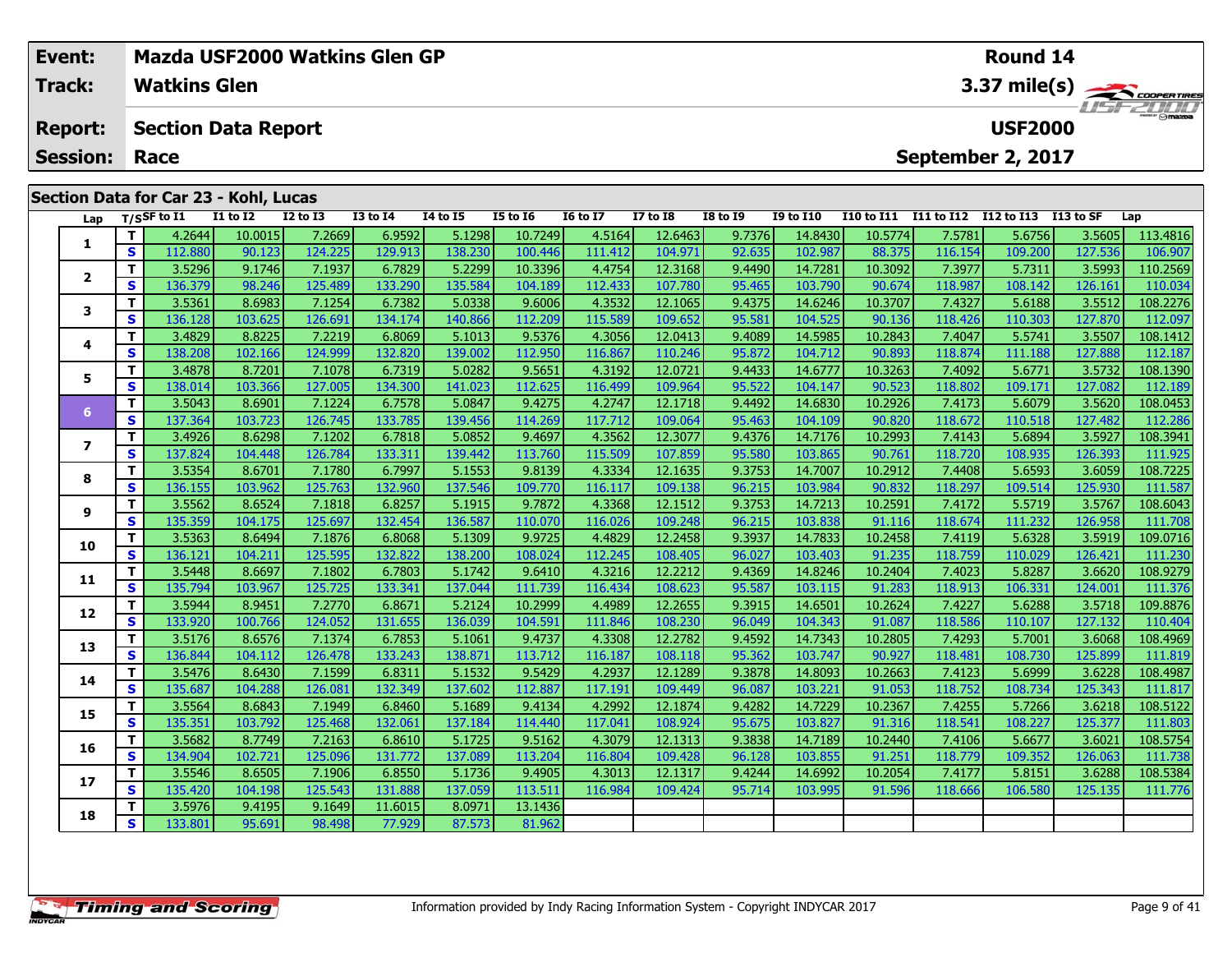| Event:          | <b>Mazda USF2000 Watkins Glen GP</b> | Round 14                              |
|-----------------|--------------------------------------|---------------------------------------|
| <b>Track:</b>   | <b>Watkins Glen</b>                  | $3.37 \text{ mile(s)}$                |
| Report:         | Section Data Report                  | $\sim$ $\sim$ mazoa<br><b>USF2000</b> |
| <b>Session:</b> | Race                                 | September 2, 2017                     |

|                         |                                                    | Section Data for Car 23 - Kohl, Lucas |
|-------------------------|----------------------------------------------------|---------------------------------------|
|                         | Lap T/SPO to SF                                    |                                       |
| $\mathbf{1}$            | $T$ 222.7501                                       |                                       |
|                         | $\mathbf{s}$<br>52.277                             |                                       |
| $\overline{\mathbf{2}}$ | $\overline{\mathbf{r}}$                            |                                       |
|                         | $\mathbf{s}$                                       |                                       |
| $\mathbf{3}$            | $\overline{\mathsf{T}}$                            |                                       |
|                         | $\overline{\mathbf{s}}$                            |                                       |
| $\overline{\mathbf{4}}$ | $\overline{\mathsf{r}}$                            |                                       |
|                         | $\overline{\mathbf{s}}$                            |                                       |
| $5\phantom{a}$          | $\overline{\mathsf{r}}$<br>$\overline{\mathbf{s}}$ |                                       |
|                         | $\overline{\mathbf{r}}$                            |                                       |
| 6 <sup>1</sup>          | $\mathbf{s}$                                       |                                       |
|                         | $\overline{\mathsf{T}}$                            |                                       |
| $\overline{\mathbf{z}}$ | $\overline{\mathbf{s}}$                            |                                       |
|                         | $\overline{\mathbf{r}}$                            |                                       |
| $\bf{8}$                | $\overline{\mathbf{s}}$                            |                                       |
| 9                       | $\overline{\mathsf{r}}$                            |                                       |
|                         | $\mathbf{s}$                                       |                                       |
| 10                      | $\overline{\mathsf{T}}$                            |                                       |
|                         | $\overline{\mathbf{s}}$                            |                                       |
| 11                      | $\mathbf{T}$<br>$\mathbf{s}$                       |                                       |
|                         | $\overline{\mathbf{r}}$                            |                                       |
| ${\bf 12}$              | $\overline{\mathbf{s}}$                            |                                       |
|                         | $\overline{\mathsf{T}}$                            |                                       |
| 13                      | $\overline{\mathbf{s}}$                            |                                       |
|                         | $\overline{\mathsf{r}}$                            |                                       |
| 14                      | $\mathbf{s}$                                       |                                       |
| 15                      | $\mathbf{T}$                                       |                                       |
|                         | $\overline{\mathbf{s}}$                            |                                       |
| 16                      | $\overline{\mathsf{r}}$                            |                                       |
|                         | $\mathbf{s}$                                       |                                       |
| ${\bf 17}$              | $\overline{\mathbf{r}}$<br>$\mathbf{s}$            |                                       |
|                         | $\overline{I}$                                     |                                       |
| 18                      | $\overline{\mathbf{s}}$                            |                                       |
|                         |                                                    |                                       |
|                         |                                                    |                                       |
|                         |                                                    |                                       |

Τ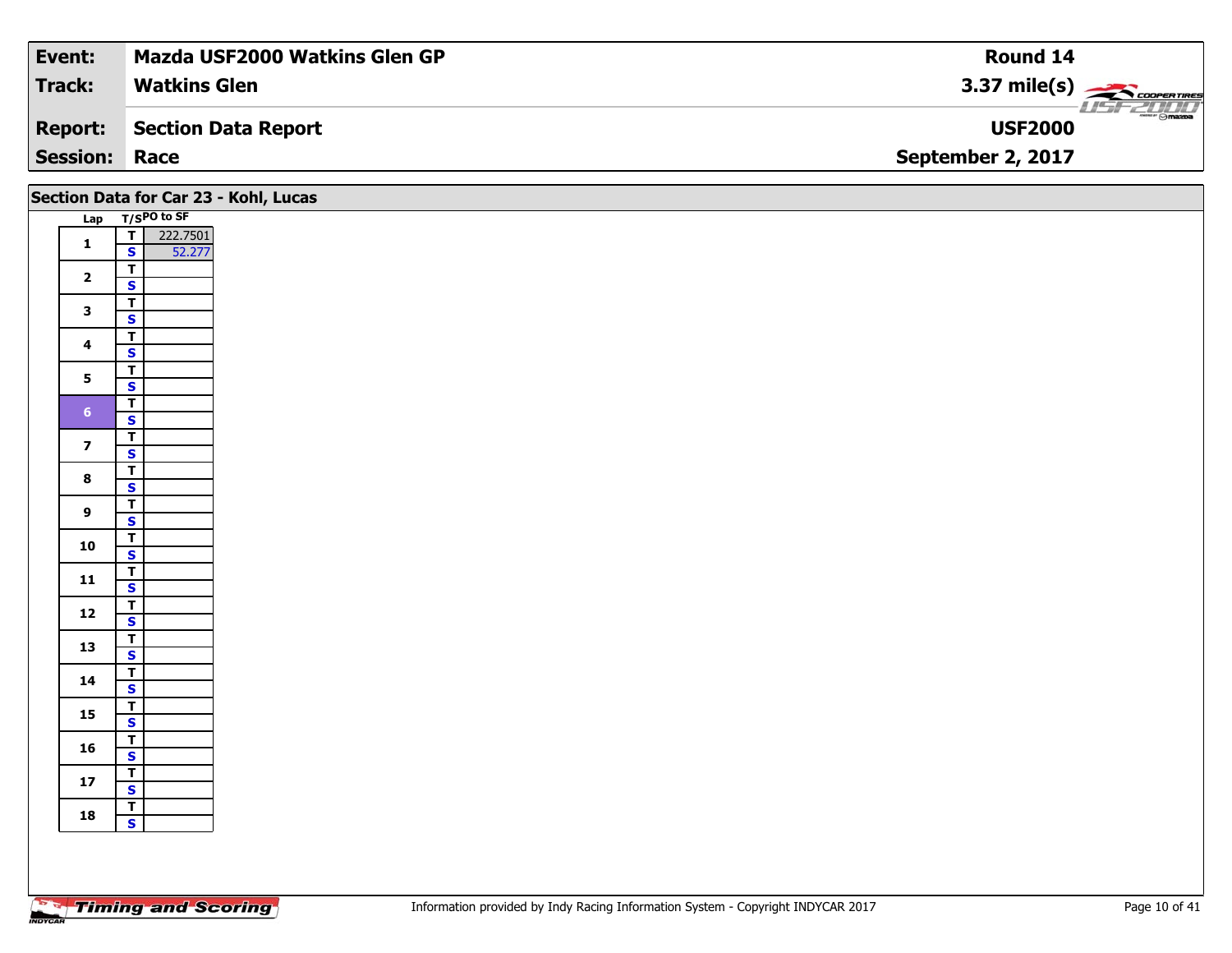|                                                                                              | Event:<br>Track: |    | <b>Watkins Glen</b> |                 | <b>Mazda USF2000 Watkins Glen GP</b>       |                 |          |                 |                 |                 | Round 14<br>3.37 mile(s) |                  |                   |                |            |                      |          |  |  |  |
|----------------------------------------------------------------------------------------------|------------------|----|---------------------|-----------------|--------------------------------------------|-----------------|----------|-----------------|-----------------|-----------------|--------------------------|------------------|-------------------|----------------|------------|----------------------|----------|--|--|--|
| <b>Section Data Report</b><br><b>Report:</b><br>September 2, 2017<br><b>Session:</b><br>Race |                  |    |                     |                 |                                            |                 |          |                 |                 |                 |                          |                  |                   | <b>USF2000</b> |            | $\frac{1}{\sqrt{2}}$ |          |  |  |  |
|                                                                                              |                  |    |                     |                 | Section Data for Car 3 - Askew, Oliver (R) |                 |          |                 |                 |                 |                          |                  |                   |                |            |                      |          |  |  |  |
|                                                                                              | Lap              |    | $T/S$ SF to I1      | <b>I1 to I2</b> | <b>I2 to I3</b>                            | <b>I3 to I4</b> | 14 to 15 | <b>I5 to 16</b> | <b>16 to 17</b> | <b>I7 to I8</b> | <b>I8 to 19</b>          | <b>I9 to I10</b> | <b>I10 to I11</b> | I11 to I12     | I12 to I13 | I13 to SF            | Lap      |  |  |  |
|                                                                                              |                  |    | 4.3128              | 9.9183          | 7.3169                                     | 6.8091          | 5.1749   | 10.5166         | 4.5327          | 12.3629         | 9.5442                   | 14.9226          | 10.3080           | 7.4355         | 5.6374     | 3.5768               | 112.3687 |  |  |  |
|                                                                                              |                  | S. | 111.613             | 90.879          | 123.376                                    | 132.777         | 137.025  | 102.435         | 111.011         | 107.378         | 94.512                   | 102.438          | 90.684            | 118.382        | 109.939    | 126.955              | 107.966  |  |  |  |
|                                                                                              | $\overline{2}$   | т  | 3.5229              | 9.0137          | 7.2225                                     | 6.8280          | 5.1388   | 9.7403          | 4.3611          | 12.2382         | 9.4979                   | 14.8042          | 10.2396           | 7.3899         | 5.5586     | 3.5726               | 109.1283 |  |  |  |
|                                                                                              |                  | S. | 136.638             | 99.999          | 124.988                                    | 132.409         | 137.988  | 110.600         | 115.380         | 108.472         | 94.973                   | 103.257          | 91.290            | 119.112        | 111.498    | 127.104              | 111.172  |  |  |  |
|                                                                                              | 3                |    | 3.5193              | 8.7539          | 7.2046                                     | 6.8509          | 5.1626   | 9.2890          | 4.2922          | 12.0815         | 9.3445                   | 14.7602          | 10.2054           | 7.3965         | 5.5212     | 3.5492               | 107.9310 |  |  |  |
|                                                                                              |                  | S. | 136.778             | 102.967         | 125.299                                    | 131.967         | 137.352  | 115.973         | 117.232         | 109.879         | 96.532                   | 103.565          | 91.596            | 119.006        | 112.253    | 127.942              | 112.405  |  |  |  |
|                                                                                              | 4                | Τ. | 3.4930              | 8.6769          | 7.2031                                     | 6.8354          | 5.1528   | 9.1920          | 4.2937          | 12.0586         | 9.3711                   | 14.7177          | 10.1902           | 7.4125         | 5.5692     | 3.5744               | 107.7406 |  |  |  |
|                                                                                              |                  | S. | 137.808             | 103.881         | 125.325                                    | 132.266         | 137.613  | 117.197         | 117.191         | 110.087         | 96.258                   | 103.864          | 91.733            | 118.749        | 111.286    | 127.040              | 112.604  |  |  |  |
|                                                                                              | 5.               | Τ. | 3.5139              | 8.6494          | 7.1600                                     | 6.8148          | 5.1362   | 9.1276          | 4.3097          | 12.0879         | 9.3448                   | 14.6897          | 10.2173           | 7.3956         | 5.5495     | 3.5603               | 107.5567 |  |  |  |
|                                                                                              |                  | S. | 136.988             | 104.211         | 126.079                                    | 132.666         | 138.057  | 118.024         | 116.756         | 109.821         | 96.529                   | 104.062          | 91.489            | 119.020        | 111.681    | 127.543              | 112.796  |  |  |  |
|                                                                                              | 6                |    | 3.5077              | 8.6318          | 7.1723                                     | 6.8286          | 5.1395   | 9.0984          | 4.2606          | 12.0444         | 9.3779                   | 14.7691          | 10.2429           | 7.3978         | 5.5164     | 3.5575               | 107.5449 |  |  |  |
|                                                                                              |                  | S. | 137.231             | 104.424         | 125.863                                    | 132.398         | 137.969  | 118.402         | 118.101         | 110.217         | 96.188                   | 103.502          | 91.261            | 118.985        | 112.351    | 127.643              | 112.809  |  |  |  |
|                                                                                              |                  | т  | 3.5023              | 8.6598          | 7.1914                                     | 6.8555          | 5.1687   | 9.0471          | 4.2685          | 12.0471         | 9.3419                   | 14.7228          | 10.2065           | 7.4038         | 5.5470     | 3.5638               | 107.5262 |  |  |  |
|                                                                                              | 7                | S. | 137.442             | 104.086         | 125.529                                    | 131.878         | 137.189  | 119.074         | 117.883         | 110.192         | 96.559                   | 103.828          | 91.586            | 118.889        | 111.731    | 127.418              | 112.828  |  |  |  |
|                                                                                              |                  |    | 3.5167              | 8.6556          | 7.1934                                     | 6.8365          | 5.1534   | 9.0707          | 4.2739          | 12.0444         | 9.3708                   | 14.6915          | 10.2074           | 7.3830         | 5.5440     | 3.5727               | 107.5140 |  |  |  |
|                                                                                              | 8                | s  | 136.879             | 104.136         | 125.494                                    | 132.245         | 137.597  | 118.764         | 117.734         | 110.217         | 96.261                   | 104.049          | 91.578            | 119,224        | 111.792    | 127.100              | 112,841  |  |  |  |

| S<br>137.189<br>137.442<br>131.878<br>117.883<br>110.192<br>96.559<br>91.586<br>118.889<br>104.086<br>125.529 <br>119.074<br>103.828<br>111.731<br>127.418<br>3.5167<br>6.8365<br>12.0444<br>7.3830<br>$\mathbf T$<br>7.1934<br>5.1534<br>9.0707<br>4.2739<br>9.3708<br>10.2074<br>5.5440<br>3.5727<br>8.6556<br>14.6915<br>8<br><b>S</b><br>136.879<br>132.245<br>137.597<br>110.217<br>104.136<br>118.764<br>117.734<br>96.261<br>104.049<br>91.578<br>119.224<br>111.792<br>127.100<br>125.494<br>3.5212<br>6.8495<br>12.0856<br>т<br>5.1559<br>9.0579<br>4.2794<br>9.3929<br>10.1381<br>7.3877<br>5.5325<br>3.5760<br>8.6990<br>7.1992<br>14.7473<br>9<br>S<br>136.704<br>131.994<br>137.530<br>118.932<br>117.582<br>109.841<br>92.204<br>119.148<br>103.617<br>125.393<br>96.035<br>103.655<br>112.024<br>126.983<br>т<br>3.5247<br>6.8431<br>12.0690<br>8.6594<br>5.1486<br>9.3228<br>10.1995<br>7.3863<br>5.5393<br>7.2009<br>9.1024<br>4.3004<br>14.6842<br>3.5801<br>10<br>s<br>136.569<br>137.725<br>109.993<br>125.363<br>132.117<br>118.350<br>117.008<br>91.649<br>119.170<br>126.837<br>104.091<br>96.757<br>111.886<br>104.101<br>3.5316<br>т<br>6.8341<br>4.2847<br>12.0721<br>10.1905<br>8.6573<br>7.1923<br>5.1429<br>9.1026<br>9.3682<br>14.7357<br>7.3724<br>5.5746<br>3.5869<br>11<br>136.302<br>137.878<br>91.730<br>s<br>104.116<br>125.513<br>132.291<br>109.964<br>96.288<br>119.395<br>126.597<br>118.348<br>117.437<br>103.737<br>111.178<br>3.5323<br>т<br>6.8264<br>5.1558<br>9.1089<br>4.2950<br>12.0612<br>9.3733<br>14.7387<br>10.1618<br>7.3645<br>5.5396<br>8.6975<br>7.1926<br>3.5679<br>12<br>S<br>136.275<br>103.635<br>137.533<br>119.523<br>125.508<br>132.440<br>118.266<br>117.155<br>110.064<br>96.236<br>91.989<br>127.271<br>103.716<br>111.880<br>3.5197<br>т<br>6.8326<br>9.0760<br>4.2966<br>12.1660<br>9.3287<br>14.6903<br>10.1636<br>7.3852<br>5.5747<br>3.5734<br>8.6478<br>7.1882<br>5.1653<br>13<br>S<br>136.763<br>132.320<br>137.280<br>91.973<br>104.230<br>125.585<br>118.695<br>117.112<br>109.116<br>96.696<br>119.188<br>127.075<br>104.058<br>111.176<br>3.5206<br>6.8417<br>12.0902<br>т<br>8.6631<br>7.1967<br>5.1637<br>9.1073<br>4.3216<br>9.3061<br>14.7377<br>10.1550<br>7.3851<br>5.5889<br>3.5861<br>14<br>S<br>136.728<br>137.322<br>118.287<br>109.800<br>92.050<br>132.144<br>116.434<br>96.931<br>103.723<br>119.190<br>110.894<br>126.625<br>104.046<br>125.436<br>3.5291<br>6.8535<br>5.1735<br>9.0343<br>4.3382<br>12.0944<br>14.8028<br>10.1861<br>7.3873<br>8.7001<br>7.1996<br>9.3783<br>5.6159<br>3.5938<br>15<br>S<br>136.398<br>131.917<br>137.062<br>103.604<br>119.243<br>115.989<br>109.762<br>91.769<br>119.154<br>110.360<br>126.354<br>125.386<br>96.184<br>103.267<br>3.5365<br>6.8647<br>12.0871<br>10.1977<br>8.7125<br>7.2134<br>5.1708<br>9.1154<br>4.3383<br>9.3243<br>14.7913<br>7.4021<br>5.5954<br>3.5825<br>16<br>137.134<br>S<br>136.113<br>103.456<br>131.701<br>115.986<br>109.828<br>96.741<br>91.665<br>118.916<br>125.146<br>118.182<br>103.347<br>110.765<br>126.753<br>3.5322<br>6.8561<br>5.1717<br>12.1077<br>8.6767<br>7.2016<br>9.2102<br>4.3350<br>9.4737<br>14.8352<br>10.2427<br>7.4168<br>5.6633<br>3.6056<br>17<br>136.279<br>S<br>103.883<br>131.867<br>137.110<br>95.216<br>91.262<br>118.680<br>125.351<br>116.074<br>109.641<br>109.437<br>125.940<br>116.965<br>103.041 |  | 3.5UZ31 | 8.0598  | 7.1914  | ∣כככס.ס | <b>2.100/</b> | 9.0471 | 4.Z0051 | 12.0471 | 9.3419 | 14./220 | LU.ZUDJ | 7.40381 | 5.547U | 3.50381 | 707C.70T |
|--------------------------------------------------------------------------------------------------------------------------------------------------------------------------------------------------------------------------------------------------------------------------------------------------------------------------------------------------------------------------------------------------------------------------------------------------------------------------------------------------------------------------------------------------------------------------------------------------------------------------------------------------------------------------------------------------------------------------------------------------------------------------------------------------------------------------------------------------------------------------------------------------------------------------------------------------------------------------------------------------------------------------------------------------------------------------------------------------------------------------------------------------------------------------------------------------------------------------------------------------------------------------------------------------------------------------------------------------------------------------------------------------------------------------------------------------------------------------------------------------------------------------------------------------------------------------------------------------------------------------------------------------------------------------------------------------------------------------------------------------------------------------------------------------------------------------------------------------------------------------------------------------------------------------------------------------------------------------------------------------------------------------------------------------------------------------------------------------------------------------------------------------------------------------------------------------------------------------------------------------------------------------------------------------------------------------------------------------------------------------------------------------------------------------------------------------------------------------------------------------------------------------------------------------------------------------------------------------------------------------------------------------------------------------------------------------------------------------------------------------------------------------------------------------------------------------------------------------------------------------------------------------------------------------------------------------------------------------------------------------------------------------------------------------------------------------------------------------------------------------------------------------------------------------------------------------------------------------------------------------------------------------------------------------------------------------------------------------------------------------------------------------|--|---------|---------|---------|---------|---------------|--------|---------|---------|--------|---------|---------|---------|--------|---------|----------|
|                                                                                                                                                                                                                                                                                                                                                                                                                                                                                                                                                                                                                                                                                                                                                                                                                                                                                                                                                                                                                                                                                                                                                                                                                                                                                                                                                                                                                                                                                                                                                                                                                                                                                                                                                                                                                                                                                                                                                                                                                                                                                                                                                                                                                                                                                                                                                                                                                                                                                                                                                                                                                                                                                                                                                                                                                                                                                                                                                                                                                                                                                                                                                                                                                                                                                                                                                                                                  |  |         |         |         |         |               |        |         |         |        |         |         |         |        |         | 112.828  |
|                                                                                                                                                                                                                                                                                                                                                                                                                                                                                                                                                                                                                                                                                                                                                                                                                                                                                                                                                                                                                                                                                                                                                                                                                                                                                                                                                                                                                                                                                                                                                                                                                                                                                                                                                                                                                                                                                                                                                                                                                                                                                                                                                                                                                                                                                                                                                                                                                                                                                                                                                                                                                                                                                                                                                                                                                                                                                                                                                                                                                                                                                                                                                                                                                                                                                                                                                                                                  |  |         |         |         |         |               |        |         |         |        |         |         |         |        |         | 107.5140 |
|                                                                                                                                                                                                                                                                                                                                                                                                                                                                                                                                                                                                                                                                                                                                                                                                                                                                                                                                                                                                                                                                                                                                                                                                                                                                                                                                                                                                                                                                                                                                                                                                                                                                                                                                                                                                                                                                                                                                                                                                                                                                                                                                                                                                                                                                                                                                                                                                                                                                                                                                                                                                                                                                                                                                                                                                                                                                                                                                                                                                                                                                                                                                                                                                                                                                                                                                                                                                  |  |         |         |         |         |               |        |         |         |        |         |         |         |        |         | 112.841  |
|                                                                                                                                                                                                                                                                                                                                                                                                                                                                                                                                                                                                                                                                                                                                                                                                                                                                                                                                                                                                                                                                                                                                                                                                                                                                                                                                                                                                                                                                                                                                                                                                                                                                                                                                                                                                                                                                                                                                                                                                                                                                                                                                                                                                                                                                                                                                                                                                                                                                                                                                                                                                                                                                                                                                                                                                                                                                                                                                                                                                                                                                                                                                                                                                                                                                                                                                                                                                  |  |         |         |         |         |               |        |         |         |        |         |         |         |        |         | 107.6222 |
|                                                                                                                                                                                                                                                                                                                                                                                                                                                                                                                                                                                                                                                                                                                                                                                                                                                                                                                                                                                                                                                                                                                                                                                                                                                                                                                                                                                                                                                                                                                                                                                                                                                                                                                                                                                                                                                                                                                                                                                                                                                                                                                                                                                                                                                                                                                                                                                                                                                                                                                                                                                                                                                                                                                                                                                                                                                                                                                                                                                                                                                                                                                                                                                                                                                                                                                                                                                                  |  |         |         |         |         |               |        |         |         |        |         |         |         |        |         | 112.728  |
|                                                                                                                                                                                                                                                                                                                                                                                                                                                                                                                                                                                                                                                                                                                                                                                                                                                                                                                                                                                                                                                                                                                                                                                                                                                                                                                                                                                                                                                                                                                                                                                                                                                                                                                                                                                                                                                                                                                                                                                                                                                                                                                                                                                                                                                                                                                                                                                                                                                                                                                                                                                                                                                                                                                                                                                                                                                                                                                                                                                                                                                                                                                                                                                                                                                                                                                                                                                                  |  |         |         |         |         |               |        |         |         |        |         |         |         |        |         | 107.5607 |
|                                                                                                                                                                                                                                                                                                                                                                                                                                                                                                                                                                                                                                                                                                                                                                                                                                                                                                                                                                                                                                                                                                                                                                                                                                                                                                                                                                                                                                                                                                                                                                                                                                                                                                                                                                                                                                                                                                                                                                                                                                                                                                                                                                                                                                                                                                                                                                                                                                                                                                                                                                                                                                                                                                                                                                                                                                                                                                                                                                                                                                                                                                                                                                                                                                                                                                                                                                                                  |  |         |         |         |         |               |        |         |         |        |         |         |         |        |         | 112.792  |
|                                                                                                                                                                                                                                                                                                                                                                                                                                                                                                                                                                                                                                                                                                                                                                                                                                                                                                                                                                                                                                                                                                                                                                                                                                                                                                                                                                                                                                                                                                                                                                                                                                                                                                                                                                                                                                                                                                                                                                                                                                                                                                                                                                                                                                                                                                                                                                                                                                                                                                                                                                                                                                                                                                                                                                                                                                                                                                                                                                                                                                                                                                                                                                                                                                                                                                                                                                                                  |  |         |         |         |         |               |        |         |         |        |         |         |         |        |         | 107.6459 |
|                                                                                                                                                                                                                                                                                                                                                                                                                                                                                                                                                                                                                                                                                                                                                                                                                                                                                                                                                                                                                                                                                                                                                                                                                                                                                                                                                                                                                                                                                                                                                                                                                                                                                                                                                                                                                                                                                                                                                                                                                                                                                                                                                                                                                                                                                                                                                                                                                                                                                                                                                                                                                                                                                                                                                                                                                                                                                                                                                                                                                                                                                                                                                                                                                                                                                                                                                                                                  |  |         |         |         |         |               |        |         |         |        |         |         |         |        |         | 112.703  |
|                                                                                                                                                                                                                                                                                                                                                                                                                                                                                                                                                                                                                                                                                                                                                                                                                                                                                                                                                                                                                                                                                                                                                                                                                                                                                                                                                                                                                                                                                                                                                                                                                                                                                                                                                                                                                                                                                                                                                                                                                                                                                                                                                                                                                                                                                                                                                                                                                                                                                                                                                                                                                                                                                                                                                                                                                                                                                                                                                                                                                                                                                                                                                                                                                                                                                                                                                                                                  |  |         |         |         |         |               |        |         |         |        |         |         |         |        |         | 107.6155 |
|                                                                                                                                                                                                                                                                                                                                                                                                                                                                                                                                                                                                                                                                                                                                                                                                                                                                                                                                                                                                                                                                                                                                                                                                                                                                                                                                                                                                                                                                                                                                                                                                                                                                                                                                                                                                                                                                                                                                                                                                                                                                                                                                                                                                                                                                                                                                                                                                                                                                                                                                                                                                                                                                                                                                                                                                                                                                                                                                                                                                                                                                                                                                                                                                                                                                                                                                                                                                  |  |         |         |         |         |               |        |         |         |        |         |         |         |        |         | 112.735  |
|                                                                                                                                                                                                                                                                                                                                                                                                                                                                                                                                                                                                                                                                                                                                                                                                                                                                                                                                                                                                                                                                                                                                                                                                                                                                                                                                                                                                                                                                                                                                                                                                                                                                                                                                                                                                                                                                                                                                                                                                                                                                                                                                                                                                                                                                                                                                                                                                                                                                                                                                                                                                                                                                                                                                                                                                                                                                                                                                                                                                                                                                                                                                                                                                                                                                                                                                                                                                  |  |         |         |         |         |               |        |         |         |        |         |         |         |        |         | 107.6081 |
|                                                                                                                                                                                                                                                                                                                                                                                                                                                                                                                                                                                                                                                                                                                                                                                                                                                                                                                                                                                                                                                                                                                                                                                                                                                                                                                                                                                                                                                                                                                                                                                                                                                                                                                                                                                                                                                                                                                                                                                                                                                                                                                                                                                                                                                                                                                                                                                                                                                                                                                                                                                                                                                                                                                                                                                                                                                                                                                                                                                                                                                                                                                                                                                                                                                                                                                                                                                                  |  |         |         |         |         |               |        |         |         |        |         |         |         |        |         | 112.742  |
|                                                                                                                                                                                                                                                                                                                                                                                                                                                                                                                                                                                                                                                                                                                                                                                                                                                                                                                                                                                                                                                                                                                                                                                                                                                                                                                                                                                                                                                                                                                                                                                                                                                                                                                                                                                                                                                                                                                                                                                                                                                                                                                                                                                                                                                                                                                                                                                                                                                                                                                                                                                                                                                                                                                                                                                                                                                                                                                                                                                                                                                                                                                                                                                                                                                                                                                                                                                                  |  |         |         |         |         |               |        |         |         |        |         |         |         |        |         | 107.6638 |
|                                                                                                                                                                                                                                                                                                                                                                                                                                                                                                                                                                                                                                                                                                                                                                                                                                                                                                                                                                                                                                                                                                                                                                                                                                                                                                                                                                                                                                                                                                                                                                                                                                                                                                                                                                                                                                                                                                                                                                                                                                                                                                                                                                                                                                                                                                                                                                                                                                                                                                                                                                                                                                                                                                                                                                                                                                                                                                                                                                                                                                                                                                                                                                                                                                                                                                                                                                                                  |  |         |         |         |         |               |        |         |         |        |         |         |         |        |         | 112.684  |
|                                                                                                                                                                                                                                                                                                                                                                                                                                                                                                                                                                                                                                                                                                                                                                                                                                                                                                                                                                                                                                                                                                                                                                                                                                                                                                                                                                                                                                                                                                                                                                                                                                                                                                                                                                                                                                                                                                                                                                                                                                                                                                                                                                                                                                                                                                                                                                                                                                                                                                                                                                                                                                                                                                                                                                                                                                                                                                                                                                                                                                                                                                                                                                                                                                                                                                                                                                                                  |  |         |         |         |         |               |        |         |         |        |         |         |         |        |         | 107.8869 |
|                                                                                                                                                                                                                                                                                                                                                                                                                                                                                                                                                                                                                                                                                                                                                                                                                                                                                                                                                                                                                                                                                                                                                                                                                                                                                                                                                                                                                                                                                                                                                                                                                                                                                                                                                                                                                                                                                                                                                                                                                                                                                                                                                                                                                                                                                                                                                                                                                                                                                                                                                                                                                                                                                                                                                                                                                                                                                                                                                                                                                                                                                                                                                                                                                                                                                                                                                                                                  |  |         |         |         |         |               |        |         |         |        |         |         |         |        |         | 112.451  |
|                                                                                                                                                                                                                                                                                                                                                                                                                                                                                                                                                                                                                                                                                                                                                                                                                                                                                                                                                                                                                                                                                                                                                                                                                                                                                                                                                                                                                                                                                                                                                                                                                                                                                                                                                                                                                                                                                                                                                                                                                                                                                                                                                                                                                                                                                                                                                                                                                                                                                                                                                                                                                                                                                                                                                                                                                                                                                                                                                                                                                                                                                                                                                                                                                                                                                                                                                                                                  |  |         |         |         |         |               |        |         |         |        |         |         |         |        |         | 107.9320 |
|                                                                                                                                                                                                                                                                                                                                                                                                                                                                                                                                                                                                                                                                                                                                                                                                                                                                                                                                                                                                                                                                                                                                                                                                                                                                                                                                                                                                                                                                                                                                                                                                                                                                                                                                                                                                                                                                                                                                                                                                                                                                                                                                                                                                                                                                                                                                                                                                                                                                                                                                                                                                                                                                                                                                                                                                                                                                                                                                                                                                                                                                                                                                                                                                                                                                                                                                                                                                  |  |         |         |         |         |               |        |         |         |        |         |         |         |        |         | 112.404  |
|                                                                                                                                                                                                                                                                                                                                                                                                                                                                                                                                                                                                                                                                                                                                                                                                                                                                                                                                                                                                                                                                                                                                                                                                                                                                                                                                                                                                                                                                                                                                                                                                                                                                                                                                                                                                                                                                                                                                                                                                                                                                                                                                                                                                                                                                                                                                                                                                                                                                                                                                                                                                                                                                                                                                                                                                                                                                                                                                                                                                                                                                                                                                                                                                                                                                                                                                                                                                  |  |         |         |         |         |               |        |         |         |        |         |         |         |        |         | 108.3285 |
|                                                                                                                                                                                                                                                                                                                                                                                                                                                                                                                                                                                                                                                                                                                                                                                                                                                                                                                                                                                                                                                                                                                                                                                                                                                                                                                                                                                                                                                                                                                                                                                                                                                                                                                                                                                                                                                                                                                                                                                                                                                                                                                                                                                                                                                                                                                                                                                                                                                                                                                                                                                                                                                                                                                                                                                                                                                                                                                                                                                                                                                                                                                                                                                                                                                                                                                                                                                                  |  |         |         |         |         |               |        |         |         |        |         |         |         |        |         | 111.993  |
| 18                                                                                                                                                                                                                                                                                                                                                                                                                                                                                                                                                                                                                                                                                                                                                                                                                                                                                                                                                                                                                                                                                                                                                                                                                                                                                                                                                                                                                                                                                                                                                                                                                                                                                                                                                                                                                                                                                                                                                                                                                                                                                                                                                                                                                                                                                                                                                                                                                                                                                                                                                                                                                                                                                                                                                                                                                                                                                                                                                                                                                                                                                                                                                                                                                                                                                                                                                                                               |  | 4.1398  | 14.9967 | 14.9409 | 14.7315 | 10.1738       |        |         |         |        |         |         |         |        |         |          |
| S<br>116.277<br>61.371<br>60.104<br>60.420<br>69.698                                                                                                                                                                                                                                                                                                                                                                                                                                                                                                                                                                                                                                                                                                                                                                                                                                                                                                                                                                                                                                                                                                                                                                                                                                                                                                                                                                                                                                                                                                                                                                                                                                                                                                                                                                                                                                                                                                                                                                                                                                                                                                                                                                                                                                                                                                                                                                                                                                                                                                                                                                                                                                                                                                                                                                                                                                                                                                                                                                                                                                                                                                                                                                                                                                                                                                                                             |  |         |         |         |         |               |        |         |         |        |         |         |         |        |         |          |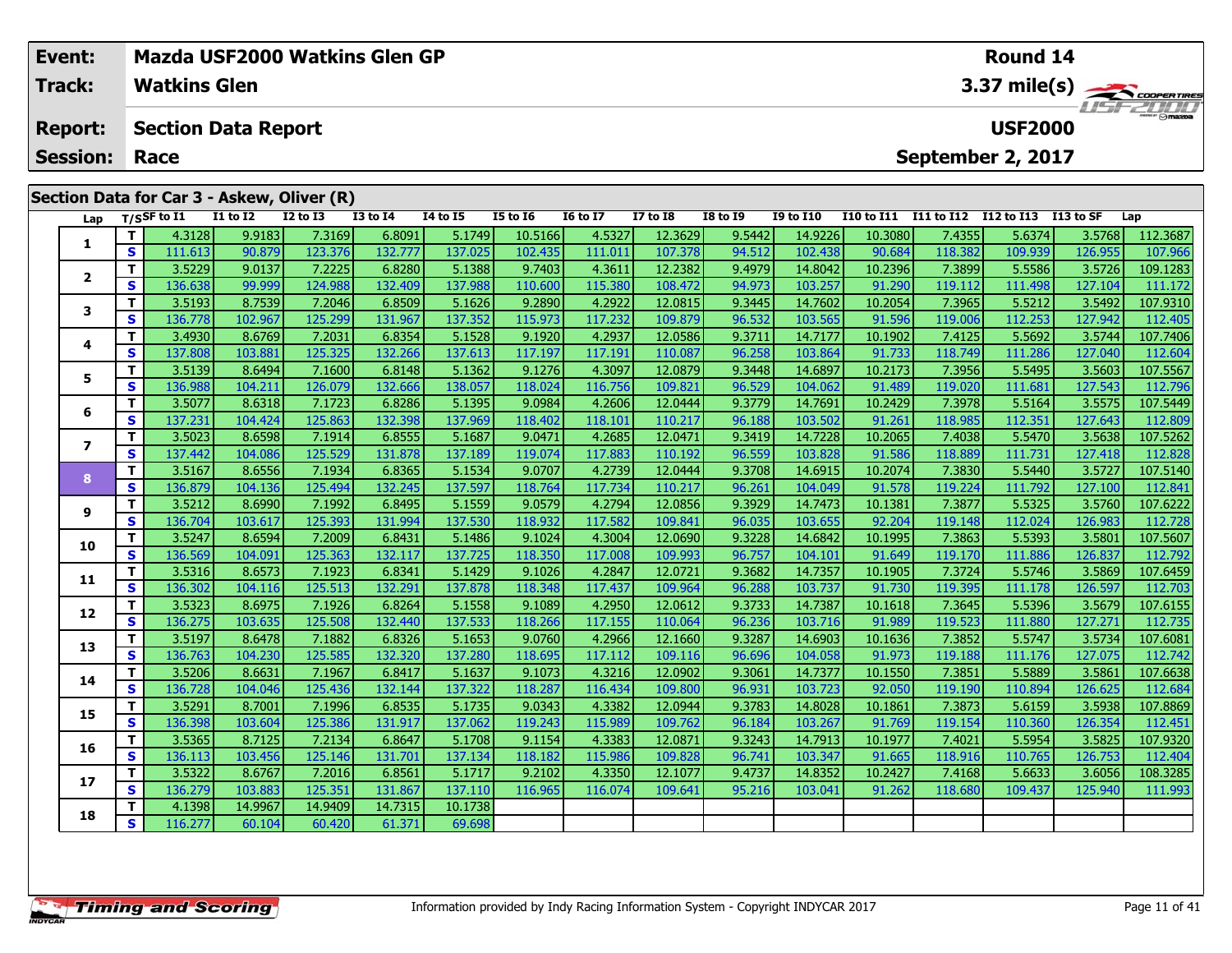| Event:               | <b>Mazda USF2000 Watkins Glen GP</b> | Round 14                              |
|----------------------|--------------------------------------|---------------------------------------|
| Track:               | <b>Watkins Glen</b>                  | 3.37 mile(s) $\leftarrow$ COOPERTINGS |
| <b>Report:</b>       | Section Data Report                  | <b>ment @mazpa</b><br><b>USF2000</b>  |
| <b>Session: Race</b> |                                      | September 2, 2017                     |

| Section Data for Car 3 - Askew, Oliver (R) |                                                    |                    |
|--------------------------------------------|----------------------------------------------------|--------------------|
|                                            | Lap T/SPO to SF                                    |                    |
| $\mathbf 1$                                | $\overline{1}$<br>$\overline{\mathbf{s}}$          | 234.1120<br>49.740 |
|                                            | $\mathbf T$                                        |                    |
| $\overline{2}$                             | $\mathbf{s}$                                       |                    |
| $\mathbf{3}$                               | $\overline{\mathsf{T}}$                            |                    |
|                                            | $\overline{\mathbf{s}}$                            |                    |
| $\overline{\mathbf{4}}$                    | $\overline{\mathbf{r}}$<br>$\mathbf{s}$            |                    |
| $5\phantom{a}$                             | $\overline{1}$                                     |                    |
|                                            | $\overline{\mathbf{s}}$                            |                    |
| $6\phantom{1}$                             | $\mathbf{T}$<br>$\mathbf{s}$                       |                    |
|                                            | $\overline{\mathsf{T}}$                            |                    |
| $\overline{\mathbf{z}}$                    | $\mathbf{s}$                                       |                    |
| 8 <sup>1</sup>                             | $\overline{\mathsf{r}}$                            |                    |
|                                            | $\overline{\mathbf{s}}$<br>$\overline{\mathsf{r}}$ |                    |
| $\boldsymbol{9}$                           | $\mathsf{s}$                                       |                    |
| 10                                         | $rac{1}{s}$                                        |                    |
|                                            |                                                    |                    |
| $11$                                       | $\overline{\mathbf{r}}$<br>$\mathbf{s}$            |                    |
|                                            | $\overline{\mathsf{T}}$                            |                    |
| $12$                                       | $\mathbf{s}$                                       |                    |
| 13                                         | $\overline{\mathbf{T}}$                            |                    |
|                                            | $\overline{\mathbf{s}}$<br>$\overline{\mathsf{T}}$ |                    |
| 14                                         | $\mathsf{s}$                                       |                    |
| 15                                         | $\overline{t}$                                     |                    |
|                                            | $\overline{\mathbf{s}}$                            |                    |
| 16                                         | $\overline{I}$<br>$\mathsf{s}$                     |                    |
|                                            | $rac{1}{s}$                                        |                    |
| $17$                                       |                                                    |                    |
| 18                                         | $\overline{1}$<br>$\mathbf{s}$                     |                    |
|                                            |                                                    |                    |
|                                            |                                                    |                    |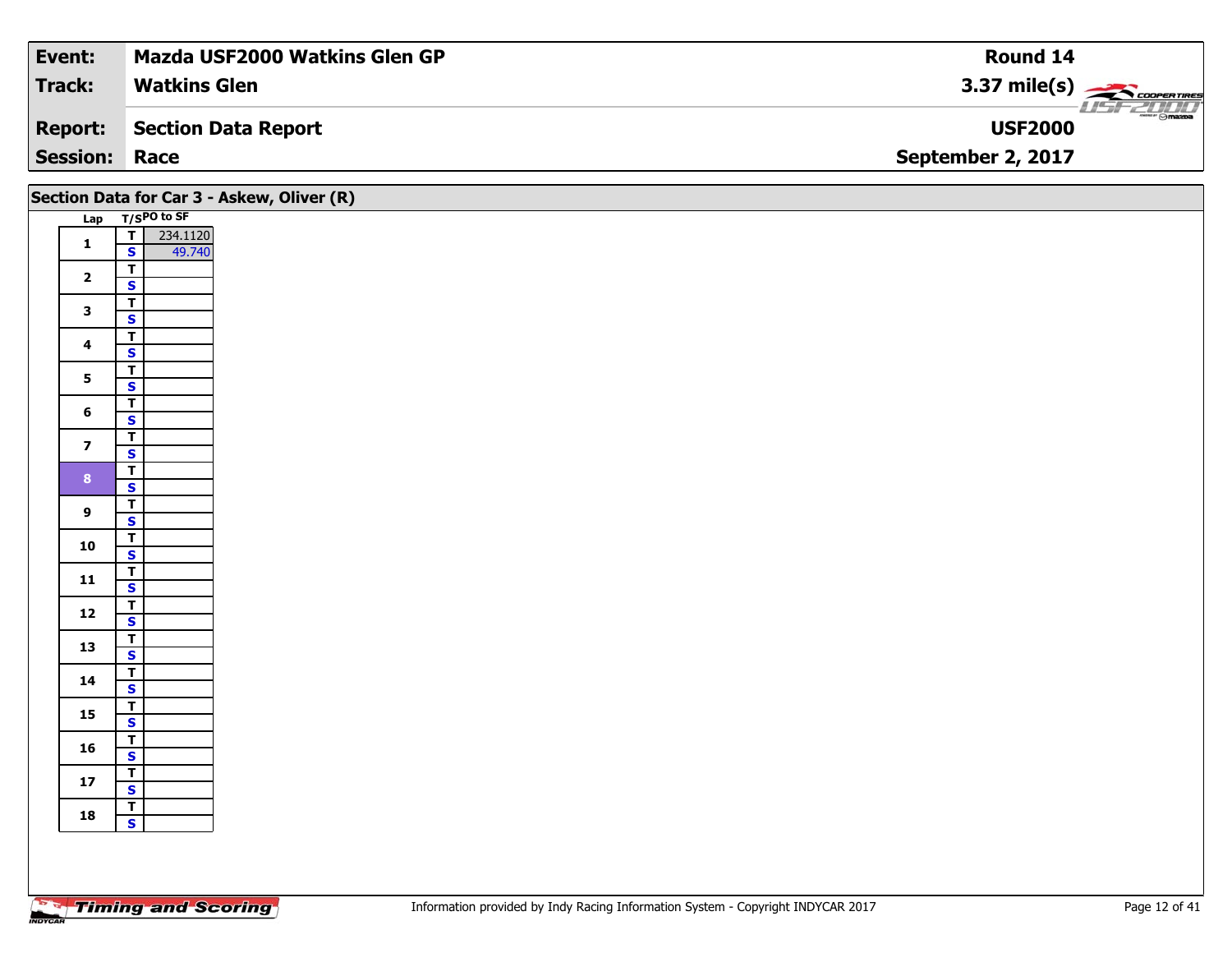| Event:<br>Track: |    | <b>Watkins Glen</b> |                                                |                 | Mazda USF2000 Watkins Glen GP |                 |                 |                 |                 |                   |                  |                   |                   | Round 14       |           | $3.37 \text{ mile(s)}$  |
|------------------|----|---------------------|------------------------------------------------|-----------------|-------------------------------|-----------------|-----------------|-----------------|-----------------|-------------------|------------------|-------------------|-------------------|----------------|-----------|-------------------------|
| <b>Report:</b>   |    |                     | <b>Section Data Report</b>                     |                 |                               |                 |                 |                 |                 |                   |                  |                   |                   | <b>USF2000</b> |           | <i><b>LISE 2000</b></i> |
| <b>Session:</b>  |    | Race                |                                                |                 |                               |                 |                 |                 |                 | September 2, 2017 |                  |                   |                   |                |           |                         |
|                  |    |                     | Section Data for Car 31 - O'Keeffe, Callan (R) |                 |                               |                 |                 |                 |                 |                   |                  |                   |                   |                |           |                         |
| Lap              |    | $T/S$ SF to $I1$    | $I1$ to $I2$                                   | <b>I2 to I3</b> | <b>I3 to I4</b>               | <b>I4 to I5</b> | <b>I5 to 16</b> | <b>16 to 17</b> | <b>I7 to I8</b> | <b>I8 to I9</b>   | <b>I9 to I10</b> | <b>I10 to I11</b> | <b>I11 to I12</b> | I12 to I13     | I13 to SF | Lap                     |
|                  |    | 4.3168              | 10.2664                                        | 7.3796          | 6.6963                        | 4.9333          | 11.5365         | 4.7267          | 12.7072         | 9.5987            | 14.8343          | 10.5515           | 7.7550            | 5.7481         | 3.5935    | 114.6439                |
|                  | S. | 111.509             | 87.797                                         | 122.327         | 135.014                       | 143.736         | 93.380          | 106.455         | 104.468         | 93.976            | 103.047          | 88.591            | 113.504           | 107.822        | 126.365   | 105.823                 |
| $\mathbf{2}$     |    | 3.5113              | 9.0805                                         | 7.1261          | 6.6172                        | 4.9942          | 10.5524         | 4.5669          | 12.4782         | 9.5951            | 14.8151          | 10.3321           | 7.4286            | 5.6478         | 3.5844    | 110.3299                |
|                  | S  | 137.090             | 99.264                                         | 126.679         | 136.627                       | 141.983         | 102.088         | 110.180         | 106.386         | 94.011            | 103.181          | 90.473            | 118.492           | 109.737        | 126.685   | 109.961                 |
|                  |    | 3.5254              | 9.6256                                         | 7.3296          | 6.6789                        | 4.9703          | 10.0923         | 4.4470          | 12.2417         | 9.5291            | 14.9322          | 10.3809           | 7.4439            | 5.7051         | 3.5899    | 110.4919                |
|                  | S  | 136.542             | 93.642                                         | 123.162         | 135.365                       | 142.666         | 106.742         | 113.151         | 108.441         | 94.662            | 102.372          | 90.047            | 118.248           | 108.635        | 126.491   | 109.800                 |
| 4                |    | 3.5023              | 8.7476                                         | 7.1758          | 6.7501                        | 5.0669          | 9.5271          | 4.3913          | 12.1253         | 9.4323            | 14.6725          | 10.2643           | 7.4318            | 5.6558         | 3.5856    | 108.3287                |
|                  | S  | 137.442             | 103.041                                        | 125.802         | 133.937                       | 139.946         | 113.075         | 114.586         | 109.482         | 95.634            | 104.184          | 91.070            | 118.441           | 109.582        | 126.643   | 111.992                 |
|                  |    | 3.5129              | 8.7166                                         | 7.1723          | 6.7517                        | 5.0617          | 9.4162          | 4.3917          | 12.1021         | 9.4128            | 14.6702          | 10.2197           | 7.4290            | 5.6041         | 3.5669    | 108.0279                |
|                  | S  | 137.027             | 103.408                                        | 125.863         | 133.906                       | 140.089         | 114.406         | 114.576         | 109.692         | 95.832            | 104.200          | 91.468            | 118.485           | 110.593        | 127.307   | 112.304                 |
|                  |    | 3.4986              | 8.7105                                         | 7.1561          | 6.8038                        | 5.1144          | 9.5085          | 4.3787          | 12.0351         | 9.4361            | 14.6814          | 10.2410           | 7.4389            | 5.5405         | 3.5770    | 108.1206                |

## **6**6 | T | 3.4986| 8.7105| 7.1561| 6.8038| 5.1144| 9.5085| 4.3787| 12.0351| 9.4361| 14.6814| 10.2410| 7.4389| 5.5405| 3.5770| 108.1206<br>| S | 137.588 103.480 126.148 132.880 138.646 113.296 114.916 110.302 95.595 104.121 91.27 **7**7 | T | 3.5082| 8.7049| 7.2343| 6.8404| 5.1471| 9.3450| 4.3745| 12.1801| 9.4657| 14.7343| 10.2262| 7.4266| 5.7398| 3.6629| 108.5900<br>7 | S | 137.211 103.547| 124.784| 132.169| 137.765| 115.278| 115.026| 108.989| 95.296| 103 111.723 **8**8 T 3.5730 8.7495 7.2445 6.8398 5.1317 9.5208 4.3805 12.0202 9.4301 14.7077 10.2280 7.4364 5.6961 3.6177 108.5760<br>8 S 134.723 103.019 124.609 132.181 138.179 113.149 114.869 110.439 95.656 103.934 91.394 118.367 108.807 12 **9**10.1550 | 11 | 3.5604 | 8.6728 | 7.2534 | 6.8478 | 5.1542 | 10.1550 | 4.4335 | 12.1913 | 9.4953 | 14.7259 | 10.2182 | 7.4283 | 5.7148 | 3.6085 | 109.4594 | 9 | 9 | 9.453 | 9.453 | 9.453<br>S | 135.199 | 103.930 | 124.456 | 1 **10**0 | T | 3.5436| 8.7988| 7.2088| 6.7948| 5.0920| 9.3095| 4.3690| 12.1604| 9.3760| 14.7124| 10.1992| 7.4162| 5.6320| 3.5997| 108.2124<br>| S | 135.840 102.442 125.226 133.056 139.256 115.718 115.171 109.166 96.208 103.901 91.65 **11 <sup>T</sup>** 3.5461 8.7264 7.2156 6.8001 5.0850 9.2657 4.3647 12.0675 9.3868 14.7192 10.2569 7.4033 5.6116 3.5768 108.0257 **<sup>S</sup>** 135.745 103.292 125.108 132.953 139.448 116.265 115.284 110.006 96.097 103.853 91.136 118.897 110.445 126.955 112.307**12 <sup>T</sup>** 3.5140 8.6672 7.1772 6.7711 5.1131 9.3043 4.3820 12.0843 9.4025 14.7001 10.3313 7.4228 5.6613 3.5708 108.1020 **<sup>S</sup>** 136.985 103.997 125.777 133.522 138.681 115.782 114.829 109.853 95.937 103.988 90.480 118.584 109.475 127.168 112.227**13**3 T 3.5099 8.7589 7.1677 6.7664 5.0914 9.3022 4.4446 12.1168 9.4742 14.8307 10.3343 7.5012 5.6763 3.5886 108.5632<br>S 137.145 102.908 125.944 133.615 139.272 115.808 113.212 109.559 95.211 103.072 90.453 117.345 109.186 126. **14**4 T 3.5227| 8.6950| 7.1876| 6.7946| 5.0924| 9.3901| 4.3982| 12.1563| 9.4410| 14.7838| 10.3312| 7.5088| 5.6417| 3.5959| 108.5393<br>- S 136.646| 103.665| 125.595| 133.060| 139.245| 114.724| 114.406| 109.203| 95.546| 103.399| 9 111.775 **15 <sup>T</sup>** 3.5328 8.7607 7.2034 6.8140 5.1158 9.3959 4.3959 12.2641 9.4766 14.7805 10.3564 7.4582 5.6631 3.5827 108.8001 **<sup>S</sup>** 136.256 102.887 125.320 132.681 138.608 114.653 114.466 108.243 95.187 103.423 90.260 118.021 109.441 126.745 111.507**16 <sup>T</sup>** 3.5262 8.7973 7.1537 6.7412 5.0037 9.5155 4.4768 12.5083 9.5070 14.7747 10.2709 7.4251 5.6328 3.5848 108.9180 **<sup>S</sup>** 136.511 102.459 126.190 134.114 141.713 113.212 112.398 106.130 94.882 103.463 91.012 118.548 110.029 126.671 111.387**17**7 | T | 3.5235| 8.7965| 7.2227| 6.8029| 5.1023| 9.3261| 4.4224| 12.1531| 9.4522| 14.7268| 10.3257| 7.4317| 5.6888| 3.5842| 108.5589<br>7 | S | 136.615| 102.468| 124.985| 132.898| 138.975| 115.512| 113.780| 109.231| 95.432| 10 111.755 **18 <sup>T</sup>** 3.8940 9.7499 8.2210 11.2167 8.9030 **<sup>S</sup>** 123.617 92.449 109.807 80.602 79.64679.646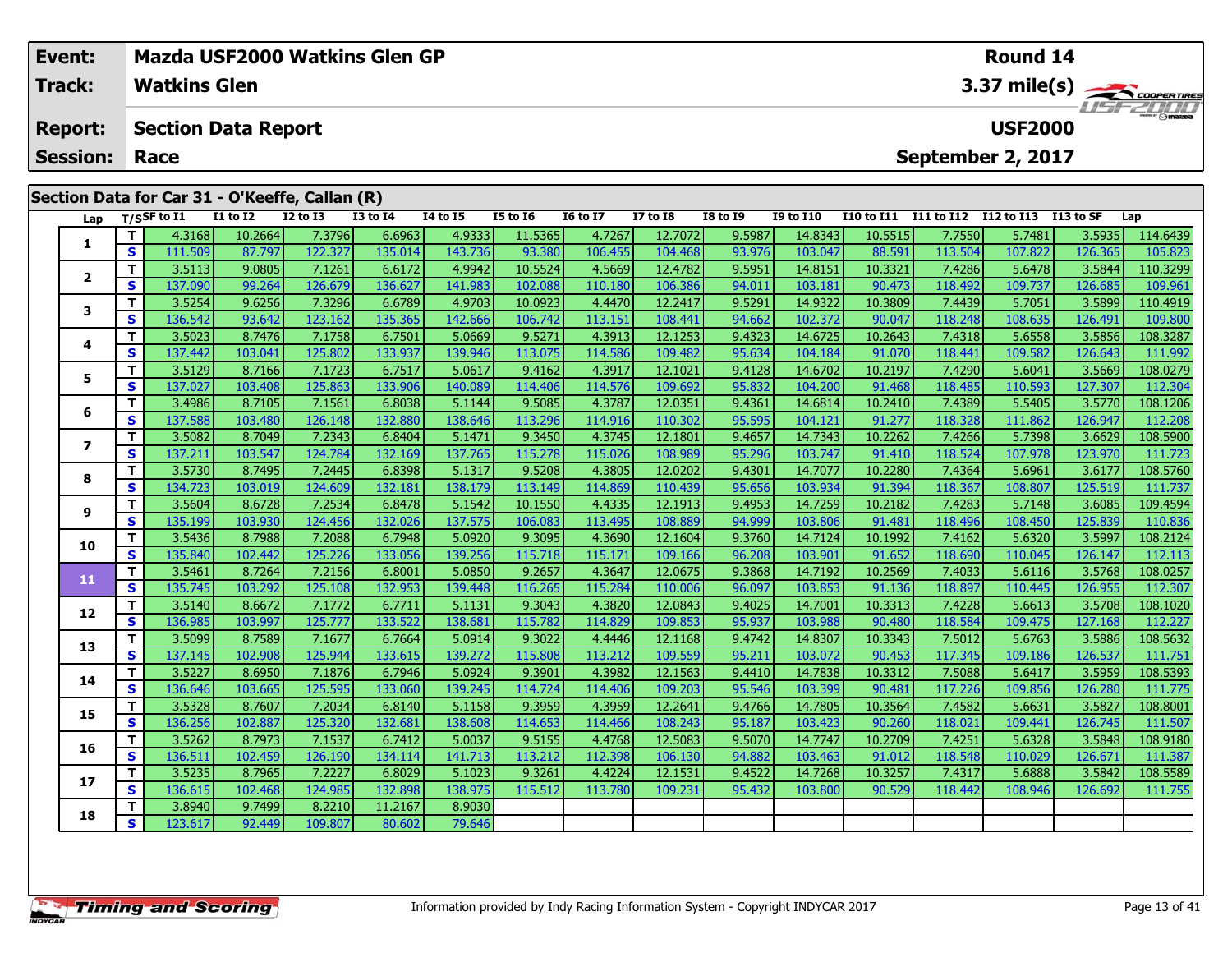| Event:          | <b>Mazda USF2000 Watkins Glen GP</b> | Round 14               |
|-----------------|--------------------------------------|------------------------|
| Track:          | <b>Watkins Glen</b>                  | $3.37 \text{ mile(s)}$ |
| <b>Report:</b>  | Section Data Report                  | <b>USF2000</b>         |
| <b>Session:</b> | Race                                 | September 2, 2017      |

|                         |                                | Section Data for Car 31 - O'Keeffe, Callan (R) |
|-------------------------|--------------------------------|------------------------------------------------|
|                         | Lap T/SPO to SF                |                                                |
| $\mathbf{1}$            | $\overline{r}$<br>220.8084     |                                                |
|                         | 52.737<br>$\mathbf{s}$         |                                                |
| $\overline{\mathbf{2}}$ | $\overline{\mathbf{T}}$        |                                                |
|                         | $\mathbf{s}$                   |                                                |
| $\mathbf{3}$            | $\overline{\mathsf{T}}$        |                                                |
|                         | $\overline{\mathbf{s}}$        |                                                |
| $\overline{\mathbf{4}}$ | $\overline{\mathsf{T}}$        |                                                |
|                         | $\mathbf{s}$                   |                                                |
| $\mathbf{5}$            | $\mathbf{T}$                   |                                                |
|                         | $\overline{\mathbf{s}}$        |                                                |
| 6                       | $\frac{1}{s}$                  |                                                |
|                         |                                |                                                |
| $\overline{\mathbf{z}}$ | $\frac{1}{s}$                  |                                                |
|                         |                                |                                                |
| $\bf8$                  | $\overline{\mathsf{T}}$        |                                                |
|                         | $\overline{\mathbf{s}}$        |                                                |
| $\boldsymbol{9}$        | $\overline{1}$                 |                                                |
|                         | $\mathsf{s}$                   |                                                |
| 10                      | $\frac{T}{S}$                  |                                                |
|                         |                                |                                                |
| ${\bf 11}$              | $\frac{1}{s}$                  |                                                |
|                         |                                |                                                |
| $12$                    | $\overline{\mathsf{T}}$        |                                                |
|                         | $\mathbf{s}$                   |                                                |
| 13                      | $rac{1}{s}$                    |                                                |
|                         |                                |                                                |
| 14                      | $\frac{1}{s}$                  |                                                |
|                         |                                |                                                |
| 15                      | $\frac{1}{s}$                  |                                                |
|                         |                                |                                                |
| 16                      | $\overline{I}$<br>$\mathsf{s}$ |                                                |
|                         |                                |                                                |
| ${\bf 17}$              | $rac{1}{s}$                    |                                                |
|                         |                                |                                                |
| 18                      | $\frac{1}{s}$                  |                                                |
|                         |                                |                                                |
|                         |                                |                                                |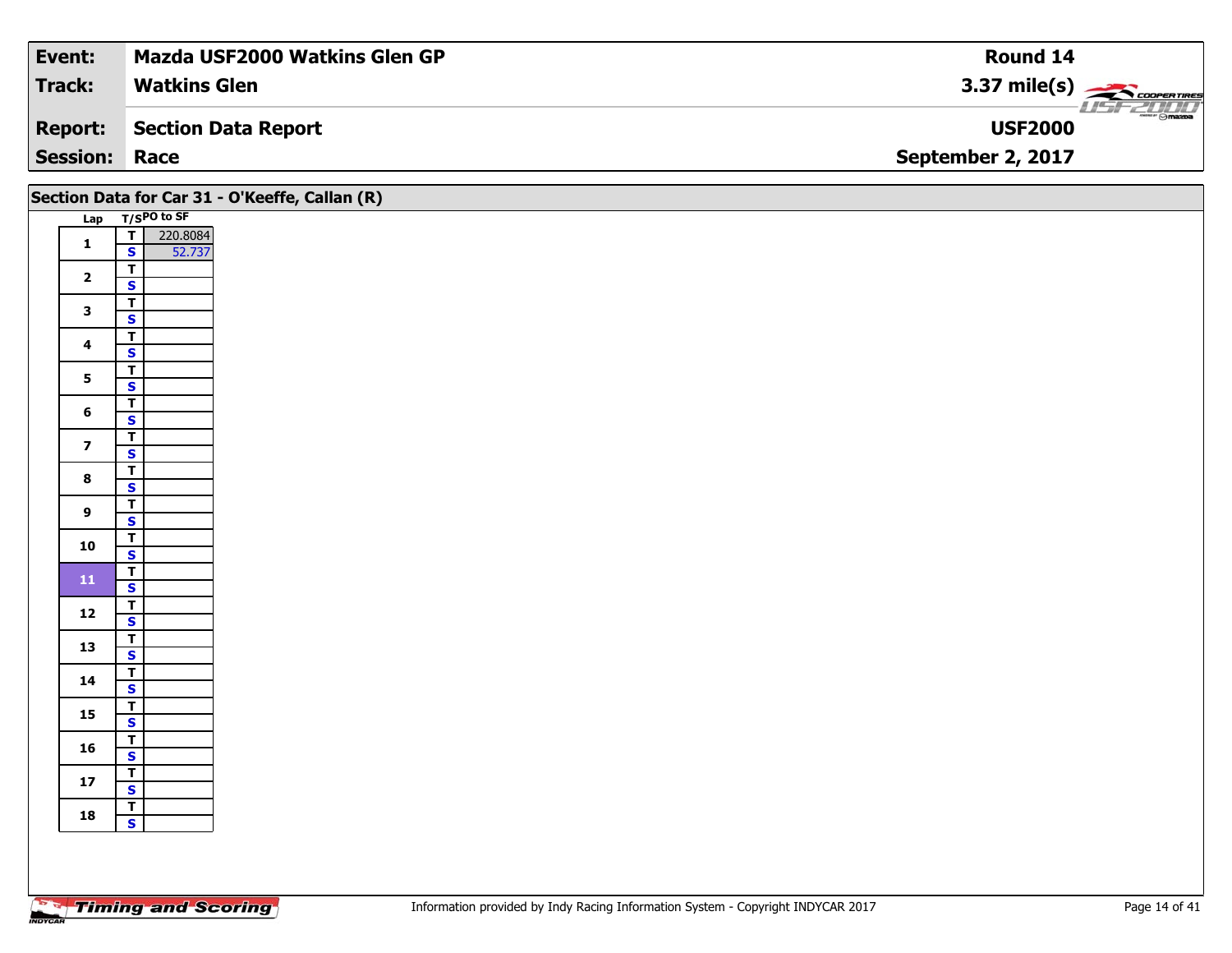| Event:<br><b>Track:</b>           |    | <b>Watkins Glen</b>                                                       | Mazda USF2000 Watkins Glen GP                                  |                   |                   |                   |                   |                   |                    |                  |                    |                   |                   | <b>Round 14</b>   |                   | 3.37 mile(s)        |
|-----------------------------------|----|---------------------------------------------------------------------------|----------------------------------------------------------------|-------------------|-------------------|-------------------|-------------------|-------------------|--------------------|------------------|--------------------|-------------------|-------------------|-------------------|-------------------|---------------------|
| <b>Report:</b><br><b>Session:</b> |    | <b>USF2000</b><br><b>Section Data Report</b><br>September 2, 2017<br>Race |                                                                |                   |                   |                   |                   |                   |                    |                  |                    |                   |                   |                   |                   |                     |
| Lap                               |    | T/SSF to $I1$                                                             | Section Data for Car 36 - Keane, Darren (R)<br><b>I1 to I2</b> | <b>I2 to I3</b>   | <b>I3 to I4</b>   | <b>I4 to I5</b>   | <b>I5 to 16</b>   | <b>16 to 17</b>   | <b>I7 to I8</b>    | <b>I8 to I9</b>  | <b>I9 to I10</b>   | <b>I10 to I11</b> | <b>I11 to I12</b> | I12 to I13        | I13 to SF         | Lap                 |
|                                   |    | 4.3157                                                                    | 10.2616                                                        | 7.4354            | 6.7605            | 5.0617            | 11.1428           | 4.6643            | 12.6320            | 9.8367           | 14.8186            | 10.8469           | 7.6451            | 5.6500            | 3.5463            | 114.6176            |
|                                   | S. | 111.538<br>3.5031                                                         | 87.839<br>9.0485                                               | 121.409<br>7.2680 | 133.731<br>6.8040 | 140.089<br>5.1291 | 96.679<br>10.3896 | 107.879<br>4.4406 | 105.090<br>12.1857 | 91.702<br>9.5730 | 103.157<br>14.7459 | 86.179<br>10.4141 | 115.136<br>7.4107 | 109.694<br>5.5874 | 128.046<br>3.5503 | 105.848<br>110.0500 |
| $\mathbf{2}$                      | S. | 137.411                                                                   | 99.615                                                         | 124.206           | 132.876           | 138.249           | 103.688           | 113.314           | 108.939            | 94.228           | 103.665            | 89.760            | 118.778           | 110.923           | 127.902           | 110.241             |
|                                   |    | 3.4950                                                                    | 8.7589                                                         | 7.1344            | 6.7522            | 5.0595            | 9.5625            | 4.3740            | 12.2888            | 9.5223           | 14.6425            | 10.4026           | 7.4214            | 5.5266            | 3.5115            | 108.4522            |
|                                   | S. | 137.729                                                                   | 102.908                                                        | 126.532           | 133.896           | 140.150           | 112.656           | 115.039           | 108.025            | 94.730           | 104.397            | 89.860            | 118.607           | 112.144           | 129.315           | 111.865             |
|                                   |    | 3.4360                                                                    | 8.8223                                                         | 7.1324            | 6.7332            | 5.0775            | 9.8716            | 4.3797            | 12.1145            | 9.4702           | 14.7065            | 10.3274           | 7.4054            | 5.5854            | 3.5675            | 108.6296            |
|                                   | S. | 140.094                                                                   | 102.169                                                        | 126,567           | 134.274           | 139.654           | 109.128           | 114.890           | 109.579            | 95.251           | 103.943            | 90.514            | 118,863           | 110.963           | 127.285           | 111.682             |

**<sup>T</sup>** 3.5050 8.6200 7.1355 6.7569 5.0801 9.5735 4.4000 12.0953 9.3856 14.6270 10.2503 7.3698 5.5755 3.5269 107.9014 **<sup>S</sup>** 137.336 104.567 126.512 133.803 139.582 112.527 114.360 109.753 96.110 104.508 91.195 119.437 111.160 128.751 112.436

**<sup>T</sup>** 3.4447 8.8047 7.2439 6.8488 5.1540 9.4250 4.3078 12.0652 9.3785 14.6163 10.2308 7.3794 5.5371 3.5942 108.0304 **<sup>S</sup>** 139.740 102.373 124.619 132.007 137.581 114.299 116.807 110.027 96.182 104.584 91.368 119.282 111.931 126.340 112.302

7 | T | 3.5132 | 9.0960 | 7.3405 | 6.8596 | 5.2275 | 9.7475 | 4.3470 | 12.1306 | 9.4045 | 14.6718 | 10.2814 | 7.3943 | 5.5312 | 3.5458 |109.0909<br>7 | S | 137.016 | 99.095 | 122.979 | 131.799 | 135.646 | 110.518 | 115.754 |

8 | T | 3.5008| 8.7324| 7.1337| 6.7220| 5.0304| 9.4595| 4.3329| 12.0549| 9.4121| 14.7327| 10.2818| 7.4706| 5.5760| 3.5337| 107.9735<br>| S | 137.501 103.221 126.544 134.497 140.961 113.883 116.130 110.121 95.839 103.758 90.91

108.0347 | 11 | 3.4728 | 8.7120 | 7.1268 | 6.7087 | 5.1023 | 9.3239 | 4.3531 | 12.2057 | 9.3863 | 14.8246 | 10.3048 | 7.3966 | 5.5788 | 3.5383 | 108.0347 | 9 | 9 | 9 | 9.115 | 9 | 9 | 9<br>[ S | 138.610 | 103.462 | 126.667 |

0 | T | 3.4701| 8.7308| 7.1625| 6.7261| 5.0444| 9.5253| 4.6916| 12.2068| 9.4744| 14.8844| 10.3084| 7.3822| 5.5500| 3.5502| 108.7072<br>| S | 138.718| 103.240| 126.035| 134.415| 140.570| 113.096| 107.252| 108.751| 95.209| 102.

**<sup>T</sup>** 3.4878 8.6862 7.1495 6.7004 5.0398 9.7688 4.3599 12.1912 9.4779 14.8096 10.2644 7.3857 5.6947 3.6017 108.6176 **<sup>S</sup>** 138.014 103.770 126.264 134.931 140.698 110.277 115.411 108.890 95.174 103.219 91.069 119.180 108.833 126.077 111.695

2 T 3.5641 9.2063 7.2780 6.7836 5.0744 9.9803 4.4044 12.1021 9.3471 14.6596 10.2645 7.4358 5.5294 3.5670 109.1966<br>2 S 135.059 97.907 124.035 133.276 139.739 107.940 114.245 109.692 96.505 104.275 91.069 118.377 112.087 127

3 T 3.5337 8.6209 7.1895 6.8933 5.2174 9.3655 4.2724 11.9830 9.3137 14.6003 10.1906 7.4042 5.6021 3.5880 107.7746<br>S 136.221 104.556 125.562 131.155 135.909 115.026 117.775 110.782 96.851 104.699 91.729 118.882 110.632 126.

**<sup>T</sup>** 3.5474 8.6740 7.1912 6.8826 5.2145 9.2669 4.2648 11.9982 9.3375 14.5903 10.1630 7.4280 5.5280 3.5786 107.6650 **<sup>S</sup>** 135.695 103.916 125.532 131.359 135.984 116.250 117.985 110.642 96.605 104.771 91.978 118.501 112.115 126.891 112.683

5 | T | 3.5410| 8.6157| 7.1950| 6.8753| 5.2089| 9.3390| 4.2666| 12.0159| 9.3006| 14.7177| 10.2239| 7.4153| 5.5096| 3.5714| 107.7959<br>| S | 135.940| 104.619| 125.466| 131.498| 136.131| 115.352| 117.935| 110.479| 96.988| 103.

6 | T | 3.5404| 8.6492| 7.1996| 6.8668| 5.1844| 9.2534| 4.2687| 11.9962| 9.3281| 14.5980| 10.1767| 7.4058| 5.5473| 3.5728| 107.5874<br>| S | 135.963| 104.214| 125.386| 131.661| 136.774| 116.419| 117.877| 110.660| 96.702| 104.

7 T 3.5395| 8.5407| 7.1607| 6.8566| 5.1800| 9.2561| 4.2565| 12.3308| 9.4454| 14.6112| 10.3309| 7.7800| 5.8887| 3.6629| 108.8400<br>7 S 135.998| 105.537| 126.067| 131.857| 136.890| 116.385| 118.215| 107.657| 95.501| 104.621| 9

84.432

**<sup>T</sup>** 3.6448 9.5770 10.9208 12.4284 8.0646 12.7590 **<sup>S</sup>** 132.069 94.118 82.661 72.744 87.926 84.432

**5**

**6**

**7**

**8**

**9**

**10**

**11**

**12**

**13**

**14**

**15**

**16**

**17**

**18**

112.683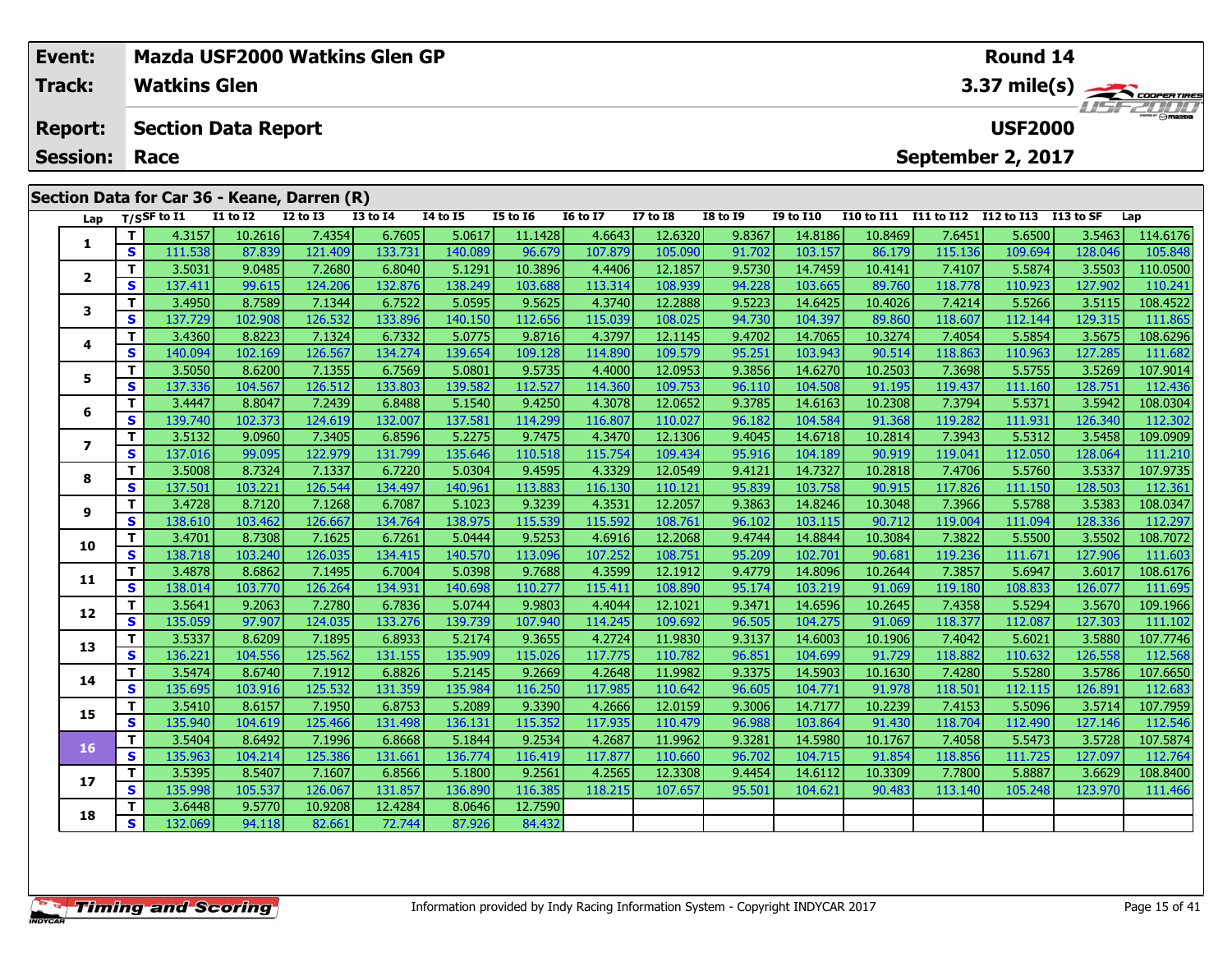| Event:               | <b>Mazda USF2000 Watkins Glen GP</b> | Round 14                                                 |
|----------------------|--------------------------------------|----------------------------------------------------------|
| <b>Track:</b>        | <b>Watkins Glen</b>                  | $3.37 \text{ mile(s)}$                                   |
| <b>Report:</b>       | Section Data Report                  | $\overline{\phantom{m}}$ $\odot$ mazpa<br><b>USF2000</b> |
| <b>Session: Race</b> |                                      | September 2, 2017                                        |

|                         |                                                      | Section Data for Car 36 - Keane, Darren (R) |
|-------------------------|------------------------------------------------------|---------------------------------------------|
|                         | Lap T/SPO to SF                                      |                                             |
| $\mathbf{1}$            | 227.9852<br>51.077<br>$\overline{r}$<br>$\mathbf{s}$ |                                             |
| $\overline{2}$          | $\overline{1}$<br>$\mathbf{s}$                       |                                             |
| $\mathbf{3}$            | $\overline{\mathbf{r}}$<br>$\overline{\mathbf{s}}$   |                                             |
| $\overline{\mathbf{4}}$ | $\overline{\mathbf{r}}$<br>$\mathbf{s}$              |                                             |
| $5\phantom{a}$          | $\overline{\mathsf{T}}$<br>$\overline{\mathbf{s}}$   |                                             |
| $6\phantom{a}$          | $\overline{\mathbf{T}}$                              |                                             |
| $\overline{\mathbf{z}}$ | $\mathbf{s}$<br>$\overline{\mathbf{r}}$              |                                             |
| $\bf{8}$                | $\overline{\mathbf{s}}$<br>$\overline{\mathbf{r}}$   |                                             |
| 9                       | $\overline{\mathbf{s}}$<br>$rac{1}{s}$               |                                             |
| 10                      | $\overline{\mathsf{r}}$                              |                                             |
| 11                      | $\overline{\mathbf{s}}$<br>$\overline{\mathbf{r}}$   |                                             |
|                         | $\mathbf{s}$<br>$\overline{\mathbf{r}}$              |                                             |
| $12$                    | $\mathbf{s}$<br>$\overline{r}$                       |                                             |
| 13                      | $\mathbf{s}$<br>$\overline{\mathbf{r}}$              |                                             |
| 14                      | $\mathbf{s}$<br>$\overline{\mathbf{r}}$              |                                             |
| 15                      | $\overline{\mathbf{s}}$                              |                                             |
| 16                      | $rac{1}{s}$<br>$\overline{r}$                        |                                             |
| $17$                    | $\mathbf{s}$<br>$\overline{1}$                       |                                             |
| 18                      | $\mathbf{s}$                                         |                                             |
|                         |                                                      |                                             |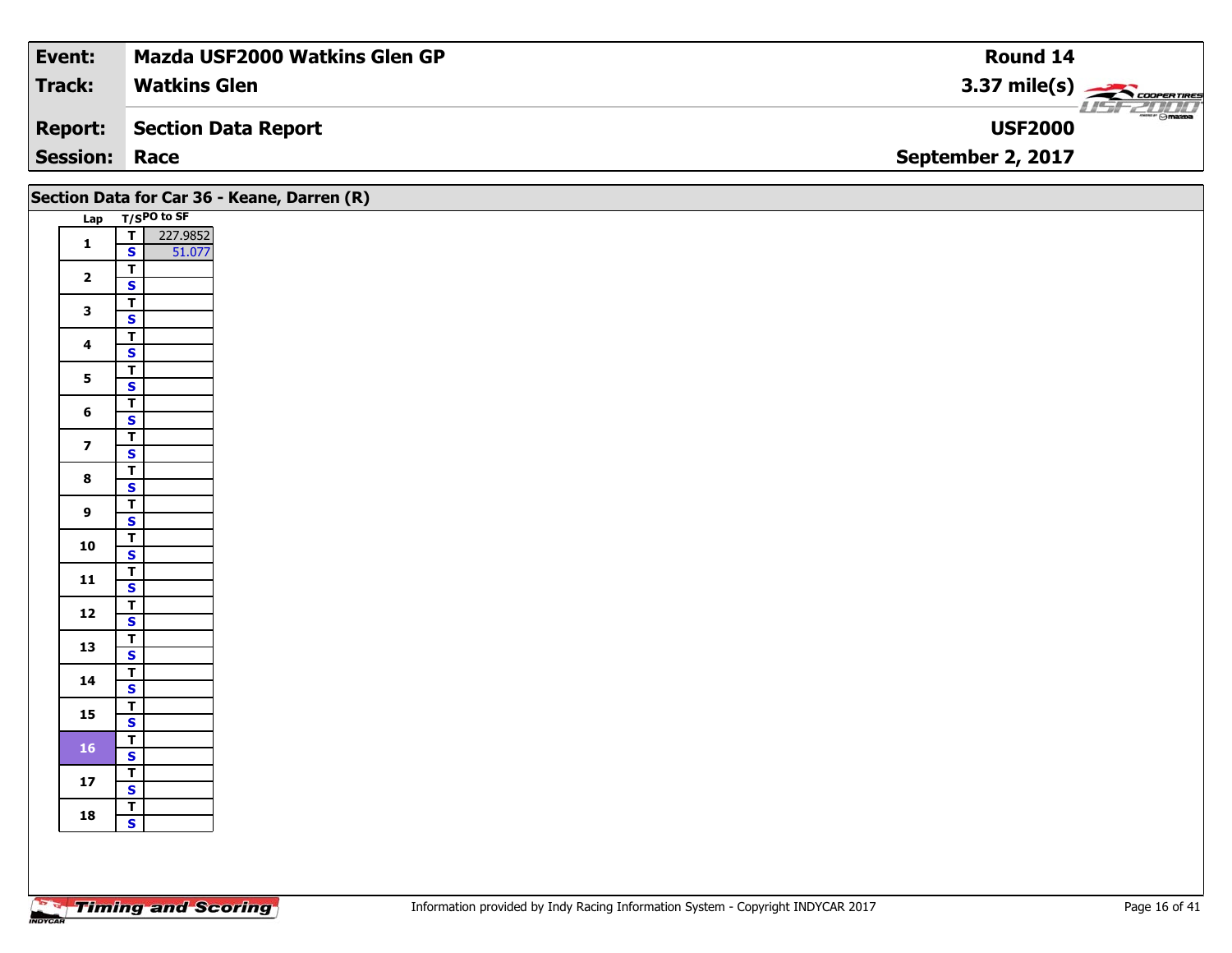| Event:         |     |                                           | Mazda USF2000 Watkins Glen GP               |                 |              |          |                 |                 |                 |                 |                  |                   |            | <b>Round 14</b> |            |          |
|----------------|-----|-------------------------------------------|---------------------------------------------|-----------------|--------------|----------|-----------------|-----------------|-----------------|-----------------|------------------|-------------------|------------|-----------------|------------|----------|
| <b>Track:</b>  |     | <b>Watkins Glen</b>                       |                                             |                 |              |          |                 | 3.37 mile(s)    |                 |                 |                  |                   |            |                 |            |          |
| <b>Report:</b> |     |                                           | <b>Section Data Report</b>                  |                 |              |          | <b>USF2000</b>  |                 |                 |                 |                  |                   |            |                 |            |          |
|                |     | <b>Session: Race</b><br>September 2, 2017 |                                             |                 |              |          |                 |                 |                 |                 |                  |                   |            |                 |            |          |
|                |     |                                           | Section Data for Car 37 - Murray, Niall (R) |                 |              |          |                 |                 |                 |                 |                  |                   |            |                 |            |          |
| Lap            |     | $_{\rm T/SS}$ F to I1                     | <b>I1 to I2</b>                             | <b>I2 to I3</b> | $I3$ to $I4$ | 14 to 15 | <b>I5 to 16</b> | <b>16 to 17</b> | <b>I7 to I8</b> | <b>I8 to I9</b> | <b>I9 to I10</b> | <b>I10 to I11</b> | I11 to I12 | I12 to I13      | I 13 to SF | Lap      |
|                |     | 4.3161                                    | 9.9679                                      | 7.2586          | 6.7252       | 5.1123   | 10.9805         | 4.6464          | 12.6389         | 9.6072          | 15.3380          | 10.6993           | 7.5716     | 5.7435          | 3.5997     | 114.2052 |
|                | S I | 111.527                                   | 90.427                                      | 124.367         | 134.433      | 138.703  | 98.108          | 108.295         | 105.033         | 93.893          | 99.663           | 87.368            | 116.254    | 107.909         | 126.147    | 106.230  |
|                |     | 3.5423                                    | 9.2441                                      | 7.2367          | 6.7848       | 5.1609   | 10.6788         | 4.6000          | 12.4967         | 9.8206          | 15.0599          | 10.5037           | 7.4440     | 5.6237          | 3.5646     | 111.7608 |
| ◢              | s.  | 135.890                                   | 97.507                                      | 124.743         | 133.252      | 137.397  | 100.880         | 109.387         | 106.228         | 91.852          | 101.504          | 88.995            | 118.247    | 110.207         | 127.389    | 108.553  |

3 T 3.5044 8.7517 7.1699 6.6843 5.0159 9.9772 4.4361 12.2345 9.5410 14.8262 10.2980 7.4340 5.5905 3.5599 109.0236<br>S S 137.360 102.993 125.905 135.256 141.369 107.973 113.429 108.505 94.544 103.104 90.772 118.406 110.862 12

4 | T | 3.4930 | 8.7554 7.2286| 6.8250| 5.1351| 9.3433| 4.3331| 12.0935| 9.4746| 14.7424| 10.2859| 7.4653| 5.5046| 3.5706| 108.2504<br>- S | 137.808 102.949 124.883 132.468 138.087 115.299 116.125 109.770 95.207 103.690 90.87

5 11 3.5171| 8.6802| 7.1848| 6.8030| 5.1081| 9.1809| 4.3251| 12.0532| 9.4335| 14.7273| 10.4099| 7.4908| 5.5281| 3.5793| 108.0213<br>- S 136.864| 103.841| 125.644| 132.896| 138.817| 117.338| 116.340| 110.137| 95.622| 103.796|

**<sup>T</sup>** 3.5163 9.0714 7.3045 6.8509 5.1679 10.2277 4.7250 12.5207 9.8683 15.3451 10.4588 7.9208 125.5454 **<sup>S</sup>** 136.895 99.363 123.585 131.967 137.211 105.329 106.494 106.024 91.408 99.617 89.377 111.129 96.634

## **Timing and Scoring**

**3**

**4**

**5**

**6**

108.553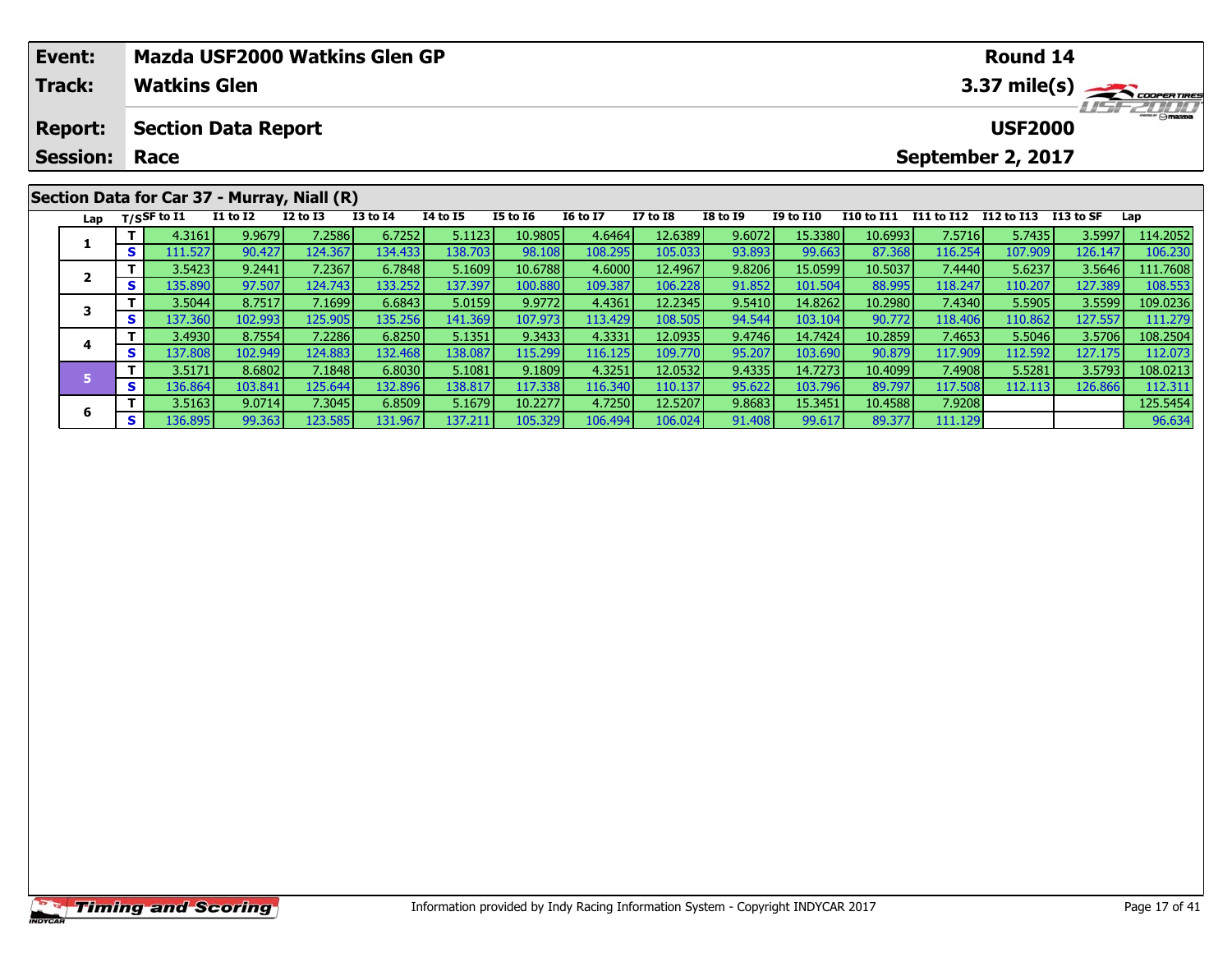| Event:               | <b>Mazda USF2000 Watkins Glen GP</b>        | <b>Round 14</b>        |  |  |  |  |  |  |  |  |  |
|----------------------|---------------------------------------------|------------------------|--|--|--|--|--|--|--|--|--|
| <b>Track:</b>        | <b>Watkins Glen</b>                         | $3.37 \text{ mile(s)}$ |  |  |  |  |  |  |  |  |  |
| <b>Report:</b>       | <b>Section Data Report</b>                  | <b>USF2000</b>         |  |  |  |  |  |  |  |  |  |
| <b>Session: Race</b> |                                             | September 2, 2017      |  |  |  |  |  |  |  |  |  |
|                      | Section Data for Car 37 - Murray, Niall (R) |                        |  |  |  |  |  |  |  |  |  |

| Lap            |   | T/SPO to SF SF to PI |          |
|----------------|---|----------------------|----------|
|                | т | 224.5857             |          |
| 1              | S | 51.850               |          |
| $\overline{2}$ | т |                      |          |
|                | S |                      |          |
| 3              | т |                      |          |
|                | S |                      |          |
| 4              | т |                      |          |
|                | S |                      |          |
| 5              | т |                      |          |
|                | S |                      |          |
| 6              | т |                      | 112.7761 |
|                |   |                      | 103.498  |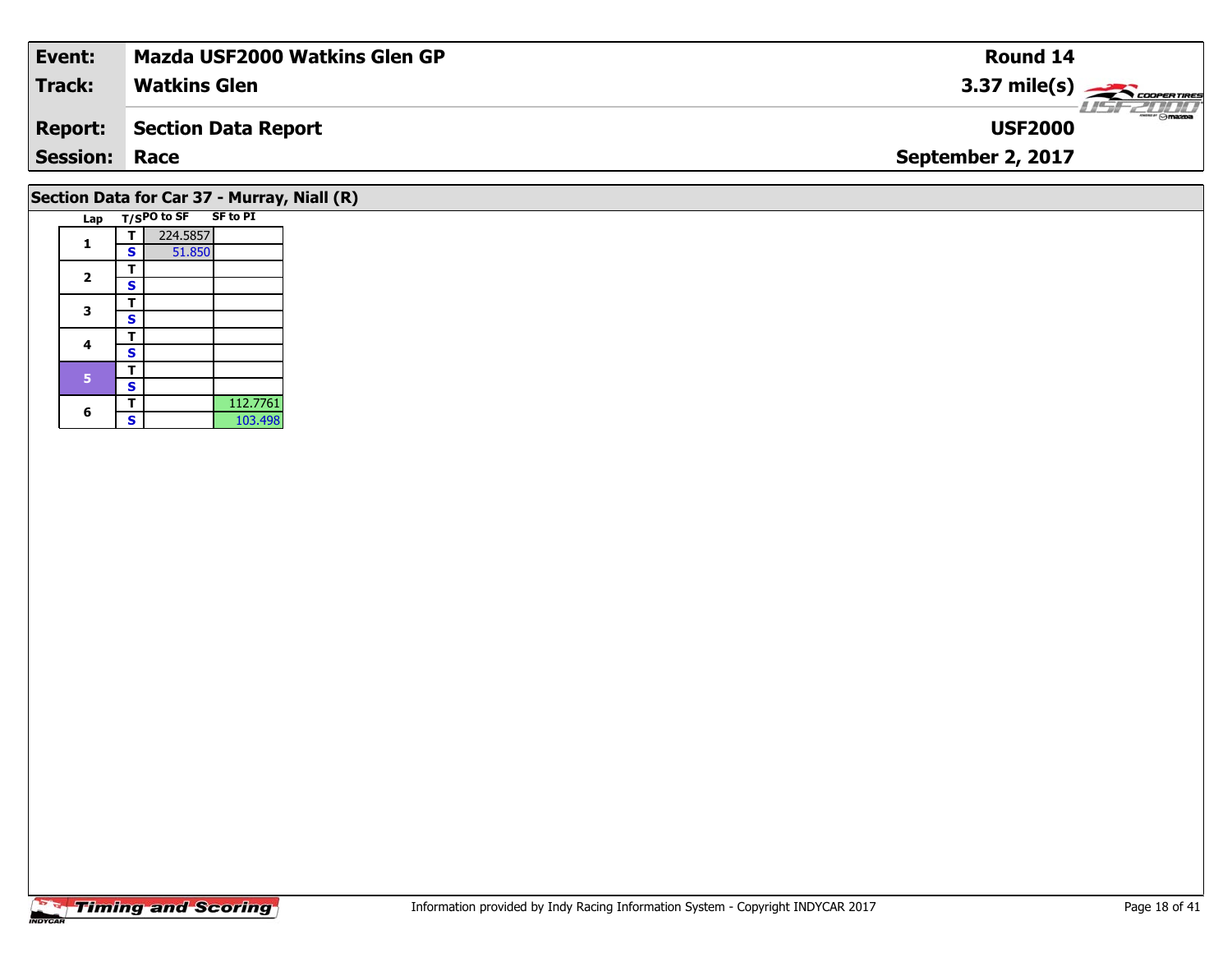|                 | Event:         |    |                            |                                             | Mazda USF2000 Watkins Glen GP |                 |                  |                 |                 |          |                 |                |            |                                     | <b>Round 14</b>      |         |          |  |  |  |
|-----------------|----------------|----|----------------------------|---------------------------------------------|-------------------------------|-----------------|------------------|-----------------|-----------------|----------|-----------------|----------------|------------|-------------------------------------|----------------------|---------|----------|--|--|--|
| <b>Track:</b>   |                |    | <b>Watkins Glen</b>        |                                             |                               |                 |                  |                 |                 |          |                 |                |            | $3.37 \text{ mile(s)}$<br>LISF 2000 |                      |         |          |  |  |  |
|                 | <b>Report:</b> |    | <b>Section Data Report</b> |                                             |                               |                 |                  |                 |                 |          |                 | <b>USF2000</b> |            |                                     |                      |         |          |  |  |  |
| <b>Session:</b> |                |    | Race                       |                                             |                               |                 |                  |                 |                 |          |                 |                |            |                                     | September 2, 2017    |         |          |  |  |  |
|                 |                |    |                            | <b>Section Data for Car 4 - Baron, Alex</b> |                               |                 |                  |                 |                 |          |                 |                |            |                                     |                      |         |          |  |  |  |
|                 | Lap            |    | T/SSF to I1                | <b>I1 to I2</b>                             | <b>I2 to I3</b>               | <b>I3 to I4</b> | 14 to 15         | <b>I5 to 16</b> | <b>I6 to I7</b> | I7 to I8 | <b>I8 to I9</b> | I9 to I10      | I10 to I11 | I11 to I12                          | I12 to I13 I13 to SF |         | Lap      |  |  |  |
|                 |                |    | 4.3121                     | 9.9919                                      | 7.3614                        | 6.8602          | 5.0953           | 10.6880         | 4.5885          | 12.5198  | 9.5918          | 14.8926        | 10.5866    | 7.5205                              | 5.7847               | 3.6616  | 113.4550 |  |  |  |
|                 |                | S. | 111.631                    | 90.209                                      | 122.630                       | 131.788         | 139.166 <b>I</b> | 100.793         | 109.662         | 106.032  | 94.043          | 102.644        | 88.298     | 117.044                             | 107.140              | 124.014 | 106.932  |  |  |  |

2 | T | 3.5742| 9.3250| 7.2966| 6.8871| 5.1523| 10.8648| 4.4626| 12.1937| 9.5202| 14.6572| 10.4110| 7.4577| 5.5643| 3.5426| 110.9093<br>2 | S | 134.677| 96.661| 123.719| 131.273| 137.626| 99.153| 112.755| 108.868| 94.751| 104

**<sup>T</sup>** 3.4720 8.8604 7.1546 6.6732 5.0177 9.6604 4.4611 12.2534 9.5102 14.7281 10.2938 7.4724 5.5771 3.5732 108.7076 **<sup>S</sup>** 138.642 101.729 126.174 135.481 141.318 111.514 112.793 108.337 94.850 103.790 90.809 117.797 111.128 127.082 111.602

4 T 3.4975| 8.6544| 7.1235| 6.6748| 5.0408| 9.5062| 4.3734| 12.0749| 9.3658| 14.6879| 10.2336| 7.4578| 5.5521| 3.5837| 107.8264<br>- S 137.631 104.151 126.725 135.448 140.670 113.323 115.055 109.939 96.313 104.075 91.343 118.

5 | T | 3.5246| 8.7187| 7.2196| 6.8381| 5.1488| 9.6980| 4.5864| 12.1933| 9.3501| 14.6174| 10.2671| 7.4483| 5.5744| 3.5790| 108.7638<br>| S | 136.573| 103.383| 125.038| 132.214| 137.720| 111.082| 109.712| 108.871| 96.474| 104.

**<sup>T</sup>** 3.5161 9.6174 7.4532 6.8415 5.1084 9.3085 4.3760 12.0638 9.4947 14.8006 10.2730 7.4475 5.5498 3.5736 109.4241 **<sup>S</sup>** 136.903 93.722 121.119 132.148 138.809 115.730 114.987 110.040 95.005 103.282 90.993 118.191 111.675 127.068 110.871

7 | T | 3.5093 | 8.6352 | 7.1856 | 6.7903 | 5.1046 | 9.4651 | 4.4718 | 12.2134 | 9.4136 | 14.7659 | 10.3601 | 7.4706 | 5.5527 | 3.5823 | 108.5205<br>7 | S | 137.168 | 104.382 | 125.630 | 133.144 | 138.912 | 113.815 | 112.523

8 | T | 3.5306| 8.6562| 7.2299| 6.8381| 5.1370| 9.3122| 4.3504| 12.0692| 9.3224| 14.7058| 10.2423| 7.4561| 5.5228| 3.5720| 107.9450<br>| S | 136.340| 104.129| 124.860| 132.214| 138.036| 115.684| 115.663| 109.991| 96.761| 103.

107.9909 111.246 135.5712 1.55712 1.6989 1.722 1.6981 1.727 12.0493 1.7289 1.7289 1.7289 1.7289 1.55712 1.557<br>S 136.391 104.170 124.819 132.314 137.097 117.481 115.576 110.172 96.652 103.862 90.704 117.726 111.246 126.350

0 | T | 3.5323| 8.8302| 7.3567| 6.9015| 5.1639| 9.0903| 4.3743| 12.2255| 9.3610| 14.8144| 10.3583| 7.4572| 5.6367| 3.6134| 108.7157<br>| S | 136.275| 102.077| 122.708| 130.999| 137.317| 118.508| 115.031| 108.585| 96.362| 103.

**<sup>T</sup>** 3.5462 8.7028 7.2702 6.8548 5.1660 9.1615 4.4255 12.1418 9.3611 14.7469 10.3771 7.4436 5.5798 3.5862 108.3635 **<sup>S</sup>** 135.741 103.572 124.168 131.892 137.261 117.587 113.701 109.333 96.361 103.658 90.080 118.253 111.074 126.622 111.957

2 T 3.52231 8.89711 7.37761 6.87041 5.10751 10.16501 4.60271 12.27361 9.50741 14.73741 10.25511 7.44901 5.59501 3.58421 109.9443<br>2 S 136.6621 101.3101 122.3611 131.5921 138.8331 105.9791 109.3231 108.1591 94.8781 103.7251

3 T 3.5212 8.7067 7.2202 6.8268 5.1404 9.2160 4.4334 12.2120 9.4359 14.7612 10.3181 7.4645 5.6140 3.5936 108.4640<br>S 136.704 103.525 125.028 132.433 137.945 116.892 113.498 108.705 95.597 103.558 90.595 117.922 110.398 126.

4 T 3.5261 8.6932 7.2138 6.8240 5.1113 9.2927 4.4571 12.2040 9.4002 14.7794 10.3191 7.4606 5.6119 3.6072 108.5006<br>S 136.514 103.686 125.139 132.487 138.730 115.927 112.894 108.776 95.960 103.430 90.587 117.983 110.439 125.

**<sup>T</sup>** 3.5325 8.7427 7.2436 6.8196 5.1780 9.6550 4.5484 12.3061 9.4518 14.8260 10.3277 7.4736 5.6760 3.6397 109.4207 **<sup>S</sup>** 136.267 103.099 124.624 132.572 136.943 111.577 110.628 107.873 95.436 103.105 90.511 117.778 109.192 124.761 110.875

6 | T | 3.5649 8.7351 7.2485 6.8619 5.1461 9.2525 4.4543 12.1461 9.4754 14.7860 10.2781 7.4639 5.6529 3.6243 108.6900<br>--------------------------------

7 T 3.5501 8.7759 7.2420 6.8347 5.1208 9.2868 4.4958 12.2277 9.4190 14.7675 10.2971 7.4693 5.6745 3.6240 108.7852<br>7 S 135.592 102.709 124.652 132.280 138.473 116.000 111.923 108.565 95.769 103.514 90.780 117.846 109.221 12

**<sup>T</sup>** 3.8498 9.1119 8.6094 11.2980 8.7025 **<sup>S</sup>** 125.036 98.922 104.854 80.022 81.481

**2**

**3**

**4**

**5**

**6**

**7**

**8**

**9**

**10**

**11**

**12**

**13**

**14**

**15**

**16**

**17**

**18**

111.815

111.523

109.387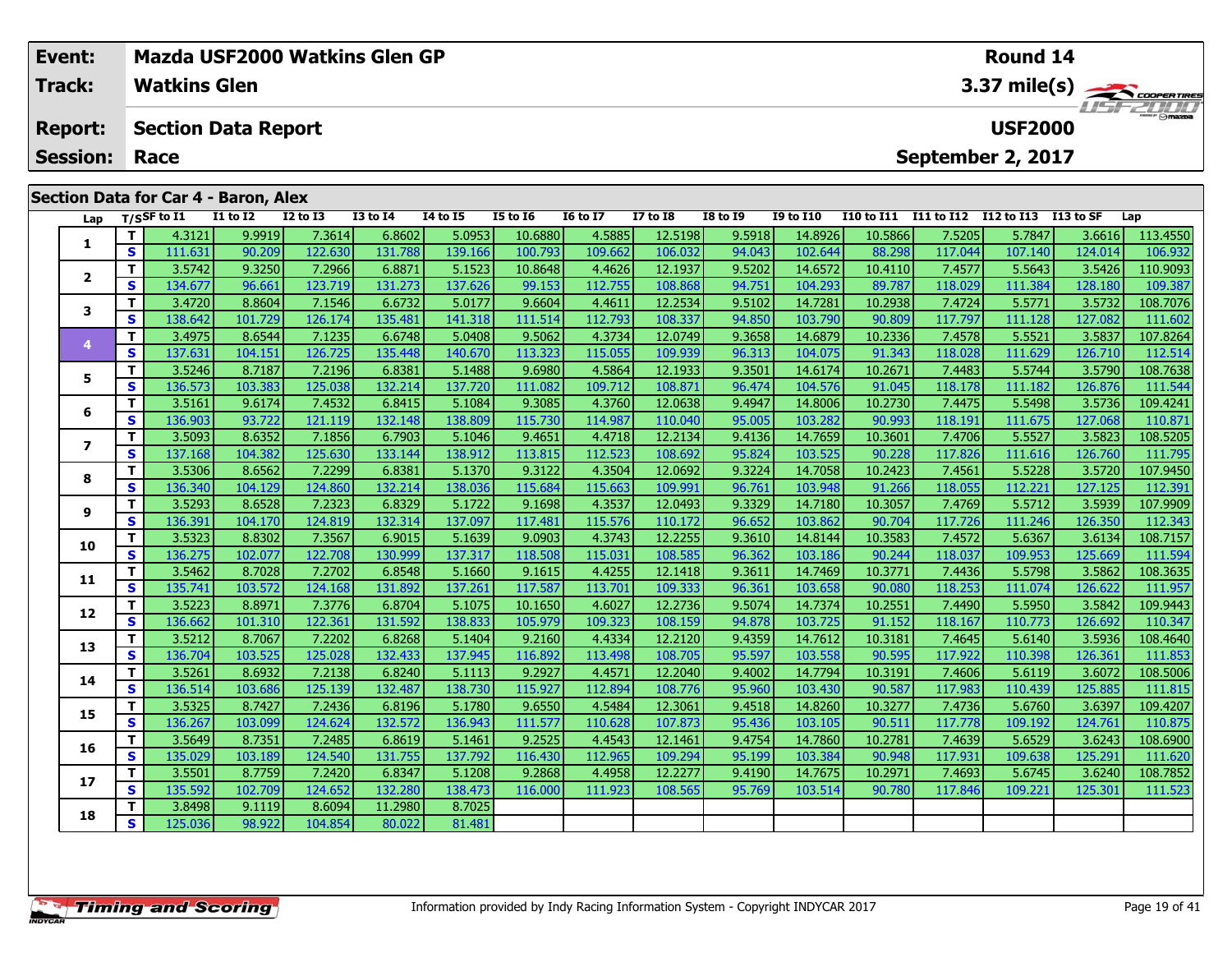| <b>Event:</b>        | <b>Mazda USF2000 Watkins Glen GP</b> | Round 14                                  |
|----------------------|--------------------------------------|-------------------------------------------|
| Track:               | <b>Watkins Glen</b>                  | $3.37 \text{ mile(s)}$                    |
| <b>Report:</b>       | Section Data Report                  | $\frac{1}{\odot}$ mazpa<br><b>USF2000</b> |
| <b>Session: Race</b> |                                      | September 2, 2017                         |

|                         | Section Data for Car 4 - Baron, Alex                          |
|-------------------------|---------------------------------------------------------------|
|                         | Lap T/SPO to SF                                               |
| $\mathbf{1}$            | 226.5752<br>$\overline{\mathbf{T}}$<br>$\mathbf{s}$<br>51.395 |
| $\overline{2}$          | $\overline{\mathbf{r}}$<br>$\mathbf{s}$                       |
| $\mathbf{3}$            | $\overline{\mathsf{r}}$<br>$\mathbf{s}$                       |
| $\overline{\mathbf{4}}$ | $\overline{\mathbf{r}}$<br>$\mathsf{s}$                       |
| $5\phantom{a}$          | $\overline{\mathbf{r}}$                                       |
| $6\phantom{1}$          | $\overline{\mathbf{s}}$<br>$\overline{\mathsf{r}}$            |
|                         | $\mathbf{s}$<br>$\overline{\mathbf{r}}$                       |
| $\overline{\mathbf{z}}$ | $\overline{\mathbf{s}}$<br>$\overline{\mathsf{r}}$            |
| $\bf{8}$                | $\overline{\mathbf{s}}$<br>$\overline{\mathsf{T}}$            |
| $\overline{9}$          | $\mathbf{s}$                                                  |
| 10                      | $rac{T}{S}$                                                   |
| 11                      | $\overline{\mathbf{r}}$<br>$\mathbf{s}$                       |
| $12$                    | $\overline{\mathsf{T}}$<br>$\mathbf{s}$                       |
| 13                      | $\overline{\mathsf{r}}$<br>$\mathbf{s}$                       |
| 14                      | $\overline{\mathsf{r}}$<br>$\mathbf{s}$                       |
| 15                      | $\overline{\mathsf{T}}$<br>$\overline{\mathbf{s}}$            |
| 16                      | $\overline{\mathsf{r}}$                                       |
| $17$                    | $\mathbf{s}$<br>$\overline{\mathbf{r}}$                       |
| 18                      | $\overline{\mathbf{s}}$<br>$\overline{\mathsf{T}}$            |
|                         | $\mathbf{s}$                                                  |
|                         |                                                               |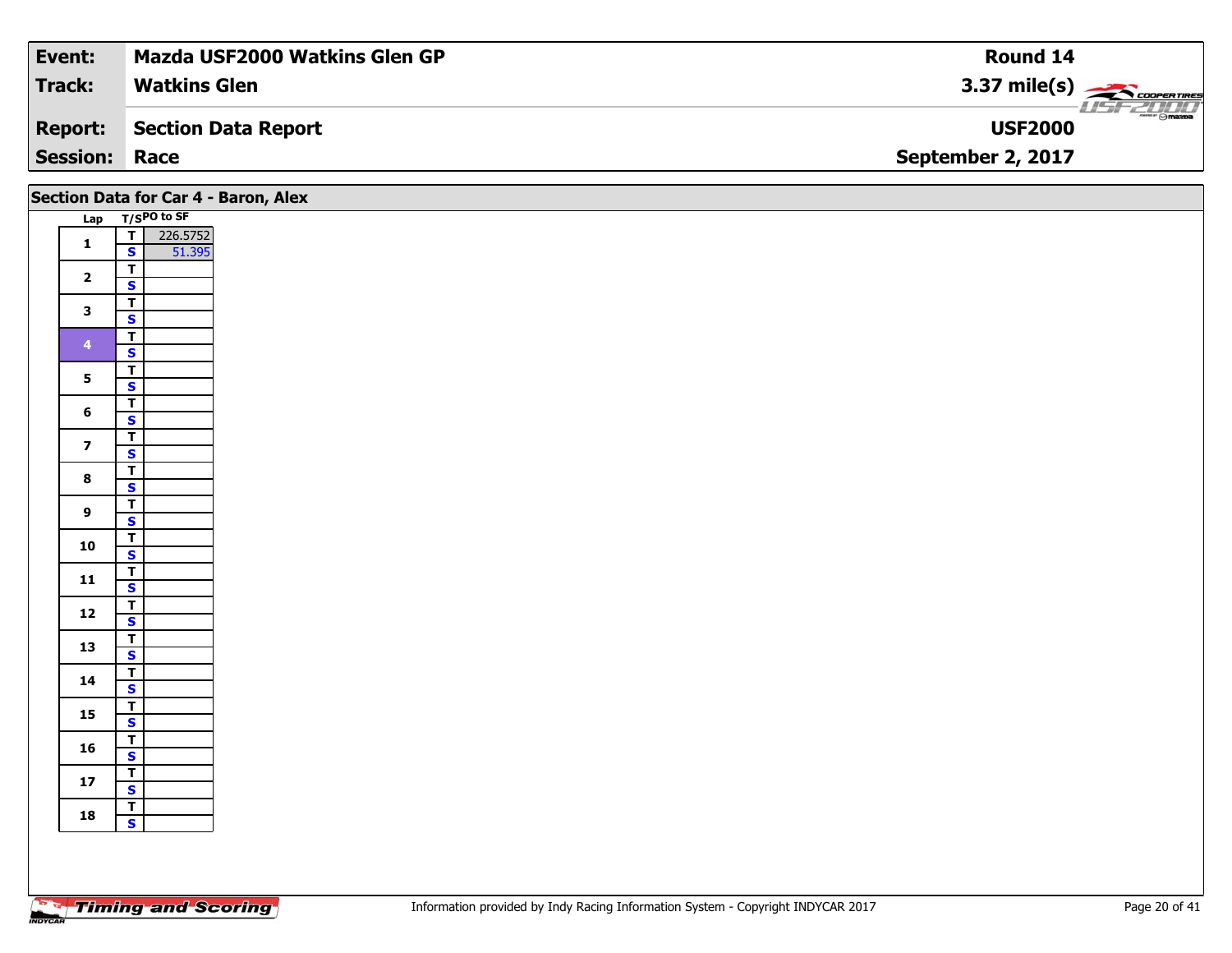|                                              | Event:<br><b>Track:</b>                      |          | <b>Watkins Glen</b> |              | Mazda USF2000 Watkins Glen GP              |                  |                 |                 |                 |                 |                 |                  |                   |            | Round 14       |                  | 3.37 mile(s) |
|----------------------------------------------|----------------------------------------------|----------|---------------------|--------------|--------------------------------------------|------------------|-----------------|-----------------|-----------------|-----------------|-----------------|------------------|-------------------|------------|----------------|------------------|--------------|
| <b>Section Data Report</b><br><b>Report:</b> |                                              |          |                     |              |                                            |                  |                 |                 |                 |                 |                 |                  |                   |            | <b>USF2000</b> |                  | TETZULI      |
|                                              | September 2, 2017<br><b>Session:</b><br>Race |          |                     |              |                                            |                  |                 |                 |                 |                 |                 |                  |                   |            |                |                  |              |
|                                              |                                              |          |                     |              | Section Data for Car 7 - Wojcik, Devin (R) |                  |                 |                 |                 |                 |                 |                  |                   |            |                |                  |              |
|                                              |                                              |          | Lap T/SSF to I1     | $I1$ to $I2$ | $I2$ to $I3$                               | <b>I3 to I4</b>  | <b>I4 to I5</b> | <b>I5 to 16</b> | <b>16 to 17</b> | <b>I7 to I8</b> | <b>I8 to I9</b> | <b>I9 to I10</b> | <b>I10 to I11</b> | I11 to I12 | I12 to I13     | I13 to SF        | Lap          |
|                                              |                                              |          | 4.3228              | 9.9296       | 7.5389                                     | 6.9199           | 5.0684          | 11.0675         | 4.6498          | 13.2396         | 9.9350          | 15.5451          | 10.9196           | 7.5947     | 5.8170         | 3.6384           | 116.1863     |
|                                              |                                              | <b>S</b> | 111.355             | 90.775       | 119.743                                    | 130.651          | 139.904         | 97.337          | 108.216         | 100.267         | 90.795          | 98.336           | 85.605            | 115.900    | 106.545        | 124.805          | 104.419      |
|                                              | $\overline{2}$                               |          | 3.5515              | 9.4941       | 7.4533                                     | 6.9223           | 5.1572          | 9.8531          | 4.4136          | 12.4346         | 9.5586          | 14.8245          | 10.3694           | 7.4860     | 5.7787         | 3.6359           | 110.9328     |
|                                              |                                              | S.       | 135.538             | 94.939       | 121.118                                    | 130.606          | 137.495         | 109.333         | 114.007         | 106.759         | 94.370          | 103.116          | 90.147            | 117.583    | 107.251        | 124.891          | 109.364      |
|                                              | 3                                            |          | 3.5561              | 8.8786       | 7.2299                                     | 6.8222           | 5.1082          | 9.5302          | 4.3452          | 12.1462         | 9.5060          | 14.9767          | 10.4395           | 7.5059     | 5.7506         | 3.6168           | 109.4121     |
|                                              |                                              | S.       | 135.363             | 101.521      | 124.860                                    | 132.522          | 138.814         | 113.038         | 115.802         | 109.293         | 94.892          | 102.068          | 89.542            | 117.271    | 107.775        | 125.550          | 110.884      |
|                                              | 4                                            |          | 3.5343              | 8.7353       | 7.2420                                     | 6.8334           | 5.1247          | 9.4473          | 4.3263          | 12.1630         | 9.5205          | 14.9899          | 10.3306           | 7.4513     | 5.7453         | 3.6564           | 109.1003     |
|                                              |                                              | S l      | 136.198             | 103.186      | 124.652                                    | 132.305          | 138.367         | 114.030         | 116.308         | 109.142         | 94.748          | 101.978          | 90.486            | 118.131    | 107.875        | 124.191          | 111.200      |
|                                              | 5                                            |          | 3.5679              | 8.7765       | 7.2456                                     | 6.8485           | 5.1431          | 9.3537          | 4.3255          | 12.1227         | 9.4915          | 14.7940          | 10.3661           | 7.4885     | 5.7439         | 3.6444           | 108.9119     |
|                                              |                                              | S.       | 134.915             | 102.702      | 124.590                                    | 132.013          | 137.872         | 115.171         | 116.329         | 109.505         | 95.037          | 103.328          | 90.176            | 117.544    | 107.901        | 124.600          | 111.393      |
|                                              | 6                                            |          | 3.5669              | 8.8021       | 7.2590                                     | 6.8845           | 5.1779          | 9.4130          | 4.3229          | 12.0627         | 9.4404          | 14.9191          | 10.2821           | 7.4685     | 6.0544         | 3.7057           | 109.3592     |
|                                              |                                              | S l      | 134.9531            | 102.403      | 124.360 <b>l</b>                           | 131.323 <b>I</b> | 136.946 l       | 114.445         | 116.399         | 110.050         | 95.552          | 102.462          | 90.913            | 117.859    | 102.367        | 122.538 <b>l</b> | 110.937      |

7 | T | 3.5968| 8.7338| 7.2511| 6.9078| 5.1950| 9.4427| 4.3247| 12.2022| 9.4824| 14.8561| 10.2219| 7.4588| 5.7698| 3.6400| 109.0831<br>7 | S | 133.831 103.204 124.495 130.880 136.495 114.085 116.351 108.792 95.128 102.896 91.

**<sup>T</sup>** 3.5786 8.6687 7.2482 6.8918 5.1747 9.2721 4.3067 12.4133 9.5336 14.8310 10.2978 7.4849 5.7077 3.6321 109.0412 **<sup>S</sup>** 134.512 103.979 124.545 131.184 137.030 116.184 116.837 106.942 94.618 103.070 90.774 117.600 108.585 125.022 111.261

108.9171 108.9171 108.9171 1.2612 12.1342 1.1746 1.1726 1.1898 1.1898 1.1898 1.18131 10.2203 7.4684 5.7447 3.6571 108.9171 108.9171 1.<br>S 134.696 103.378 124.322 131.342 137.033 114.341 116.553 108.903 95.225 103.195 91.46

0 | T | 3.5884| 8.6413| 7.2718| 6.8954| 5.1779| 9.3996| 4.3042| 12.1234| 9.4381| 14.8489| 10.2281| 7.4631| 5.6993| 3.6501| 108.7296<br>| S | 134.144| 104.309| 124.141| 131.115| 136.946| 114.608| 116.905| 109.499| 95.575| 102.

**<sup>T</sup>** 3.5892 8.7833 7.3018 6.8989 5.1678 9.3116 4.3059 12.0725 9.4230 7.4499 108.8153 **<sup>S</sup>** 134.114 102.622 123.631 131.049 137.213 115.691 116.859 109.961 95.728 118.153 111.492

**<sup>T</sup>** 3.5743 8.6666 9.4192 4.3133 12.0905 9.4461 14.8101 10.2489 7.4834 5.7848 3.6723 108.8805 **<sup>S</sup>** 134.674 104.004 114.370 116.658 109.797 95.494 103.216 91.207 117.624 107.138 123.653 111.425

3 T 3.5891 8.6369 7.2412 6.9029 5.2013 9.2924 4.2985 12.0996 9.4351 14.7463 10.2798 7.5082 5.7151 3.6430 108.5894<br>S 134.118 104.362 124.665 130.973 136.330 115.931 117.060 109.714 95.605 103.662 90.933 117.235 108.445 124.

**<sup>T</sup>** 3.5777 8.6480 7.2490 6.9102 5.2056 9.2138 4.3301 12.1066 9.4834 14.7849 10.2371 7.4760 5.6248 3.6248 108.4720 **<sup>S</sup>** 134.546 104.228 124.531 130.834 136.217 116.919 116.206 109.651 95.118 103.392 91.312 117.740 110.186 125.273 111.845

**<sup>T</sup>** 3.5716 8.7028 7.2923 6.9108 5.2053 9.3408 9.4014 14.8081 10.2463 7.5035 5.7560 3.6681 108.8003 **<sup>S</sup>** 134.775 103.572 123.792 130.823 136.225 115.330 95.948 103.230 91.230 117.309 107.674 123.795 111.507

6 | T | 3.5986 | 8.6761 | 7.2547 | 6.9021 | 5.1959 | 9.2998 | 4.3031 | 12.2124 | 9.4807 | 123.4375 | 7.4607 | 5.7034 | 3.6352 | 108.6868 | 12.

**<sup>T</sup>** 3.5710 8.6052 7.2190 6.8886 5.1998 12.1511 10.2608 7.4594 5.7241 3.6550 108.7734 **<sup>S</sup>** 134.798 104.746 125.049 131.245 136.369 109.249 91.101 118.002 108.274 124.238 111.535

74.931

**<sup>T</sup>** 3.8230 10.0323 8.9562 8.6800 9.4633 **<sup>S</sup>** 125.913 89.846 100.794 104.158 74.931

**7**

**8**

**9**

**10**

**11**

**12**

**13**

**14**

**15**

**16**

**17**

**18**

111.845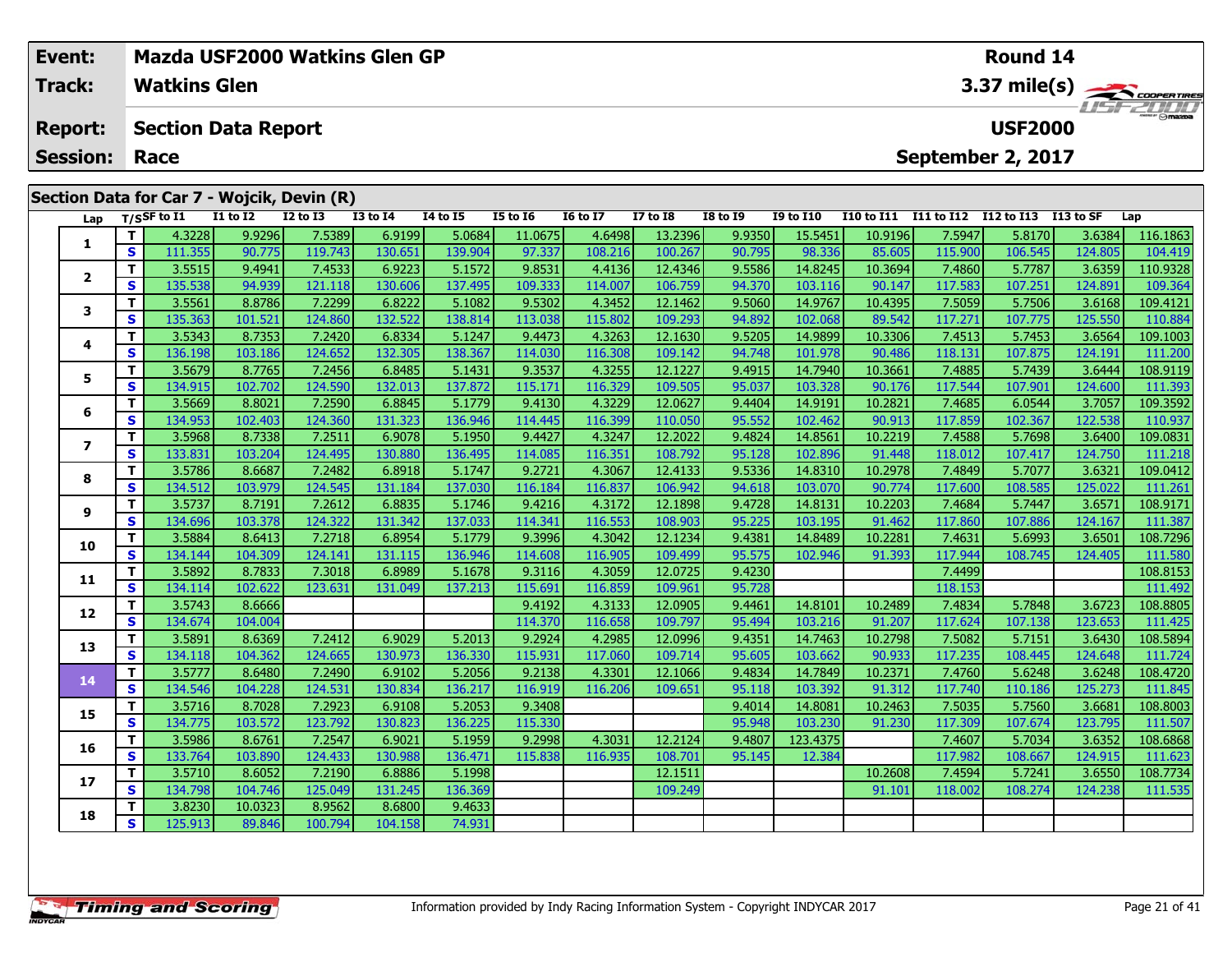| <b>Event:</b>   | <b>Mazda USF2000 Watkins Glen GP</b> | Round 14                             |
|-----------------|--------------------------------------|--------------------------------------|
| <b>Track:</b>   | <b>Watkins Glen</b>                  | 3.37 mile(s) $\leftarrow$            |
| <b>Report:</b>  | Section Data Report                  | <b>ment @mazpa</b><br><b>USF2000</b> |
| <b>Session:</b> | Race                                 | September 2, 2017                    |

|                         |                                                                 | Section Data for Car 7 - Wojcik, Devin (R) |
|-------------------------|-----------------------------------------------------------------|--------------------------------------------|
|                         | Lap T/SPO to SF                                                 |                                            |
| $\mathbf{1}$            | $\overline{I}$<br>212.9323<br>$\overline{\mathbf{s}}$<br>54.688 |                                            |
| $\overline{\mathbf{2}}$ | $\overline{\mathbf{T}}$<br>$\overline{\mathbf{s}}$              |                                            |
| $\mathbf{3}$            | $\frac{1}{s}$                                                   |                                            |
| $\overline{\mathbf{4}}$ | $\frac{T}{S}$                                                   |                                            |
| $5\phantom{a}$          | $\overline{\mathbf{r}}$<br>$\overline{\mathbf{s}}$              |                                            |
| $\bf 6$                 | $\overline{\mathbf{T}}$<br>$\mathbf{s}$                         |                                            |
| $\overline{\mathbf{z}}$ | $\overline{\mathbf{T}}$<br>$\mathbf{s}$                         |                                            |
| $\bf{8}$                | $\frac{1}{s}$                                                   |                                            |
| $\boldsymbol{9}$        | $\overline{\mathbf{T}}$<br>$\mathsf{s}$                         |                                            |
| 10                      | $rac{1}{s}$                                                     |                                            |
| 11                      | $\frac{1}{s}$                                                   |                                            |
| $12$                    | $\overline{\mathbf{r}}$<br>$\mathbf{s}$                         |                                            |
| 13                      | $\overline{\mathsf{r}}$<br>$\overline{\mathbf{s}}$              |                                            |
| 14                      | $\frac{T}{S}$                                                   |                                            |
| 15                      | $\overline{\mathbf{r}}$<br>$\overline{\mathbf{s}}$              |                                            |
| 16                      | $\overline{\mathbf{T}}$<br>$\mathsf{s}$                         |                                            |
| $17$                    | $\mathbf{T}$<br>$\mathbf{s}$                                    |                                            |
| 18                      | $rac{1}{s}$                                                     |                                            |
|                         |                                                                 |                                            |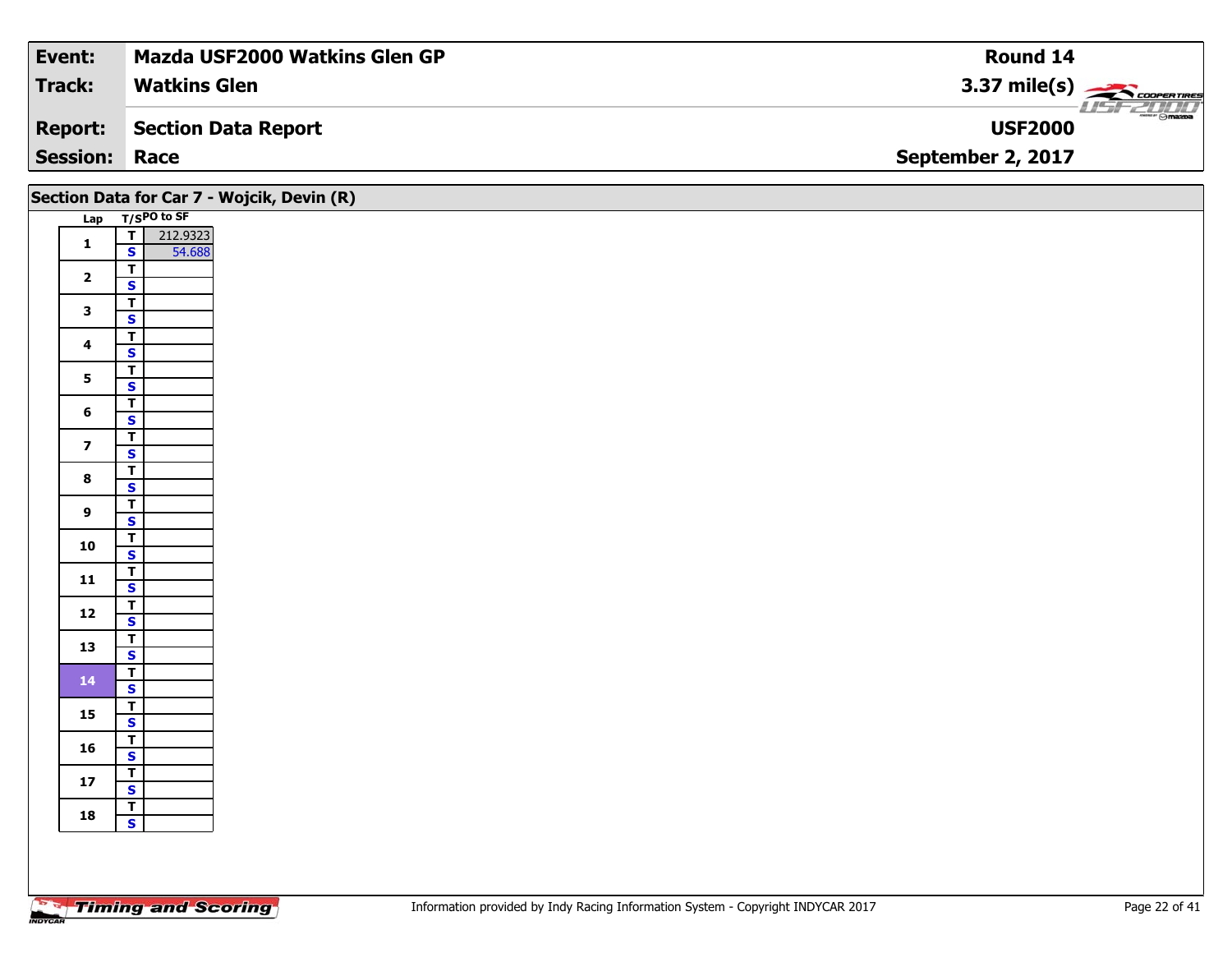| Event:                                     | Mazda USF2000 Watkins Glen GP | Round 14               |  |  |  |  |  |  |  |  |
|--------------------------------------------|-------------------------------|------------------------|--|--|--|--|--|--|--|--|
| <b>Track:</b>                              | <b>Watkins Glen</b>           | $3.37 \text{ mile(s)}$ |  |  |  |  |  |  |  |  |
| <b>Report:</b>                             | Section Data Report           | <b>USF2000</b>         |  |  |  |  |  |  |  |  |
| <b>Session: Race</b>                       |                               | September 2, 2017      |  |  |  |  |  |  |  |  |
| Section Data for Car 72 - Holden, Zach (R) |                               |                        |  |  |  |  |  |  |  |  |

| Lap | T/SSF to $I1$ |                 | <b>I1 to I2</b> | <b>I2 to I3</b> | $I3$ to $I4$ | 14 to 15 | <b>I5 to 16</b> | <b>16 to 17</b> | <b>I7 to I8</b> | <b>I8 to 19</b> | <b>I9 to I10</b> | <b>I10 to I11</b> | I11 to I12 | I12 to I13 | I 13 to SF | Lap      |
|-----|---------------|-----------------|-----------------|-----------------|--------------|----------|-----------------|-----------------|-----------------|-----------------|------------------|-------------------|------------|------------|------------|----------|
|     |               | 4.3033 <b>I</b> | 10.1861         | 7.26571         | 6.7137       | 5.0091   | 11.5373         | 4.7324          | 14.6510         | 13.4265         | 25.4564          | 12.3068           | 10.1037    | 13.2345    | 6.1371     | 152.2074 |
|     |               | 111.859         | 88.490          | 124.245         | 134.664      | 141.561  | 93.373          | 106.327         | 90.608          | 67.184          | 60.049           | 75.956            | 87.119     | 46.830     | 73.991     | 79.707   |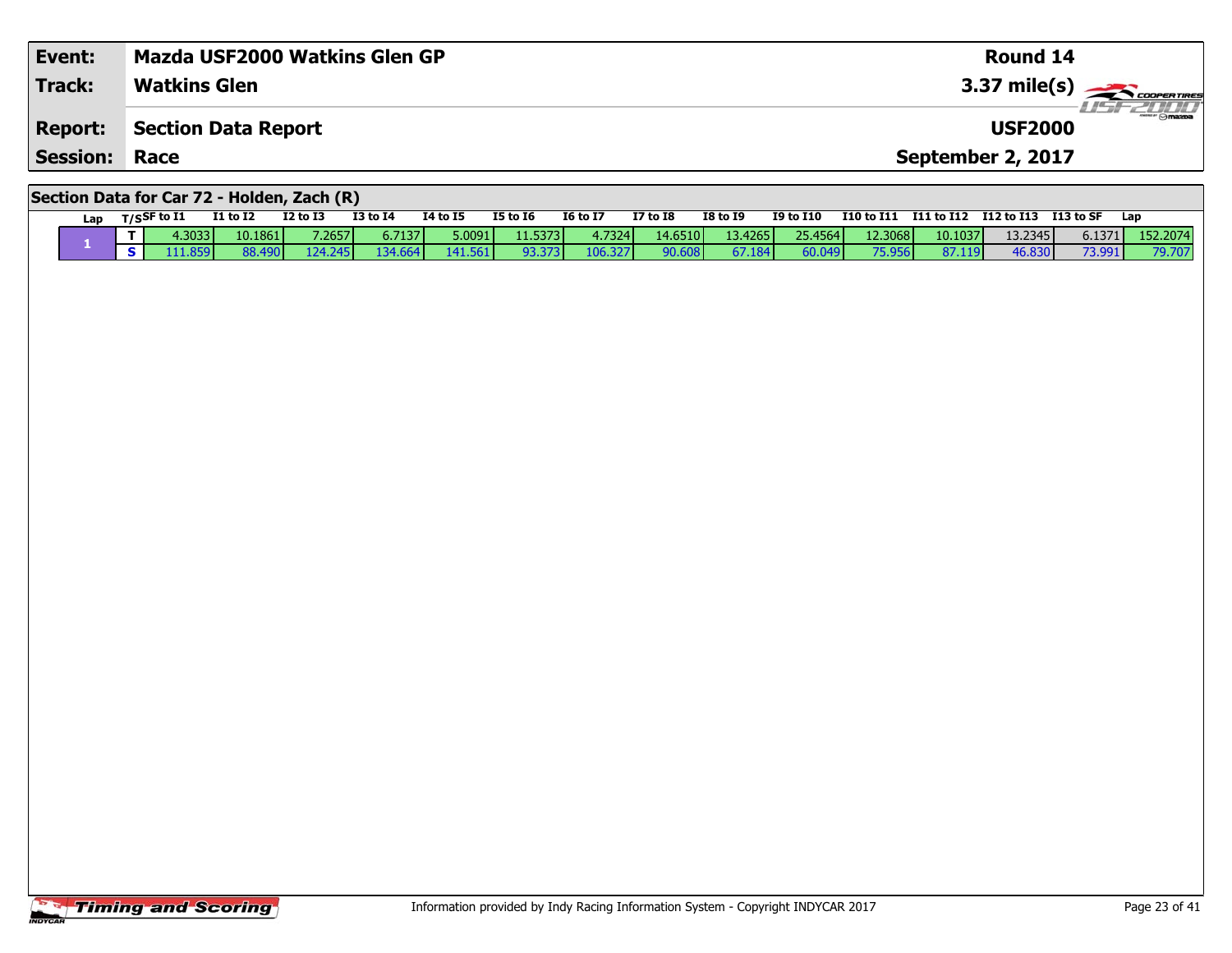| Event:                                     | <b>Mazda USF2000 Watkins Glen GP</b> | Round 14                                 |  |  |  |  |  |  |  |  |
|--------------------------------------------|--------------------------------------|------------------------------------------|--|--|--|--|--|--|--|--|
| <b>Track:</b>                              | <b>Watkins Glen</b>                  | $3.37 \text{ mile(s)}$                   |  |  |  |  |  |  |  |  |
| <b>Report:</b>                             | Section Data Report                  | $\frac{1}{\sinh 2\pi}$<br><b>USF2000</b> |  |  |  |  |  |  |  |  |
| <b>Session: Race</b>                       |                                      | September 2, 2017                        |  |  |  |  |  |  |  |  |
| Section Data for Car 72 - Holden, Zach (R) |                                      |                                          |  |  |  |  |  |  |  |  |

## **Timing and Scoring**

Lap T/SPO to SF SF to PI

**<sup>T</sup>** 222.2091 137.3475 **<sup>S</sup>** 52.405 84.982

84.982

**1**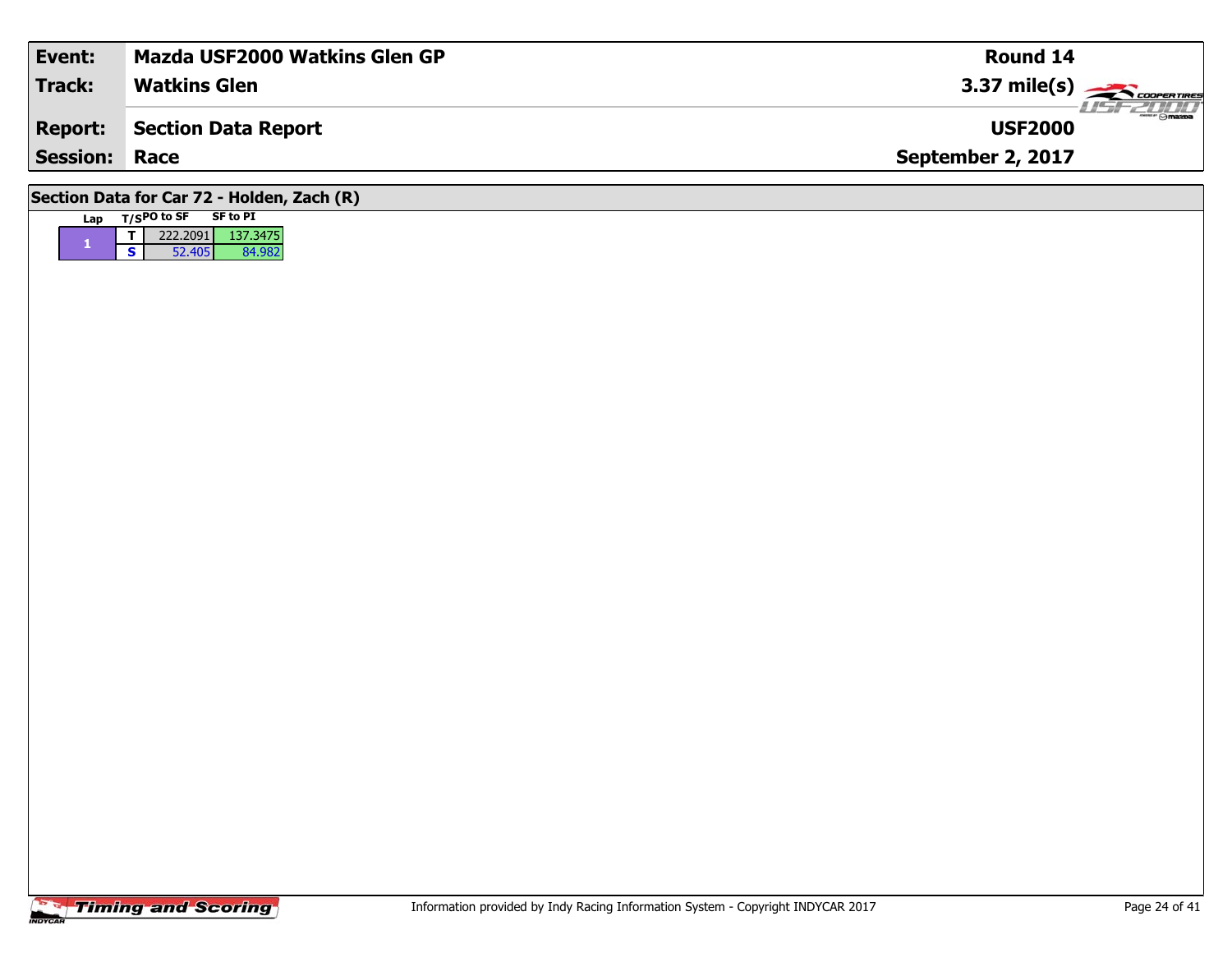|                                              | Event:       |    |                     |                 | Mazda USF2000 Watkins Glen GP |                 |                 |                 |                 | Round 14        |                 |                  |                   |            |            |           |          |  |
|----------------------------------------------|--------------|----|---------------------|-----------------|-------------------------------|-----------------|-----------------|-----------------|-----------------|-----------------|-----------------|------------------|-------------------|------------|------------|-----------|----------|--|
|                                              | Track:       |    | <b>Watkins Glen</b> |                 |                               |                 |                 |                 |                 |                 |                 | 3.37 mile(s)     |                   |            |            |           |          |  |
| <b>Section Data Report</b><br><b>Report:</b> |              |    |                     |                 |                               |                 |                 |                 |                 |                 |                 | <b>USF2000</b>   |                   |            |            |           |          |  |
| September 2, 2017<br><b>Session:</b><br>Race |              |    |                     |                 |                               |                 |                 |                 |                 |                 |                 |                  |                   |            |            |           |          |  |
| Section Data for Car 79 - Malukas, David (R) |              |    |                     |                 |                               |                 |                 |                 |                 |                 |                 |                  |                   |            |            |           |          |  |
|                                              | Lap          |    | T/SSF to I1         | <b>I1 to I2</b> | <b>I2 to I3</b>               | <b>I3 to I4</b> | <b>I4 to I5</b> | <b>I5 to 16</b> | <b>16 to 17</b> | <b>I7 to I8</b> | <b>I8 to I9</b> | <b>I9 to I10</b> | <b>I10 to I11</b> | I11 to I12 | I12 to I13 | I13 to SF | Lap      |  |
|                                              |              |    | 4.2449              | 10.2896         | 7.5260                        | 6.6589          | 4.8270          | 11.5730         | 4.7520          | 12.8301         | 9.6133          | 14.7537          | 10.5820           | 7.6608     | 5.7865     | 3.5328    | 114.6306 |  |
|                                              |              | S. | 113.398             | 87.599          | 119.948                       | 135.772         | 146.901         | 93.085          | 105.888         | 103.468         | 93.833          | 103.610          | 88.336            | 114.900    | 107.107    | 128.536   | 105.836  |  |
|                                              |              |    | 3.4481              | 9.1270          | 7.1179                        | 6.5782          | 4.9636          | 10.6090         | 4.6130          | 12.5091         | 9.6747          | 14.7679          | 10.3601           | 7.4368     | 5.6362     | 3.5177    | 110.3593 |  |
|                                              | $\mathbf{2}$ | S. | 139.603             | 98.758          | 126.825                       | 137.437         | 142.858         | 101.543         | 109.079         | 106.123         | 93.238          | 103.511          | 90.228            | 118.361    | 109.963    | 129.087   | 109.932  |  |
|                                              | 3            |    | 3.4414              | 9.2667          | 7.2517                        | 6.7755          | 5.1228          | 9.7907          | 4.3072          | 12.0978         | 9.3291          | 14.7731          | 10.2259           | 7.3791     | 5.5522     | 3.5343    | 108.8475 |  |
|                                              |              | S. | 139.874             | 97.269          | 124.485                       | 133.435         | 138.419         | 110.030         | 116.823         | 109.731         | 96.692          | 103.474          | 91.412            | 119.287    | 111.627    | 128.481   | 111.459  |  |
|                                              |              |    | 3.4717              | 8.7404          | 7.1563                        | 6.7405          | 5.0627          | 9.3614          | 4.2762          | 12.0116         | 9.4354          | 14.6971          | 10.2876           | 7.3682     | 5.6452     | 3.5575    | 107.8118 |  |
|                                              | 4            | S. | 138.654             | 103.126         | 126.144                       | 134.128         | 140.062         | 115.076         | 117.670         | 110.518         | 95.602          | 104.009          | 90.864            | 119.463    | 109.788    | 127.643   | 112.529  |  |
|                                              | 5            |    | 3.4737              | 8.7270          | 7.0721                        | 6.6559          | 4.9402          | 9.4740          | 4.6439          | 12.2141         | 9.4682          | 14.7342          | 10.2630           | 7.3655     | 5.6246     | 3.5583    | 108.2147 |  |
|                                              |              | S. | 138.574             | 103.284         | 127.646                       | 135.833         | 143.535         | 113.708         | 108.353         | 108.686         | 95.271          | 103.747          | 91.082            | 119.507    | 110.190    | 127.615   | 112.110  |  |
|                                              |              |    | 3.4772              | 8.7744          | 7.1092                        | 6.7162          | 5.0045          | 9.3827          | 4.3632          | 12.1303         | 9.4117          | 14.7374          | 10.2590           | 7.3547     | 5.5557     | 3.5313    | 107.8075 |  |
|                                              | 6            | s. | 138.4341            | 102.727         | 126.980                       | 134.613         | 141.691         | 114.815         | 115.324         | 109.437         | 95.843          | 103.725          | 91.117            | 119.682    | 111.556    | 128.590   | 112.534  |  |

## **<sup>T</sup>** 3.4772 8.7744 7.1092 6.7162 5.0045 9.3827 4.3632 12.1303 9.4117 14.7374 10.2590 7.3547 5.5557 3.5313 107.8075 **<sup>S</sup>** 138.434 102.727 126.980 134.613 141.691 114.815 115.324 109.437 95.843 103.725 91.117 119.682 111.556 128.590 112.534**7**7 | T | 3.4582 | 8.7753 | 7.2790 | 6.8143 | 5.0921 | 9.4107 | 4.2849 | 12.0913 | 9.3831 | 14.8176 | 10.1681 | 7.3522 | 5.6155 | 3.5662 |108.1085<br>7 | S | 139.195 | 102.716 | 124.018 | 132.676 | 139.253 | 114.473 | 117.431 | 112.221 **8**8 T 3.5043 8.7661 7.1568 6.7416 5.0607 9.2825 4.4853 12.1608 9.4046 14.7179 10.2153 7.3628 5.6700 3.5585 108.0872<br>8 S 137.364 102.824 126.136 134.106 140.117 116.054 112.185 109.162 95.915 103.862 91.507 119.551 109.307 12 **9**11 3.4738| 8.6967| 7.1096| 6.6883| 5.0127| 9.4541| 4.4929| 12.1663| 9.4114| 14.8198| 10.2350| 7.3496| 5.6596| 3.5664| 108.1362| 9<br>S | 138.570| 103.644| 126.973| 135.175| 141.459| 113.948| 111.995| 109.113| 95.846| 103.148 112.192 **10**0 | T | 3.4823| 8.7022| 7.1046| 6.6556| 4.9508| 9.6250| 4.3168| 12.0440| 9.3731| 14.7734| 10.1579| 7.3696| 5.6183| 3.5773| 107.7509<br>| S | 138.232| 103.579| 127.062| 135.839| 143.228| 111.924| 116.564| 110.221| 96.238| 103. **11 <sup>T</sup>** 3.5142 8.7297 7.1571 6.7630 5.0532 9.1968 4.2554 12.0534 9.3819 14.6957 10.1141 7.3198 5.5676 3.5540 107.3559 **<sup>S</sup>** 136.977 103.253 126.130 133.682 140.325 117.136 118.245 110.135 96.147 104.019 92.423 120.253 111.318 127.769 113.007**12**2 | T | 3.4982 | 8.6917| 7.1387| 6.7618| 5.0870| 9.1971| 4.2495| 12.0058| 9.3835| 14.6663| 10.1695| 7.3488| 5.5653| 3.5355| 107.2987<br>| S | 137.603| 103.704| 126.455| 133.706| 139.393| 117.132| 118.410| 110.572| 96.131| 104 **13**3 T 3.4813 8.6351 7.1202 6.7358 5.0452 9.1903 4.2614 12.0236 9.3927 14.6892 10.1840 7.3381 5.5670 3.5356 107.1995<br>5 138.271 104.384 126.784 134.222 140.548 117.218 118.079 110.408 96.037 104.065 91.788 119.953 111.330 128. **14 <sup>T</sup>** 3.4687 8.6296 7.0811 6.6637 5.0002 9.2472 4.3698 12.1622 9.4214 14.6780 10.2870 7.3652 5.5751 3.5303 107.4795 **<sup>S</sup>** 138.773 104.450 127.484 135.674 141.813 116.497 115.150 109.150 95.744 104.145 90.869 119.512 111.168 128.627 112.877112.877 **15**5 | T | 3.4570| 8.9097| 7.1996| 6.7662| 5.1345| 9.7626| 4.3278| 12.0729| 9.3409| 14.7241| 10.1485| 7.3583| 5.6026| 3.5673| 108.3720<br>| S | 139.243| 101.167| 125.386| 133.619| 138.103| 110.347| 116.267| 109.957| 96.569| 103. **16**6 | T | 3.5027| 8.7358| 7.1507| 6.7628| 5.0649| 9.2277| 4.2703| 12.0297| 9.3459| 14.6896| 10.1542| 7.3346| 5.6102| 3.5491| 107.4282<br>| S | 137.426| 103.180| 126.243| 133.686| 140.001| 116.743| 117.833| 110.352| 96.518| 104. **17**7 T 3.4799 8.6604 7.0462 6.6435 5.0345 9.1703 4.2594 12.0782 9.3636 14.7697 10.1600 7.3692 5.7661 3.6020 107.4030<br>7 S 138.327 104.079 128.115 136.087 140.846 117.474 118.134 109.909 96.335 103.498 92.005 119.447 107.486 12 112.958 **18<sup>T</sup>** 3.5272 9.4968 9.1991 7.3769 5.8448 11.1496 5.1099 14.4311 **<sup>S</sup>** 136.472 94.912 98.132 122.557 121.320 96.620 98.472 91.989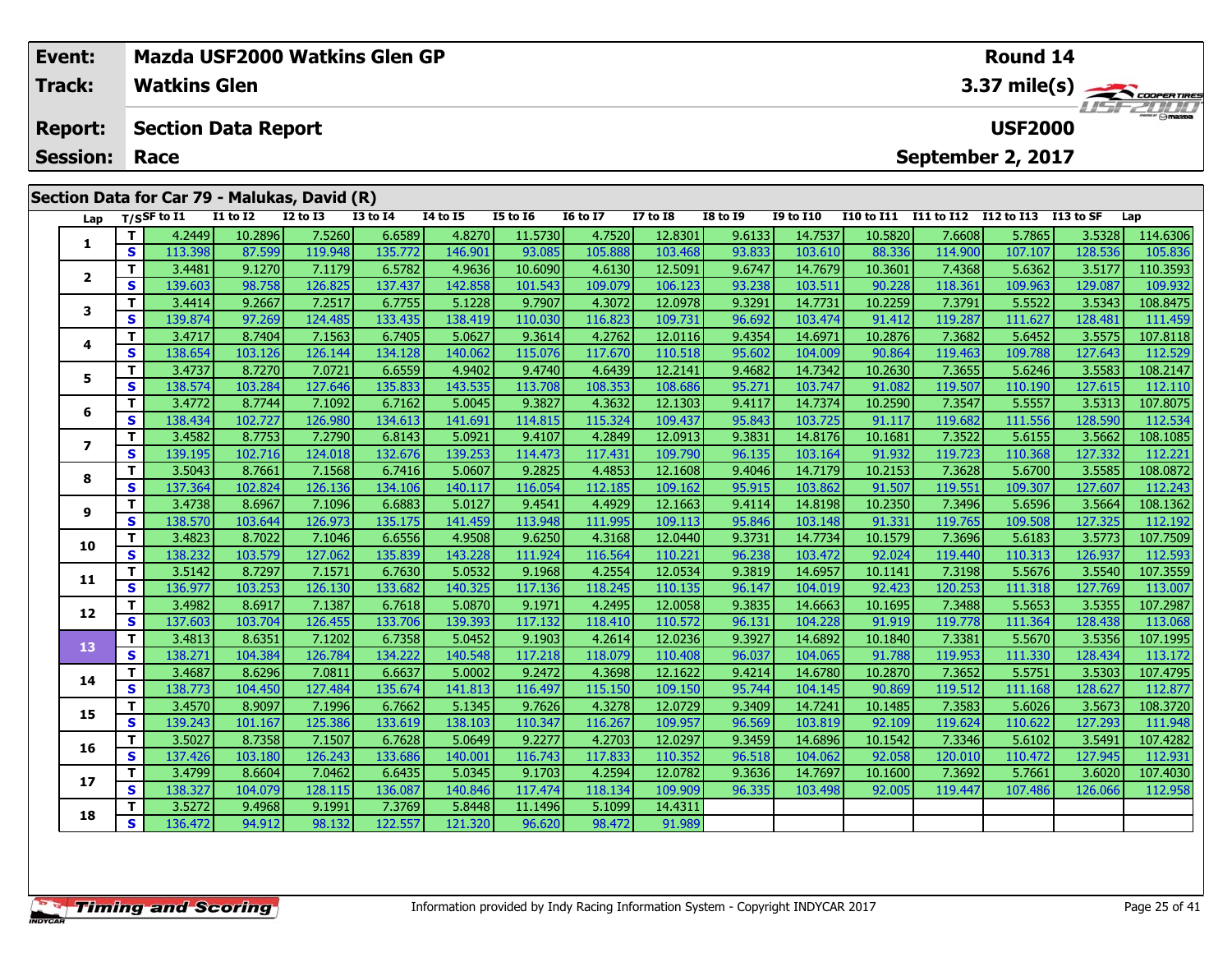| Event:               | <b>Mazda USF2000 Watkins Glen GP</b> | Round 14                               |
|----------------------|--------------------------------------|----------------------------------------|
| <b>Track:</b>        | <b>Watkins Glen</b>                  | 3.37 mile(s) $\sum$ coorewines         |
| <b>Report:</b>       | Section Data Report                  | <b>WWW.Fr @mazoa</b><br><b>USF2000</b> |
| <b>Session: Race</b> |                                      | September 2, 2017                      |

|                         |                                                                                                         | Section Data for Car 79 - Malukas, David (R) |
|-------------------------|---------------------------------------------------------------------------------------------------------|----------------------------------------------|
|                         | Lap T/SPO to SF                                                                                         |                                              |
| $\mathbf{1}$            | $\begin{array}{ c c } \hline \textbf{I} & 219.0470 \\ \hline \textbf{S} & 53.161 \\ \hline \end{array}$ |                                              |
|                         |                                                                                                         |                                              |
| $\mathbf{2}$            | $\overline{\mathsf{r}}$                                                                                 |                                              |
|                         | $\mathbf{s}$                                                                                            |                                              |
| $\mathbf{3}$            | $\vert$ T                                                                                               |                                              |
|                         | $\mathbf{s}$<br>$\overline{\mathsf{T}}$                                                                 |                                              |
| $\overline{\mathbf{4}}$ | $\mathsf{s}$                                                                                            |                                              |
|                         | $\overline{1}$                                                                                          |                                              |
| 5                       | $\overline{\mathbf{s}}$                                                                                 |                                              |
|                         | $\overline{t}$                                                                                          |                                              |
| 6                       | $\mathbf{s}$                                                                                            |                                              |
| $\overline{\mathbf{z}}$ | $\overline{\mathbf{r}}$                                                                                 |                                              |
|                         | $\overline{\mathbf{s}}$                                                                                 |                                              |
| $\bf{8}$                | $\overline{\mathbf{r}}$<br>$\overline{\mathbf{s}}$                                                      |                                              |
|                         | $\overline{\mathsf{T}}$                                                                                 |                                              |
| $\overline{9}$          | $\mathbf{s}$                                                                                            |                                              |
|                         | $\mathbf{T}$                                                                                            |                                              |
| 10                      | $\overline{\mathbf{s}}$                                                                                 |                                              |
| $\mathbf{11}$           | $\overline{\mathsf{r}}$                                                                                 |                                              |
|                         | $\mathbf{s}$                                                                                            |                                              |
| $12$                    | $rac{T}{s}$                                                                                             |                                              |
|                         | $\overline{1}$                                                                                          |                                              |
| 13                      | $\mathbf{s}$                                                                                            |                                              |
|                         | $\overline{\mathbf{r}}$                                                                                 |                                              |
| 14                      | $\mathsf{s}$                                                                                            |                                              |
| 15                      | $rac{T}{s}$                                                                                             |                                              |
|                         |                                                                                                         |                                              |
| 16                      | $\overline{\mathsf{s}}$                                                                                 |                                              |
|                         | $\overline{r}$                                                                                          |                                              |
| $17$                    | $\overline{\mathbf{s}}$                                                                                 |                                              |
|                         | $\overline{1}$                                                                                          |                                              |
| 18                      | $\mathbf{s}$                                                                                            |                                              |
|                         |                                                                                                         |                                              |
|                         |                                                                                                         |                                              |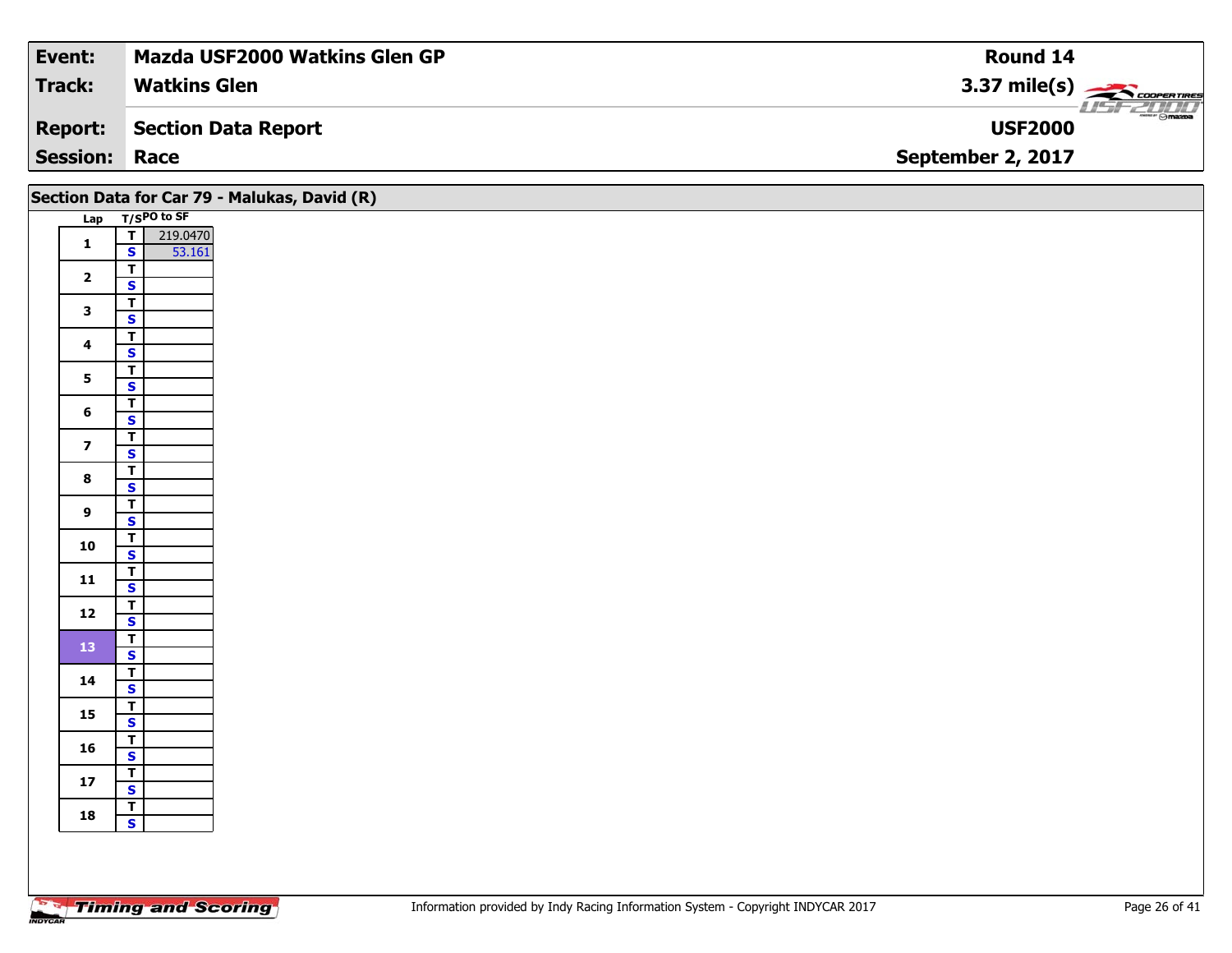|                                            | Mazda USF2000 Watkins Glen GP<br>Event: |          |                            |                 |              |                 |                 |                 |                 |                 |                 | Round 14               |                   |                                  |            |            |          |  |  |
|--------------------------------------------|-----------------------------------------|----------|----------------------------|-----------------|--------------|-----------------|-----------------|-----------------|-----------------|-----------------|-----------------|------------------------|-------------------|----------------------------------|------------|------------|----------|--|--|
| <b>Track:</b><br><b>Watkins Glen</b>       |                                         |          |                            |                 |              |                 |                 |                 |                 |                 |                 | $3.37 \text{ mile(s)}$ |                   |                                  |            |            |          |  |  |
|                                            | <b>Report:</b>                          |          | <b>Section Data Report</b> |                 |              |                 |                 |                 |                 |                 |                 |                        |                   | <b>USFZULU</b><br><b>USF2000</b> |            |            |          |  |  |
|                                            |                                         |          | <b>Session: Race</b>       |                 |              |                 |                 |                 |                 |                 |                 |                        |                   | September 2, 2017                |            |            |          |  |  |
| Section Data for Car 80 - Megennis, Robert |                                         |          |                            |                 |              |                 |                 |                 |                 |                 |                 |                        |                   |                                  |            |            |          |  |  |
|                                            | Lap                                     |          | $_{\rm T/SSF}$ to I1       | <b>I1 to I2</b> | $I2$ to $I3$ | <b>I3 to I4</b> | <b>I4 to I5</b> | <b>I5 to I6</b> | <b>I6 to I7</b> | <b>I7 to I8</b> | <b>I8 to I9</b> | <b>I9 to I10</b>       | <b>I10 to I11</b> | I11 to I12                       | I12 to I13 | I 13 to SF | Lap      |  |  |
|                                            |                                         |          | 4.2585                     | 10.0050         | 7.2453       | 6.7715          | 5.1040          | 11.0541         | 4.8092          | 13.1495         | 9.9589          | 15.2028                | 10.6857           | 7.5689                           | 5.7039     | 3.6220     | 115.1393 |  |  |
|                                            |                                         | <b>S</b> | 113.036                    | 90.091          | 124.595      | 133.514         | 138.928         | 97.455          | 104.629         | 100.954         | 90.577          | 100.550                | 87.479            | 116.295                          | 108.658    | 125.370    | 105.368  |  |  |
|                                            |                                         |          |                            |                 |              |                 |                 |                 |                 |                 |                 |                        |                   |                                  |            |            |          |  |  |

| 1                        | т            | 4.2585            | 10.0050           | 7.2453            | 6.7715            | 5.1040            | 11.0541           | 4.8092            | 13.1495            | 9.9589           | 15.2028            | 10.6857           | 7.5689            | 5.7039            | 3.6220            | 115.1393            |
|--------------------------|--------------|-------------------|-------------------|-------------------|-------------------|-------------------|-------------------|-------------------|--------------------|------------------|--------------------|-------------------|-------------------|-------------------|-------------------|---------------------|
|                          | s            | 113.036           | 90.091            | 124.595           | 133.514           | 138.928           | 97.455            | 104.629           | 100.954            | 90.577           | 100.550            | 87.479            | 116.295           | 108.658           | 125.370           | 105.368             |
| $\overline{2}$           | т            | 3.5657            | 8.9234            | 7.2294            | 6.8441            | 5.1373            | 9.6079            | 4.4316            | 12.4462            | 9.8100           | 15.0067            | 10.5910           | 7.6107            | 5.7263            | 3.5790            | 110.5093            |
|                          | S            | 134.998           | 101.011           | 124.869           | 132.098           | 138.028           | 112.124           | 113.544           | 106.659            | 91.952           | 101.864            | 88.261            | 115.657           | 108.233           | 126.876           | 109.783             |
| 3                        | т            | 3.4865            | 8.8795            | 7.2584            | 6.8035            | 5.1400            | 9.5630            | 4.3686            | 12.2285            | 9.4844           | 14.9373            | 10.3659           | 7.4725            | 5.5994            | 3.5638            | 109.1513            |
|                          | S            | 138.065           | 101.511           | 124.370           | 132.886           | 137.955           | 112.650           | 115.181           | 108.558            | 95.108           | 102.337            | 90.178            | 117.796           | 110.686           | 127.418           | 111.148             |
| 4                        | т            | 3.4891            | 8.7529            | 7.1779            | 6.7644            | 5.0808            | 9.4063            | 4.4066            | 12.2330            | 9.4685           | 14.9401            | 10.2256           | 7.4798            | 5.6228            | 3.5930            | 108.6408            |
|                          | S            | 137.962           | 102.979           | 125.765           | 133.654           | 139.563           | 114.527           | 114.188           | 108.518            | 95.268           | 102.318            | 91.415            | 117.681           | 110.225           | 126.382           | 111.671             |
| 5                        | т            | 3.5279            | 8.7400            | 7.1940            | 6.8083            | 5.1179            | 9.1396            | 4.3218            | 12.0971            | 9.4062           | 14.7602            | 10.2018           | 7.4518            | 5.5838            | 3.5732            | 107.9236            |
|                          | $\mathbf{s}$ | 136.445           | 103.131           | 125.483           | 132.792           | 138.551           | 117.869           | 116.429           | 109.737            | 95.899           | 103.565            | 91.628            | 118.123           | 110.995           | 127.082           | 112.413             |
| 6                        | т            | 3.5071            | 8.6821            | 7.1598            | 6.8071            | 5.1211            | 9.5731            | 4.5187            | 12.3093            | 9.4187           | 14.7435            | 10.2470           | 7.4799            | 5.5527            | 3.5803            | 108.7004            |
|                          | $\mathbf{s}$ | 137.254           | 103.819           | 126.083           | 132.816           | 138.465           | 112.531           | 111.355           | 107.845            | 95.772           | 103.682            | 91.224            | 117.679           | 111.616           | 126.830           | 111.610             |
| $\overline{\phantom{a}}$ | т            | 3.5201            | 8.6485            | 7.2149            | 6.8494            | 5.1559            | 9.1849            | 4.3143            | 12.0783            | 9.3669           | 14.8165            | 10.2776           | 7.4608            | 5.5658            | 3.5772            | 108.0311            |
|                          | S            | 136.747           | 104.222           | 125.120           | 131.996           | 137.530           | 117.287           | 116.631           | 109.908            | 96.301           | 103.171            | 90.952            | 117.980           | 111.354           | 126.940           | 112.301             |
| 8                        | т            | 3.5217            | 8.8096            | 7.2165            | 6.7981            | 5.0871            | 9.1909            | 4.3676            | 12.0904            | 9.4479           | 14.8165            | 10.2831           | 7.4510            | 5.6199            | 3.5821            | 108.2824            |
|                          | S            | 136.685           | 102.316           | 125.092           | 132.992           | 139.390           | 117.211           | 115.208           | 109.798            | 95.476           | 103.171            | 90.904            | 118.135           | 110.282           | 126.767           | 112.040             |
| 9                        | т            | 3.5166            | 8.7259            | 7.1754            | 6.7457            | 5.0154            | 9.5558            | 4.3117            | 12.1299            | 9.3581           | 14.8035            | 10.2781           | 7.4888            | 5.6156            | 3.6202            | 108.3407            |
|                          | s            | 136.883           | 103.297           | 125.809           | 134.025           | 141.383           | 112.735           | 116.701           | 109.440            | 96.392           | 103.262            | 90.948            | 117.539           | 110.366           | 125.433           | 111.980             |
| 10                       | т            | 3.5711            | 8.7226            | 7.2438            | 6.8816            | 5.1754            | 9.2456            | 4.3036            | 12.0383            | 9.3566           | 14.7615            | 10.1840           | 7.4612            | 5.6037            | 3.6158            | 108.1648            |
|                          | S<br>т       | 134.794<br>3.5675 | 103.337<br>8.7273 | 124.621<br>7.2628 | 131.378<br>6.8869 | 137.012<br>5.1620 | 116.517           | 116.921<br>4.3027 | 110.273<br>12.0100 | 96.407<br>9.3802 | 103.556<br>14.6938 | 91.788<br>10.1298 | 117.974<br>7.4275 | 110.601           | 125.585<br>3.6046 | 112.162<br>107.9724 |
| 11                       | S            | 134.930           | 103.281           | 124.295           | 131.277           | 137.367           | 9.2130<br>116.930 | 116.946           | 110.533            | 96.165           | 104.033            | 92.279            | 118.509           | 5.6043<br>110.589 | 125.975           | 112.362             |
|                          | т            | 3.5462            | 8.6906            | 7.1929            | 6.8288            | 5.1703            | 9.2579            | 4.3208            | 12.1429            | 9.4787           | 14.8404            | 10.2979           | 7.4358            | 5.6553            | 3.5866            | 108.4451            |
| 12                       | $\mathbf{s}$ | 135.741           | 103.717           | 125.503           | 132.394           | 137.147           | 116.363           | 116.456           | 109.323            | 95.166           | 103.005            | 90.773            | 118.377           | 109.591           | 126.608           | 111.872             |
|                          | т            | 3.5115            | 8.7324            | 7.1706            | 6.7728            | 5.0747            | 9.3996            | 4.3544            | 12.2589            | 9.4283           | 14.7486            | 10.3011           | 7.4333            | 5.6288            | 3.5768            | 108.3918            |
| 13                       | s            | 137.082           | 103.221           | 125.893           | 133.488           | 139.731           | 114.608           | 115.557           | 108.289            | 95.674           | 103.646            | 90.745            | 118.417           | 110.107           | 126.955           | 111.927             |
|                          | т            | 3.4998            | 8.7968            | 7.2048            | 6.8128            | 5.0850            | 9.2797            | 4.3621            | 12.2022            | 9.5512           | 14.8103            | 10.2716           | 7.4183            | 5.6420            | 3.5889            | 108.5255            |
| 14                       | s            | 137.540           | 102.465           | 125.295           | 132.705           | 139.448           | 116.089           | 115.353           | 108.792            | 94.443           | 103.214            | 91.006            | 118.656           | 109.850           | 126.526           | 111.789             |
| 15                       | T.           | 3.5103            | 8.6463            | 7.1137            | 6.7186            | 5.0967            | 9.5118            | 4.3529            | 12.1803            | 9.5269           | 14.8186            | 10.2452           | 7.4512            | 5.6684            | 3.6119            | 108.4528            |
|                          | $\mathbf{s}$ | 137.129           | 104.248           | 126.900           | 134.565           | 139.127           | 113.256           | 115.597           | 108.987            | 94.684           | 103.157            | 91.240            | 118.132           | 109.338           | 125.721           | 111.864             |
| 16                       | т            | 3.5472            | 8.7800            | 7.2233            | 6.8475            | 5.1313            | 9.2567            | 4.3324            | 12.2297            | 9.5117           | 14.8878            | 10.2479           | 7.4542            | 5.6505            | 3.6027            | 108.7029            |
|                          | $\mathbf{s}$ | 135.702           | 102.661           | 124.974           | 132.032           | 138.189           | 116.378           | 116.144           | 108.547            | 94.835           | 102.677            | 91.216            | 118.085           | 109.685           | 126.042           | 111.607             |
| 17                       | т            | 3.5447            | 8.8264            | 7.2243            | 6.8775            | 5.1701            | 9.2058            | 4.3280            | 12.2060            | 9.4869           | 14.8050            | 10.2751           | 7.4501            | 5.7111            | 3.6197            | 108.7307            |
|                          | S            | 135.798           | 102.121           | 124.957           | 131.456           | 137.152           | 117.021           | 116.262           | 108.758            | 95.083           | 103.251            | 90.975            | 118.150           | 108.521           | 125.450           | 111.578             |
| 18                       | т            | 3.5564            | 8.9580            | 9.0995            | 11.4672           | 8.6197            | 13.9702           |                   |                    |                  |                    |                   |                   |                   |                   |                     |
|                          | S            | 135.351           | 100.621           | 99.206            | 78.841            | 82.264            | 77.112            |                   |                    |                  |                    |                   |                   |                   |                   |                     |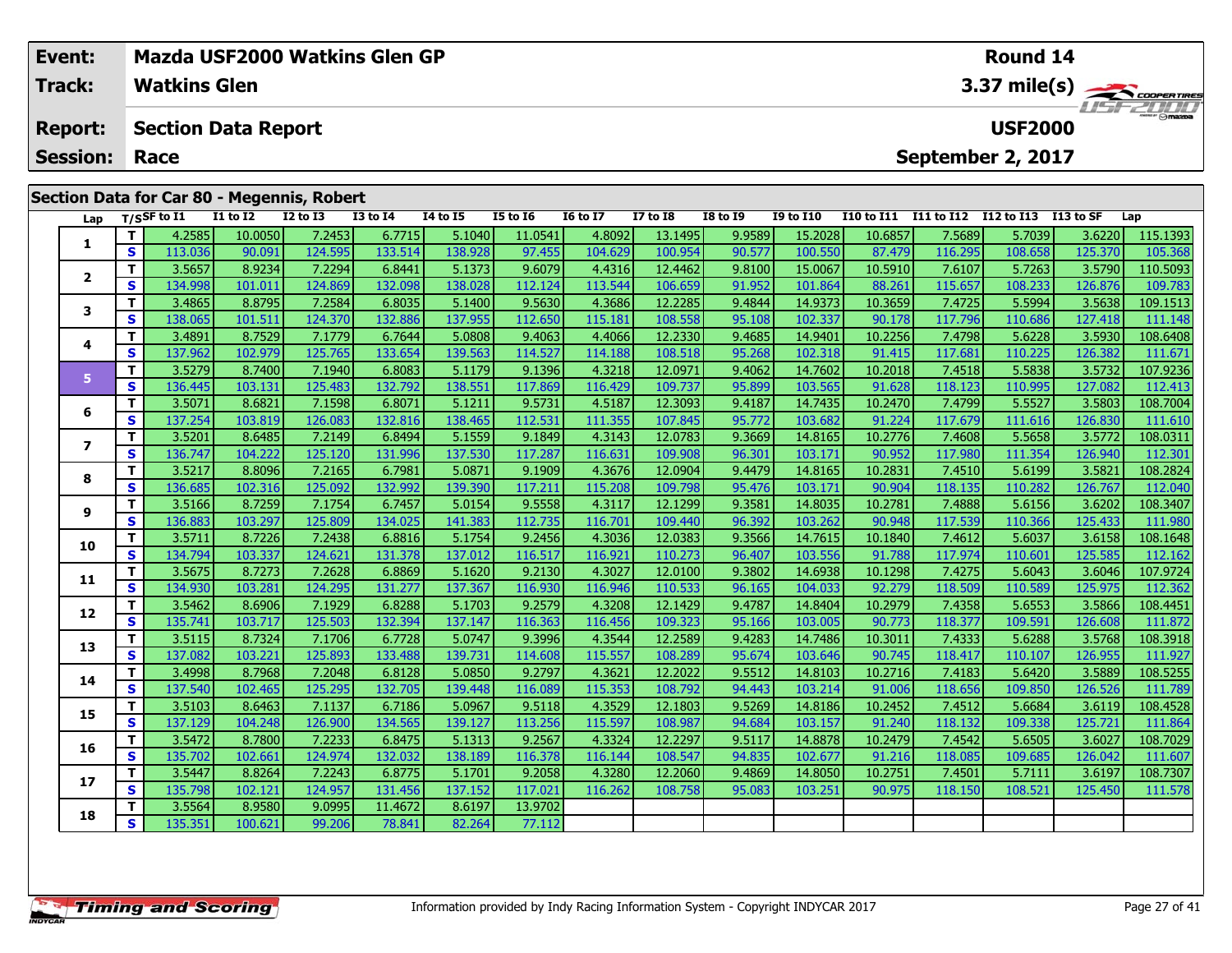| <b>Event:</b>        | <b>Mazda USF2000 Watkins Glen GP</b> | Round 14                               |
|----------------------|--------------------------------------|----------------------------------------|
| <b>Track:</b>        | <b>Watkins Glen</b>                  | 3.37 mile(s) $\rightarrow$ COOPERTIRES |
| Report:              | Section Data Report                  | $ \Theta$ mazpa<br><b>USF2000</b>      |
| <b>Session: Race</b> |                                      | September 2, 2017                      |

|                         | Section Data for Car 80 - Megennis, Robert |  |
|-------------------------|--------------------------------------------|--|
|                         | Lap T/SPO to SF                            |  |
| $\mathbf{1}$            | 208.1003<br>55.958<br>$\overline{I}$       |  |
|                         | $\mathbf{s}$                               |  |
| $\mathbf{2}$            | $\overline{\mathsf{T}}$                    |  |
|                         | $\mathbf{s}$                               |  |
| $\mathbf{3}$            | $\overline{\mathbf{r}}$<br>$\mathbf{s}$    |  |
|                         | $\overline{\mathsf{r}}$                    |  |
| $\overline{\mathbf{4}}$ | $\mathbf{s}$                               |  |
|                         | $\overline{\mathsf{T}}$                    |  |
| 5 <sub>1</sub>          | $\overline{\mathbf{s}}$                    |  |
| 6                       | $\overline{\mathsf{T}}$                    |  |
|                         | $\mathsf{s}$                               |  |
| $\overline{7}$          | $\overline{\mathbf{r}}$                    |  |
|                         | $\mathbf{s}$                               |  |
| $\bf{8}$                | $rac{1}{s}$                                |  |
|                         | $\overline{\mathsf{r}}$                    |  |
| $\overline{9}$          | $\mathbf{s}$                               |  |
| 10                      | $\overline{I}$                             |  |
|                         | $\overline{\mathbf{s}}$                    |  |
| $\mathbf{11}$           | $\frac{1}{s}$                              |  |
|                         | $\overline{\mathbf{T}}$                    |  |
| $12$                    | $\overline{\mathbf{s}}$                    |  |
| 13                      |                                            |  |
|                         | $rac{1}{s}$                                |  |
| 14                      | $rac{1}{s}$                                |  |
|                         |                                            |  |
| $15\phantom{.0}$        | $\frac{T}{S}$                              |  |
|                         | $\overline{r}$                             |  |
| 16                      | $\overline{\mathbf{s}}$                    |  |
| $17$                    | $\overline{\mathbf{r}}$                    |  |
|                         | $\overline{\mathbf{s}}$                    |  |
| 18                      | $\overline{I}$<br>$\overline{\mathbf{s}}$  |  |
|                         |                                            |  |
|                         |                                            |  |
|                         |                                            |  |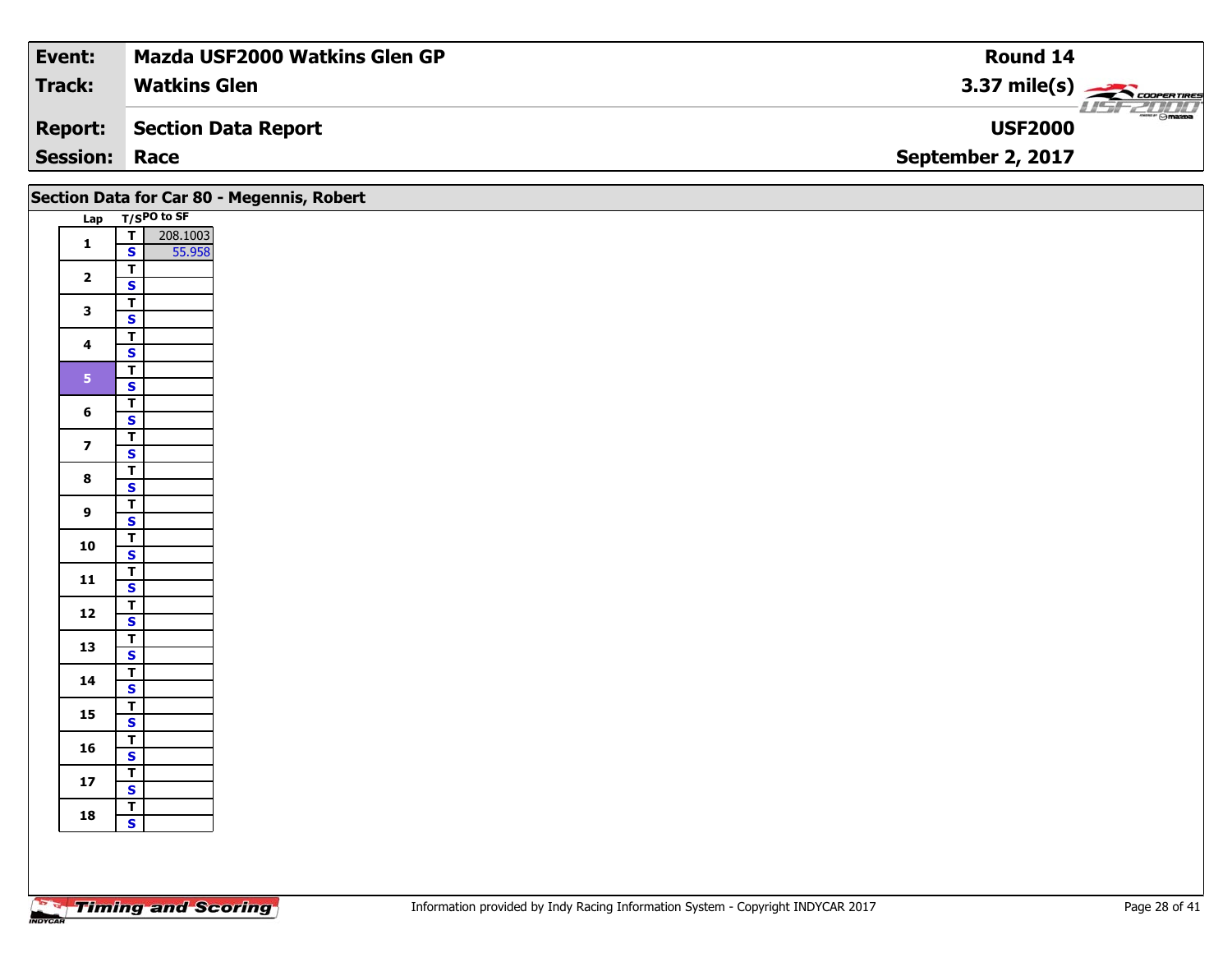|  | Event:                            |              | <b>Mazda USF2000 Watkins Glen GP</b> |                                                 |                   | Round 14          |                   |                   |                   |                    |                     |                    |                                  |                   |                                     |                   |                     |
|--|-----------------------------------|--------------|--------------------------------------|-------------------------------------------------|-------------------|-------------------|-------------------|-------------------|-------------------|--------------------|---------------------|--------------------|----------------------------------|-------------------|-------------------------------------|-------------------|---------------------|
|  | Track:                            |              | <b>Watkins Glen</b>                  |                                                 |                   |                   |                   |                   |                   |                    |                     |                    |                                  |                   |                                     |                   | 3.37 mile(s)        |
|  | <b>Report:</b><br><b>Session:</b> |              | <b>Section Data Report</b><br>Race   |                                                 |                   |                   |                   |                   |                   |                    |                     |                    |                                  |                   | <b>USF2000</b><br>September 2, 2017 |                   |                     |
|  |                                   |              |                                      |                                                 |                   |                   |                   |                   |                   |                    |                     |                    |                                  |                   |                                     |                   |                     |
|  |                                   |              |                                      | Section Data for Car 81 - Frederick, Kaylen (R) |                   |                   |                   |                   |                   |                    |                     |                    |                                  |                   |                                     |                   |                     |
|  | Lap                               |              | T/SSF to I1                          | <b>I1 to I2</b>                                 | <b>I2 to I3</b>   | <b>I3 to I4</b>   | $I4$ to $I5$      | <b>I5 to 16</b>   | <b>I6 to I7</b>   | <b>I7 to 18</b>    | $18 \text{ to } 19$ | <b>I9 to I10</b>   | I10 to I11 I11 to I12 I12 to I13 |                   |                                     | I13 to SF         | Lap                 |
|  |                                   | т            | 4.3321                               | 10.0334                                         | 7.3537            | 6.8389            | 5.1326            | 10.2820           | 4.5830            | 12.5192            | 9.6420              | 15.0100            | 10.4328                          | 7.4551            | 6.1310                              | 3.7730            | 113.5188            |
|  | 1                                 | S            | 111.116                              | 89.836                                          | 122.758           | 132.198           | 138.154           | 104.773           | 109.793           | 106.037            | 93.554              | 101.841            | 89.599                           | 118.070           | 101.088                             | 120.353           | 106.872             |
|  |                                   | T.           | 3.5992                               | 9.3267                                          | 7.1822            | 6.9318            | 5.2262            | 9.7346            | 4.3480            | 12.1635            | 9.4482              | 14.7491            | 10.2126                          | 7.4069            | 5.6226                              | 3.5853            | 109.5369            |
|  | $\mathbf{2}$                      | S.           | 133.742                              | 96.643                                          | 125.690           | 130.427           | 135.680           | 110.664           | 115.727           | 109.138            | 95.473              | 103.643            | 91.531                           | 118.839           | 110.229                             | 126.654           | 110.757             |
|  | 3                                 | T            | 3.5405                               | 8.8083                                          | 7.2502            | 6.8835            | 5.1892            | 9.2974            | 4.2994            | 12.1449            | 9.3719              | 14.6688            | 10.2255                          | 7.4136            | 5.5638                              | 3.5640            | 108.2210            |
|  |                                   | S            | 135.959                              | 102.331                                         | 124.511           | 131.342           | 136.647           | 115.868           | 117.035           | 109.305            | 96.250              | 104.210            | 91.416                           | 118.731           | 111.394                             | 127.410           | 112.104             |
|  | 4                                 | T            | 3.5101                               | 8.6889                                          | 7.2253            | 6.8680            | 5.1906            | 9.1977            | 4.3098            | 12.1163            | 9.4393              | 14.6889            | 10.1849                          | 7.4104            | 5.5527                              | 3.5642            | 107.9471            |
|  |                                   | s            | 137.137                              | 103.737                                         | 124.940           | 131.638           | 136.611           | 117.124           | 116.753           | 109.563            | 95.563              | 104.067            | 91.780                           | 118.783           | 111.616                             | 127.403           | 112.388             |
|  | 5                                 | T            | 3.5209                               | 8.6950                                          | 7.2498            | 6.8635            | 5.1687            | 9.1474            | 4.2819            | 12.1183            | 9.3320              | 14.6424            | 10.2073                          | 7.4129            | 5.5627                              | 3.5654            | 107.7682            |
|  |                                   | S            | 136.716                              | 103.665                                         | 124.518           | 131.724           | 137.189           | 117.768           | 117.514           | 109.545            | 96.662              | 104.398            | 91.579                           | 118.743           | 111.416                             | 127.360           | 112.575             |
|  | 6                                 | т            | 3.5207                               | 8.6751                                          | 7.2044            | 6.8656            | 5.1761            | 9.1401            | 4.2614            | 12.1174            | 9.3588              | 14.7120            | 10.2213                          | 7.4055            | 5.5402                              | 3.5682            | 107.7668            |
|  |                                   | $\mathbf{s}$ | 136.724                              | 103.902                                         | 125.302           | 131.684           | 136.993           | 117.862           | 118.079           | 109.553            | 96.385              | 103.904            | 91.453                           | 118.861           | 111.868                             | 127.260           | 112.576             |
|  | $\overline{z}$                    | $\mathbf{T}$ | 3.5206                               | 8.6716                                          | 7.2278            | 6.8881            | 5.2085            | 9.1063            | 4.2542            | 12.0711            | 9.3273              | 14.6396            | 10.1933                          | 7.3725            | 5.5083                              | 3.5655            | 107.5547            |
|  |                                   | S<br>T       | 136.728                              | 103.944<br>8.7002                               | 124.897           | 131.254<br>6.8785 | 136.141           | 118.300           | 118.279           | 109.973<br>12.0614 | 96.710              | 104.418<br>14.6866 | 91.705                           | 119.393           | 112.516                             | 127.357           | 112.798             |
|  | 8                                 | S            | 3.5324<br>136.271                    | 103.603                                         | 7.2337<br>124.795 | 131.437           | 5.1845<br>136.771 | 9.1066<br>118.296 | 4.2602<br>118.112 | 110.062            | 9.3705<br>96.264    | 104.084            | 10.1661<br>91.950                | 7.4101<br>118.788 | 5.5316<br>112.042                   | 3.5710<br>127.161 | 107.6934<br>112.653 |
|  |                                   | T            | 3.5354                               | 8.6299                                          | 7.2068            | 6.8731            | 5.1825            | 9.0633            | 4.2596            | 12.0874            | 9.4776              | 15.0154            | 10.1744                          | 7.4041            | 5.6092                              | 3.6090            | 108.1277            |
|  | 9                                 | $\mathbf{s}$ | 136.155                              | 104.447                                         | 125.260           | 131.540           | 136.824           | 118.861           | 118.129           | 109.825            | 95.177              | 101.805            | 91.875                           | 118.884           | 110.492                             | 125.822           | 112.201             |
|  |                                   | T            | 3.5569                               | 8.6609                                          | 7.2335            | 6.8864            | 5.1846            | 9.0968            | 4.2579            | 12.1516            | 9.3838              | 14.7975            | 10.2294                          | 7.3951            | 5.5511                              | 3.5871            | 107.9726            |
|  | 10                                | S            | 135.332                              | 104.073                                         | 124.798           | 131.286           | 136.769           | 118.423           | 118.176           | 109.245            | 96.128              | 103.304            | 91.381                           | 119.028           | 111.649                             | 126.590           | 112.362             |
|  |                                   | T            | 3.5487                               | 8.7348                                          | 7.2339            | 6.8982            | 5.1861            | 9.1102            | 4.2741            | 12.0874            | 9.3386              | 14.6036            | 10.1992                          | 7.3828            | 5.5798                              | 3.5980            | 107.7754            |
|  | 11                                | <b>S</b>     | 135.645                              | 103.192                                         | 124.791           | 131.062           | 136.729           | 118.249           | 117.728           | 109.825            | 96.593              | 104.675            | 91.652                           | 119.227           | 111.074                             | 126.206           | 112.567             |
|  |                                   |              | 3.5547                               | 8.7293                                          | 7.2248            | 6.8849            | 5.2065            | 9.2694            | 4.2685            | 12.0908            | 9.3525              | 14.6596            | 10.1815                          | 7.4023            | 5.5782                              | 3.5916            | 107.9946            |
|  | 12                                | S            | 135.416                              | 103.257                                         | 124.948           | 131.315           | 136.193           | 116.218           | 117.883           | 109.794            | 96.450              | 104.275            | 91.811                           | 118.913           | 111.106                             | 126.431           | 112.339             |

**<sup>T</sup>** 3.5641 10.0488 8.8687 7.6412 6.0189 10.4330 4.8283 12.8474 **<sup>S</sup>** 135.059 89.699 101.788 118.318 117.811 103.256 104.215 103.328

**13**

**14**

**15**

**16**

**17**

**18**

3 T 3.5463 8.6505 7.2225 6.8932 5.2190 9.1197 4.2827 12.1711 9.3422 14.6466 10.2037 7.3913 5.6233 3.6042 107.9163<br>S 135.737 104.198 124.988 131.157 135.867 118.126 117.492 109.070 96.556 104.368 91.611 119.090 110.215 125.

4 | T | 3.5545| 8.6352| 7.2018| 6.8907| 5.2157| 9.1537| 4.2561| 12.1153| 9.3279| 14.7153| 10.1929| 7.4111| 5.5522| 3.5900| 107.8124<br>| S | 135.424 104.382 125.347 131.205 135.953 117.687 118.226 109.572 96.704 103.881 91.70

5 T 3.5519 8.6607 7.2185 6.9001 5.2188 9.0831 4.2631 12.1156 9.3279 14.7454 10.1961 7.4020 5.5988 3.6140 107.8960<br>5 S 135.523 104.075 125.057 131.026 135.872 118.602 118.032 109.569 96.704 103.669 91.679 118.917 110.697 12

6 | T | 3.5654| 8.6992| 7.2314| 6.9167| 5.2098| 9.0202| 4.2643| 12.1532| 9.3348| 14.7365| 10.2942| 7.4292| 5.5877| 3.5990| 108.0416<br>| S | 135.010| 103.615| 124.834| 130.711| 136.107| 119.429| 117.999| 109.230| 96.633| 103.

7 T 3.56021 8.74191 7.24091 6.90941 5.21821 9.06481 4.29111 12.14031 9.44401 14.71591 10.21391 7.40141 5.62811 3.6069 108.1770<br>7 S 135.2071 103.1081 124.671 130.8491 135.8881 118.8411 117.2621 109.3471 95.5151 103.8771 91.

103.328

112.420

112.529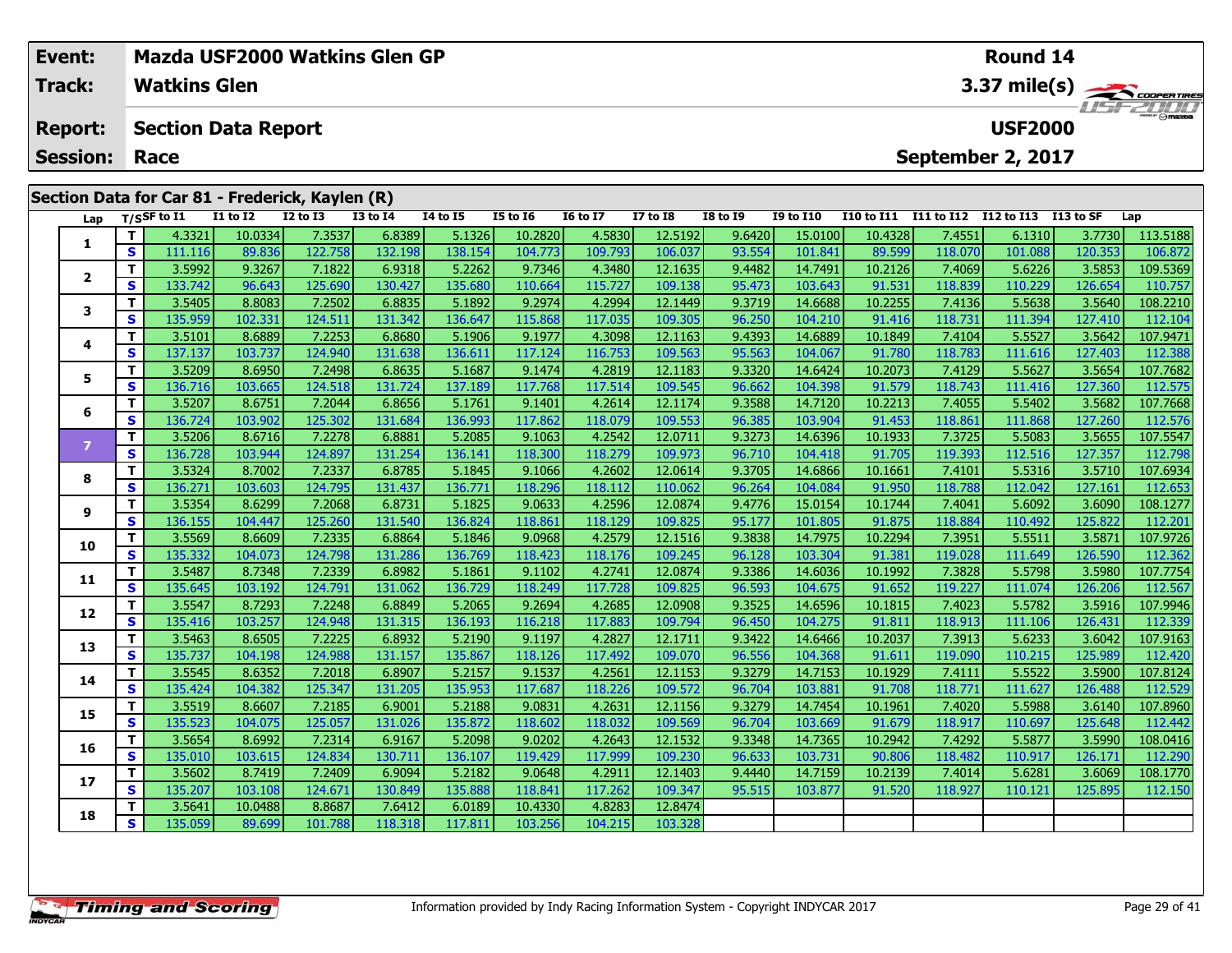| Event:               | <b>Mazda USF2000 Watkins Glen GP</b> | Round 14                                                                                                                                                                                                                                                                                                                                                                                                                                                                                          |
|----------------------|--------------------------------------|---------------------------------------------------------------------------------------------------------------------------------------------------------------------------------------------------------------------------------------------------------------------------------------------------------------------------------------------------------------------------------------------------------------------------------------------------------------------------------------------------|
| Track:               | <b>Watkins Glen</b>                  | $3.37 \text{ mile(s)}$                                                                                                                                                                                                                                                                                                                                                                                                                                                                            |
| <b>Report:</b>       | Section Data Report                  | $\overline{\phantom{a}}$ $\overline{\phantom{a}}$ $\overline{\phantom{a}}$ $\overline{\phantom{a}}$ $\overline{\phantom{a}}$ $\overline{\phantom{a}}$ $\overline{\phantom{a}}$ $\overline{\phantom{a}}$ $\overline{\phantom{a}}$ $\overline{\phantom{a}}$ $\overline{\phantom{a}}$ $\overline{\phantom{a}}$ $\overline{\phantom{a}}$ $\overline{\phantom{a}}$ $\overline{\phantom{a}}$ $\overline{\phantom{a}}$ $\overline{\phantom{a}}$ $\overline{\phantom{a}}$ $\overline{\$<br><b>USF2000</b> |
| <b>Session: Race</b> |                                      | September 2, 2017                                                                                                                                                                                                                                                                                                                                                                                                                                                                                 |

|                         |                                                               | Section Data for Car 81 - Frederick, Kaylen (R) |  |  |  |
|-------------------------|---------------------------------------------------------------|-------------------------------------------------|--|--|--|
|                         | Lap T/SPO to SF                                               |                                                 |  |  |  |
| $\mathbf{1}$            | $\overline{\mathbf{I}}$<br>230.1884<br>$\mathbf{s}$<br>50.588 |                                                 |  |  |  |
| $\overline{2}$          | $\overline{1}$<br>$\overline{\mathbf{s}}$                     |                                                 |  |  |  |
| $\mathbf{3}$            | $\overline{\mathsf{r}}$<br>$\overline{\mathbf{s}}$            |                                                 |  |  |  |
| $\overline{\mathbf{4}}$ | $\overline{\mathbf{r}}$<br>$\mathbf{s}$                       |                                                 |  |  |  |
| $5\phantom{a}$          | $\mathbf{T}$                                                  |                                                 |  |  |  |
| $6\phantom{a}$          | $\overline{\mathbf{s}}$<br>$\overline{\mathbf{r}}$            |                                                 |  |  |  |
|                         | $\mathbf{s}$                                                  |                                                 |  |  |  |
| $\mathbf{7}$            | $\overline{\mathsf{T}}$<br>$\overline{\mathbf{s}}$            |                                                 |  |  |  |
| $\bf8$                  | $\overline{\mathsf{T}}$<br>$\overline{\mathbf{s}}$            |                                                 |  |  |  |
| $\overline{9}$          | $\overline{\mathsf{T}}$                                       |                                                 |  |  |  |
|                         | $\mathsf{s}$<br>$\overline{\mathbf{r}}$                       |                                                 |  |  |  |
| 10                      | $\overline{\mathbf{s}}$                                       |                                                 |  |  |  |
| 11                      | $\frac{1}{s}$                                                 |                                                 |  |  |  |
| $12$                    | $\frac{T}{S}$                                                 |                                                 |  |  |  |
| 13                      | $rac{1}{s}$                                                   |                                                 |  |  |  |
| $14$                    | $\overline{\mathsf{T}}$                                       |                                                 |  |  |  |
| 15                      | $\mathbf{s}$<br>$\overline{\mathbf{r}}$                       |                                                 |  |  |  |
|                         | $\overline{\mathbf{s}}$<br>$\overline{I}$                     |                                                 |  |  |  |
| 16                      | $\mathbf{s}$                                                  |                                                 |  |  |  |
| $17$                    | $\overline{1}$<br>$\overline{\mathbf{s}}$                     |                                                 |  |  |  |
| 18                      | $rac{1}{s}$                                                   |                                                 |  |  |  |
|                         |                                                               |                                                 |  |  |  |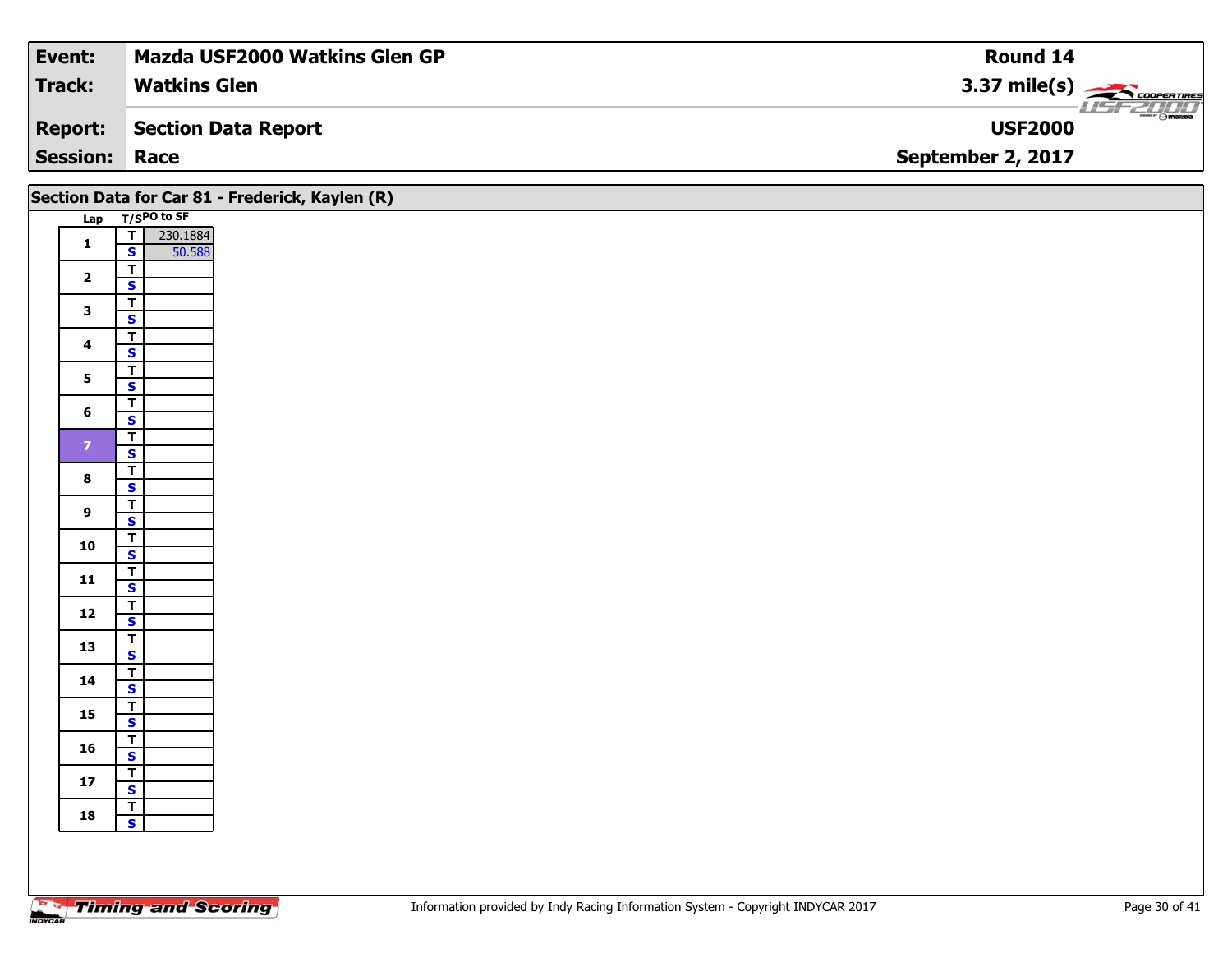| Event:               |   |                     | Mazda USF2000 Watkins Glen GP                  |                 |              |                 |                 |                 | <b>Round 14</b> |                 |                           |                   |                   |                   |           |          |  |  |
|----------------------|---|---------------------|------------------------------------------------|-----------------|--------------|-----------------|-----------------|-----------------|-----------------|-----------------|---------------------------|-------------------|-------------------|-------------------|-----------|----------|--|--|
| <b>Track:</b>        |   | <b>Watkins Glen</b> |                                                |                 |              |                 |                 |                 |                 |                 | 3.37 mile(s)              |                   |                   |                   |           |          |  |  |
| <b>Report:</b>       |   |                     | <b>Section Data Report</b>                     |                 |              |                 |                 |                 |                 |                 | USFZULD<br><b>USF2000</b> |                   |                   |                   |           |          |  |  |
| <b>Session: Race</b> |   |                     |                                                |                 |              |                 |                 |                 |                 |                 |                           |                   |                   | September 2, 2017 |           |          |  |  |
|                      |   |                     | Section Data for Car 82 - Denes, Phillippe (R) |                 |              |                 |                 |                 |                 |                 |                           |                   |                   |                   |           |          |  |  |
| Lap                  |   | $T/S$ SF to I1      | <b>I1 to I2</b>                                | <b>I2 to I3</b> | $I3$ to $I4$ | <b>I4 to I5</b> | <b>I5 to 16</b> | <b>16 to 17</b> | <b>I7 to I8</b> | <b>I8 to I9</b> | <b>I9 to I10</b>          | <b>I10 to I11</b> | <b>I11 to I12</b> | <b>I12 to I13</b> | I13 to SF | Lap      |  |  |
|                      |   | 4.3539              | 10.2844                                        | 7.4856          | 6.9208       | 5.1740          | 10.8495         | 4.7506          | 12.7544         | 9.8952          | 14.9089                   | 10.5466           | 7.5207            | 5.7635            | 3.5984    | 114.8065 |  |  |
|                      | S | 110.559             | 87.644                                         | 120.595         | 130.634      | 137.049         | 99.292          | 105.920         | 104.082         | 91.160          | 102.532                   | 88.633            | 117.041           | 107.534           | 126.192   | 105.673  |  |  |
| $\overline{2}$       |   | 3.5252              | 8.9874                                         | 7.0942          | 6.6361       | 4.9712          | 10.5498         | 4.7811          | 12.4529         | 9.7043          | 15.0377                   | 10.8157           | 7.6070            | 5.7503            | 3.6300    | 111.5429 |  |  |
|                      | S | 136.549             | 100.292                                        | 127.249         | 136.238      | 142.640         | 102.113         | 105.244         | 106.602         | 92.953          | 101.654                   | 86.427            | 115.713           | 107.781           | 125.094   | 108.765  |  |  |
|                      |   | 3.5558              | 9.0977                                         | 7.1823          | 6.7870       | 5.1984          | 9.6670          | 4.4421          | 12.2997         | 9.5139          | 14.8241                   | 10.3480           | 7.4911            | 5.7079            | 3.6019    | 109.7169 |  |  |
|                      | S | 135.374             | 99.076                                         | 125.688         | 133.209      | 136.406         | 111.438         | 113.276         | 107.929         | 94.813          | 103.118                   | 90.334            | 117.503           | 108.582           | 126.070   | 110.575  |  |  |
|                      |   | 3.5207              | 8.8243                                         | 7.2969          | 6.8641       | 5.1563          | 9.3092          | 4.3359          | 12.1296         | 9.4048          | 14.7688                   | 10.3806           | 7.5189            | 5.6387            | 3.5957    | 108.7445 |  |  |
|                      | S | 136.724             | 102.146                                        | 123.714         | 131.713      | 137.519         | 115.721         | 116.050         | 109.443         | 95.913          | 103.504                   | 90.050            | 117.069           | 109.914           | 126.287   | 111.564  |  |  |
|                      |   | 3.5322              | 8.7823                                         | 7.2195          | 6.8119       | 5.1071          | 9.1938          | 4.3969          | 12.1913         | 9.3849          | 14.7397                   | 10.2518           | 7.4870            | 5.6128            | 3.6058    | 108.3170 |  |  |
|                      | S | 136.279             | 102.634                                        | 125.040         | 132.7221     | 138.844         | 117.174         | 114.440         | 108.889         | 96.117          | 103.709                   | 91.181            | 117.567           | 110.421           | 125.933   | 112.005  |  |  |

**<sup>T</sup>** 3.5452 8.7264 7.2426 6.8800 5.1697 9.1611 4.3993 12.1681 9.8627 14.8797 10.2472 7.4691 5.6277 3.6110 108.9898 **<sup>S</sup>** 135.779 103.292 124.641 131.409 137.163 117.592 114.378 109.097 91.460 102.733 91.222 117.849 110.129 125.752 111.313

7 | T | 3.5468| 8.7047| 7.2813| 6.9170| 5.2148| 9.1579| 4.2603| 12.0928| 9.3778| 14.8101| 10.3177| 7.4932| 5.6048| 3.6164| 108.3956<br>7 | S | 135.718| 103.549| 123.979| 130.706| 135.977| 117.633| 118.109| 109.776| 96.189| 10

**<sup>T</sup>** 3.5694 8.6964 7.2880 6.9024 5.1853 9.1534 4.3219 12.0932 9.3723 14.7834 10.3674 7.5005 5.6261 3.6264 108.4861 **<sup>S</sup>** 134.858 103.648 123.865 130.982 136.750 117.691 116.426 109.772 96.246 103.402 90.165 117.356 110.160 125.218 111.830

**<sup>T</sup>** 3.5809 8.6484 7.2727 6.8919 5.1842 9.1861 4.3448 12.1316 9.3390 14.7767 10.2741 7.4718 5.6112 3.6121 108.3255 **<sup>S</sup>** 134.425 104.223 124.125 131.182 136.779 117.272 115.812 109.425 96.589 103.449 90.983 117.807 110.453 125.714 111.996

0 T 3.5590 8.7429 7.2995 6.8922 5.1689 9.0785 4.3388 12.0981 9.4337 14.7591 10.1875 7.4476 5.6149 3.6293 108.2500<br>S 135.252 103.097 123.670 131.176 137.184 118.662 115.973 109.728 95.619 103.572 91.757 118.189 110.380 125.

**<sup>T</sup>** 3.5726 8.7341 7.2981 6.9030 5.1615 9.1199 4.2967 12.1039 9.4111 14.7485 10.2523 7.4425 5.6150 3.6188 108.2780 **<sup>S</sup>** 134.738 103.201 123.693 130.971 137.381 118.123 117.109 109.675 95.849 103.647 91.177 118.270 110.378 125.481 112.045

**<sup>T</sup>** 3.5606 8.6634 7.2673 6.8947 5.2254 9.1916 4.3087 12.0803 9.4529 14.7789 10.2635 7.4553 5.5814 3.6161 108.3401 **<sup>S</sup>** 135.192 104.043 124.218 131.128 135.701 117.202 116.783 109.890 95.425 103.434 91.077 118.067 111.043 125.575 111.981

3 T 3.5659 8.7058 7.2672 6.8927 5.1979 9.1453 4.3504 12.1092 9.4100 14.7793 10.2385 7.4630 5.6243 3.6190 108.3685<br>S 134.991 103.536 124.219 131.166 136.419 117.795 115.663 109.627 95.860 103.431 91.300 117.946 110.196 125.

**<sup>T</sup>** 3.5668 8.7774 7.3653 6.9399 5.2163 9.1980 4.3267 12.1208 9.3889 14.7490 10.3200 7.4904 5.6391 3.6389 108.7375 **<sup>S</sup>** 134.957 102.691 122.565 130.274 135.938 117.120 116.297 109.522 96.076 103.643 90.579 117.514 109.906 124.788 111.571

**<sup>T</sup>** 3.5862 8.7159 7.2781 6.9203 5.2050 9.0914 4.3635 12.1186 9.3904 14.8066 10.2154 7.4716 5.6243 3.6230 108.4103 **<sup>S</sup>** 134.227 103.416 124.033 130.643 136.233 118.494 115.316 109.542 96.060 103.240 91.506 117.810 110.196 125.336 111.908

6 | T | 3.5683| 8.7176| 7.2662| 6.8865| 5.1714| 9.0648| 4.3766| 12.1069| 9.3749| 14.7898| 10.3055| 7.4530| 5.6248| 3.5970| 108.3033<br>| S | 134.900| 103.396| 124.237| 131.285| 137.118| 118.841| 114.971| 109.648| 96.219| 103.

7 T 3.5367 8.7144 7.2233 6.8146 5.1054 9.0975 4.4345 12.2437 9.4684 14.8189 10.3002 7.4313 5.6430 3.5994 108.4313<br>7 S 136.105 103.434 124.974 132.670 138.890 118.414 113.470 108.423 95.269 103.155 90.753 118.449 109.830 12

78.132

**<sup>T</sup>** 3.8477 10.1458 7.8310 11.7282 9.0756 **<sup>S</sup>** 125.104 88.841 115.276 77.087 78.132

**6**

**7**

**8**

**9**

**10**

**11**

**12**

**13**

**14**

**15**

**16**

**17**

**18**

111.571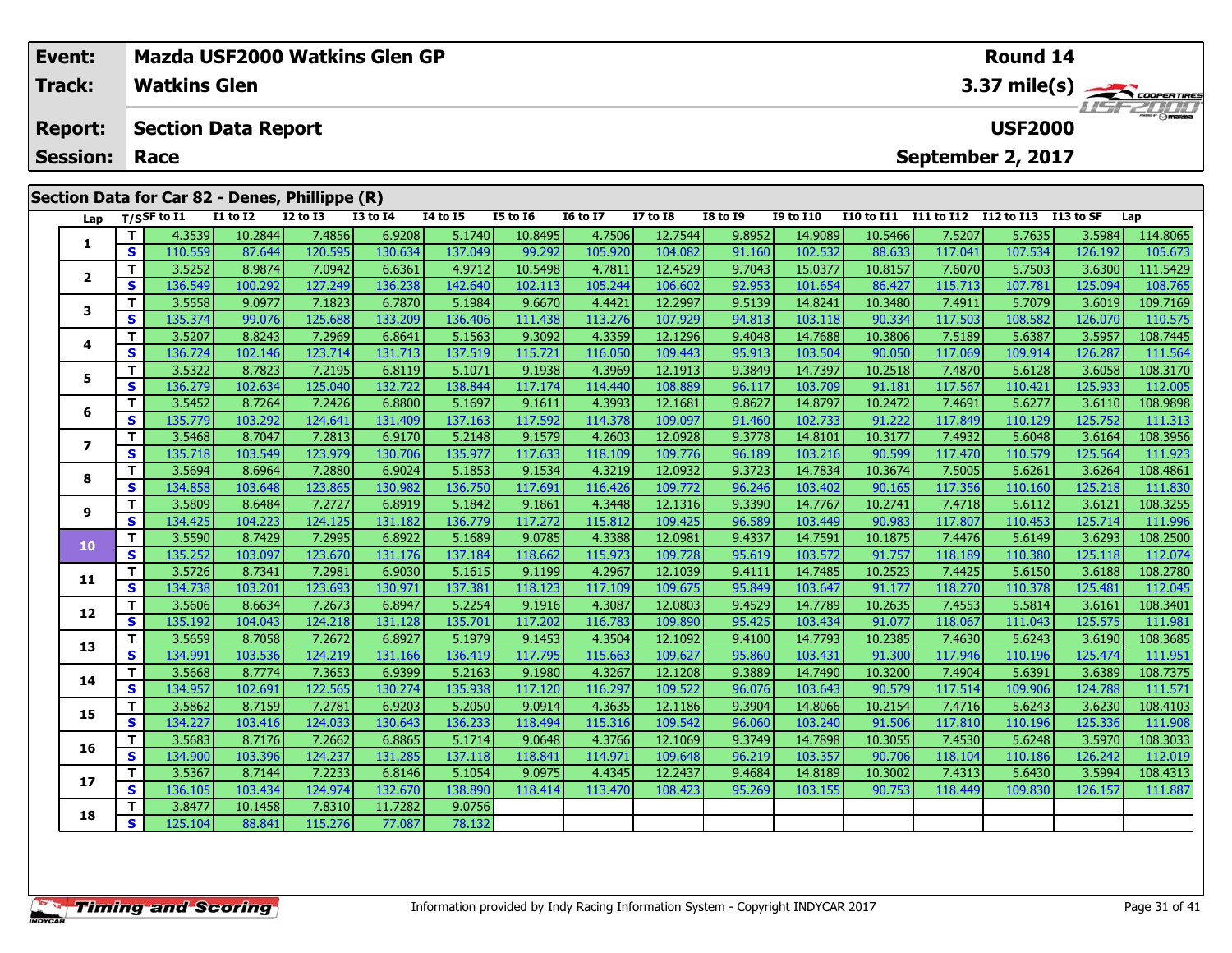| Event:               | <b>Mazda USF2000 Watkins Glen GP</b> | Round 14                               |
|----------------------|--------------------------------------|----------------------------------------|
| <b>Track:</b>        | <b>Watkins Glen</b>                  | 3.37 mile(s) $\sum$ coorewines         |
| <b>Report:</b>       | Section Data Report                  | <b>WWW.Fr @mazoa</b><br><b>USF2000</b> |
| <b>Session: Race</b> |                                      | September 2, 2017                      |

|                         |                                                               | Section Data for Car 82 - Denes, Phillippe (R) |
|-------------------------|---------------------------------------------------------------|------------------------------------------------|
|                         | Lap T/SPO to SF                                               |                                                |
| $\mathbf 1$             | $\overline{\mathsf{r}}$<br>220.2788<br>$\mathbf{s}$<br>52.864 |                                                |
| $\overline{2}$          | $\overline{\mathbf{r}}$<br>$\mathbf{s}$                       |                                                |
| $\mathbf{3}$            | $\overline{\mathbf{r}}$<br>$\overline{\mathbf{s}}$            |                                                |
| $\overline{\mathbf{4}}$ | $\overline{\mathbf{T}}$<br>$\mathsf{s}$                       |                                                |
| $5\phantom{a}$          | $\overline{\mathsf{T}}$<br>$\overline{\mathbf{s}}$            |                                                |
| $\boldsymbol{6}$        | $\overline{\mathsf{T}}$<br>$\mathbf{s}$                       |                                                |
| $\overline{z}$          | $\overline{\mathbf{T}}$<br>$\overline{\mathbf{s}}$            |                                                |
| $\bf8$                  | $\overline{\mathsf{T}}$<br>$\overline{\mathbf{s}}$            |                                                |
| $\boldsymbol{9}$        | $\overline{\mathbf{T}}$<br>$\mathsf{s}$                       |                                                |
| $\bf{10}$               | $\overline{r}$<br>$\overline{\mathbf{s}}$                     |                                                |
| $11$                    | $\frac{1}{s}$                                                 |                                                |
| $12$                    | $rac{T}{s}$                                                   |                                                |
| 13                      | $\overline{\mathbf{r}}$<br>$\mathbf{s}$                       |                                                |
| 14                      | $\overline{\mathbf{T}}$<br>$\mathbf{s}$                       |                                                |
| 15                      | $\mathbf{T}$<br>$\overline{\mathbf{s}}$                       |                                                |
| 16                      | $\overline{\mathbf{r}}$<br>$\mathsf{s}$                       |                                                |
| ${\bf 17}$              | $rac{T}{S}$                                                   |                                                |
| 18                      | $rac{1}{s}$                                                   |                                                |
|                         |                                                               |                                                |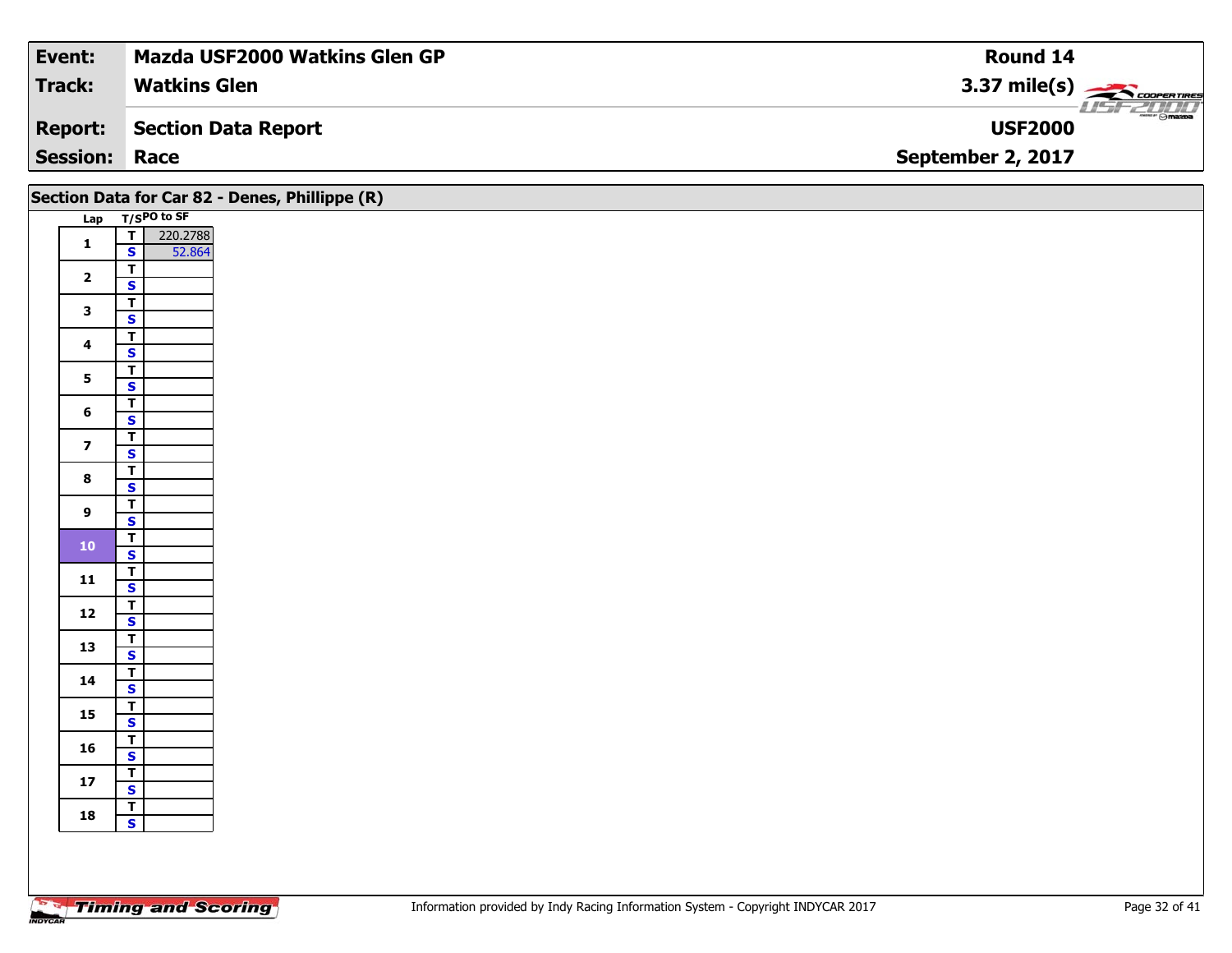|                      | Event:                  |              |                     |                            | Mazda USF2000 Watkins Glen GP              |                 |          |                 | Round 14        |                 |                 |                  |            |            |                   |            |          |  |
|----------------------|-------------------------|--------------|---------------------|----------------------------|--------------------------------------------|-----------------|----------|-----------------|-----------------|-----------------|-----------------|------------------|------------|------------|-------------------|------------|----------|--|
|                      | <b>Track:</b>           |              | <b>Watkins Glen</b> |                            |                                            |                 |          |                 |                 |                 | 3.37 mile(s)    |                  |            |            |                   |            |          |  |
|                      | <b>Report:</b>          |              |                     | <b>Section Data Report</b> |                                            |                 |          |                 | <b>USF2000</b>  |                 |                 |                  |            |            |                   |            |          |  |
| <b>Session: Race</b> |                         |              |                     |                            |                                            |                 |          |                 |                 |                 |                 |                  |            |            | September 2, 2017 |            |          |  |
|                      |                         |              |                     |                            | Section Data for Car 90 - Thompson, Parker |                 |          |                 |                 |                 |                 |                  |            |            |                   |            |          |  |
|                      | Lap                     |              | $T/S$ SF to I1      | <b>I1 to I2</b>            | $I2$ to $I3$                               | <b>I3 to I4</b> | 14 to 15 | <b>I5 to I6</b> | <b>I6 to I7</b> | <b>I7 to I8</b> | <b>I8 to I9</b> | <b>I9 to I10</b> | I10 to I11 | I11 to I12 | I12 to I13        | I 13 to SF | Lap      |  |
|                      |                         |              | 4.3593              | 10.2699                    | 7.7801                                     | 7.0461          | 5.2194   | 10.9323         | 4.8674          | 13.4785         | 9.9189          | 15.0040          | 10.7725    | 8.0050     | 6.0782            | 3.6505     | 117.3821 |  |
|                      |                         | $\mathbf{s}$ | 110.422             | 87.768                     | 116.030                                    | 128.311         | 135.857  | 98.540          | 103.378         | 98.490          | 90.942          | 101.882          | 86.774     | 109.960    | 101.966           | 124.391    | 103.355  |  |
|                      |                         |              | 3.5326              | 9.2041                     | 7.2505                                     | 6.7422          | 5.0394   | 10.5200         | 4.5518          | 12.6497         | 9.6224          | 14.8898          | 10.5688    | 7.6152     | 5.9268            | 3.6259     | 111.7392 |  |
|                      | $\overline{\mathbf{2}}$ | <b>S</b>     | 136.263             | 97.931                     | 124.506                                    | 134.094         | 140.709  | 102.402         | 110.546         | 104.943         | 93.744          | 102.663          | 88.446     | 115.588    | 104.571           | 125.235    | 108.574  |  |

| з  |   | 3.5160  | 9.1461  | 7.3349  | 6.9059  | 5.1777  | 9.8630  | 4.4819  | 12.5996 | 9.5614 | 14.8175 | 10.3279 | 7.5159  | 5.7908  | 3.6243  | 110.6629 |
|----|---|---------|---------|---------|---------|---------|---------|---------|---------|--------|---------|---------|---------|---------|---------|----------|
|    | s | 136.907 | 98.552  | 123.073 | 130.916 | 136.951 | 109.224 | 112.270 | 105.360 | 94.342 | 103.164 | 90.509  | 117.115 | 107.027 | 125.291 | 109.630  |
| 4  |   | 3.5482  | 8.8061  | 7.2552  | 6.8860  | 5.1972  | 9.6126  | 4.4423  | 12.5071 | 9.5394 | 14.7538 | 10.3180 | 7.5147  | 5.7638  | 3.6282  | 109.7726 |
|    | s | 135.664 | 102.357 | 124.425 | 131.294 | 136.437 | 112.069 | 113.27: | 106.140 | 94.560 | 103.610 | 90.596  | 117.134 | 107.528 | 125.156 | 110.519  |
| 5  |   | 3.5630  | 8.7787  | 7.2297  | 6.8628  | 5.1776  | 9.5323  | 4.3777  | 12.3876 | 9.5018 | 14.7353 | 10.3529 | 7.5150  | 5.7924  | 3.6321  | 109.4389 |
|    | S | 135.101 | 102.676 | 124.864 | 131.738 | 136.954 | 113.013 | 114.942 | 107.164 | 94.934 | 103.740 | 90.291  | 117.129 | 106.998 | 125.022 | 110.856  |
| 6  |   | 3.5625  | 8.9913  | 7.2904  | 6.8991  | 5.1976  | 9.7605  | 4.4475  | 12.3978 | 9.5799 | 14.7883 | 10.3082 | 7.5480  | 5.8227  | 3.6453  | 110.2391 |
|    | s | 135.120 | 100.248 | 123.824 | 131.045 | 136.427 | 110.371 | 113.138 | 107.075 | 94.160 | 103.368 | 90.682  | 116.617 | 106.441 | 124.569 | 110.052  |
|    |   | 3.5687  | 8.8113  | 7.2594  | 6.9145  | 5.2251  | 9.6479  | 4.4299  | 12.3752 | 9.5614 | 14.8013 | 10.2543 | 7.4934  | 5.7670  | 3.6312  | 109.7406 |
| 7  | s | 134.885 | 102.296 | 124.353 | 130.753 | 135.709 | 111.659 | 113.588 | 107.271 | 94.342 | 103.277 | 91.159  | 117.467 | 107.469 | 125.053 | 110.552  |
|    |   | 3.5772  | 8.8071  | 7.2621  | 6.8838  | 5.1968  | 9.4848  | 4.4102  | 12.3549 | 9.4566 | 14.7580 | 10.3025 | 7.5195  | 5.8310  | 3.6480  | 109.4925 |
| 8  | s | 134.564 | 102.345 | 124.307 | 131.336 | 136.448 | 113.579 | 114.095 | 107.447 | 95.388 | 103.580 | 90.733  | 117.059 | 106.289 | 124.477 | 110.802  |
| 9  |   | 3.5821  | 8.8201  | 7.2681  | 6.9050  | 5.2097  | 9.5981  | 4.4317  | 12.4227 | 9.5269 | 14.7815 | 10.3125 | 7.4918  | 5.9268  | 3.6779  | 109.9549 |
|    | s | 134.380 | 102.194 | 124.204 | 130.933 | 136.110 | 112.238 | 113.541 | 106.861 | 94.684 | 103.416 | 90.645  | 117.492 | 104.571 | 123.465 | 110.336  |
| 10 |   | 3.6035  | 8.9667  | 7.2990  | 6.9164  | 5.2058  | 11.8757 | 4.6191  | 12.4800 | 9.6670 | 14.9323 | 10.3484 | 7.6034  | 5.9373  | 3.6762  | 113.1308 |
|    | s | 133.582 | 100.523 | 123.678 | 130.717 | 136.212 | 90.712  | 108.935 | 106.370 | 93.312 | 102.371 | 90.330  | 115.768 | 104.386 | 123.522 | 107.239  |
| 11 |   | 3.6014  | 8.8658  | 7.2601  | 6.8721  | 5.1663  | 9.7588  | 4.5037  | 12.4565 | 9.5163 | 14.8452 | 10.4515 | 7.6052  | 5.9070  | 3.6630  | 110.4729 |
|    | s | 133.660 | 101.667 | 124.341 | 131.560 | 137.253 | 110.390 | 111.726 | 106.571 | 94.790 | 102.972 | 89.439  | 115.740 | 104.922 | 123.967 | 109.819  |
| 12 |   | 3.5872  | 8.8772  | 7.2727  | 6.9109  | 5.2098  | 9.7585  | 4.4839  | 12.5530 | 9.6666 | 14.8700 | 10.4358 | 7.5408  | 6.0563  | 3.7036  | 110.9263 |
|    | s | 134.189 | 101.537 | 124.125 | 130.821 | 136.107 | 110.393 | 112.220 | 105.752 | 93.316 | 102.800 | 89.574  | 116.729 | 102.335 | 122.608 | 109.370  |
| 13 |   | 3.6070  | 8.9341  | 7.2727  | 6.9009  | 5.2256  | 9.5730  | 4.4767  | 12.4238 | 9.6528 | 14.8712 | 10.3584 | 7.5486  | 5.8704  | 3.6621  | 110.3773 |
|    | S | 133.453 | 100.890 | 124.125 | 131.011 | 135.696 | 112.532 | 112.400 | 106.851 | 93.449 | 102.792 | 90.243  | 116.608 | 105.576 | 123.997 | 109.914  |
|    |   | 3.5920  | 9.0160  | 7.3195  | 6.9390  | 5.2356  | 9.6729  | 4.5254  | 12.4314 | 9.5428 | 14.7400 | 10.3358 | 7.5130  | 5.8288  | 3.6535  | 10.3457  |
| 14 | s | 134.010 | 99.974  | 123.332 | 130.291 | 135.436 | 111.370 | 111.191 | 106.786 | 94.526 | 103.707 | 90.440  | 117.161 | 106.329 | 124.289 | 109.945  |
| 15 |   | 3.5845  | 8.8150  | 7.2558  | 6.9036  | 5.2117  | 9.6091  | 4.5418  | 12.4219 | 9.5324 | 14.7866 | 10.3897 | 7.5535  | 5.9223  | 3.6753  | 110.2032 |
|    | s | 134.290 | 102.253 | 124.415 | 130.959 | 136.058 | 112.110 | 110.789 | 106.868 | 94.629 | 103.380 | 89.971  | 116.532 | 104.651 | 123.552 | 110.088  |
|    | т | 3.5996  | 8.8910  | 7.2671  | 6.9152  | 5.2253  | 10.2211 | 4.5444  | 12.5155 | 9.5515 | 14.8809 | 10.3548 | 7.5449  | 5.8748  | 3.6578  | 111.0439 |
| 16 | s | 133.727 | 101.379 | 124.221 | 130.740 | 135.703 | 105.397 | 110.726 | 106.068 | 94.440 | 102.725 | 90.274  | 116.665 | 105.497 | 124.143 | 109.254  |
| 17 |   | 3.5859  | 8.8093  | 7.2710  | 6.9049  | 5.2302  | 9.8082  | 4.6085  | 12.7036 | 9.6927 | 14.9034 | 10.4654 | 7.7575  | 5.9950  | 3.6991  | 111.4347 |
|    | s | 134.238 | 102.320 | 124.154 | 130.935 | 135.576 | 109.834 | 109.186 | 104.498 | 93.064 | 102.570 | 89.320  | 113.468 | 103.382 | 122.757 | 108.871  |

**<sup>T</sup>** 4.0078 9.9526 8.0751 **<sup>S</sup>** 120.107 90.566 111.791

111.791

**18**

 $\frac{108.574}{110.6629}$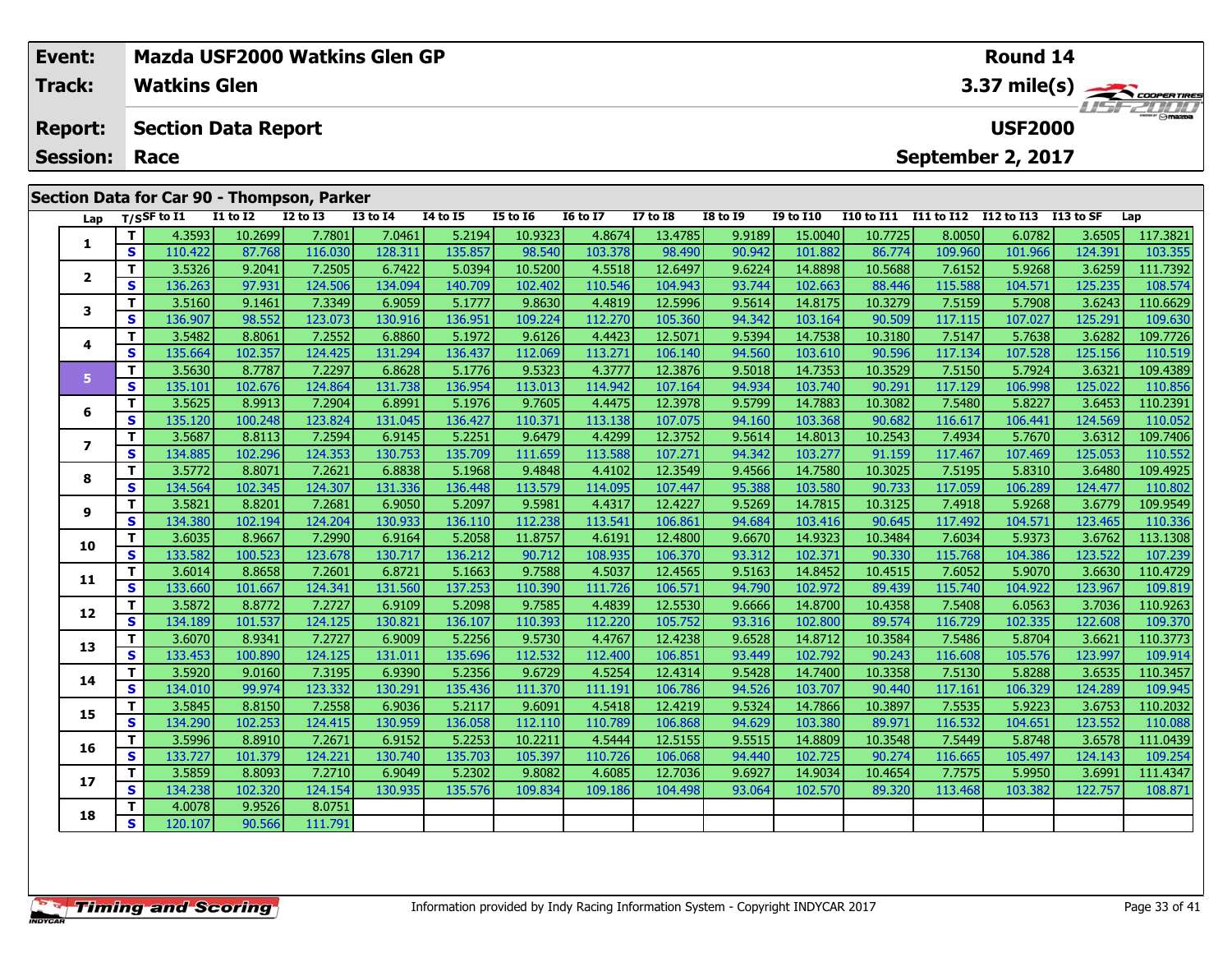| <b>Event:</b>        | <b>Mazda USF2000 Watkins Glen GP</b> | Round 14                               |
|----------------------|--------------------------------------|----------------------------------------|
| <b>Track:</b>        | <b>Watkins Glen</b>                  | 3.37 mile(s) $\rightarrow$ COOPERTIRES |
| Report:              | Section Data Report                  | $ \Theta$ mazpa<br><b>USF2000</b>      |
| <b>Session: Race</b> |                                      | September 2, 2017                      |

|                         |                                                    | Section Data for Car 90 - Thompson, Parker |
|-------------------------|----------------------------------------------------|--------------------------------------------|
|                         | Lap T/SPO to SF                                    |                                            |
|                         | 217.1303<br>$\frac{1}{s}$                          |                                            |
| $\mathbf{1}$            | 53.630                                             |                                            |
| $\overline{\mathbf{2}}$ | $\overline{\mathsf{T}}$                            |                                            |
|                         | $\mathbf{s}$                                       |                                            |
| $\mathbf{3}$            | $\overline{t}$                                     |                                            |
|                         | $\overline{\mathbf{s}}$                            |                                            |
| $\overline{\mathbf{4}}$ | $\overline{\mathsf{T}}$                            |                                            |
|                         | $\mathbf{s}$                                       |                                            |
| 5 <sub>1</sub>          | $\mathbf{T}$                                       |                                            |
|                         | $\overline{\mathbf{s}}$                            |                                            |
| 6                       | $\overline{T}$<br>$\mathbf{s}$                     |                                            |
|                         |                                                    |                                            |
| $\overline{z}$          | $\overline{\mathbf{r}}$<br>$\overline{\mathbf{s}}$ |                                            |
|                         | $\overline{\mathbf{T}}$                            |                                            |
| $\bf{8}$                | $\overline{\mathbf{s}}$                            |                                            |
|                         | $\overline{L}$                                     |                                            |
| $9^{\circ}$             | $\mathbf{s}$                                       |                                            |
|                         | $\overline{1}$                                     |                                            |
| 10                      | $\overline{\mathbf{s}}$                            |                                            |
|                         | $\overline{\mathsf{r}}$                            |                                            |
| $11$                    | $\mathbf{s}$                                       |                                            |
| $12$                    | $\overline{\mathbf{T}}$                            |                                            |
|                         | $\overline{\mathbf{s}}$                            |                                            |
| 13                      | $\overline{r}$                                     |                                            |
|                         | $\mathbf{s}$                                       |                                            |
| 14                      | $\overline{\mathsf{r}}$                            |                                            |
|                         | $\mathbf{s}$                                       |                                            |
| $15\phantom{.0}$        | $rac{1}{s}$                                        |                                            |
|                         | $\overline{T}$                                     |                                            |
| 16                      | $\overline{\mathbf{s}}$                            |                                            |
|                         | $\overline{\mathsf{T}}$                            |                                            |
| 17                      | $\overline{\mathbf{s}}$                            |                                            |
|                         | $\mathbf{T}$                                       |                                            |
| 18                      | $\mathbf{s}$                                       |                                            |
|                         |                                                    |                                            |
|                         |                                                    |                                            |
|                         |                                                    |                                            |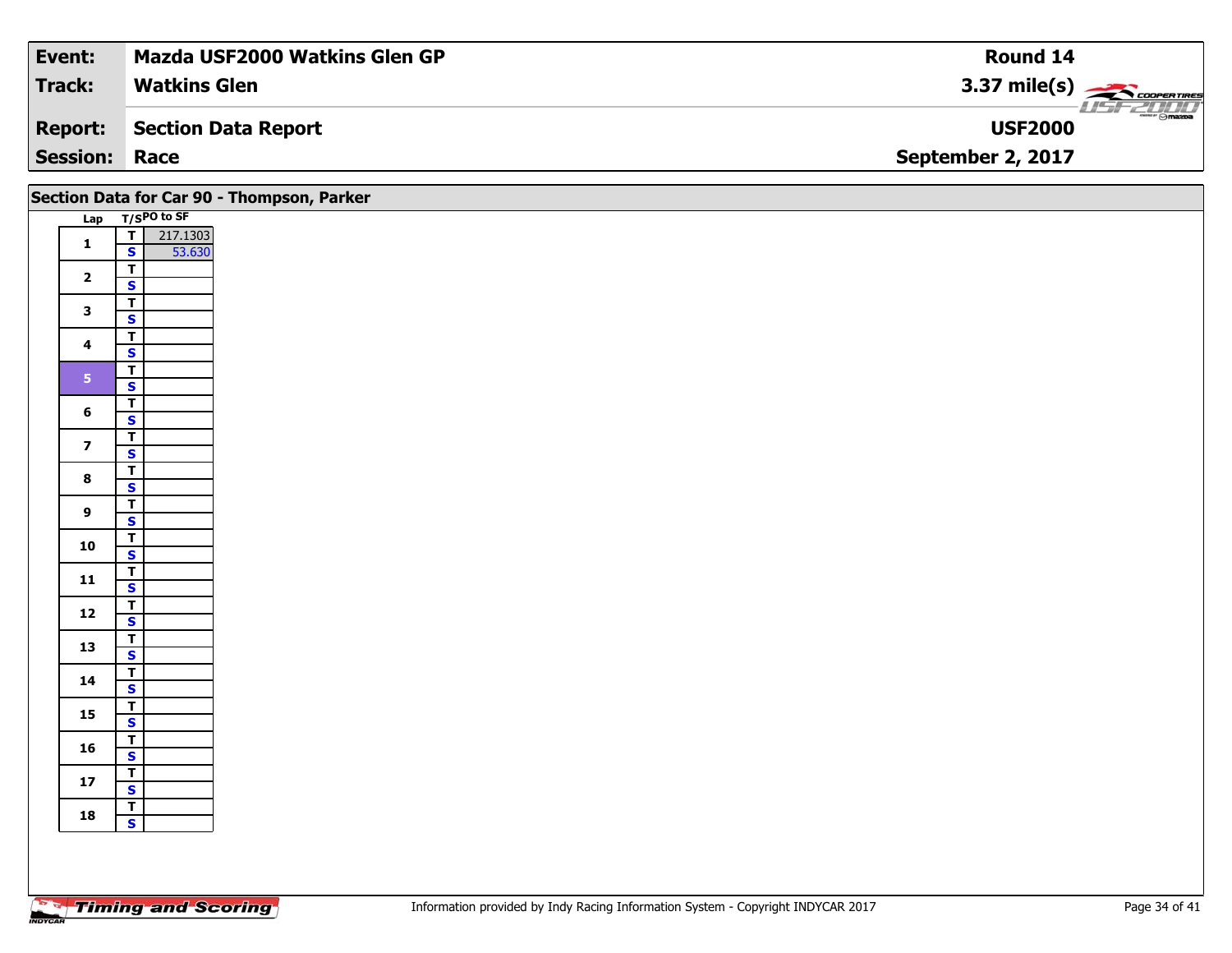| Event:<br><b>Track:</b> |    | Mazda USF2000 Watkins Glen GP<br><b>Watkins Glen</b> |                 |                 |                 |                 |                 |                 |                 |                 |                  |                   |            | <b>Round 14</b>      |         | $3.37 \text{ mile(s)}$ |
|-------------------------|----|------------------------------------------------------|-----------------|-----------------|-----------------|-----------------|-----------------|-----------------|-----------------|-----------------|------------------|-------------------|------------|----------------------|---------|------------------------|
| <b>Report:</b>          |    | <b>Section Data Report</b>                           |                 |                 |                 |                 |                 |                 |                 |                 |                  |                   |            | <b>USF2000</b>       |         | $T = -T/T/T$           |
| <b>Session:</b>         |    | Race                                                 |                 |                 |                 |                 |                 |                 |                 |                 |                  |                   |            | September 2, 2017    |         |                        |
|                         |    | Section Data for Car 92 - Gore, Dev (R)              |                 |                 |                 |                 |                 |                 |                 |                 |                  |                   |            |                      |         |                        |
| Lap                     |    | $T/S$ SF to $\overline{11}$                          | <b>I1 to I2</b> | <b>I2 to I3</b> | <b>I3 to I4</b> | <b>14 to 15</b> | <b>I5 to 16</b> | <b>16 to 17</b> | <b>I7 to I8</b> | <b>I8 to I9</b> | <b>I9 to I10</b> | <b>I10 to I11</b> | I11 to I12 | I12 to I13 I13 to SF |         | Lap                    |
| 1                       | т  | 4.3090                                               | 10.2880         | 7.5561          | 6.9315          | 5.0390          | 10.8131         | 4.8997          | 13.3625         | 9.8032          | 15.0947          | 11.0135           | 7.9257     | 6.0533               | 3.6870  | 116.7763               |
|                         | S  | 111.711                                              | 87.613          | 119.470         | 130.432         | 140.721         | 99.627          | 102.696         | 99.345          | 92.015          | 101.270          | 84.875            | 111.060    | 102.386              | 123.160 | 103.891                |
| $\mathbf{2}$            | т  | 3.5911                                               | 9.1499          | 7.2883          | 6.8033          | 5.0451          | 10.2012         | 4.6149          | 12.6720         | 9.6665          | 14.8478          | 10.5513           | 7.5758     | 6.0392               | 3.6907  | 111.7371               |
|                         | S  | 134.044                                              | 98.511          | 123.860         | 132.890         | 140.550         | 105.603         | 109.034         | 104.759         | 93.317          | 102.954          | 88.593            | 116.189    | 102.625              | 123.037 | 108.576                |
| 3                       | т  | 3.6019                                               | 9.3014          | 7.4155          | 6.8097          | 5.1356          | 10.3259         | 4.5819          | 12.5249         | 9.5797          | 14.8852          | 10.4921           | 7.5543     | 6.0262               | 3.6695  | 111.9038               |
|                         | S  | 133.642                                              | 96.906          | 121.735         | 132.765         | 138.074         | 104.327         | 109.819         | 105.989         | 94.162          | 102.695          | 89.093            | 116.520    | 102.846              | 123.747 | 108.415                |
| 4                       |    | 3.6071                                               | 9.3259          | 7.3823          | 6.9154          | 5.2409          | 10.0738         | 4.4954          | 12.4656         | 9.5531          | 14.8053          | 10.5346           | 7.5746     | 5.8422               | 3.6434  | 111.4596               |
|                         | S  | 133.449                                              | 96.652          | 122.283         | 130.736         | 135.299         | 106.938         | 111.933         | 106.493         | 94.424          | 103.249          | 88.734            | 116.208    | 106.086              | 124.634 | 108.847                |
| 5                       | т  | 3.5731                                               | 8.9107          | 7.2794          | 6.8810          | 5.2058          | 10.3849         | 4.5451          | 12.4585         | 9.5827          | 14.8804          | 10.5006           | 7.5565     | 5.9030               | 3.6430  | 111.3047               |
|                         | S  | 134.719                                              | 101.155         | 124.011         | 131.389         | 136.212         | 103.735         | 110.709         | 106.554         | 94.133          | 102.728          | 89.021            | 116.486    | 104.993              | 124.648 | 108.998                |
| 6                       | т  | 3.5613                                               | 8.9534          | 7.2688          | 6.8602          | 5.1584          | 9.7325          | 4.4747          | 12.3998         | 9.4663          | 14.7646          | 10.4414           | 7.5069     | 5.8106               | 3.6579  | 110.0568               |
|                         | S  | 135.165                                              | 100.673         | 124.192         | 131.788         | 137.463         | 110.688         | 112.450         | 107.058         | 95.290          | 103.534          | 89.526            | 117.256    | 106.662              | 124.140 | 110.234                |
| 7                       | т  | 3.5699                                               | 8.8795          | 7.2912          | 6.9234          | 5.2125          | 9.6333          | 4.4728          | 12.4112         | 9.5148          | 14.8132          | 10.4482           | 7.5004     | 5.8976               | 3.6666  | 110.2346               |
|                         | S. | 134.840                                              | 101.511         | 123.811         | 130.585         | 136.037         | 111.828         | 112.498         | 106.960         | 94.804          | 103.194          | 89.467            | 117.357    | 105.089              | 123.845 | 110.056                |
| 8                       | т  | 3.5990                                               | 8.8325          | 7.2896          | 6.9167          | 5.2047          | 9.5401          | 4.4350          | 12.3707         | 9.5131          | 14.7986          | 10.3789           | 7.4866     | 5.8503               | 3.6615  | 109.8773               |
|                         | S  | 133.749                                              | 102.051         | 123.838         | 130.711         | 136.240         | 112.920         | 113.457         | 107.310         | 94.821          | 103.296          | 90.065            | 117.574    | 105.939              | 124.018 | 110.414                |
| 9                       | т  | 3.5941                                               | 8.8755          | 7.3150          | 6.9502          | 5.2258          | 9.5983          | 4.4572          | 12.3710         | 9.4528          | 15.0226          | 10.4486           | 7.6271     | 5.9336               | 3.6908  | 110.5626               |
|                         | S  | 133.932                                              | 101.556         | 123.408         | 130.081         | 135.690         | 112.236         | 112.892         | 107.307         | 95.426          | 101.756          | 89.464            | 115.408    | 104.451              | 123.033 | 109.730                |

**<sup>T</sup>** 3.6528 9.2747 **<sup>S</sup>** 131.779 97.185

97.185

**10**

**11**

**12**

**13**

**14**

**15**

**16**

**17**

**18**

0 | T | 3.6123| 9.0439| 7.3630| 6.9722| 5.2285| 9.7029| 4.4739| 12.4684| 9.5886| 14.9260| 10.4724| 7.5845| 5.9459| 3.6827| 111.0652<br>| S | 133.257| 99.665| 122.603| 129.671| 135.620| 111.026| 112.471| 106.469| 94.075| 102.4

**<sup>T</sup>** 3.6111 8.8354 7.3200 6.9395 5.2083 9.6093 4.4745 12.4513 9.5522 14.8925 10.4564 7.5363 5.8663 3.6671 110.4202 **<sup>S</sup>** 133.301 102.017 123.323 130.282 136.146 112.107 112.455 106.615 94.433 102.645 89.397 116.798 105.650 123.828 109.871

2 T 3.5968 8.8412 7.3033 6.9429 5.2318 9.6129 4.4884 12.3864 9.4697 14.8814 10.4743 7.5333 5.8850 3.6631 110.3105<br>2 S 133.831 101.950 123.605 130.218 135.535 112.065 112.107 107.174 95.256 102.721 89.244 116.845 105.314 12

3 T 3.5875| 8.9572| 7.3063| 6.9300| 5.2286| 9.5980| 4.4598| 12.4447| 9.5392| 14.8922| 10.4627| 7.5488| 5.9205| 3.6769| 110.5524<br>S 134.178 100.630 123.555 130.460 135.618 112.239 112.826 106.672 94.562 102.647 89.343 116.60

**<sup>T</sup>** 3.5995 8.9490 7.3248 6.9574 5.2359 9.6258 4.5092 12.3897 9.5361 14.8374 10.4972 7.6211 5.8818 3.6741 110.6390 **<sup>S</sup>** 133.731 100.722 123.243 129.947 135.429 111.915 111.590 107.145 94.593 103.026 89.050 115.499 105.371 123.592 109.654

**<sup>T</sup>** 3.5983 8.9747 7.3358 6.9544 5.2213 9.7245 4.5054 12.4099 9.5533 14.8522 10.4327 7.5238 5.9315 3.6845 110.7023 **<sup>S</sup>** 133.775 100.434 123.058 130.003 135.807 110.779 111.684 106.971 94.422 102.923 89.600 116.992 104.488 123.244 109.591

**<sup>T</sup>** 3.6191 9.0171 7.3548 6.9736 5.2399 9.8584 4.4934 12.4823 9.6053 14.9438 10.5536 7.6756 5.9610 3.6837 111.4616 **<sup>S</sup>** 133.006 99.962 122.740 129.645 135.325 109.275 111.982 106.351 93.911 102.292 88.574 114.679 103.971 123.270 108.845

7 T 3.6025| 8.9460| 7.3288| 6.9649| 5.2468| 9.8153| 4.5578| 12.5717| 9.7258| 15.0351| 10.7267| 7.9830| 6.2217| 3.7572| 112.4833<br>7 S 133.619| 100.756| 123.175| 129.807| 135.147| 109.754| 110.400| 105.594| 92.748| 101.671| 8

109.730

109.740

109.654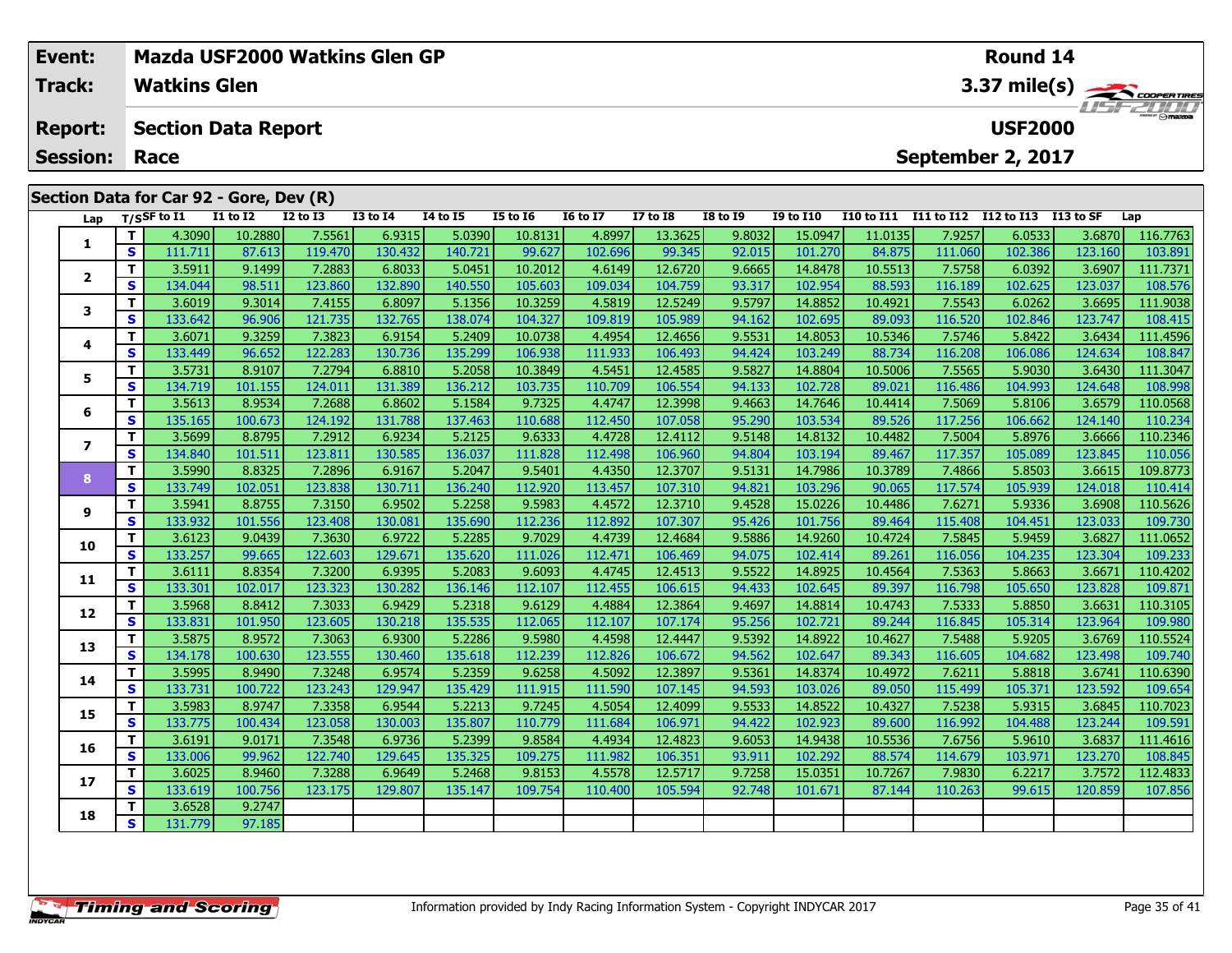| <b>Track:</b><br><b>Watkins Glen</b><br>3.37 mile(s) $\leftarrow$ coorer TIRES |                                        |
|--------------------------------------------------------------------------------|----------------------------------------|
|                                                                                |                                        |
| Section Data Report<br><b>USF2000</b><br><b>Report:</b>                        | $\overline{\phantom{m}}$ $\odot$ mazpa |
| <b>Session: Race</b><br>September 2, 2017                                      |                                        |

|                         |                                                            | Section Data for Car 92 - Gore, Dev (R) |  |  |  |  |  |
|-------------------------|------------------------------------------------------------|-----------------------------------------|--|--|--|--|--|
|                         | Lap T/SPO to SF                                            |                                         |  |  |  |  |  |
| $\mathbf 1$             | 210.9345<br>$\boxed{\mathbf{I}}$<br>$\mathbf{s}$<br>55.206 |                                         |  |  |  |  |  |
| $\overline{\mathbf{2}}$ | $\overline{\mathbf{r}}$<br>$\mathbf{s}$                    |                                         |  |  |  |  |  |
| $\mathbf{3}$            | $\overline{\mathbf{r}}$<br>$\overline{\mathbf{s}}$         |                                         |  |  |  |  |  |
| $\overline{\mathbf{4}}$ | $\overline{\mathsf{T}}$<br>$\mathbf{s}$                    |                                         |  |  |  |  |  |
| $5\phantom{a}$          | $\overline{\mathsf{T}}$<br>$\overline{\mathbf{s}}$         |                                         |  |  |  |  |  |
| $6\phantom{1}$          | $\overline{\mathbf{r}}$<br>$\overline{\mathbf{s}}$         |                                         |  |  |  |  |  |
| $\overline{\mathbf{z}}$ | $\overline{1}$<br>$\mathbf{s}$                             |                                         |  |  |  |  |  |
| $\mathbf{8}$            | $\overline{\mathbf{r}}$                                    |                                         |  |  |  |  |  |
| $\boldsymbol{9}$        | $\overline{\mathbf{s}}$<br>$rac{1}{s}$                     |                                         |  |  |  |  |  |
| 10                      | $\mathbf{T}$                                               |                                         |  |  |  |  |  |
| $11$                    | $\overline{\mathbf{s}}$<br>$\frac{1}{s}$                   |                                         |  |  |  |  |  |
|                         | $\overline{\mathbf{r}}$                                    |                                         |  |  |  |  |  |
| 12                      | $\mathbf{s}$<br>$\overline{\mathsf{r}}$                    |                                         |  |  |  |  |  |
| 13                      | $\overline{\mathbf{s}}$                                    |                                         |  |  |  |  |  |
| 14                      | $\frac{1}{\mathsf{S}}$                                     |                                         |  |  |  |  |  |
| 15                      | $\frac{1}{s}$                                              |                                         |  |  |  |  |  |
| 16                      | $\frac{T}{S}$                                              |                                         |  |  |  |  |  |
| $17$                    | $\overline{\mathbf{T}}$<br>$\mathbf{s}$                    |                                         |  |  |  |  |  |
| 18                      | $\frac{1}{s}$                                              |                                         |  |  |  |  |  |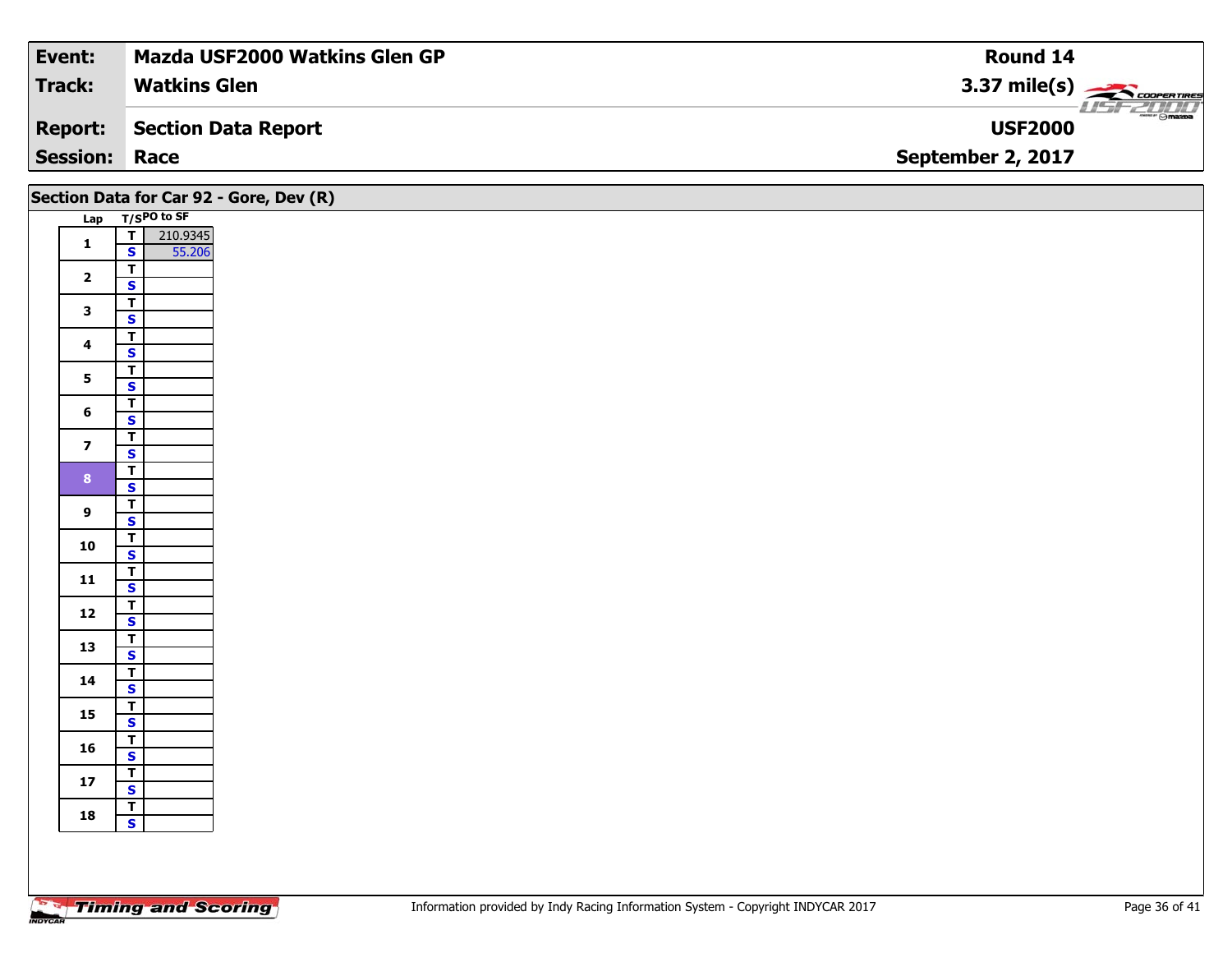| Event: |                      |    | Mazda USF2000 Watkins Glen GP |                 |                                              |                 |                 |                 |                 |                 |                 |                  |                   | <b>Round 14</b>        |                   |                  |                 |  |  |
|--------|----------------------|----|-------------------------------|-----------------|----------------------------------------------|-----------------|-----------------|-----------------|-----------------|-----------------|-----------------|------------------|-------------------|------------------------|-------------------|------------------|-----------------|--|--|
| Track: |                      |    | <b>Watkins Glen</b>           |                 |                                              |                 |                 |                 |                 |                 |                 |                  |                   | $3.37 \text{ mile(s)}$ |                   |                  |                 |  |  |
|        | <b>Report:</b>       |    | <b>Section Data Report</b>    |                 |                                              |                 |                 |                 |                 |                 |                 |                  |                   |                        | <b>USF2000</b>    |                  | <b>LISTZULU</b> |  |  |
|        | <b>Session: Race</b> |    |                               |                 |                                              |                 |                 |                 |                 |                 |                 |                  |                   |                        | September 2, 2017 |                  |                 |  |  |
|        |                      |    |                               |                 |                                              |                 |                 |                 |                 |                 |                 |                  |                   |                        |                   |                  |                 |  |  |
|        |                      |    |                               |                 | Section Data for Car 93 - Clunie, Jayson (R) |                 |                 |                 |                 |                 |                 |                  |                   |                        |                   |                  |                 |  |  |
|        | Lap                  |    | $T/S$ SF to I1                | <b>I1 to I2</b> | $I2$ to $I3$                                 | <b>I3 to I4</b> | <b>I4 to I5</b> | <b>I5 to 16</b> | <b>16 to 17</b> | <b>I7 to I8</b> | <b>I8 to 19</b> | <b>I9 to I10</b> | <b>I10 to I11</b> | I11 to I12             | I12 to I13        | <b>I13 to SF</b> | Lap             |  |  |
|        |                      |    | 4.4787                        | 10.7542         | 7.5927                                       | 6.9147          | 5.1277          | 10.7922         | 4.7823          | 13.3142         | 10.2796         | 15.1906          | 10.6194           | 7.8289                 | 5.9550            | 3.6631           | 117.2933        |  |  |
|        |                      | S. | 107.478                       | 83.815          | 118.894                                      | 130.749         | 138.286         | 99.820          | 105.218         | 99.706          | 87.751          | 100.630          | 88.025            | 112.433                | 104.076           | 123.964          | 103.433         |  |  |
|        |                      |    | 3.5918                        | 9.2829          | 7.3258                                       | 6.8414          | 5.1198          | 10.2256         | 4.5552          | 12.7827         | 9.8208          | 14.9791          | 10.7256           | 7.7854                 | 5.8410            | 3.6683           | 112.5454        |  |  |
|        |                      | S. | 134.017                       | 97.099          | 123.226                                      | 132.150         | 138.500         | 105.351         | 110.463         | 103.851         | 91.851          | 102.051          | 87.153            | 113.061                | 106.107           | 123.788          | 107.796         |  |  |
|        |                      |    | 3.5939                        | 9.0370          | 7.3139                                       | 6.9176          | 5.1884          | 10.0489         | 4.4758          | 12.5830         | 9.6550          | 14.8757          | 10.4682           | 7.7154                 | 5.8619            | 3.6419           | 111.3766        |  |  |
|        | 3                    | S  | 133.939                       | 99.741          | 123,426                                      | 130.694         | 136.669         | 107.203         | 112.423         | 105.499         | 93.428          | 102.761          | 89.296            | 114.087                | 105.729           | 124.685          | 108.928         |  |  |

| T.<br>4.4787<br>10.7542<br>7.5927<br>5.1277<br>10.7922<br>13.3142<br>10.2796<br>15.1906<br>10.6194<br>7.8289<br>117.2933<br>6.9147<br>4.7823<br>5.9550<br>3.6631<br>1<br>S<br>118.894<br>130.749<br>138.286<br>99.820<br>105.218<br>99.706<br>88.025<br>107.478<br>83.815<br>87.751<br>100.630<br>112.433<br>104.076<br>123.964<br>103.433<br>T.<br>7.3258<br>4.5552<br>12.7827<br>10.7256<br>7.7854<br>112.5454<br>3.5918<br>9.2829<br>6.8414<br>5.1198<br>10.2256<br>9.8208<br>14.9791<br>5.8410<br>3.6683<br>$\overline{2}$<br>S<br>87.153<br>134.017<br>132.150<br>138.500<br>113.061<br>97.099<br>123.226<br>105.351<br>110.463<br>103.851<br>91.851<br>102.051<br>106.107<br>123.788<br>107.796<br>7.7154<br>Т<br>3.5939<br>7.3139<br>6.9176<br>5.1884<br>10.0489<br>4.4758<br>12.5830<br>9.6550<br>14.8757<br>10.4682<br>3.6419<br>111.3766<br>9.0370<br>5.8619<br>3<br>$\mathbf{s}$<br>133.939<br>123.426<br>130.694<br>136.669<br>107.203<br>112.423<br>105.499<br>93.428<br>89.296<br>114.087<br>108.928<br>99.741<br>102.761<br>105.729<br>124.685<br>3.5553<br>7.2824<br>6.8448<br>4.4967<br>12.5473<br>10.5177<br>7.6350<br>T.<br>8.9980<br>5.1592<br>10.3074<br>9.6939<br>14.9660<br>5.7914<br>3.6357<br>111.4308<br>4<br>$\mathbf{s}$<br>135.393<br>132.084<br>137.442<br>111.900<br>88.876<br>115.288<br>100.174<br>123.960<br>104.514<br>105.800<br>93.053<br>102.141<br>107.016<br>124.898<br>108.875<br>10.4625<br>7.5732<br>T.<br>3.5645<br>9.1476<br>7.3503<br>6.9119<br>5.1874<br>9.8844<br>4.4019<br>12.4026<br>5.7208<br>3.6091<br>110.7332<br>9.6447<br>14.8723<br>5<br>$\mathbf{s}$<br>135.044<br>122.815<br>130.802<br>136.695<br>114.310<br>107.034<br>93.528<br>89.345<br>116.229<br>125.818<br>109.561<br>98.536<br>108.987<br>102.784<br>108.337<br>3.5388<br>6.8505<br>12.4918<br>10.4647<br>7.5643<br>Т<br>9.0213<br>7.2841<br>5.1360<br>9.9464<br>4.4072<br>9.6733<br>14.8613<br>5.7891<br>3.6534<br>110.6822<br>6<br>$\mathbf{s}$<br>136.025<br>138.063<br>99.915<br>123.931<br>131.974<br>108.308<br>114.173<br>106.270<br>93.251<br>102.860<br>89.326<br>116.366<br>107.059<br>124.293<br>109.611<br>$\mathbf{T}$<br>3.5785<br>8.8823<br>7.3187<br>6.9530<br>5.2354<br>9.8011<br>4.3787<br>12.5445<br>9.5859<br>10.2539<br>7.6302<br>3.6661<br>110.5654<br>14.8487<br>5.8884<br>$\overline{7}$<br>$\mathbf{s}$<br>91.163<br>134.515<br>123.345<br>130.029<br>135.442<br>109.913<br>114.916<br>105.823<br>115.361<br>123.862<br>109.727<br>101.479<br>94.101<br>102.947<br>105.253<br>3.6013<br>6.9525<br>12.5340<br>10.5429<br>7.7517<br>T.<br>8.9245<br>7.3480<br>5.2297<br>9.8530<br>4.4090<br>9.6798<br>14.8557<br>5.7854<br>3.6712<br>111.1387<br>8<br>$\mathbf{s}$<br>88.664<br>133.664<br>100.999<br>122.853<br>130.038<br>135.589<br>109.334<br>114.126<br>105.912<br>93.188<br>102.899<br>113.553<br>107.127<br>123.690<br>109.161<br>3.6100<br>6.9761<br>4.4355<br>12.5534<br>10.3745<br>7.5379<br>3.6901<br>111.3129<br>т<br>8.9952<br>7.3617<br>5.2497<br>10.0868<br>9.6810<br>14.9210<br>5.8400<br>9<br>$\mathbf{s}$<br>133.342<br>100.205<br>129.598<br>135.073<br>90.103<br>123.057<br>122.625<br>106.800<br>113.444<br>105.748<br>93.177<br>102.449<br>116.774<br>106.125<br>108.990<br>3.6298<br>т<br>8.8597<br>7.3468<br>6.9796<br>5.2478<br>9.9319<br>4.4027<br>12.4537<br>9.6531<br>14.8732<br>10.4477<br>7.6810<br>5.7651<br>3.6623<br>110.9344<br>10<br>$\mathbf{s}$<br>132.614<br>101.737<br>122.874<br>129.533<br>135.122<br>108.466<br>114.289<br>106.595<br>93.446<br>89.472<br>114.598<br>107.504<br>123.991<br>109.362<br>102.778<br>т<br>3.6056<br>6.9738<br>9.9495<br>12.4557<br>10.4098<br>8.9394<br>7.3801<br>5.2366<br>4.4513<br>9.5876<br>14.8170<br>7.6206<br>5.7116<br>3.6493<br>110.7879<br>11<br>S<br>133.504<br>122.319<br>129.641<br>89.797<br>100.830<br>135.411<br>108.274<br>113.042<br>106.578<br>94.085<br>103.168<br>115.506<br>108.511<br>124.432<br>109.507<br>3.5983<br>12.5750<br>8.8794<br>7.3832<br>6.9969<br>5.2690<br>9.9349<br>4.4544<br>9.6927<br>14.8915<br>10.7729<br>7.6794<br>5.7883<br>3.6662<br>111.5821<br>т<br>12<br>S<br>133.775<br>101.512<br>122.268<br>129.213<br>134.578<br>108.433<br>112.963<br>105.567<br>93.064<br>102.652<br>86.771<br>114.622<br>107.073<br>123.859<br>108.727<br>3.6072<br>6.9846<br>12.5632<br>10.5539<br>7.8146<br>111.7681<br>т<br>8.9191<br>7.3574<br>5.2792<br>10.1004<br>4.4782<br>9.7434<br>14.8981<br>5.7975<br>3.6713<br>13<br>S<br>129.441<br>134.318<br>112.363<br>88.571<br>133.445<br>101.060<br>122.697<br>106.656<br>105.666<br>92.580<br>102.606<br>112.639<br>106.903<br>123.687<br>108.546<br>3.6148<br>8.9075<br>7.3685<br>7.0444<br>5.2927<br>9.9369<br>4.4507<br>12.4104<br>9.6533<br>14.8808<br>10.8256<br>7.6965<br>3.6610<br>111.5231<br>т<br>5.7800<br>14<br>S<br>133.165<br>101.192<br>122.512<br>128.342<br>133.975<br>113.057<br>106.967<br>86.348<br>124.035<br>108.785<br>108.411<br>93.444<br>102.725<br>114.367<br>107.227<br>3.6044<br>6.9939<br>12.6407<br>10.7219<br>7.5773<br>т<br>8.9105<br>7.3837<br>5.2632<br>9.9039<br>4.4536<br>9.6310<br>14.8602<br>5.8779<br>3.7047<br>111.5269<br>15<br>$\mathbf{s}$<br>129.268<br>87.183<br>133.549<br>101.157<br>122.259<br>134.726<br>112.983<br>105.018<br>93.661<br>102.868<br>116.166<br>122.572<br>108.781<br>108.773<br>105.441<br>т<br>3.6410<br>6.9914<br>5.2742<br>9.9666<br>12.5901<br>10.3891<br>7.6425<br>8.9649<br>7.3790<br>4.4305<br>9.7084<br>14.7804<br>5.9061<br>3.7236<br>111.3878<br>16<br>S<br>132.206<br>129.315<br>89.976<br>121.949<br>100.544<br>122.337<br>134.445<br>113.572<br>105.440<br>92.914<br>103.423<br>115.175<br>104.938<br>108.917<br>108.088<br>6.9939<br>12.5711<br>т<br>3.6368<br>7.3948<br>5.2777<br>9.9621<br>4.4275<br>9.6851<br>14.8356<br>10.4915<br>7.6452<br>5.8732<br>3.6801<br>111.5149<br>9.0403<br>17<br>$\mathbf{s}$<br>132.359<br>99.705<br>129.268<br>134.356<br>105.599<br>89.098<br>122.076<br>113.649<br>93.137<br>115.135<br>105.526<br>123.391<br>108.793<br>108.137<br>103.038<br>3.6152<br>т<br>18<br>S<br>133.150 | Lap | T/SSF to I1 | <b>I1 to I2</b> | <b>I2 to I3</b> | <b>I3 to I4</b> | <b>I4 to I5</b> | <b>I5 to 16</b> | <b>16 to 17</b> | <b>I7 to I8</b> | <b>I8 to I9</b> | <b>I9 to I10</b> |  | I10 to I11 I11 to I12 I12 to I13 I13 to SF | Lap |
|------------------------------------------------------------------------------------------------------------------------------------------------------------------------------------------------------------------------------------------------------------------------------------------------------------------------------------------------------------------------------------------------------------------------------------------------------------------------------------------------------------------------------------------------------------------------------------------------------------------------------------------------------------------------------------------------------------------------------------------------------------------------------------------------------------------------------------------------------------------------------------------------------------------------------------------------------------------------------------------------------------------------------------------------------------------------------------------------------------------------------------------------------------------------------------------------------------------------------------------------------------------------------------------------------------------------------------------------------------------------------------------------------------------------------------------------------------------------------------------------------------------------------------------------------------------------------------------------------------------------------------------------------------------------------------------------------------------------------------------------------------------------------------------------------------------------------------------------------------------------------------------------------------------------------------------------------------------------------------------------------------------------------------------------------------------------------------------------------------------------------------------------------------------------------------------------------------------------------------------------------------------------------------------------------------------------------------------------------------------------------------------------------------------------------------------------------------------------------------------------------------------------------------------------------------------------------------------------------------------------------------------------------------------------------------------------------------------------------------------------------------------------------------------------------------------------------------------------------------------------------------------------------------------------------------------------------------------------------------------------------------------------------------------------------------------------------------------------------------------------------------------------------------------------------------------------------------------------------------------------------------------------------------------------------------------------------------------------------------------------------------------------------------------------------------------------------------------------------------------------------------------------------------------------------------------------------------------------------------------------------------------------------------------------------------------------------------------------------------------------------------------------------------------------------------------------------------------------------------------------------------------------------------------------------------------------------------------------------------------------------------------------------------------------------------------------------------------------------------------------------------------------------------------------------------------------------------------------------------------------------------------------------------------------------------------------------------------------------------------------------------------------------------------------------------------------------------------------------------------------------------------------------------------------------------------------------------------------------------------------------------------------------------------------------------------------------------------------------------------------------------------------------------------------------------------------------------------------------------------------------------------------------------------------------------------------------------------------------------------------------------------------------------------------------------------------------------------------------------------------------------------------------------------------------------------------------------------------------------------------------------------------------------------------------------------------------------------------------------------------------------------------------------------------------------------------------------------------------------------------------------------------------------------------------------------------------------------------------------------------------------------------------------------------------------------------------------------------------------------------------------------------------------------------------------------------------------------------------------------------------------------------------------------------------------------------------------------------------------------------------------------------------------------------------------------------------------------------|-----|-------------|-----------------|-----------------|-----------------|-----------------|-----------------|-----------------|-----------------|-----------------|------------------|--|--------------------------------------------|-----|
|                                                                                                                                                                                                                                                                                                                                                                                                                                                                                                                                                                                                                                                                                                                                                                                                                                                                                                                                                                                                                                                                                                                                                                                                                                                                                                                                                                                                                                                                                                                                                                                                                                                                                                                                                                                                                                                                                                                                                                                                                                                                                                                                                                                                                                                                                                                                                                                                                                                                                                                                                                                                                                                                                                                                                                                                                                                                                                                                                                                                                                                                                                                                                                                                                                                                                                                                                                                                                                                                                                                                                                                                                                                                                                                                                                                                                                                                                                                                                                                                                                                                                                                                                                                                                                                                                                                                                                                                                                                                                                                                                                                                                                                                                                                                                                                                                                                                                                                                                                                                                                                                                                                                                                                                                                                                                                                                                                                                                                                                                                                                                                                                                                                                                                                                                                                                                                                                                                                                                                                                                                                                                                |     |             |                 |                 |                 |                 |                 |                 |                 |                 |                  |  |                                            |     |
|                                                                                                                                                                                                                                                                                                                                                                                                                                                                                                                                                                                                                                                                                                                                                                                                                                                                                                                                                                                                                                                                                                                                                                                                                                                                                                                                                                                                                                                                                                                                                                                                                                                                                                                                                                                                                                                                                                                                                                                                                                                                                                                                                                                                                                                                                                                                                                                                                                                                                                                                                                                                                                                                                                                                                                                                                                                                                                                                                                                                                                                                                                                                                                                                                                                                                                                                                                                                                                                                                                                                                                                                                                                                                                                                                                                                                                                                                                                                                                                                                                                                                                                                                                                                                                                                                                                                                                                                                                                                                                                                                                                                                                                                                                                                                                                                                                                                                                                                                                                                                                                                                                                                                                                                                                                                                                                                                                                                                                                                                                                                                                                                                                                                                                                                                                                                                                                                                                                                                                                                                                                                                                |     |             |                 |                 |                 |                 |                 |                 |                 |                 |                  |  |                                            |     |
|                                                                                                                                                                                                                                                                                                                                                                                                                                                                                                                                                                                                                                                                                                                                                                                                                                                                                                                                                                                                                                                                                                                                                                                                                                                                                                                                                                                                                                                                                                                                                                                                                                                                                                                                                                                                                                                                                                                                                                                                                                                                                                                                                                                                                                                                                                                                                                                                                                                                                                                                                                                                                                                                                                                                                                                                                                                                                                                                                                                                                                                                                                                                                                                                                                                                                                                                                                                                                                                                                                                                                                                                                                                                                                                                                                                                                                                                                                                                                                                                                                                                                                                                                                                                                                                                                                                                                                                                                                                                                                                                                                                                                                                                                                                                                                                                                                                                                                                                                                                                                                                                                                                                                                                                                                                                                                                                                                                                                                                                                                                                                                                                                                                                                                                                                                                                                                                                                                                                                                                                                                                                                                |     |             |                 |                 |                 |                 |                 |                 |                 |                 |                  |  |                                            |     |
|                                                                                                                                                                                                                                                                                                                                                                                                                                                                                                                                                                                                                                                                                                                                                                                                                                                                                                                                                                                                                                                                                                                                                                                                                                                                                                                                                                                                                                                                                                                                                                                                                                                                                                                                                                                                                                                                                                                                                                                                                                                                                                                                                                                                                                                                                                                                                                                                                                                                                                                                                                                                                                                                                                                                                                                                                                                                                                                                                                                                                                                                                                                                                                                                                                                                                                                                                                                                                                                                                                                                                                                                                                                                                                                                                                                                                                                                                                                                                                                                                                                                                                                                                                                                                                                                                                                                                                                                                                                                                                                                                                                                                                                                                                                                                                                                                                                                                                                                                                                                                                                                                                                                                                                                                                                                                                                                                                                                                                                                                                                                                                                                                                                                                                                                                                                                                                                                                                                                                                                                                                                                                                |     |             |                 |                 |                 |                 |                 |                 |                 |                 |                  |  |                                            |     |
|                                                                                                                                                                                                                                                                                                                                                                                                                                                                                                                                                                                                                                                                                                                                                                                                                                                                                                                                                                                                                                                                                                                                                                                                                                                                                                                                                                                                                                                                                                                                                                                                                                                                                                                                                                                                                                                                                                                                                                                                                                                                                                                                                                                                                                                                                                                                                                                                                                                                                                                                                                                                                                                                                                                                                                                                                                                                                                                                                                                                                                                                                                                                                                                                                                                                                                                                                                                                                                                                                                                                                                                                                                                                                                                                                                                                                                                                                                                                                                                                                                                                                                                                                                                                                                                                                                                                                                                                                                                                                                                                                                                                                                                                                                                                                                                                                                                                                                                                                                                                                                                                                                                                                                                                                                                                                                                                                                                                                                                                                                                                                                                                                                                                                                                                                                                                                                                                                                                                                                                                                                                                                                |     |             |                 |                 |                 |                 |                 |                 |                 |                 |                  |  |                                            |     |
|                                                                                                                                                                                                                                                                                                                                                                                                                                                                                                                                                                                                                                                                                                                                                                                                                                                                                                                                                                                                                                                                                                                                                                                                                                                                                                                                                                                                                                                                                                                                                                                                                                                                                                                                                                                                                                                                                                                                                                                                                                                                                                                                                                                                                                                                                                                                                                                                                                                                                                                                                                                                                                                                                                                                                                                                                                                                                                                                                                                                                                                                                                                                                                                                                                                                                                                                                                                                                                                                                                                                                                                                                                                                                                                                                                                                                                                                                                                                                                                                                                                                                                                                                                                                                                                                                                                                                                                                                                                                                                                                                                                                                                                                                                                                                                                                                                                                                                                                                                                                                                                                                                                                                                                                                                                                                                                                                                                                                                                                                                                                                                                                                                                                                                                                                                                                                                                                                                                                                                                                                                                                                                |     |             |                 |                 |                 |                 |                 |                 |                 |                 |                  |  |                                            |     |
|                                                                                                                                                                                                                                                                                                                                                                                                                                                                                                                                                                                                                                                                                                                                                                                                                                                                                                                                                                                                                                                                                                                                                                                                                                                                                                                                                                                                                                                                                                                                                                                                                                                                                                                                                                                                                                                                                                                                                                                                                                                                                                                                                                                                                                                                                                                                                                                                                                                                                                                                                                                                                                                                                                                                                                                                                                                                                                                                                                                                                                                                                                                                                                                                                                                                                                                                                                                                                                                                                                                                                                                                                                                                                                                                                                                                                                                                                                                                                                                                                                                                                                                                                                                                                                                                                                                                                                                                                                                                                                                                                                                                                                                                                                                                                                                                                                                                                                                                                                                                                                                                                                                                                                                                                                                                                                                                                                                                                                                                                                                                                                                                                                                                                                                                                                                                                                                                                                                                                                                                                                                                                                |     |             |                 |                 |                 |                 |                 |                 |                 |                 |                  |  |                                            |     |
|                                                                                                                                                                                                                                                                                                                                                                                                                                                                                                                                                                                                                                                                                                                                                                                                                                                                                                                                                                                                                                                                                                                                                                                                                                                                                                                                                                                                                                                                                                                                                                                                                                                                                                                                                                                                                                                                                                                                                                                                                                                                                                                                                                                                                                                                                                                                                                                                                                                                                                                                                                                                                                                                                                                                                                                                                                                                                                                                                                                                                                                                                                                                                                                                                                                                                                                                                                                                                                                                                                                                                                                                                                                                                                                                                                                                                                                                                                                                                                                                                                                                                                                                                                                                                                                                                                                                                                                                                                                                                                                                                                                                                                                                                                                                                                                                                                                                                                                                                                                                                                                                                                                                                                                                                                                                                                                                                                                                                                                                                                                                                                                                                                                                                                                                                                                                                                                                                                                                                                                                                                                                                                |     |             |                 |                 |                 |                 |                 |                 |                 |                 |                  |  |                                            |     |
|                                                                                                                                                                                                                                                                                                                                                                                                                                                                                                                                                                                                                                                                                                                                                                                                                                                                                                                                                                                                                                                                                                                                                                                                                                                                                                                                                                                                                                                                                                                                                                                                                                                                                                                                                                                                                                                                                                                                                                                                                                                                                                                                                                                                                                                                                                                                                                                                                                                                                                                                                                                                                                                                                                                                                                                                                                                                                                                                                                                                                                                                                                                                                                                                                                                                                                                                                                                                                                                                                                                                                                                                                                                                                                                                                                                                                                                                                                                                                                                                                                                                                                                                                                                                                                                                                                                                                                                                                                                                                                                                                                                                                                                                                                                                                                                                                                                                                                                                                                                                                                                                                                                                                                                                                                                                                                                                                                                                                                                                                                                                                                                                                                                                                                                                                                                                                                                                                                                                                                                                                                                                                                |     |             |                 |                 |                 |                 |                 |                 |                 |                 |                  |  |                                            |     |
|                                                                                                                                                                                                                                                                                                                                                                                                                                                                                                                                                                                                                                                                                                                                                                                                                                                                                                                                                                                                                                                                                                                                                                                                                                                                                                                                                                                                                                                                                                                                                                                                                                                                                                                                                                                                                                                                                                                                                                                                                                                                                                                                                                                                                                                                                                                                                                                                                                                                                                                                                                                                                                                                                                                                                                                                                                                                                                                                                                                                                                                                                                                                                                                                                                                                                                                                                                                                                                                                                                                                                                                                                                                                                                                                                                                                                                                                                                                                                                                                                                                                                                                                                                                                                                                                                                                                                                                                                                                                                                                                                                                                                                                                                                                                                                                                                                                                                                                                                                                                                                                                                                                                                                                                                                                                                                                                                                                                                                                                                                                                                                                                                                                                                                                                                                                                                                                                                                                                                                                                                                                                                                |     |             |                 |                 |                 |                 |                 |                 |                 |                 |                  |  |                                            |     |
|                                                                                                                                                                                                                                                                                                                                                                                                                                                                                                                                                                                                                                                                                                                                                                                                                                                                                                                                                                                                                                                                                                                                                                                                                                                                                                                                                                                                                                                                                                                                                                                                                                                                                                                                                                                                                                                                                                                                                                                                                                                                                                                                                                                                                                                                                                                                                                                                                                                                                                                                                                                                                                                                                                                                                                                                                                                                                                                                                                                                                                                                                                                                                                                                                                                                                                                                                                                                                                                                                                                                                                                                                                                                                                                                                                                                                                                                                                                                                                                                                                                                                                                                                                                                                                                                                                                                                                                                                                                                                                                                                                                                                                                                                                                                                                                                                                                                                                                                                                                                                                                                                                                                                                                                                                                                                                                                                                                                                                                                                                                                                                                                                                                                                                                                                                                                                                                                                                                                                                                                                                                                                                |     |             |                 |                 |                 |                 |                 |                 |                 |                 |                  |  |                                            |     |
|                                                                                                                                                                                                                                                                                                                                                                                                                                                                                                                                                                                                                                                                                                                                                                                                                                                                                                                                                                                                                                                                                                                                                                                                                                                                                                                                                                                                                                                                                                                                                                                                                                                                                                                                                                                                                                                                                                                                                                                                                                                                                                                                                                                                                                                                                                                                                                                                                                                                                                                                                                                                                                                                                                                                                                                                                                                                                                                                                                                                                                                                                                                                                                                                                                                                                                                                                                                                                                                                                                                                                                                                                                                                                                                                                                                                                                                                                                                                                                                                                                                                                                                                                                                                                                                                                                                                                                                                                                                                                                                                                                                                                                                                                                                                                                                                                                                                                                                                                                                                                                                                                                                                                                                                                                                                                                                                                                                                                                                                                                                                                                                                                                                                                                                                                                                                                                                                                                                                                                                                                                                                                                |     |             |                 |                 |                 |                 |                 |                 |                 |                 |                  |  |                                            |     |
|                                                                                                                                                                                                                                                                                                                                                                                                                                                                                                                                                                                                                                                                                                                                                                                                                                                                                                                                                                                                                                                                                                                                                                                                                                                                                                                                                                                                                                                                                                                                                                                                                                                                                                                                                                                                                                                                                                                                                                                                                                                                                                                                                                                                                                                                                                                                                                                                                                                                                                                                                                                                                                                                                                                                                                                                                                                                                                                                                                                                                                                                                                                                                                                                                                                                                                                                                                                                                                                                                                                                                                                                                                                                                                                                                                                                                                                                                                                                                                                                                                                                                                                                                                                                                                                                                                                                                                                                                                                                                                                                                                                                                                                                                                                                                                                                                                                                                                                                                                                                                                                                                                                                                                                                                                                                                                                                                                                                                                                                                                                                                                                                                                                                                                                                                                                                                                                                                                                                                                                                                                                                                                |     |             |                 |                 |                 |                 |                 |                 |                 |                 |                  |  |                                            |     |
|                                                                                                                                                                                                                                                                                                                                                                                                                                                                                                                                                                                                                                                                                                                                                                                                                                                                                                                                                                                                                                                                                                                                                                                                                                                                                                                                                                                                                                                                                                                                                                                                                                                                                                                                                                                                                                                                                                                                                                                                                                                                                                                                                                                                                                                                                                                                                                                                                                                                                                                                                                                                                                                                                                                                                                                                                                                                                                                                                                                                                                                                                                                                                                                                                                                                                                                                                                                                                                                                                                                                                                                                                                                                                                                                                                                                                                                                                                                                                                                                                                                                                                                                                                                                                                                                                                                                                                                                                                                                                                                                                                                                                                                                                                                                                                                                                                                                                                                                                                                                                                                                                                                                                                                                                                                                                                                                                                                                                                                                                                                                                                                                                                                                                                                                                                                                                                                                                                                                                                                                                                                                                                |     |             |                 |                 |                 |                 |                 |                 |                 |                 |                  |  |                                            |     |
|                                                                                                                                                                                                                                                                                                                                                                                                                                                                                                                                                                                                                                                                                                                                                                                                                                                                                                                                                                                                                                                                                                                                                                                                                                                                                                                                                                                                                                                                                                                                                                                                                                                                                                                                                                                                                                                                                                                                                                                                                                                                                                                                                                                                                                                                                                                                                                                                                                                                                                                                                                                                                                                                                                                                                                                                                                                                                                                                                                                                                                                                                                                                                                                                                                                                                                                                                                                                                                                                                                                                                                                                                                                                                                                                                                                                                                                                                                                                                                                                                                                                                                                                                                                                                                                                                                                                                                                                                                                                                                                                                                                                                                                                                                                                                                                                                                                                                                                                                                                                                                                                                                                                                                                                                                                                                                                                                                                                                                                                                                                                                                                                                                                                                                                                                                                                                                                                                                                                                                                                                                                                                                |     |             |                 |                 |                 |                 |                 |                 |                 |                 |                  |  |                                            |     |
|                                                                                                                                                                                                                                                                                                                                                                                                                                                                                                                                                                                                                                                                                                                                                                                                                                                                                                                                                                                                                                                                                                                                                                                                                                                                                                                                                                                                                                                                                                                                                                                                                                                                                                                                                                                                                                                                                                                                                                                                                                                                                                                                                                                                                                                                                                                                                                                                                                                                                                                                                                                                                                                                                                                                                                                                                                                                                                                                                                                                                                                                                                                                                                                                                                                                                                                                                                                                                                                                                                                                                                                                                                                                                                                                                                                                                                                                                                                                                                                                                                                                                                                                                                                                                                                                                                                                                                                                                                                                                                                                                                                                                                                                                                                                                                                                                                                                                                                                                                                                                                                                                                                                                                                                                                                                                                                                                                                                                                                                                                                                                                                                                                                                                                                                                                                                                                                                                                                                                                                                                                                                                                |     |             |                 |                 |                 |                 |                 |                 |                 |                 |                  |  |                                            |     |
|                                                                                                                                                                                                                                                                                                                                                                                                                                                                                                                                                                                                                                                                                                                                                                                                                                                                                                                                                                                                                                                                                                                                                                                                                                                                                                                                                                                                                                                                                                                                                                                                                                                                                                                                                                                                                                                                                                                                                                                                                                                                                                                                                                                                                                                                                                                                                                                                                                                                                                                                                                                                                                                                                                                                                                                                                                                                                                                                                                                                                                                                                                                                                                                                                                                                                                                                                                                                                                                                                                                                                                                                                                                                                                                                                                                                                                                                                                                                                                                                                                                                                                                                                                                                                                                                                                                                                                                                                                                                                                                                                                                                                                                                                                                                                                                                                                                                                                                                                                                                                                                                                                                                                                                                                                                                                                                                                                                                                                                                                                                                                                                                                                                                                                                                                                                                                                                                                                                                                                                                                                                                                                |     |             |                 |                 |                 |                 |                 |                 |                 |                 |                  |  |                                            |     |
|                                                                                                                                                                                                                                                                                                                                                                                                                                                                                                                                                                                                                                                                                                                                                                                                                                                                                                                                                                                                                                                                                                                                                                                                                                                                                                                                                                                                                                                                                                                                                                                                                                                                                                                                                                                                                                                                                                                                                                                                                                                                                                                                                                                                                                                                                                                                                                                                                                                                                                                                                                                                                                                                                                                                                                                                                                                                                                                                                                                                                                                                                                                                                                                                                                                                                                                                                                                                                                                                                                                                                                                                                                                                                                                                                                                                                                                                                                                                                                                                                                                                                                                                                                                                                                                                                                                                                                                                                                                                                                                                                                                                                                                                                                                                                                                                                                                                                                                                                                                                                                                                                                                                                                                                                                                                                                                                                                                                                                                                                                                                                                                                                                                                                                                                                                                                                                                                                                                                                                                                                                                                                                |     |             |                 |                 |                 |                 |                 |                 |                 |                 |                  |  |                                            |     |
|                                                                                                                                                                                                                                                                                                                                                                                                                                                                                                                                                                                                                                                                                                                                                                                                                                                                                                                                                                                                                                                                                                                                                                                                                                                                                                                                                                                                                                                                                                                                                                                                                                                                                                                                                                                                                                                                                                                                                                                                                                                                                                                                                                                                                                                                                                                                                                                                                                                                                                                                                                                                                                                                                                                                                                                                                                                                                                                                                                                                                                                                                                                                                                                                                                                                                                                                                                                                                                                                                                                                                                                                                                                                                                                                                                                                                                                                                                                                                                                                                                                                                                                                                                                                                                                                                                                                                                                                                                                                                                                                                                                                                                                                                                                                                                                                                                                                                                                                                                                                                                                                                                                                                                                                                                                                                                                                                                                                                                                                                                                                                                                                                                                                                                                                                                                                                                                                                                                                                                                                                                                                                                |     |             |                 |                 |                 |                 |                 |                 |                 |                 |                  |  |                                            |     |
|                                                                                                                                                                                                                                                                                                                                                                                                                                                                                                                                                                                                                                                                                                                                                                                                                                                                                                                                                                                                                                                                                                                                                                                                                                                                                                                                                                                                                                                                                                                                                                                                                                                                                                                                                                                                                                                                                                                                                                                                                                                                                                                                                                                                                                                                                                                                                                                                                                                                                                                                                                                                                                                                                                                                                                                                                                                                                                                                                                                                                                                                                                                                                                                                                                                                                                                                                                                                                                                                                                                                                                                                                                                                                                                                                                                                                                                                                                                                                                                                                                                                                                                                                                                                                                                                                                                                                                                                                                                                                                                                                                                                                                                                                                                                                                                                                                                                                                                                                                                                                                                                                                                                                                                                                                                                                                                                                                                                                                                                                                                                                                                                                                                                                                                                                                                                                                                                                                                                                                                                                                                                                                |     |             |                 |                 |                 |                 |                 |                 |                 |                 |                  |  |                                            |     |
|                                                                                                                                                                                                                                                                                                                                                                                                                                                                                                                                                                                                                                                                                                                                                                                                                                                                                                                                                                                                                                                                                                                                                                                                                                                                                                                                                                                                                                                                                                                                                                                                                                                                                                                                                                                                                                                                                                                                                                                                                                                                                                                                                                                                                                                                                                                                                                                                                                                                                                                                                                                                                                                                                                                                                                                                                                                                                                                                                                                                                                                                                                                                                                                                                                                                                                                                                                                                                                                                                                                                                                                                                                                                                                                                                                                                                                                                                                                                                                                                                                                                                                                                                                                                                                                                                                                                                                                                                                                                                                                                                                                                                                                                                                                                                                                                                                                                                                                                                                                                                                                                                                                                                                                                                                                                                                                                                                                                                                                                                                                                                                                                                                                                                                                                                                                                                                                                                                                                                                                                                                                                                                |     |             |                 |                 |                 |                 |                 |                 |                 |                 |                  |  |                                            |     |
|                                                                                                                                                                                                                                                                                                                                                                                                                                                                                                                                                                                                                                                                                                                                                                                                                                                                                                                                                                                                                                                                                                                                                                                                                                                                                                                                                                                                                                                                                                                                                                                                                                                                                                                                                                                                                                                                                                                                                                                                                                                                                                                                                                                                                                                                                                                                                                                                                                                                                                                                                                                                                                                                                                                                                                                                                                                                                                                                                                                                                                                                                                                                                                                                                                                                                                                                                                                                                                                                                                                                                                                                                                                                                                                                                                                                                                                                                                                                                                                                                                                                                                                                                                                                                                                                                                                                                                                                                                                                                                                                                                                                                                                                                                                                                                                                                                                                                                                                                                                                                                                                                                                                                                                                                                                                                                                                                                                                                                                                                                                                                                                                                                                                                                                                                                                                                                                                                                                                                                                                                                                                                                |     |             |                 |                 |                 |                 |                 |                 |                 |                 |                  |  |                                            |     |
|                                                                                                                                                                                                                                                                                                                                                                                                                                                                                                                                                                                                                                                                                                                                                                                                                                                                                                                                                                                                                                                                                                                                                                                                                                                                                                                                                                                                                                                                                                                                                                                                                                                                                                                                                                                                                                                                                                                                                                                                                                                                                                                                                                                                                                                                                                                                                                                                                                                                                                                                                                                                                                                                                                                                                                                                                                                                                                                                                                                                                                                                                                                                                                                                                                                                                                                                                                                                                                                                                                                                                                                                                                                                                                                                                                                                                                                                                                                                                                                                                                                                                                                                                                                                                                                                                                                                                                                                                                                                                                                                                                                                                                                                                                                                                                                                                                                                                                                                                                                                                                                                                                                                                                                                                                                                                                                                                                                                                                                                                                                                                                                                                                                                                                                                                                                                                                                                                                                                                                                                                                                                                                |     |             |                 |                 |                 |                 |                 |                 |                 |                 |                  |  |                                            |     |
|                                                                                                                                                                                                                                                                                                                                                                                                                                                                                                                                                                                                                                                                                                                                                                                                                                                                                                                                                                                                                                                                                                                                                                                                                                                                                                                                                                                                                                                                                                                                                                                                                                                                                                                                                                                                                                                                                                                                                                                                                                                                                                                                                                                                                                                                                                                                                                                                                                                                                                                                                                                                                                                                                                                                                                                                                                                                                                                                                                                                                                                                                                                                                                                                                                                                                                                                                                                                                                                                                                                                                                                                                                                                                                                                                                                                                                                                                                                                                                                                                                                                                                                                                                                                                                                                                                                                                                                                                                                                                                                                                                                                                                                                                                                                                                                                                                                                                                                                                                                                                                                                                                                                                                                                                                                                                                                                                                                                                                                                                                                                                                                                                                                                                                                                                                                                                                                                                                                                                                                                                                                                                                |     |             |                 |                 |                 |                 |                 |                 |                 |                 |                  |  |                                            |     |
|                                                                                                                                                                                                                                                                                                                                                                                                                                                                                                                                                                                                                                                                                                                                                                                                                                                                                                                                                                                                                                                                                                                                                                                                                                                                                                                                                                                                                                                                                                                                                                                                                                                                                                                                                                                                                                                                                                                                                                                                                                                                                                                                                                                                                                                                                                                                                                                                                                                                                                                                                                                                                                                                                                                                                                                                                                                                                                                                                                                                                                                                                                                                                                                                                                                                                                                                                                                                                                                                                                                                                                                                                                                                                                                                                                                                                                                                                                                                                                                                                                                                                                                                                                                                                                                                                                                                                                                                                                                                                                                                                                                                                                                                                                                                                                                                                                                                                                                                                                                                                                                                                                                                                                                                                                                                                                                                                                                                                                                                                                                                                                                                                                                                                                                                                                                                                                                                                                                                                                                                                                                                                                |     |             |                 |                 |                 |                 |                 |                 |                 |                 |                  |  |                                            |     |
|                                                                                                                                                                                                                                                                                                                                                                                                                                                                                                                                                                                                                                                                                                                                                                                                                                                                                                                                                                                                                                                                                                                                                                                                                                                                                                                                                                                                                                                                                                                                                                                                                                                                                                                                                                                                                                                                                                                                                                                                                                                                                                                                                                                                                                                                                                                                                                                                                                                                                                                                                                                                                                                                                                                                                                                                                                                                                                                                                                                                                                                                                                                                                                                                                                                                                                                                                                                                                                                                                                                                                                                                                                                                                                                                                                                                                                                                                                                                                                                                                                                                                                                                                                                                                                                                                                                                                                                                                                                                                                                                                                                                                                                                                                                                                                                                                                                                                                                                                                                                                                                                                                                                                                                                                                                                                                                                                                                                                                                                                                                                                                                                                                                                                                                                                                                                                                                                                                                                                                                                                                                                                                |     |             |                 |                 |                 |                 |                 |                 |                 |                 |                  |  |                                            |     |
|                                                                                                                                                                                                                                                                                                                                                                                                                                                                                                                                                                                                                                                                                                                                                                                                                                                                                                                                                                                                                                                                                                                                                                                                                                                                                                                                                                                                                                                                                                                                                                                                                                                                                                                                                                                                                                                                                                                                                                                                                                                                                                                                                                                                                                                                                                                                                                                                                                                                                                                                                                                                                                                                                                                                                                                                                                                                                                                                                                                                                                                                                                                                                                                                                                                                                                                                                                                                                                                                                                                                                                                                                                                                                                                                                                                                                                                                                                                                                                                                                                                                                                                                                                                                                                                                                                                                                                                                                                                                                                                                                                                                                                                                                                                                                                                                                                                                                                                                                                                                                                                                                                                                                                                                                                                                                                                                                                                                                                                                                                                                                                                                                                                                                                                                                                                                                                                                                                                                                                                                                                                                                                |     |             |                 |                 |                 |                 |                 |                 |                 |                 |                  |  |                                            |     |
|                                                                                                                                                                                                                                                                                                                                                                                                                                                                                                                                                                                                                                                                                                                                                                                                                                                                                                                                                                                                                                                                                                                                                                                                                                                                                                                                                                                                                                                                                                                                                                                                                                                                                                                                                                                                                                                                                                                                                                                                                                                                                                                                                                                                                                                                                                                                                                                                                                                                                                                                                                                                                                                                                                                                                                                                                                                                                                                                                                                                                                                                                                                                                                                                                                                                                                                                                                                                                                                                                                                                                                                                                                                                                                                                                                                                                                                                                                                                                                                                                                                                                                                                                                                                                                                                                                                                                                                                                                                                                                                                                                                                                                                                                                                                                                                                                                                                                                                                                                                                                                                                                                                                                                                                                                                                                                                                                                                                                                                                                                                                                                                                                                                                                                                                                                                                                                                                                                                                                                                                                                                                                                |     |             |                 |                 |                 |                 |                 |                 |                 |                 |                  |  |                                            |     |
|                                                                                                                                                                                                                                                                                                                                                                                                                                                                                                                                                                                                                                                                                                                                                                                                                                                                                                                                                                                                                                                                                                                                                                                                                                                                                                                                                                                                                                                                                                                                                                                                                                                                                                                                                                                                                                                                                                                                                                                                                                                                                                                                                                                                                                                                                                                                                                                                                                                                                                                                                                                                                                                                                                                                                                                                                                                                                                                                                                                                                                                                                                                                                                                                                                                                                                                                                                                                                                                                                                                                                                                                                                                                                                                                                                                                                                                                                                                                                                                                                                                                                                                                                                                                                                                                                                                                                                                                                                                                                                                                                                                                                                                                                                                                                                                                                                                                                                                                                                                                                                                                                                                                                                                                                                                                                                                                                                                                                                                                                                                                                                                                                                                                                                                                                                                                                                                                                                                                                                                                                                                                                                |     |             |                 |                 |                 |                 |                 |                 |                 |                 |                  |  |                                            |     |
|                                                                                                                                                                                                                                                                                                                                                                                                                                                                                                                                                                                                                                                                                                                                                                                                                                                                                                                                                                                                                                                                                                                                                                                                                                                                                                                                                                                                                                                                                                                                                                                                                                                                                                                                                                                                                                                                                                                                                                                                                                                                                                                                                                                                                                                                                                                                                                                                                                                                                                                                                                                                                                                                                                                                                                                                                                                                                                                                                                                                                                                                                                                                                                                                                                                                                                                                                                                                                                                                                                                                                                                                                                                                                                                                                                                                                                                                                                                                                                                                                                                                                                                                                                                                                                                                                                                                                                                                                                                                                                                                                                                                                                                                                                                                                                                                                                                                                                                                                                                                                                                                                                                                                                                                                                                                                                                                                                                                                                                                                                                                                                                                                                                                                                                                                                                                                                                                                                                                                                                                                                                                                                |     |             |                 |                 |                 |                 |                 |                 |                 |                 |                  |  |                                            |     |
|                                                                                                                                                                                                                                                                                                                                                                                                                                                                                                                                                                                                                                                                                                                                                                                                                                                                                                                                                                                                                                                                                                                                                                                                                                                                                                                                                                                                                                                                                                                                                                                                                                                                                                                                                                                                                                                                                                                                                                                                                                                                                                                                                                                                                                                                                                                                                                                                                                                                                                                                                                                                                                                                                                                                                                                                                                                                                                                                                                                                                                                                                                                                                                                                                                                                                                                                                                                                                                                                                                                                                                                                                                                                                                                                                                                                                                                                                                                                                                                                                                                                                                                                                                                                                                                                                                                                                                                                                                                                                                                                                                                                                                                                                                                                                                                                                                                                                                                                                                                                                                                                                                                                                                                                                                                                                                                                                                                                                                                                                                                                                                                                                                                                                                                                                                                                                                                                                                                                                                                                                                                                                                |     |             |                 |                 |                 |                 |                 |                 |                 |                 |                  |  |                                            |     |
|                                                                                                                                                                                                                                                                                                                                                                                                                                                                                                                                                                                                                                                                                                                                                                                                                                                                                                                                                                                                                                                                                                                                                                                                                                                                                                                                                                                                                                                                                                                                                                                                                                                                                                                                                                                                                                                                                                                                                                                                                                                                                                                                                                                                                                                                                                                                                                                                                                                                                                                                                                                                                                                                                                                                                                                                                                                                                                                                                                                                                                                                                                                                                                                                                                                                                                                                                                                                                                                                                                                                                                                                                                                                                                                                                                                                                                                                                                                                                                                                                                                                                                                                                                                                                                                                                                                                                                                                                                                                                                                                                                                                                                                                                                                                                                                                                                                                                                                                                                                                                                                                                                                                                                                                                                                                                                                                                                                                                                                                                                                                                                                                                                                                                                                                                                                                                                                                                                                                                                                                                                                                                                |     |             |                 |                 |                 |                 |                 |                 |                 |                 |                  |  |                                            |     |
|                                                                                                                                                                                                                                                                                                                                                                                                                                                                                                                                                                                                                                                                                                                                                                                                                                                                                                                                                                                                                                                                                                                                                                                                                                                                                                                                                                                                                                                                                                                                                                                                                                                                                                                                                                                                                                                                                                                                                                                                                                                                                                                                                                                                                                                                                                                                                                                                                                                                                                                                                                                                                                                                                                                                                                                                                                                                                                                                                                                                                                                                                                                                                                                                                                                                                                                                                                                                                                                                                                                                                                                                                                                                                                                                                                                                                                                                                                                                                                                                                                                                                                                                                                                                                                                                                                                                                                                                                                                                                                                                                                                                                                                                                                                                                                                                                                                                                                                                                                                                                                                                                                                                                                                                                                                                                                                                                                                                                                                                                                                                                                                                                                                                                                                                                                                                                                                                                                                                                                                                                                                                                                |     |             |                 |                 |                 |                 |                 |                 |                 |                 |                  |  |                                            |     |
|                                                                                                                                                                                                                                                                                                                                                                                                                                                                                                                                                                                                                                                                                                                                                                                                                                                                                                                                                                                                                                                                                                                                                                                                                                                                                                                                                                                                                                                                                                                                                                                                                                                                                                                                                                                                                                                                                                                                                                                                                                                                                                                                                                                                                                                                                                                                                                                                                                                                                                                                                                                                                                                                                                                                                                                                                                                                                                                                                                                                                                                                                                                                                                                                                                                                                                                                                                                                                                                                                                                                                                                                                                                                                                                                                                                                                                                                                                                                                                                                                                                                                                                                                                                                                                                                                                                                                                                                                                                                                                                                                                                                                                                                                                                                                                                                                                                                                                                                                                                                                                                                                                                                                                                                                                                                                                                                                                                                                                                                                                                                                                                                                                                                                                                                                                                                                                                                                                                                                                                                                                                                                                |     |             |                 |                 |                 |                 |                 |                 |                 |                 |                  |  |                                            |     |
|                                                                                                                                                                                                                                                                                                                                                                                                                                                                                                                                                                                                                                                                                                                                                                                                                                                                                                                                                                                                                                                                                                                                                                                                                                                                                                                                                                                                                                                                                                                                                                                                                                                                                                                                                                                                                                                                                                                                                                                                                                                                                                                                                                                                                                                                                                                                                                                                                                                                                                                                                                                                                                                                                                                                                                                                                                                                                                                                                                                                                                                                                                                                                                                                                                                                                                                                                                                                                                                                                                                                                                                                                                                                                                                                                                                                                                                                                                                                                                                                                                                                                                                                                                                                                                                                                                                                                                                                                                                                                                                                                                                                                                                                                                                                                                                                                                                                                                                                                                                                                                                                                                                                                                                                                                                                                                                                                                                                                                                                                                                                                                                                                                                                                                                                                                                                                                                                                                                                                                                                                                                                                                |     |             |                 |                 |                 |                 |                 |                 |                 |                 |                  |  |                                            |     |
|                                                                                                                                                                                                                                                                                                                                                                                                                                                                                                                                                                                                                                                                                                                                                                                                                                                                                                                                                                                                                                                                                                                                                                                                                                                                                                                                                                                                                                                                                                                                                                                                                                                                                                                                                                                                                                                                                                                                                                                                                                                                                                                                                                                                                                                                                                                                                                                                                                                                                                                                                                                                                                                                                                                                                                                                                                                                                                                                                                                                                                                                                                                                                                                                                                                                                                                                                                                                                                                                                                                                                                                                                                                                                                                                                                                                                                                                                                                                                                                                                                                                                                                                                                                                                                                                                                                                                                                                                                                                                                                                                                                                                                                                                                                                                                                                                                                                                                                                                                                                                                                                                                                                                                                                                                                                                                                                                                                                                                                                                                                                                                                                                                                                                                                                                                                                                                                                                                                                                                                                                                                                                                |     |             |                 |                 |                 |                 |                 |                 |                 |                 |                  |  |                                            |     |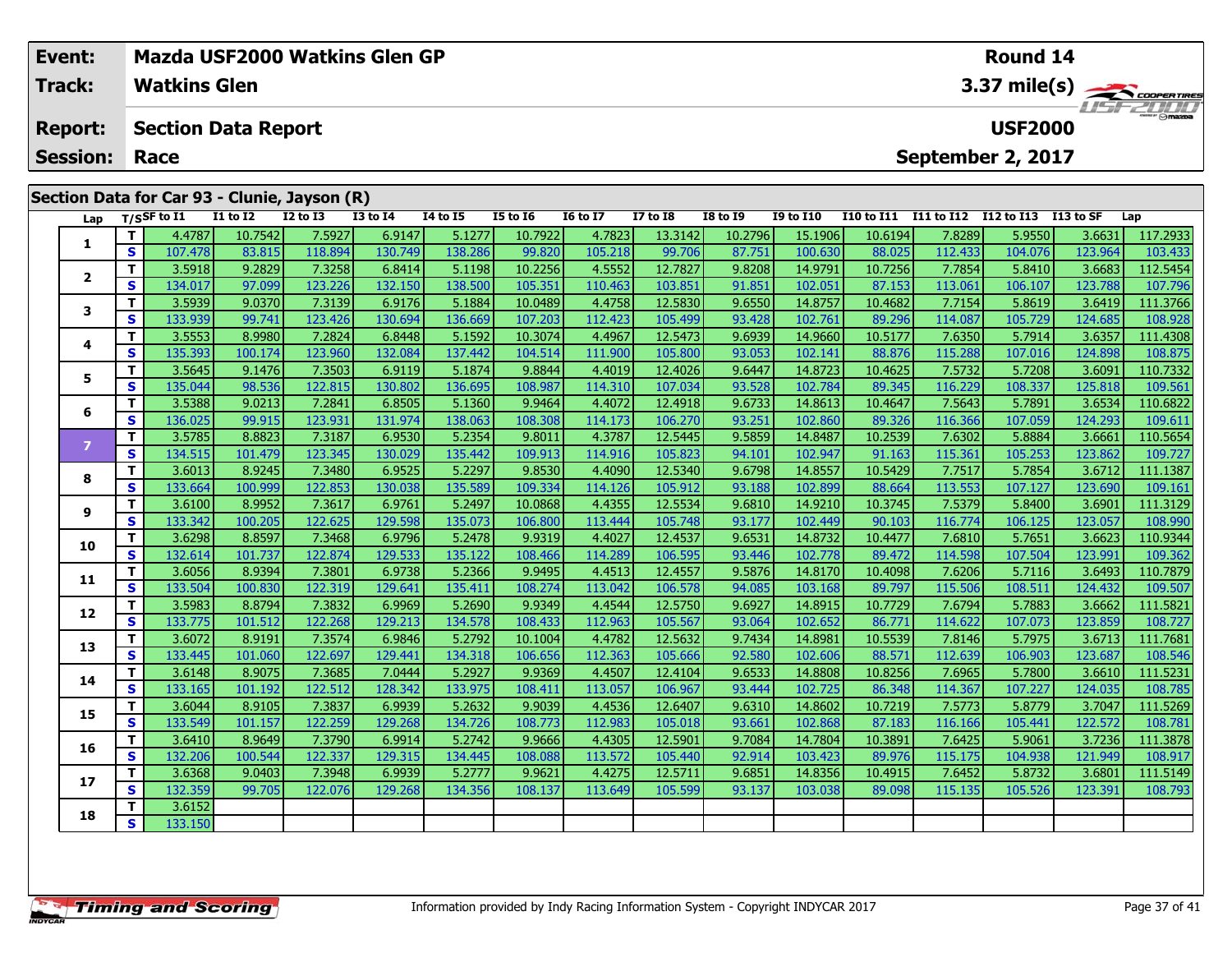| Event:               | <b>Mazda USF2000 Watkins Glen GP</b> | Round 14                         |
|----------------------|--------------------------------------|----------------------------------|
| Track:               | <b>Watkins Glen</b>                  | $3.37 \text{ mile(s)}$           |
| <b>Report:</b>       | Section Data Report                  | $\blacksquare$<br><b>USF2000</b> |
| <b>Session: Race</b> |                                      | September 2, 2017                |

|                         | Section Data for Car 93 - Clunie, Jayson (R) |  |  |  |  |  |  |  |  |
|-------------------------|----------------------------------------------|--|--|--|--|--|--|--|--|
|                         | Lap T/SPO to SF                              |  |  |  |  |  |  |  |  |
| $\mathbf{1}$            | $\overline{1}$<br>209.9412                   |  |  |  |  |  |  |  |  |
|                         | $\mathsf{s}$<br>55.467                       |  |  |  |  |  |  |  |  |
| $\overline{\mathbf{2}}$ | $\overline{\mathsf{r}}$                      |  |  |  |  |  |  |  |  |
|                         | $\overline{\mathbf{s}}$<br>$\overline{r}$    |  |  |  |  |  |  |  |  |
| $\mathbf{3}$            | $\overline{\mathbf{s}}$                      |  |  |  |  |  |  |  |  |
|                         | $\overline{\mathsf{r}}$                      |  |  |  |  |  |  |  |  |
| $\overline{\mathbf{4}}$ | $\mathsf{s}$                                 |  |  |  |  |  |  |  |  |
| $5\overline{)}$         | $\vert$ T                                    |  |  |  |  |  |  |  |  |
|                         | $\overline{\mathbf{s}}$                      |  |  |  |  |  |  |  |  |
| $6\phantom{1}$          | $\overline{\mathbf{r}}$<br>$\mathbf{s}$      |  |  |  |  |  |  |  |  |
|                         | $\overline{\mathsf{r}}$                      |  |  |  |  |  |  |  |  |
| $\overline{z}$          | $\overline{\mathbf{s}}$                      |  |  |  |  |  |  |  |  |
| $\bf{8}$                | $\overline{\mathsf{r}}$                      |  |  |  |  |  |  |  |  |
|                         | $\mathbf{s}$                                 |  |  |  |  |  |  |  |  |
| $\overline{9}$          | $\overline{1}$                               |  |  |  |  |  |  |  |  |
|                         | $\mathbf{s}$                                 |  |  |  |  |  |  |  |  |
| 10                      | $rac{1}{s}$                                  |  |  |  |  |  |  |  |  |
|                         |                                              |  |  |  |  |  |  |  |  |
| $11$                    | $\frac{1}{s}$                                |  |  |  |  |  |  |  |  |
| 12                      | $\overline{t}$                               |  |  |  |  |  |  |  |  |
|                         | $\mathbf{s}$                                 |  |  |  |  |  |  |  |  |
| 13                      | $rac{1}{s}$                                  |  |  |  |  |  |  |  |  |
| 14                      | $\overline{\mathsf{r}}$                      |  |  |  |  |  |  |  |  |
|                         | $\mathsf{s}$                                 |  |  |  |  |  |  |  |  |
| 15                      | $\mathbf{T}$<br>$\overline{\mathbf{s}}$      |  |  |  |  |  |  |  |  |
|                         | $\overline{\mathsf{T}}$                      |  |  |  |  |  |  |  |  |
| 16                      | $\mathbf{s}$                                 |  |  |  |  |  |  |  |  |
| $17$                    | $rac{T}{s}$                                  |  |  |  |  |  |  |  |  |
|                         |                                              |  |  |  |  |  |  |  |  |
| 18                      | T<br>$\overline{\mathbf{s}}$                 |  |  |  |  |  |  |  |  |
|                         |                                              |  |  |  |  |  |  |  |  |
|                         |                                              |  |  |  |  |  |  |  |  |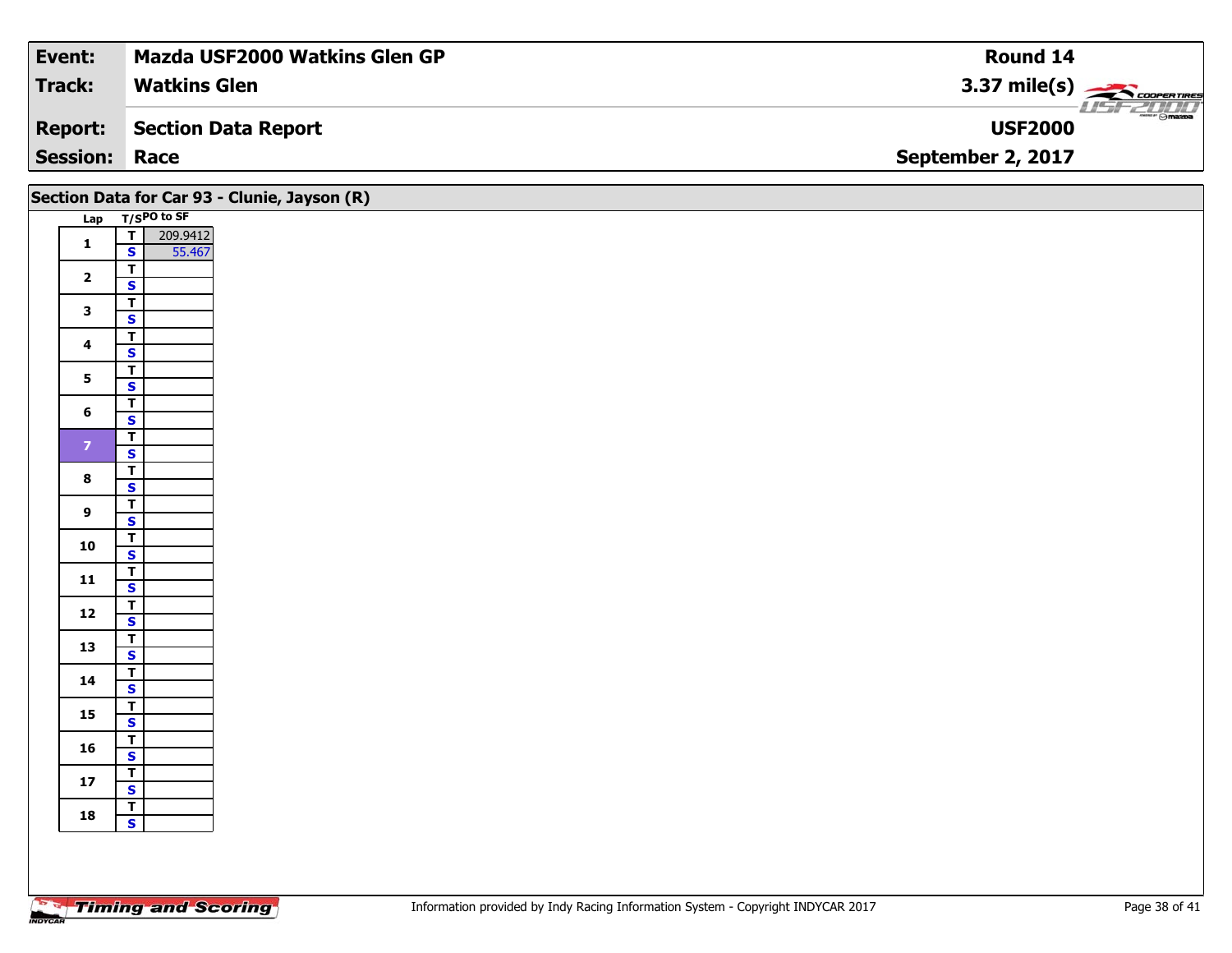| Event:<br>Track: |                                   | Mazda USF2000 Watkins Glen GP<br>Round 14<br><b>Watkins Glen</b> |                                                |                   |                   |                   |                   |                    |                   |                   |                   |                    |                   | 3.37 mile(s)      |                                     |                   |                         |
|------------------|-----------------------------------|------------------------------------------------------------------|------------------------------------------------|-------------------|-------------------|-------------------|-------------------|--------------------|-------------------|-------------------|-------------------|--------------------|-------------------|-------------------|-------------------------------------|-------------------|-------------------------|
|                  | <b>Report:</b><br><b>Session:</b> |                                                                  | <b>Section Data Report</b><br>Race             |                   |                   |                   |                   |                    |                   |                   |                   |                    |                   |                   | <b>USF2000</b><br>September 2, 2017 |                   | $\frac{2\pi}{2}$ omazoa |
|                  |                                   |                                                                  | Section Data for Car 97 - Tomaselli, Bruna (R) |                   | <b>I2 to I3</b>   | <b>I3 to I4</b>   | 14 to 15          | <b>I5 to 16</b>    |                   | <b>I7 to I8</b>   | <b>I8 to 19</b>   | <b>I9 to I10</b>   | <b>I10 to I11</b> | I11 to I12        | I12 to I13                          | I13 to SF         |                         |
|                  | Lap                               |                                                                  | $T/S$ SF to I1                                 | <b>I1 to I2</b>   |                   |                   |                   |                    | <b>16 to 17</b>   |                   |                   |                    |                   |                   |                                     |                   | Lap                     |
|                  | 1                                 | T.<br>S.                                                         | 4.4187<br>108.938                              | 11.0222<br>81.777 | 7.4929<br>120.478 | 6.8782<br>131.443 | 5.1007<br>139.018 | 10.7354<br>100.348 | 4.7185<br>106.640 | 13.4263<br>98.873 | 10.1637<br>88.752 | 15.1251<br>101.066 | 10.6495<br>87.776 | 7.7878<br>113.026 | 6.0700<br>102.104                   | 3.6803<br>123.384 | 117.2693<br>103.454     |
|                  |                                   | T.                                                               | 3.5686                                         | 9.2669            | 7.2244            | 6.7489            | 5.0651            | 10.3582            | 4.5847            | 12.7113           | 9.7842            | 14.8712            | 10.4661           | 7.5094            | 6.0983                              | 3.6762            | 111.9335                |
|                  | $\overline{2}$                    | S.                                                               | 134.889                                        | 97.267            | 124.955           | 133.961           | 139.995           | 104.002            | 109.752           | 104.435           | 92.194            | 102.792            | 89.314            | 117.217           | 101.630                             | 123.522           | 108.386                 |
|                  |                                   |                                                                  | 3.5630                                         | 9.0423            | 7.1961            | 6.8025            | 5.1133            | 10.4701            | 4.6689            | 12.4344           | 9.6790            | 14.8924            | 10.4149           | 7.5057            | 5.9643                              | 3.6213            | 111.3682                |
|                  | 3                                 | s                                                                | 135.101                                        | 99.683            | 125.447           | 132.906           | 138.676           | 102.890            | 107.773           | 106.760           | 93.196            | 102.645            | 89.753            | 117.275           | 103.914                             | 125.394           | 108.936                 |
|                  |                                   | T.                                                               | 3.5313                                         | 9.5163            | 7.2815            | 6.8689            | 5.1672            | 10.3992            | 4.4929            | 12.3300           | 9.7123            | 14.7610            | 10.4225           | 7.7044            | 5.9050                              | 3.6371            | 111.7296                |
|                  | 4                                 | S.                                                               | 136.313                                        | 94.718            | 123.975           | 131.621           | 137.229           | 103.592            | 111.995           | 107.664           | 92.877            | 103.559            | 89.688            | 114.250           | 104.957                             | 124.850           | 108.584                 |
|                  |                                   |                                                                  | 3.5420                                         | 8.8857            | 7.1429            | 6.7568            | 5.1212            | 10.1200            | 4.4701            | 12.4608           | 9.6142            | 14.8579            | 10.3776           | 7.4525            | 5.8367                              | 3.6462            | 110.2846                |
|                  | 5                                 | S                                                                | 135.902                                        | 101.440           | 126.381           | 133.805           | 138.462           | 106.450            | 112.566           | 106.534           | 93.824            | 102.884            | 90.076            | 118.112           | 106.185                             | 124.538           | 110.006                 |
|                  | 6                                 |                                                                  | 3.5667                                         | 8.7424            | 7.2075            | 6.8615            | 5.1710            | 9.6138             | 4.3774            | 12.3327           | 9.5180            | 14.7804            | 10.3416           | 7.4027            | 5.7344                              | 3.6308            | 109.2809                |
|                  |                                   | S.                                                               | 134.961                                        | 103.103           | 125.248           | 131.763           | 137.128           | 112.055            | 114.950           | 107.641           | 94.773            | 103.423            | 90.390            | 118.906           | 108.080                             | 125.066           | 111.017                 |
|                  | $\overline{\mathbf{z}}$           | $\mathbf{T}$                                                     | 3.5531                                         | 8.7883            | 7.2359            | 6.8832            | 5.2028            | 9.5163             | 4.3493            | 12.2006           | 9.5564            | 14.7771            | 10.3264           | 7.4254            | 5.8258                              | 3.6374            | 109.2780                |
|                  |                                   | S.                                                               | 135.477                                        | 102.564           | 124.757           | 131.347           | 136.290           | 113.203            | 115.693           | 108.806           | 94.392            | 103.446            | 90.523            | 118.543           | 106.384                             | 124.839           | 111.020                 |
|                  | 8                                 |                                                                  | 3.5692                                         | 8.8592            | 7.2101            | 6.8517            | 5.1685            | 9.4015             | 4.3549            | 12.2622           | 9.4751            | 14.7369            | 10.2688           | 7.4185            | 5.7587                              | 3.6255            | 108.9608                |
|                  |                                   | S                                                                | 134.866 <b>I</b>                               | 101.743           | 125.2031          | 131.951           | 137.1951          | 114.585            | 115.544 <b>1</b>  | 108.260           | 95.202            | 103.728            | 91.030            | 118.653           | 107.624                             | 125.249           | 111.343                 |

|                          | Э | 124.901 | 103.103 | 125.248 | 131.703 | 137.1281 | LLZ.U33 | 114.950 | 107.041 | 94.7731 | 103.423 | <b>90.3901</b> | 119.900 | <b>100.000</b> | 125.000 | 111.017  |
|--------------------------|---|---------|---------|---------|---------|----------|---------|---------|---------|---------|---------|----------------|---------|----------------|---------|----------|
| $\overline{\phantom{a}}$ | Т | 3.5531  | 8.7883  | 7.2359  | 6.8832  | 5.2028   | 9.5163  | 4.3493  | 12.2006 | 9.5564  | 14.7771 | 10.3264        | 7.4254  | 5.8258         | 3.6374  | 109.2780 |
|                          | S | 135.477 | 102.564 | 124.757 | 131.347 | 136.290  | 113.203 | 115.693 | 108.806 | 94.392  | 103.446 | 90.523         | 118.543 | 106.384        | 124.839 | 111.020  |
| 8                        | т | 3.5692  | 8.8592  | 7.2101  | 6.8517  | 5.1685   | 9.4015  | 4.3549  | 12.2622 | 9.4751  | 14.7369 | 10.2688        | 7.4185  | 5.7587         | 3.6255  | 108.9608 |
|                          | S | 134.866 | 101.743 | 125.203 | 131.951 | 137.195  | 114.585 | 115.544 | 108.260 | 95.202  | 103.728 | 91.030         | 118.653 | 107.624        | 125.249 | 111.343  |
| $\overline{9}$           | Т | 3.5575  | 8.7522  | 7.2133  | 6.8381  | 5.1536   | 9.2755  | 4.3550  | 12.2722 | 9.4693  | 14.7021 | 10.2753        | 7.4272  | 5.7823         | 3.6216  | 108.6952 |
|                          | S | 135.310 | 102.987 | 125.148 | 132.214 | 137.591  | 116.142 | 115.541 | 108.171 | 95.260  | 103.974 | 90.973         | 118.514 | 107.184        | 125.384 | 111.615  |
| 10                       | т | 3.5521  | 8.8018  | 7.1565  | 6.7579  | 5.0446   | 10.7689 | 4.4546  | 12.2496 | 9.5188  | 14.8498 | 10.3282        | 7.4274  | 5.8001         | 3.6481  | 110.3584 |
|                          | S | 135.515 | 102.407 | 126.141 | 133.783 | 140.564  | 100.036 | 112.958 | 108.371 | 94.765  | 102.940 | 90.507         | 118.511 | 106.856        | 124.473 | 109.933  |
| 11                       | т | 3.5870  | 8.8236  | 7.2206  | 6.8651  | 5.1660   | 9.5644  | 4.3234  | 12.3156 | 9.4965  | 14.7724 | 10.3019        | 7.4155  | 5.8376         | 3.6543  | 109.3439 |
|                          | S | 134.197 | 102.154 | 125.021 | 131.694 | 137.261  | 112.634 | 116.386 | 107.790 | 94.987  | 103.479 | 90.738         | 118.701 | 106.169        | 124.262 | 110.953  |
| 12                       | т | 3.5825  | 8.7557  | 7.2237  | 6.8747  | 5.1921   | 9.5682  | 4.3349  | 12.2589 | 9.5065  | 14.7110 | 10.4028        | 7.4801  | 5.9063         | 3.6742  | 109.4716 |
|                          | S | 134.365 | 102.946 | 124.967 | 131.510 | 136.571  | 112.589 | 116.077 | 108.289 | 94.887  | 103.911 | 89.858         | 117.676 | 104.934        | 123.589 | 110.823  |
| 13                       | т | 3.5848  | 8.7475  | 7.2106  | 6.8659  | 5.1969   | 9.5002  | 4.3461  | 12.3639 | 9.6178  | 14.7642 | 10.3064        | 7.4325  | 5.7560         | 3.6287  | 109.3215 |
|                          | S | 134.279 | 103.042 | 125.194 | 131.678 | 136.445  | 113.395 | 115.778 | 107.369 | 93.789  | 103.537 | 90.698         | 118.430 | 107.674        | 125.139 | 110.975  |
| 14                       | т | 3.5664  | 8.8436  | 7.2287  | 6.8934  | 5.2056   | 9.5679  | 4.3287  | 12.2593 | 9.5294  | 14.7791 | 10.3768        | 7.4348  | 5.7804         | 3.6443  | 109.4384 |
|                          | S | 134.972 | 101.923 | 124.881 | 131.153 | 136.217  | 112.592 | 116.243 | 108.285 | 94.659  | 103.432 | 90.083         | 118.393 | 107.220        | 124.603 | 110.857  |
| 15                       | т | 3.5772  | 8.8002  | 7.2324  | 6.8869  | 5.1935   | 9.5016  | 4.3769  | 12.3063 | 9.5297  | 14.8492 | 10.3725        | 7.4445  | 5.8818         | 3.6724  | 109.6251 |
|                          | S | 134.564 | 102.425 | 124.817 | 131.277 | 136.534  | 113.378 | 114.963 | 107.872 | 94.656  | 102.944 | 90.120         | 118.239 | 105.371        | 123.650 | 110.668  |
| 16                       | т | 3.5939  | 8.8216  | 7.2544  | 6.9037  | 5.2095   | 9.5018  | 4.4123  | 12.4805 | 9.6349  | 14.8786 | 10.5722        | 7.5403  | 5.8508         | 3.6650  | 110.3195 |
|                          | S | 133.939 | 102.177 | 124.439 | 130.957 | 136.115  | 113.376 | 114.041 | 106.366 | 93.623  | 102.741 | 88.418         | 116.736 | 105.930        | 123.899 | 109.971  |
| 17                       | т | 3.5867  | 8.9264  | 7.2401  | 6.8980  | 5.2204   | 9.5753  | 4.4990  | 12.5281 | 9.7010  | 14.8102 | 10.4971        | 7.7035  | 6.0074         | 3.6971  | 110.8903 |
|                          | S | 134.208 | 100.977 | 124.684 | 131.066 | 135.831  | 112.505 | 111.843 | 105.962 | 92.985  | 103.215 | 89.051         | 114.263 | 103.168        | 122.824 | 109.405  |
| 18                       |   | 3.7402  | 9.6303  | 7.6514  | 7.6199  |          |         |         |         |         |         |                |         |                |         |          |
|                          | S | 128.700 | 93.597  | 117.982 | 118.649 |          |         |         |         |         |         |                |         |                |         |          |
|                          |   |         |         |         |         |          |         |         |         |         |         |                |         |                |         |          |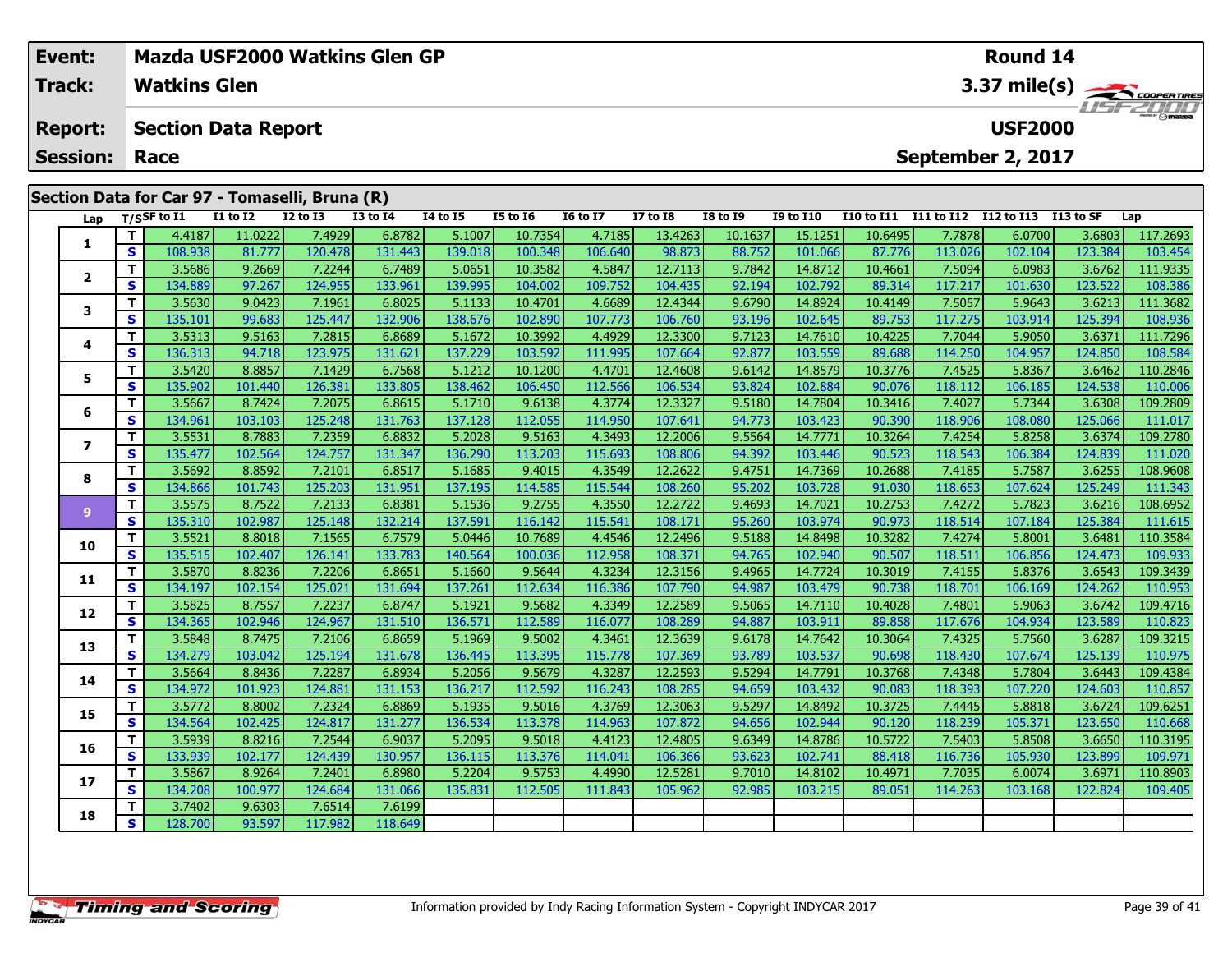| Event:               | <b>Mazda USF2000 Watkins Glen GP</b> | Round 14                                                 |
|----------------------|--------------------------------------|----------------------------------------------------------|
| Track:               | <b>Watkins Glen</b>                  | $3.37 \text{ mile(s)}$                                   |
| <b>Report:</b>       | Section Data Report                  | $\overline{\phantom{a}}$ $\odot$ mazpa<br><b>USF2000</b> |
| <b>Session: Race</b> |                                      | September 2, 2017                                        |

|                         |                                                               | Section Data for Car 97 - Tomaselli, Bruna (R) |
|-------------------------|---------------------------------------------------------------|------------------------------------------------|
|                         | Lap T/SPO to SF                                               |                                                |
| $\mathbf{1}$            | 211.8021<br>$\overline{\mathsf{T}}$<br>$\mathbf{s}$<br>54.979 |                                                |
| $\overline{\mathbf{2}}$ | $\overline{I}$<br>$\mathbf{s}$                                |                                                |
| $\mathbf{3}$            | $\overline{\mathsf{r}}$<br>$\overline{\mathbf{s}}$            |                                                |
| $\overline{\mathbf{4}}$ | $\overline{t}$<br>$\mathbf{s}$                                |                                                |
| $5\phantom{a}$          | $\overline{\mathsf{T}}$<br>$\overline{\mathbf{s}}$            |                                                |
| $6\phantom{a}$          | $\overline{\mathsf{r}}$<br>$\mathbf{s}$                       |                                                |
| $\overline{z}$          | $\overline{L}$<br>$\mathbf{s}$                                |                                                |
| $\bf{8}$                | $\overline{\mathsf{T}}$<br>$\mathbf{s}$                       |                                                |
| 9 <sup>°</sup>          | $\overline{r}$<br>$\mathbf{s}$                                |                                                |
| ${\bf 10}$              | $\overline{1}$<br>$\overline{\mathbf{s}}$                     |                                                |
| $11$                    | $\overline{I}$<br>$\mathbf{s}$<br>$\overline{\mathsf{T}}$     |                                                |
| $12$                    | $\mathbf{s}$                                                  |                                                |
| 13                      | $\overline{\mathbf{r}}$<br>$\mathbf{s}$<br>$\overline{I}$     |                                                |
| 14                      | $\mathbf{s}$<br>$\overline{\mathsf{T}}$                       |                                                |
| 15                      | $\overline{\mathbf{s}}$<br>$\overline{T}$                     |                                                |
| 16                      | $\mathbf{s}$<br>$\overline{\mathbf{r}}$                       |                                                |
| $17$                    | $\overline{\mathbf{s}}$<br>$\overline{r}$                     |                                                |
| 18                      | $\overline{\mathbf{s}}$                                       |                                                |
|                         |                                                               |                                                |